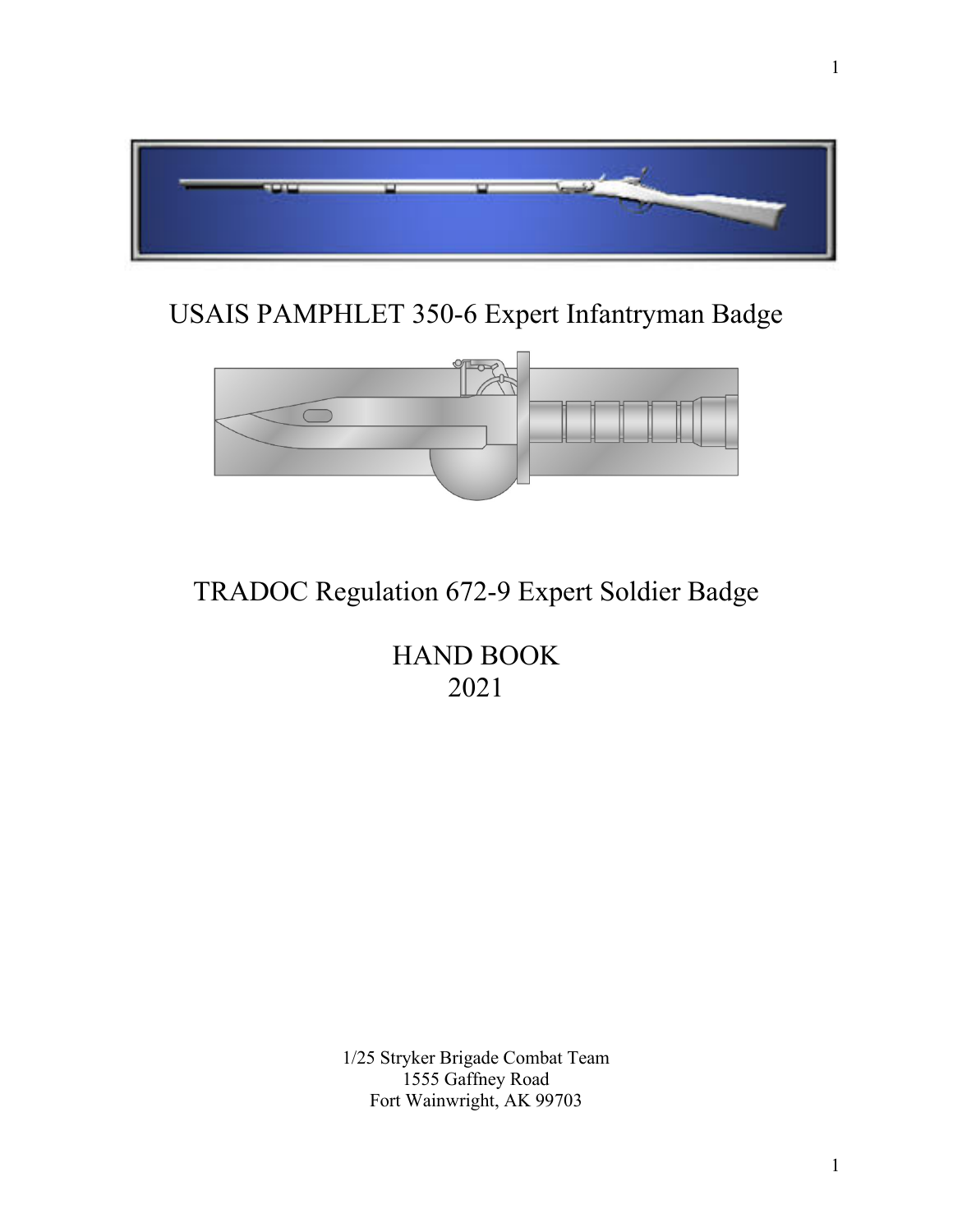<span id="page-1-0"></span>

| <b>Table of Contents</b>                                                                                                            |                         |
|-------------------------------------------------------------------------------------------------------------------------------------|-------------------------|
| <b>CANDIDATE ELIGIBILITY REQUIREMENTS</b>                                                                                           | 3                       |
| <b>PHASE ONE</b>                                                                                                                    | $\overline{\mathbf{4}}$ |
| <b>EIB Physical Fitness Assessment &amp; ESB Army Physical Fitness Test of Record</b>                                               | $\overline{\mathbf{4}}$ |
| <b>Expert Infantry Badge (EIB) Fitness Assessment -</b>                                                                             | $\overline{4}$          |
| Expert Soldier Badge (ESB) PT Test -                                                                                                | $\overline{4}$          |
| <b>PHASE TWO</b>                                                                                                                    | 5                       |
| <b>Land Navigation</b>                                                                                                              | 5                       |
| <b>PHASE THREE</b>                                                                                                                  | $\overline{7}$          |
| <b>WEAPONS LANE</b>                                                                                                                 | 7                       |
| W-1 Part I, M4 carbine/M16 rifle                                                                                                    | 7                       |
| W-1 Part II, Option I: M320 grenade launcher                                                                                        | 9                       |
| W-2: Part I; M18 Pistol                                                                                                             | 10                      |
| W-2: Part II, Maintain Shotgun                                                                                                      | 12                      |
| W-3 Part I, Maintain M249 Squad Automatic Weapon                                                                                    | 14                      |
| W-3 Part II, Operate M249 Squad Automatic Weapon                                                                                    | 16                      |
| W-4 Part I, Maintain M240                                                                                                           | 18                      |
| W-4 Part II, Operate M240B Machine Gun                                                                                              | 20                      |
| W-5 Part I, Identify Hand Grenades                                                                                                  | 22<br>23                |
| W-5 Part II, Employ Hand Grenades Against Troops in The Open<br>W-5 Part III, Employ Hand Grenades Through a Window, Door or Bunker | 25                      |
| W-6 M18A1 Claymore Mine (Electronic Initiation)                                                                                     | 27                      |
| W-7: Javelin                                                                                                                        | 31                      |
| W-8: M-2 Machine Gun                                                                                                                | 33                      |
| W-9: MK-19 Heavy Grenade Launcher                                                                                                   | 35                      |
| W-10: Anti-Tank Weapons (Carl Gustaf 84-Mm Recoilless Rifle)                                                                        | 37                      |
| <b>ESB-1: Arctic Skills, Employ an Ahkio Sled</b>                                                                                   | 39                      |
| ESB-2: Arctic Skills; Employ Individual Camouflage in A Snow-Covered Environment                                                    | 40                      |
| <b>MEDICAL LANE</b>                                                                                                                 | 40                      |
| <b>M-1: Request Medical Evacuation</b>                                                                                              | 41                      |
| M-2: Provide Care Under Fire and Move A Casualty                                                                                    | 43                      |
| M-3: Perform First Aid to Restore Breathing And/or Pulse                                                                            | 46                      |
| M-4: Evaluate A Casualty for a Heat Injury                                                                                          | 50                      |
| <b>M-5: Control Bleeding</b>                                                                                                        | 52                      |
| M-6: Evaluate and Treat a Casualty                                                                                                  | 54                      |
| M-7: Apply an occlusive dressing and perform a needle chest decompression                                                           | 57                      |
| M-8: Perform First Aid for an Open Head Wound in a CBRNE Environment                                                                | 60                      |
| M-9: Treat an Open Abdominal Wound and Eye Injuries                                                                                 | 62                      |
| M-10: Treat a Fracture and a Burn                                                                                                   | 64                      |
| PATROL LANE                                                                                                                         | 65                      |
| P-1: Adjust Indirect Fire                                                                                                           | 66                      |
| <b>P-2: Move Under Direct Fire</b>                                                                                                  | 69                      |
| P-3: Tactical Handheld Radio                                                                                                        | 71                      |
| <b>P-4: Defense Advanced GPS Receiver (DAGR) Operations</b>                                                                         | 73                      |
| P-5: Camouflage and Visual Signaling Techniques                                                                                     | 74                      |
| <b>P-7: Chemical and Biological Operations</b>                                                                                      | 77                      |
| <b>P-8: Resection and Military Maps</b><br>P-9: Operate PVS-14 Monocular Night Vision Device                                        | 80<br>83                |
| P-10: Transmit a SPOT Report with a Tactical Man Pack Radio                                                                         | 85                      |
| ESB-3: Arctic Focus, (ECWCS) Protect Yourself in Extreme Cold Weather.                                                              | 88                      |
| ESB-4: Arctic Focus, Identify and Perform First Aid for Cold Weather Injuries                                                       | 91                      |
| <b>ESB-5: Arctic Focus, Evacuate A Hypothermic Casualty</b>                                                                         | 95                      |
| <b>PHASE FOUR</b>                                                                                                                   | 95                      |
| <b>12-Mile Foot March</b>                                                                                                           | 95                      |
| Final event: Clear, disassemble, assemble, and perform a function check on M16/M4 series rifle/carbine                              | 96                      |
|                                                                                                                                     |                         |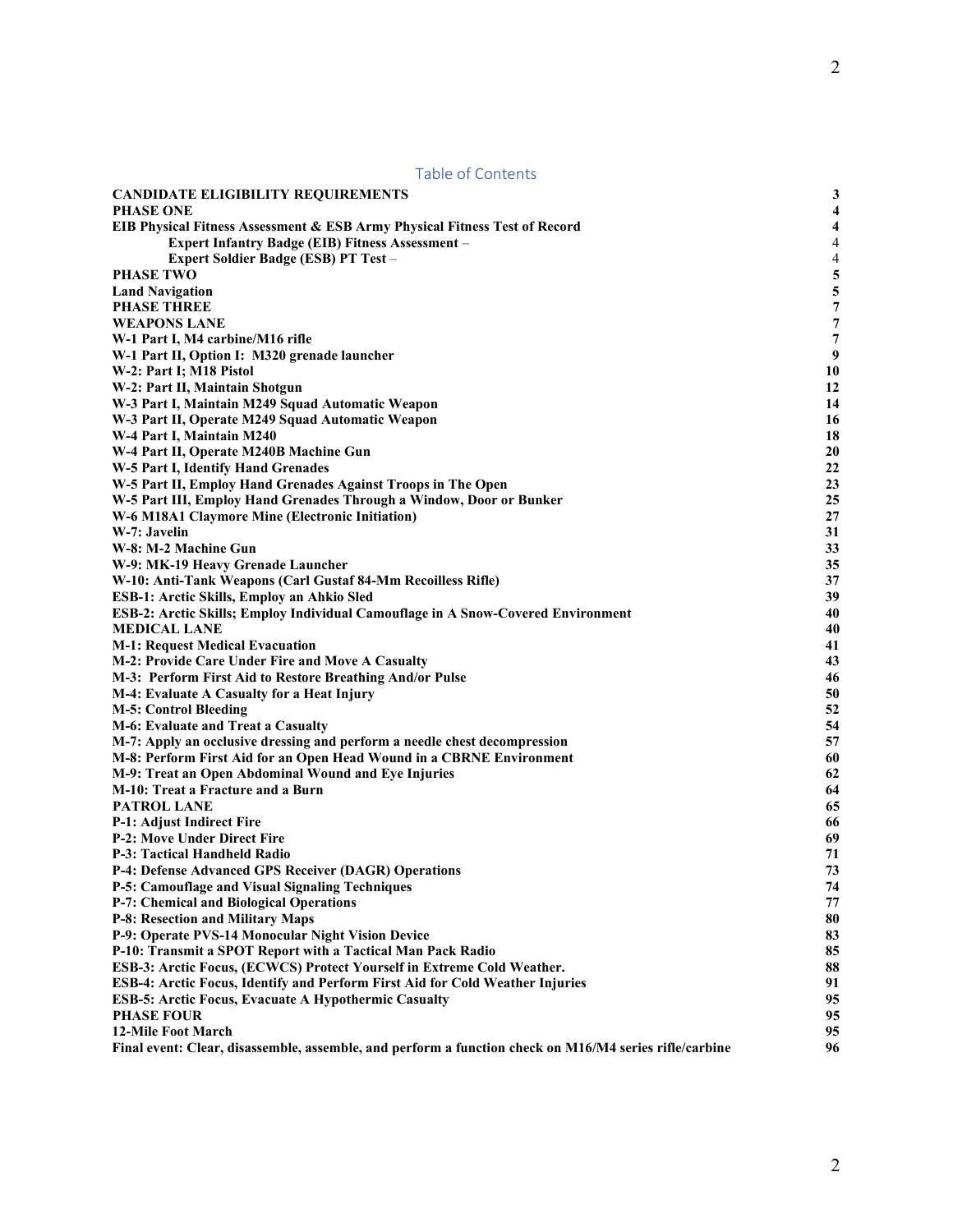# **CANDIDATE ELIGIBILITY REQUIREMENTS**

Candidates must meet the following requirements:

- (a) Must be an active member of the U.S. Army, ARNG, or USAR.
- (b) Enlisted personnel must possess a CMF 11 or CMF 18 MOS as their primary MOS for the EIB. Enlisted personnel in all other CMFs as their primary MOS are eligible for the ESB. EIB Personnel holding the 18DMOS are not eligible to test for the EIB. Secondary and additional Military Occupational Skills will not be considered in meeting this requirement.
- (c) Officers must be branch qualified as Infantry or Special Forces. Officers who are branch detailed to the Infantry may test for the EIB as long as they have completed the Infantry Officer Basic Course and are still assigned to the Infantry from the donor branch in accordance with AR 614-100. Officers in all other Branches are eligible for the ESB.
- (d) Must meet all height and weight requirements outlined in AR 600-9.
- (e) Must have passed an Army Physical Fitness Test within six months.
- (f) Must not be flagged.
- (g) Must have qualified expert with the M4 Carbine or M16 Rifle on a 300-meter Automated Record Fire (ARF) range within six months of testing for the EIB / ESB in accordance with TC 3-22.9. ARNG and USAR personnel must have qualified expert within one year of testing for the EIB / ESB. This prerequisite cannot be used to offset any testing requirements which occur within the EIB / ESB process. In instances where a 300-meter ARF range is not accessible to the Unit, qualification on the ALT-C course is acceptable; however, the Unit will need to justify their inability to access a 300-meter ARF range via memorandum to the EIB Test Manager. The waiver(s) must include the individual names, and be accompanied by their respective ARF scorecards (within one year), and ALT C qualification (within six months). Both must show that the Candidate qualified expert, scoring at least 36 points. This waiver must be approved prior to validation. ALT-C is not permitted in order to provide an additional attempt for weapons qualification for personnel who have been afforded an opportunity to qualify on a 300-meter ARF range prior to EIB / ESB testing.
- (h) Must have received the recommendation of their current Commander to participate in testing and have a reasonable expectation of passing all events.
- (i) Personnel who have received a permanent medical profile may test for the EIB/ ESB as long as their profile will not prevent them from taking part in any of the required events.
- (j) Company Commanders or equivalent are responsible for certifying that their Soldiers meet all eligibility requirements to test for the EIB/ ESB and are required to provide a roster of their Candidates, with supporting documentation, to the EIB/ ESB Board. In order to maintain the integrity of the test, an approved sworn statement by each Battalion Commander or higher must be submitted to the EIB/ ESB Test Manager during the validation process.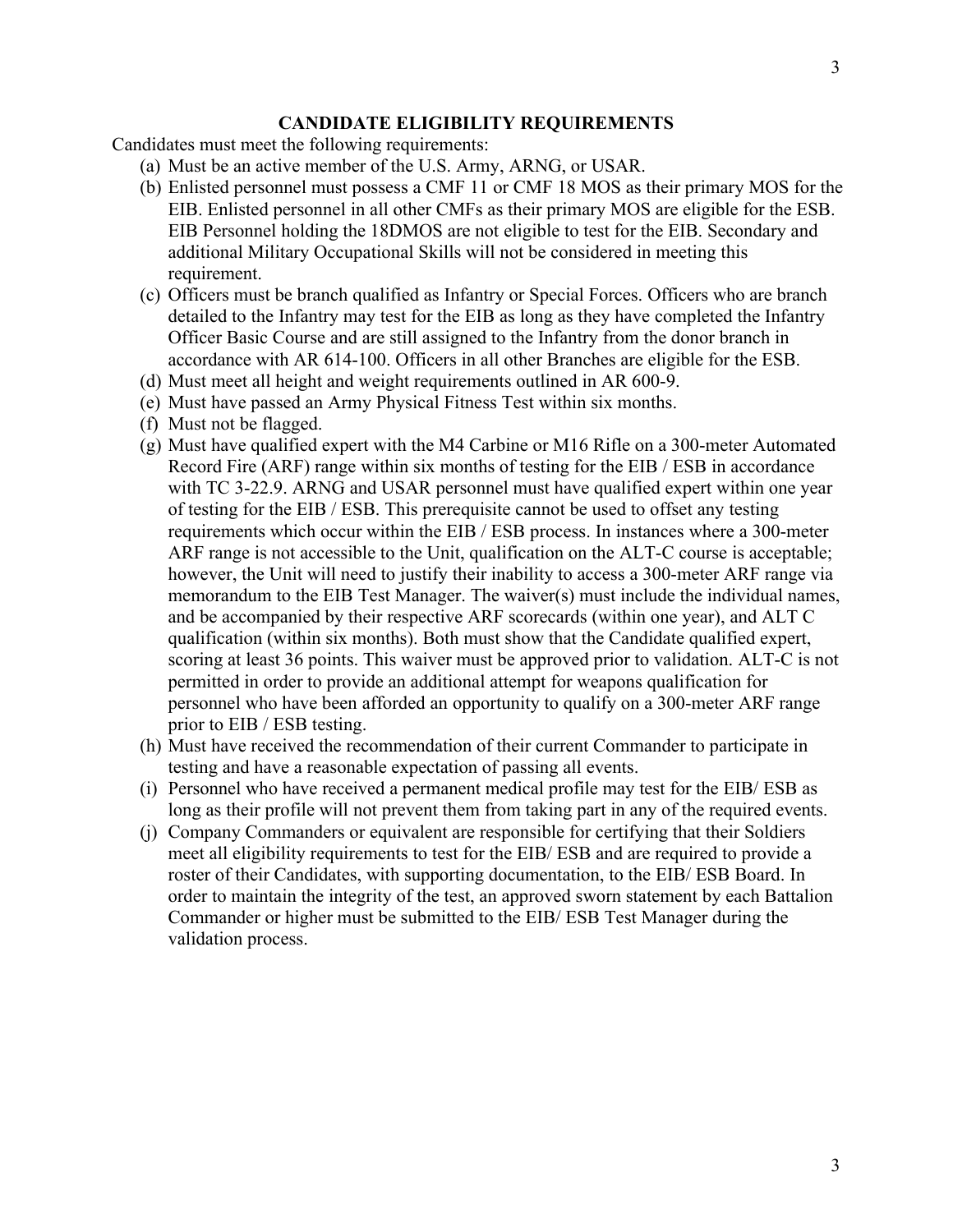#### **PHASE ONE**

#### <span id="page-3-1"></span><span id="page-3-0"></span>**EIB Physical Fitness Assessment & ESB Army Physical Fitness Test of Record**

This event constitutes Phase One of the EIB / ESB test and may only be graded by EIB / ESB Graders. It is the responsibility of the EIB / ESB Board to ensure all Graders for this event are grading to the same standard without variance. The EIB / ESB Board will establish this standard in accordance with existing regulations. Candidates are required to pass each event; failing to do so will result in a NO-GO and the Candidate will be eliminated from the EIB / ESB test. Candidates failing this task should be segregated in a separate holding area until they can be processed by the NCOIC/OIC, followed by the EIB / ESB NCOIC/OIC for out-processing. No Candidate who fails the EPFA or APFTOR will progress to Phase Two. The EPFA and APFTOR is the first graded event of the EIB / ESB test.

The fitness tests will be administered in the same fashion as an Army Physical Fitness Test (APFT), based on the standards outlined in TC 3-22.20. The only difference will be the number of push-ups and sit-ups required and the length of the run. While Units can allow Candidates to execute push-ups and sit-ups beyond the minimum requirements, they may also stop Candidates once the minimum has been reached, as this will reduce the time required to test all Candidates. Candidates who fail any event should be stopped immediately and directed to a different holding area to be processed for elimination from the EIB/ ESB test. Units should ensure that the EPFA and APFTOR site complies with current APFT regulations. The site must be well lit to facilitate grading/control and the four-mile run route must be clearly marked. An adequate number of medical personnel/safety vehicles must be available and proper risk management incorporated into the event.

### <span id="page-3-2"></span>**Expert Infantry Badge (EIB) Fitness Assessment** –

EIB Candidates are required to perform 49 push-ups in two minutes, 59 sit-ups in two minutes, and a four-mile run in 32 minutes. This is a GO or NO- GO event which must be passed in order for a Candidate to remain in the EIB process. This event is not re-testable. (1) All candidates must pass the EPFA.

(2) EPFA cannot be waived.

- (3) Alternate EPFA events are not authorized.
- (4) EPFA testing will be conducted in accordance with Field Manual (FM) 7-22.

(5) All candidates must meet height and weight requirements in accordance with Army Regulation (AR 600-9)

#### <span id="page-3-3"></span>**Expert Soldier Badge (ESB) PT Test** –

Army Physical Fitness Test of Record (APFTOR). The APFTOR is a prerequisite to participate in the ESB. RA candidates must have passed the APFTOR within six months prior to ESB testing day 1. ARNG and USAR candidates must have passed the APFTOR within one year of ESB testing day 1. ESB candidates must achieve 80% in each APFT event: Push-up, Sit-up, and 2 mile run in their respective age group. No alternate events are authorized. ESB candidates must pass the APFTOR within the limits of their profile, if any.

(1) All candidates must pass the APFTOR.

- (2) APFTOR cannot be waived.
- (3) Alternate APFTOR events are not authorized.
- (4) APFTOR testing will be conducted in accordance with Field Manual (FM) 7-22.
- (5) All candidates must meet height and weight requirements in accordance with Army Regulation (AR) 600-9.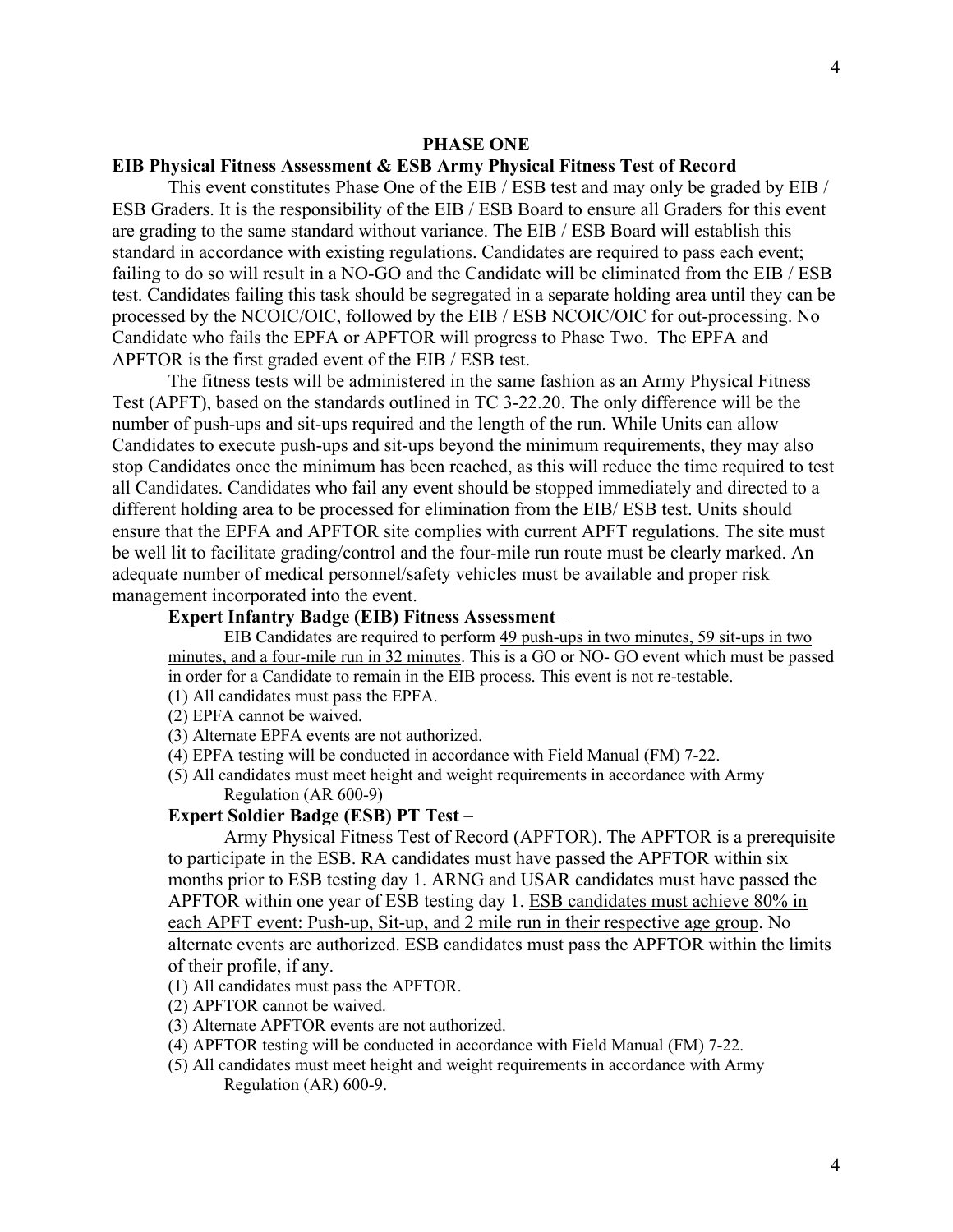#### **PHASE TWO**

#### <span id="page-4-1"></span><span id="page-4-0"></span>**Land Navigation**

**Task:** Candidates will demonstrate their individual proficiency in navigating from one point to another, while dismounted, without the aid of electronic navigation devices. Candidates must pass day and night land navigation in order to receive a GO for this event. Failing land navigation will eliminate the Candidate from the EIB/ ESB test. This event is not re-testable. **Candidate Conditions:** Candidates will have a 1:50,000-scale military topographic map, lensatic compass, protractor, and writing instrument. They will be provided with a score sheet, four 10-digit grids of the points they have to find, a 10-digit grid to their known release point, and a 10-digit grid to their end point. Units must have a calibration site for the Candidates to verify their compass. Candidates will complete both iterations while in the EIB / ESB uniform and will be checked upon arrival to ensure they have no electronic equipment to assist them. If the Unit desires that Candidates have a cell phone, they must be turned off and sealed inside a non-transparent mailing envelope, evidence bag, etc.

**Land Navigation Course Conditions:** The navigation courses utilized for train-up and testing must have all points validated through a site survey conducted by an Engineer/Field Artillery Unit. If unable to use a validated course, validation may be accomplished as follows:

- 1) At least two GPS devices to obtain a ten-digit grid per point; less than 20-meter difference between devices.
- 2) All GPS devices used in the validation of the course must be the same model. Using a DAGR and a PLGR together to validate a course would not be acceptable due to the accuracy differences.
- 3) Courses will not be validated with civilian GPS models under any circumstances.
- 4) Unit will make all efforts to use two different land navigation courses for train-up and testing. If the same land navigation course is used the Unit will need to change the location of all points prior to testing.
- 5) The EIB/ ESB Board is responsible for certifying the navigation course prior to the start of train-up and again before testing. Certification differs from validation process and consists of having EIB/ ESB Graders negotiate each lane to confirm:
- 6) All points are present, in good condition, and have a reasonable expectation of being located.
- 7) The validation parameters from previous surveys remain in effect.
- 8) All points are equipped with a unique navigation punch to ensure Candidates were physically at the point.
- 9) Lanes consist of a known release point, four navigation points, and a known end point (may be same as release point). Units may create as many release points as necessary based on the number of lanes/Candidates. The distance between points is 800-1000 meters during day and 600-800 during night. The total distance of a lane will not exceed 4500 meters during day and 3500 during night. The total includes the distance traveled from the Release Point to the End Point. If the course contains dense vegetation/limited visibility and the moon luminosity/weather conditions are poor, each point may be marked with a single blue glow stick at night. The Unit will not use a self-correcting course during testing; no points will have any identifying grid locations. The points must be clearly visible and free of obstructions within a 10-meter radius. No Candidate will have any of the same points during testing that they had during training.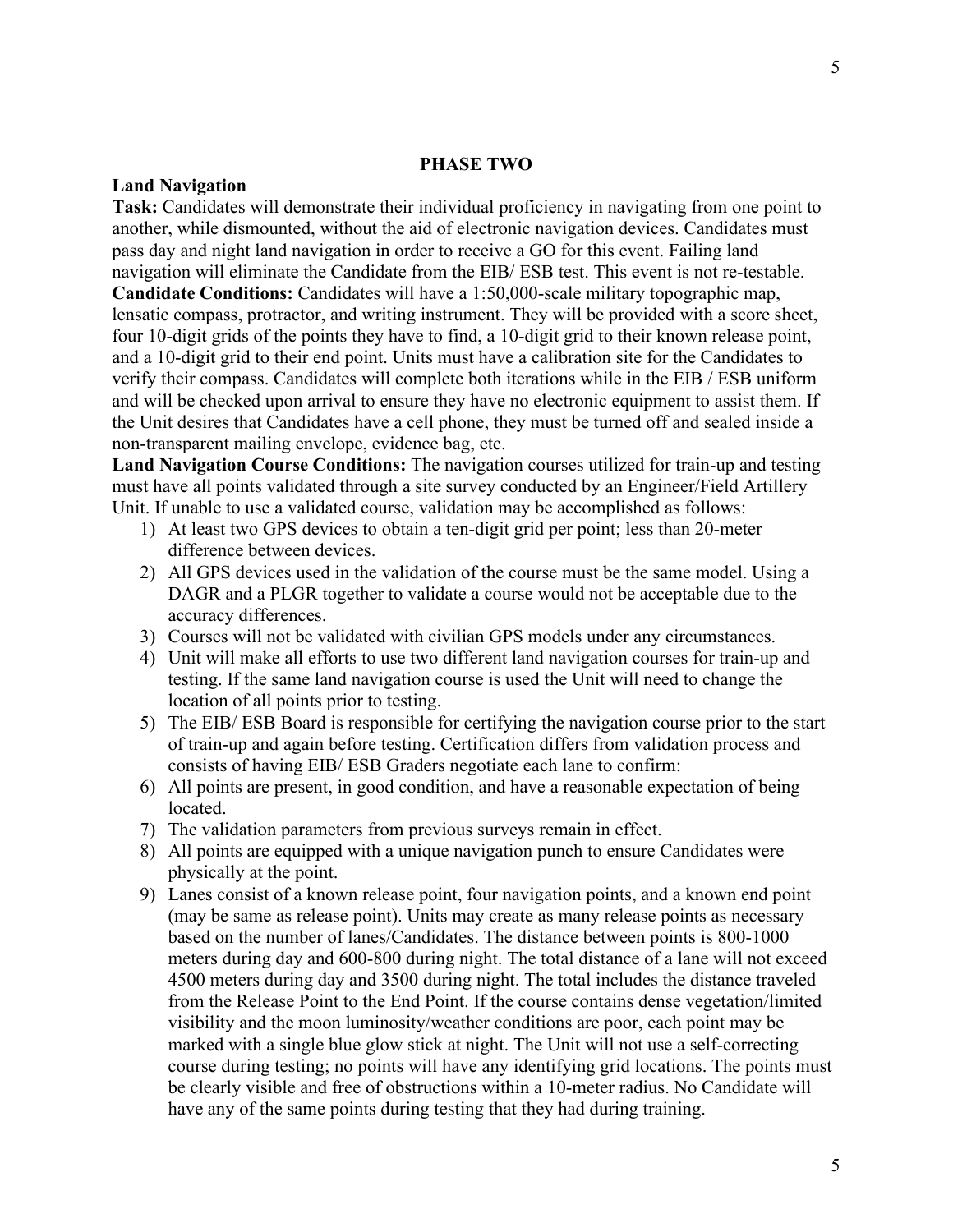- 10) The NCOIC must have a spreadsheet that clearly shows all the requirements outlined in this paragraph; this spreadsheet will be inspected during validation. Day navigation will be conducted after sunrise and before End of Evening Nautical Twilight (EENT). Night navigation will be conducted after EENT and before sunrise.
- 11) Standards: The following standards will apply for all Candidates conducting the land navigation course:
- 12) Candidates stage at a known release point after receiving their points, course orientation brief, and safety brief. At the direction of the land navigation NCOIC/OIC, Candidates will be given the signal to start and official timing will begin. Units may use a staggered release to provide better control/reduce congestion.
- 13) Candidates record the identification for each of their navigation points as well as punch their score card with the punch provided at each point. Candidate must have their map and scorecard upon return.

**Standards:** Candidates have three hours to correctly locate three out of four of the navigation points on their lane, return to the end point, and report to the EIB Graders. Upon reporting to the Graders, the Candidate's completion time will be recorded on the score card. Candidates will not be permitted to re-enter the course, even if they have returned before time has expired.

Candidates failing this task will be segregated in a holding area until they can be processed by the NCOIC/OIC, followed by the EIB/ ESB NCOIC/OIC for out-processing. No Candidate who fails land navigation will continue.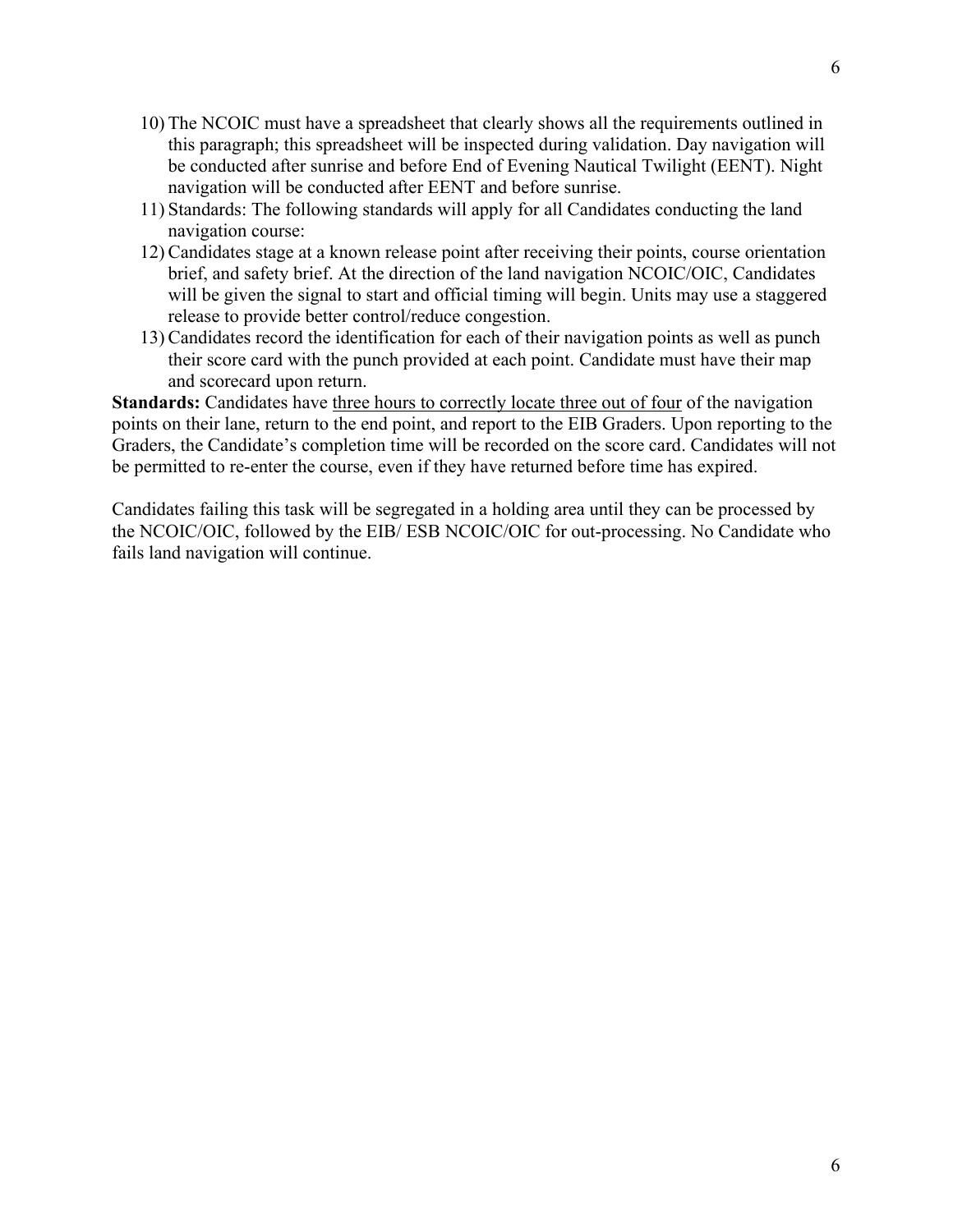# **PHASE THREE WEAPONS LANE**

## <span id="page-6-2"></span><span id="page-6-1"></span><span id="page-6-0"></span>**W-1 Part I, M4 carbine/M16 rifle**

**Task basis:** 071-COM-0028-Load an M16-Series Rifle/M4-Series Carbine, 071-COM-0027- Unload an M16-Series Rifle/M4-Series Carbine, 071-COM-0030-Engage Targets with an M16- Series Rifle/M4-Series Carbine.

**Tasks:** Clear, load, fire until stoppage occurs, perform immediate action, expend remaining ammunition, unload, and clear an M4/M16.

**Conditions:** You are a member of a team conducting combat operations. You have a stoppage while engaging targets with yourM4/M16.

**Standards:** Correctly perform all steps, in sequence, in 30 seconds or less.

**Requirements:** An M4/M16 with blank adaptor, and sling. Starting configuration for the weapon will be: Free of ammunition, bolt forward, on FIRE (SEMI/BURST/AUTO), and the trigger pulled. A magazine loaded with four blank rounds of ammunition and one inert/expended round. A target/safe direction. Hearing protection (part of the ESB uniform) must be worn when firing.

Note: Candidate will start with the weapon in the low ready position.

# **Performance steps:**

- 1) Clear the weapon:
	- (a) Keep the weapon pointed in a safe direction.
	- (b) Attempt to place the weapon on SAFE.
	- (c) Lock the bolt to the rear.
	- (d) Pull the charging handle rearward. Press and hold the bottom of the bolt catch.
	- (e) Allow bolt to move forward until it engages the bolt catch. Release the bottom of the bolt catch.
	- (f) Return the charging handle to the forward position.
	- (g) Ensure the receiver and chamber are free of ammo. Place weapon on SAFE.
- 2) Load the weapon:
	- (a) Insert the magazine.
	- (b) Push the magazine upwards until the magazine catch engages.
	- (c) Tap upward on the bottom of the magazine to ensure the magazine is seated.
	- (d) Press the upper portion of the bolt catch allowing the bolt to go forward and chamber a round. *The bolt will not be ridden forward.*
	- (e) Tap forward assist to ensure that bolt is fully forward and locked.
	- (f) The weapon is now loaded.
- 3) Place the weapon on SEMI and begin engaging your target.
- 4) Perform immediate action:
	- (a) Tap the bottom of the magazine firmly.
	- (b) Rapidly pull charging handle and release to extract/eject previous cartridge and feed/chamber/lock new round.
	- (c) Reassess by continuing the shot process. Weapon should fire. If weapon does not fire, proceed to remedial action (for this task, move to clear the weapon).
- 5) Clear the weapon:
	- (a) Point weapon in safe direction. Attempt to place weapon on SAFE.
	- (b) Remove magazine from weapon.
	- (c) Lock the bolt open (if not already).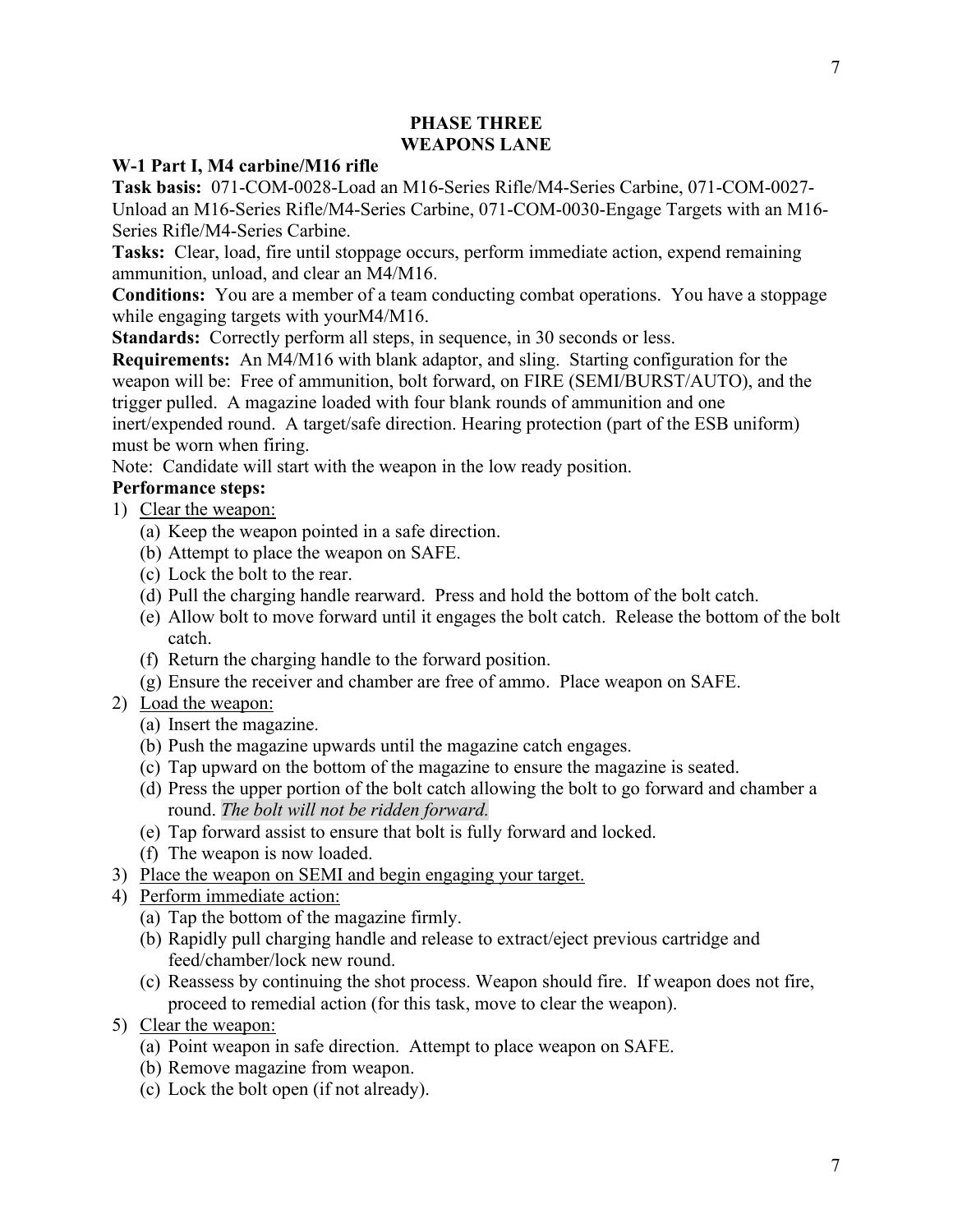- (d) Pull the charging handle rearward. Press the bottom of the bolt catch.
- (e) Move bolt forward until it engages bolt catch. Return the charging handle to the forward position.
- (f) Ensure the receiver and chamber are free of ammo.
- (g) Place the weapon on SAFE (if not already).
- (h) Press the upper portion of the bolt catch to allow the bolt to go forward.
- (i) Close the ejection port cover.

## *Table W-1 Part I: M4/M16 carbine/rifle*

| <b>PERFORMANCE MEASURES</b>  | GC | NO-GO |
|------------------------------|----|-------|
| 1. Clear the weapon.         |    |       |
| 2. Load the weapon.          |    |       |
| 3. Engage the target.        |    |       |
| 4. Perform immediate action. |    |       |
| 5. Clear the weapon.         |    |       |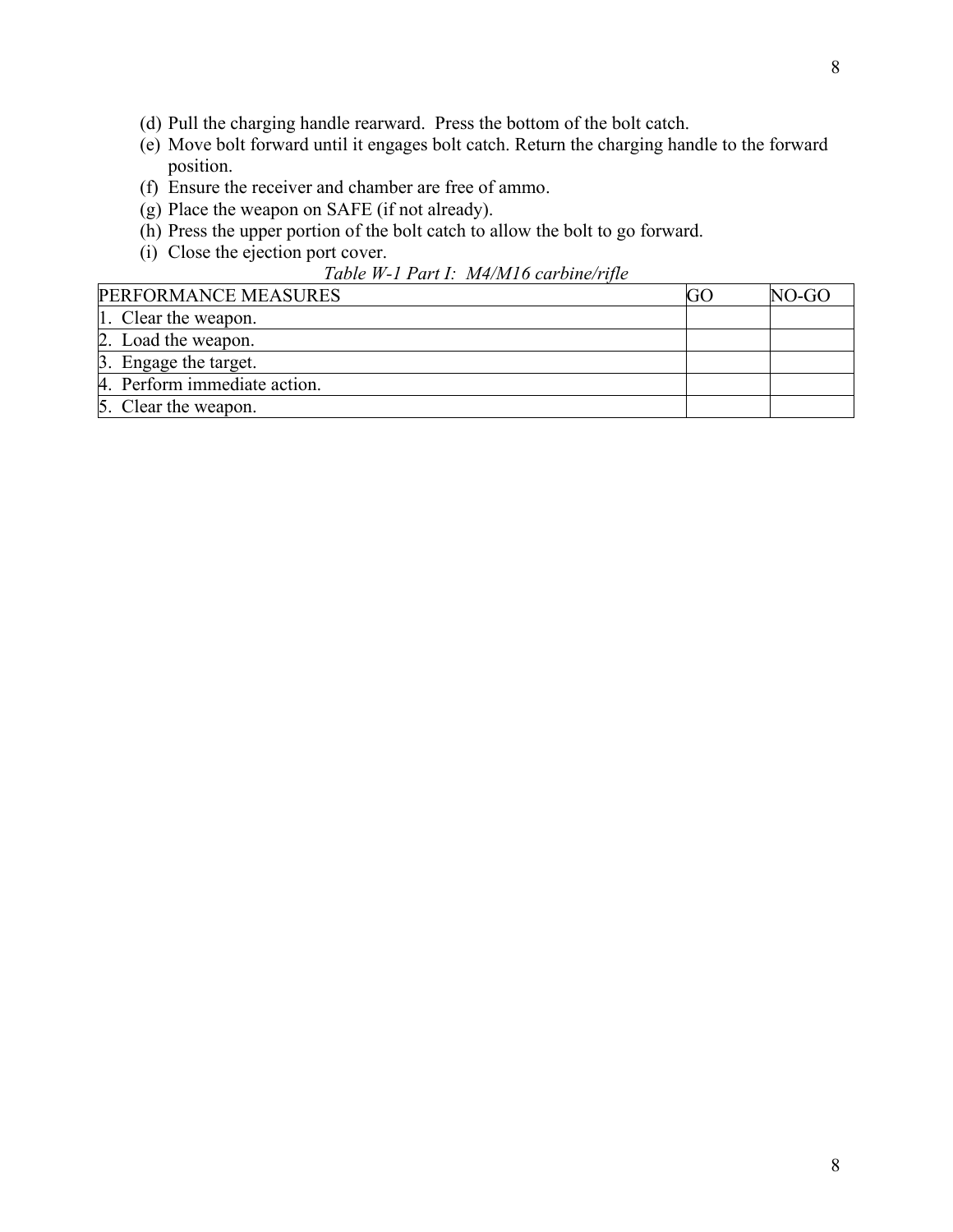9

# <span id="page-8-0"></span>**W-1 Part II, Option I: M320 grenade launcher**

**Task basis:** 071-031-0002-Load an M320 Grenade Launcher, 071-031-0003-Unload an M320 grenade launcher

**Tasks:** Clear, load, and fire an M320 grenade launcher. Unload and clear an M320 that has not been fired.

**Conditions:** You are a member of a team conducting dismounted operations.

**Standards:** Correctly clear, load, and fire the grenade launcher in 20 seconds. Correctly unload and clear the grenade launcher within 20 seconds. You must not drop the 40-mm ammunition. All tasks will be performed in sequence.

**Requirements:** An M320 Grenade Launcher; may be attached to the same rifle/carbine used in Part 1, a separate rifle/carbine, or in detached operation. If using a rifle/carbine, the rifle must have an empty magazine. A target/safe direction for the candidate to engage and a

dummy/training round. If the ESB uniform does not include a grenade pouch, the station will provide appropriate load bearing equipment to properly secure the grenade.

Note: Candidate will start with the weapon in the low ready and the grenade secured in the appropriate pouch.

# **Performance steps:**

- 1) Clear, load, and fire:
	- (a) Point the weapon in a safe direction. Ensure weapon is on SAFE.
	- (b) Press barrel release and pivot barrel out from receiver.
	- (c) Make sure bore and chamber is clear of round or spent cartridge. Insert a single round of ammunition into barrel.
	- (d) Ensure cartridge is seated fully forward in rear of barrel. Pivot barrel into receiver until barrel locking lever engages barrel. There should be an audible click when the barrel locking lever engages barrel.
	- (e) Place the weapon on fire.
- 2) Engage your target.

Note: Candidate will start from the last position in the previous task.

- 3) Unload and clear an unfired round:
	- (a) Keep the weapon pointed in a safe direction, with trigger finger outside trigger guard.
	- (b) Place the weapon on SAFE.
	- (c) Press upward on barrel release lever and pivot barrel out from receiver.
	- (d) Grasp rim of round. Pull rearward to remove round or cartridge case from the barrel.
	- (e) Secure the round back in the appropriate pouch.
	- (f) Pivot barrel into receiver until barrel release lever engages barrel.
	- (g) Ensure weapon is still on SAFE.

# *W-1 Part II: M320 grenade launcher*

| PERFORMANCE MEASURES                 | NO-GO |
|--------------------------------------|-------|
| 1. Clear the weapon                  |       |
| 2. Load the weapon                   |       |
| 3. Engage the target                 |       |
| 4. Unload and clear an unfired round |       |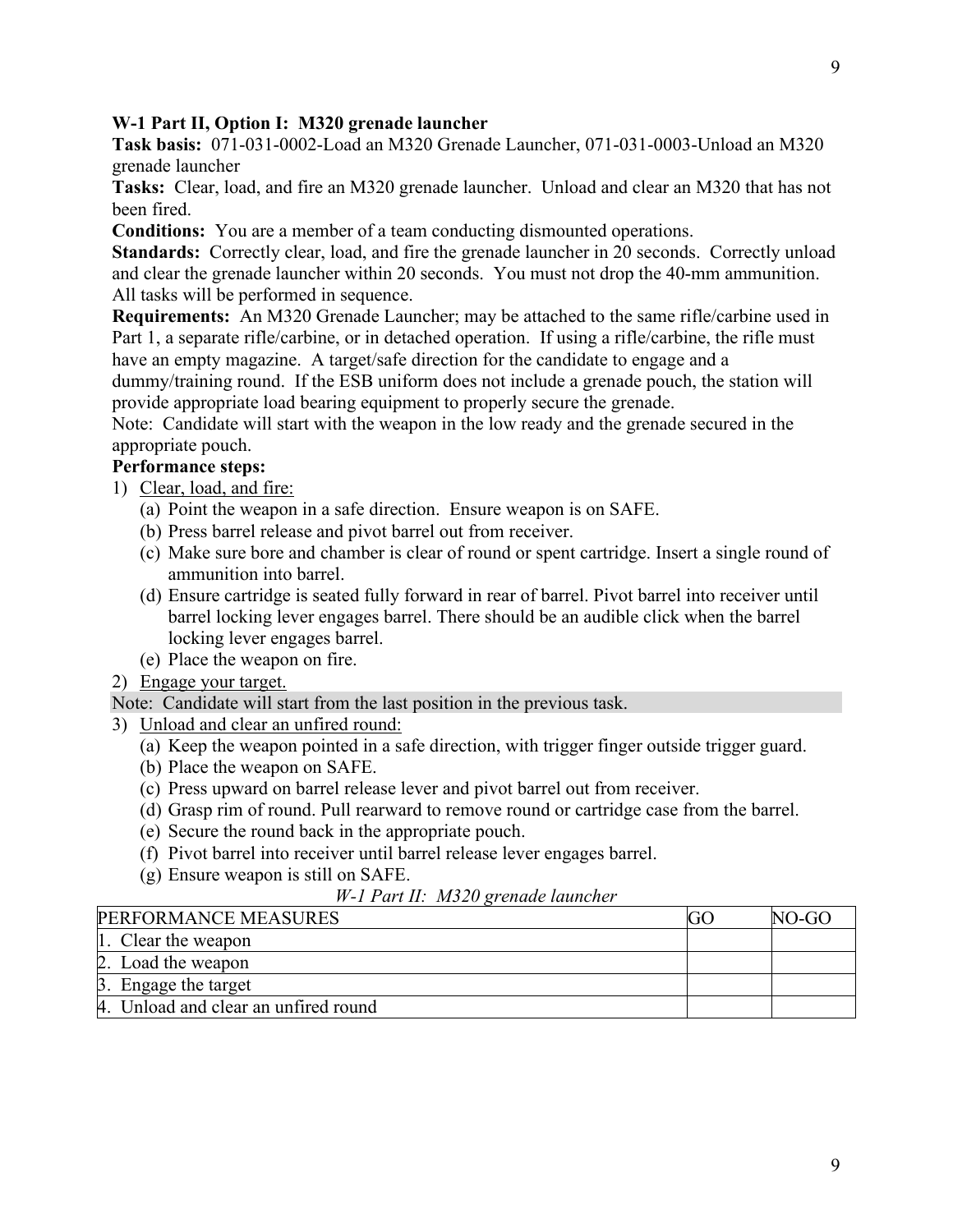### <span id="page-9-0"></span>**W-2: Part I; M18 Pistol**

**Task basis:** 071-004-0007-Maintain an M17/M18 pistol, 071-004-0008-Perform a function check on an M17/M18 pistol.

**Tasks**: Clear, disassemble, assemble, and perform a function check on an M17/M18 pistol **Conditions:** You are a member of a team that has just returned from a mission and you have been directed to conduct maintenance on your pistol.

**Standards:** Correctly clear and disassemble the M17/M18 pistol, matching the parts with the correct nomenclature labels within 30 seconds. Correctly assemble and perform a function check on the M17/M18 pistol within 45 seconds. All tasks will be performed in sequence.

**Requirements:** An M17/M18 pistol with magazine. A target/safe direction for the candidate to point the weapon. Starting configuration for the weapon will be: Free of ammunition, loaded with an empty magazine, bolt forward, on FIRE, material/flat surface that will prevent the candidate from losing parts to the weapon. An area for the candidate to place the weapons parts with the appropriate nomenclature labels. Photos of the parts with nomenclature labels will be available in the training area. Other authorized Army pistol may be substituted based on the unit's inventory; use the standards outlined in that weapon's TM for clear, disassemble, assemble, and perform a functions check.

# **Performance steps:**

Note: Candidate will start from a standing position with the weapon resting on the flat surface. 1) Clear the weapon.

- (a) Point the pistol in a safe direction for the duration of the event.
- (b) Place the safety lever in the safe (down) position
- (c) Depress the magazine release and remove the magazine from the pistol.
- (d) Grasp the slide serrations and fully retract the slide.
- (e) Lock the slide to the rear using the slide stop.
- (f) Visually inspect the chamber, magazine well, and bolt face to ensure it is clear. Release the slide forward.
- 2) Disassemble the weapon into the following components, ensuring all parts are on the correct nomenclature labels:
	- (a) Magazine.
	- (b) Receiver.
	- (c) Barrel.
	- (d) Slide assembly.
	- (e) Recoil spring guide assembly.

Note: Time will stop when the candidate returns to the standing position with all parts of the weapon on the flat surface.

3) Assemble the pistol:

Note: Candidate will start from the last position in the previous task.

- (a) Grasp the slide with the bottom facing up.
- (b) Grasp the barrel assembly with the locking block facing up with the other hand.
- (c) Insert the muzzle into the forward end of the slide and simultaneously, lower the rear of the barrel assembly by moving the barrel slightly.

Note: The barrel will fall into place.

(d) Insert the recoil spring guide into the recoil spring.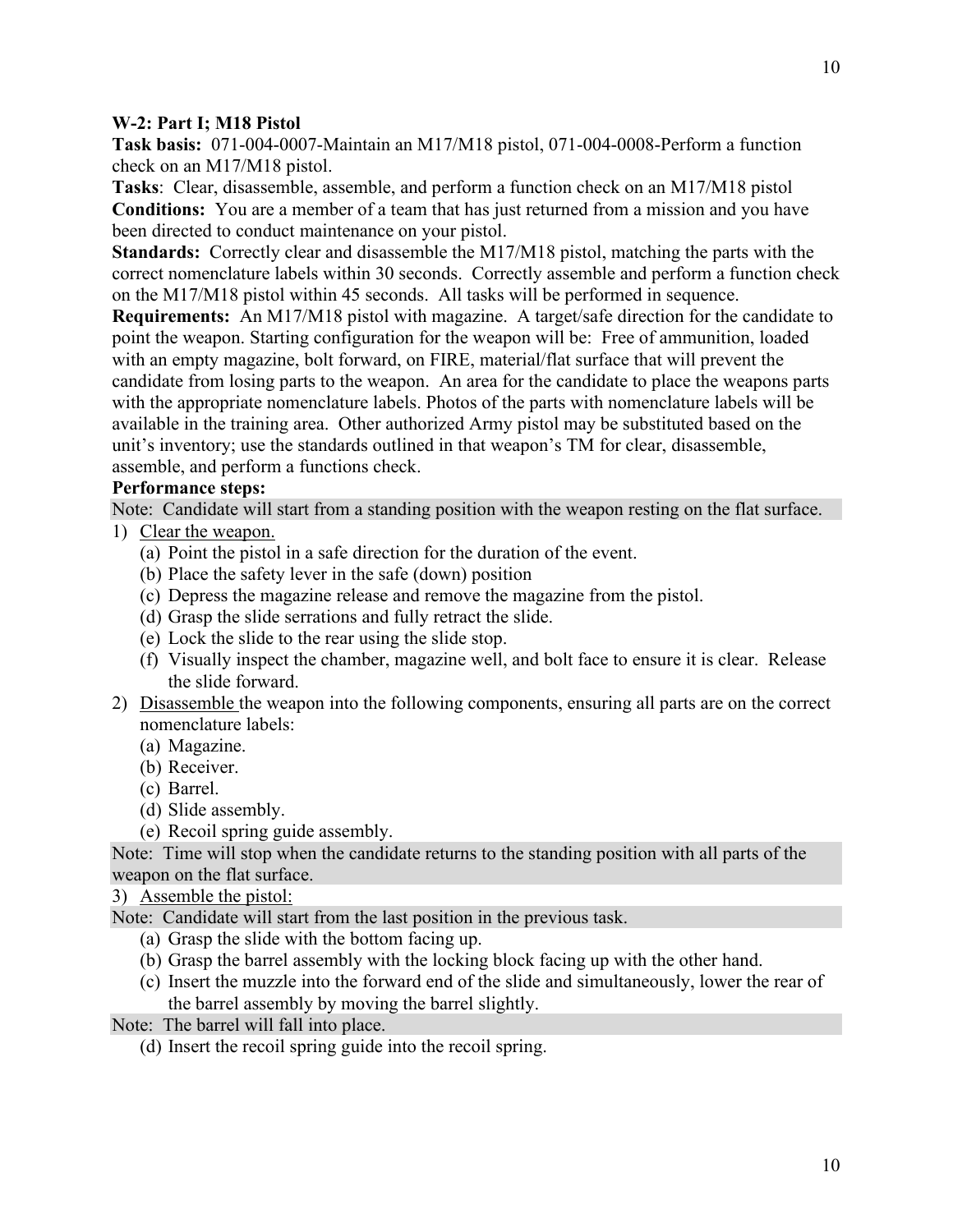- (e) Insert the end of the recoil spring and the recoil spring guide into the recoil spring housing and simultaneously, compress the recoil spring and lower the spring guide until it is fully seated on the locking block cutaway.
- (f) Push the firing pin block lever down.
- (g) Grasp the slide and barrel assembly with the sights up and align the slide on the receiver assembly guide rails.
- (h) Push until the rear of the slide is a short distance beyond the rear of the receiver assembly and hold, simultaneously, rotate the disassembly latch lever upward.

Note: A click indicates a positive lock

# 4) Perform a functions check:

Note: Candidate will start from the last position in the previous task.

- (a) Insert an empty magazine into magazine well. Ensure magazine catch engages and locks magazine in place.
- (b) Push up on manual safety lever to engage safety.
- (c) Grasp slide serrations and pull the slide to rear until it locks. The magazine follower should push up on slide stop, locking slide to rear. Press the magazine catch. The magazine will fall free from pistol.
- (d) Press the slide catch. This will release the slide to the forward position. Ensure the slide is fully forward on the pistol.
- (e) Press the trigger. The striker should not be released.
- (f) Depress manual safety lever.
- (g) Press trigger and hold to rear. Striker should be released. An audible click should be heard.
- (h) While still holding trigger to rear, fully retract and release slide.
- (i) Release trigger. A light audible click should be heard and felt as the striker resets.
- (j) Press trigger. The striker should release and you should hear and feel a loud audible click.

Note: Time will stop when the candidate returns to the standing position with the weapon on the flat surface.

*W-2:PART I Maintain M17/M18 pistol*

| <b>PERFORMANCE MEASURES</b>   |  | NO-GO |
|-------------------------------|--|-------|
| 1. Clear the weapon.          |  |       |
| 2. Disassemble the weapon.    |  |       |
| 3. Assembled the weapon.      |  |       |
| 4. Perform a functions check. |  |       |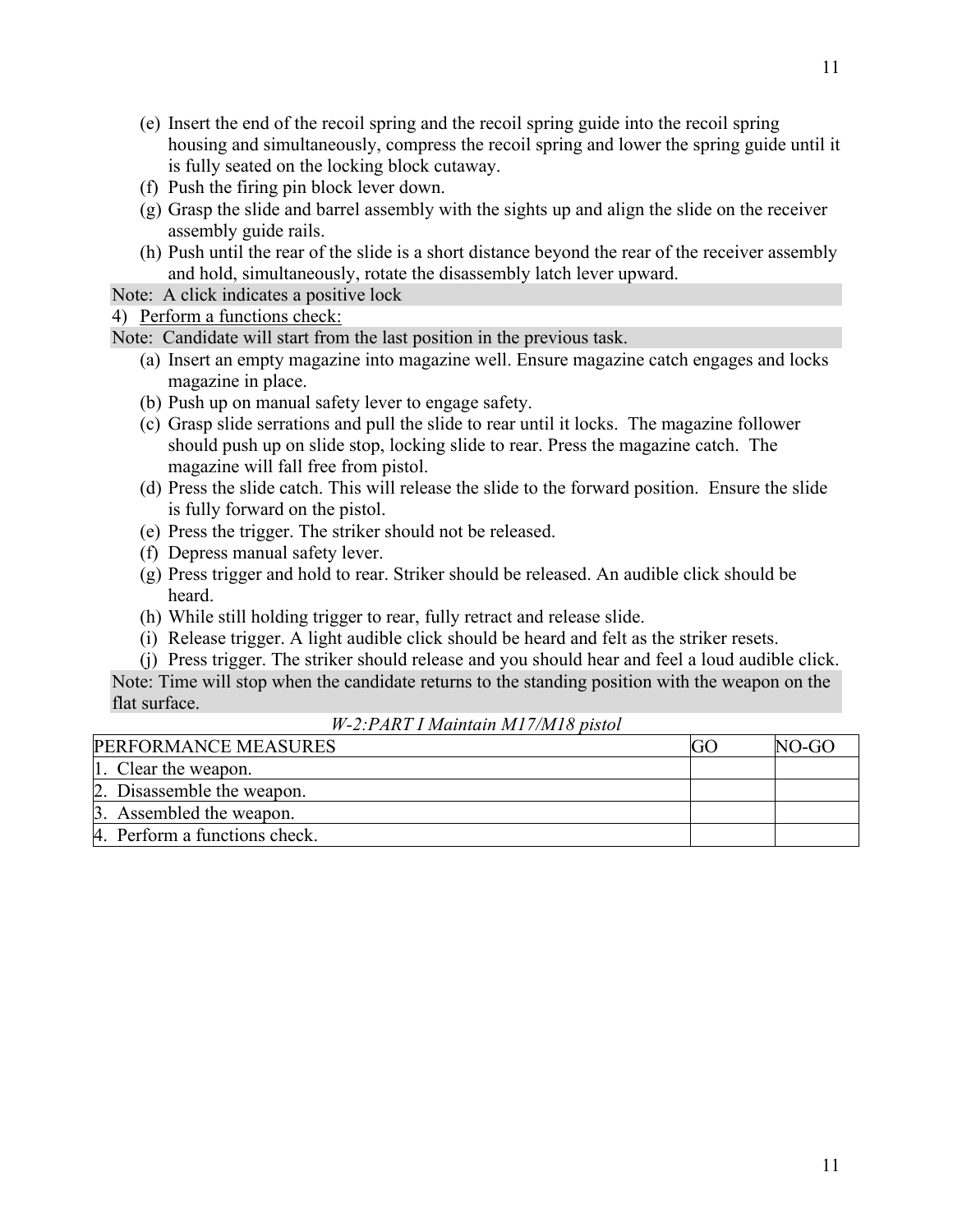## <span id="page-11-0"></span>**W-2: Part II, Maintain Shotgun**

**Based on:** ARMY Technical Manual 9-1005-338-13&P

**Task**: Clear, Disassemble, Assemble, and Perform a Functions Check on an M500 series Shotgun.

**Condition:** You are a member of a team that has just returned from a mission and you have been directed to conduct maintenance on your Shotgun.

**Standard:** Correctly clear and disassemble the M500 series Shotgun, matching the parts with the correct nomenclature labels within one minute. Correctly assemble and perform a function check on the M500 series Shotgun within two minutes. All steps will be performed in sequence.

**Requirements:** An M500 series Shotgun, free of ammunition and on SAFE. A safe direction for the Candidate to point weapon. Material/flat surface that will prevent Candidate from losing parts to weapon with appropriate nomenclature labels. Photos of the parts with nomenclature labels will be available in the training area. A Remington 870 or other authorized Army shotgun may be substituted based on the Unit's inventory; use the standards in that weapon's TM. The 870 will take 30 seconds to clear/disassemble, and 30 seconds to assemble/perform a functions check.

## **Performance Measures:**

Candidate will start from a standing position with the weapon resting on the flat surface.

- 1) Clear the weapon.
	- (a) Point the weapon in a safe direction.
	- (b) Ensure the weapon on safe (fully to the rear).
	- (c) Depress the action lock lever, and open the action by sliding the forearm fully rearward.
	- (d) Observe the chamber, visually checking for ammunition, ensuring magazine plug is visible.
- 2) Disassemble the weapon into the following components, ensuring all parts are on the correct nomenclature labels.
	- (a) Receiver assembly.
	- (b) Barrel assembly.
	- (c) Magazine cap (M590 only).
	- (d) Trigger housing retainer pin.
	- (e) Trigger mechanism.
	- (f) Cartridge interrupter.
	- (g) Cartridge stop.
	- (h) Bolt slide.
	- (i) Bolt.
	- (j) Fore end assembly.
	- (k) Elevator.

Time will stop when the Candidate returns to the standing position with all parts of the weapon on the flat surface.

Candidate will start from the last position in the previous task.

- 3) Assemble the weapon, ensuring it is on safe.
- 4) Perform a functions check.
	- (a) Close the action fully. The action lock should be fully down.
	- (b) Pull the trigger; the hammer should NOT fall.
	- (c) Move the safety forward to the FIRE position.
	- (d) Pull the trigger; hammer should fall and the lock lever should be fully up.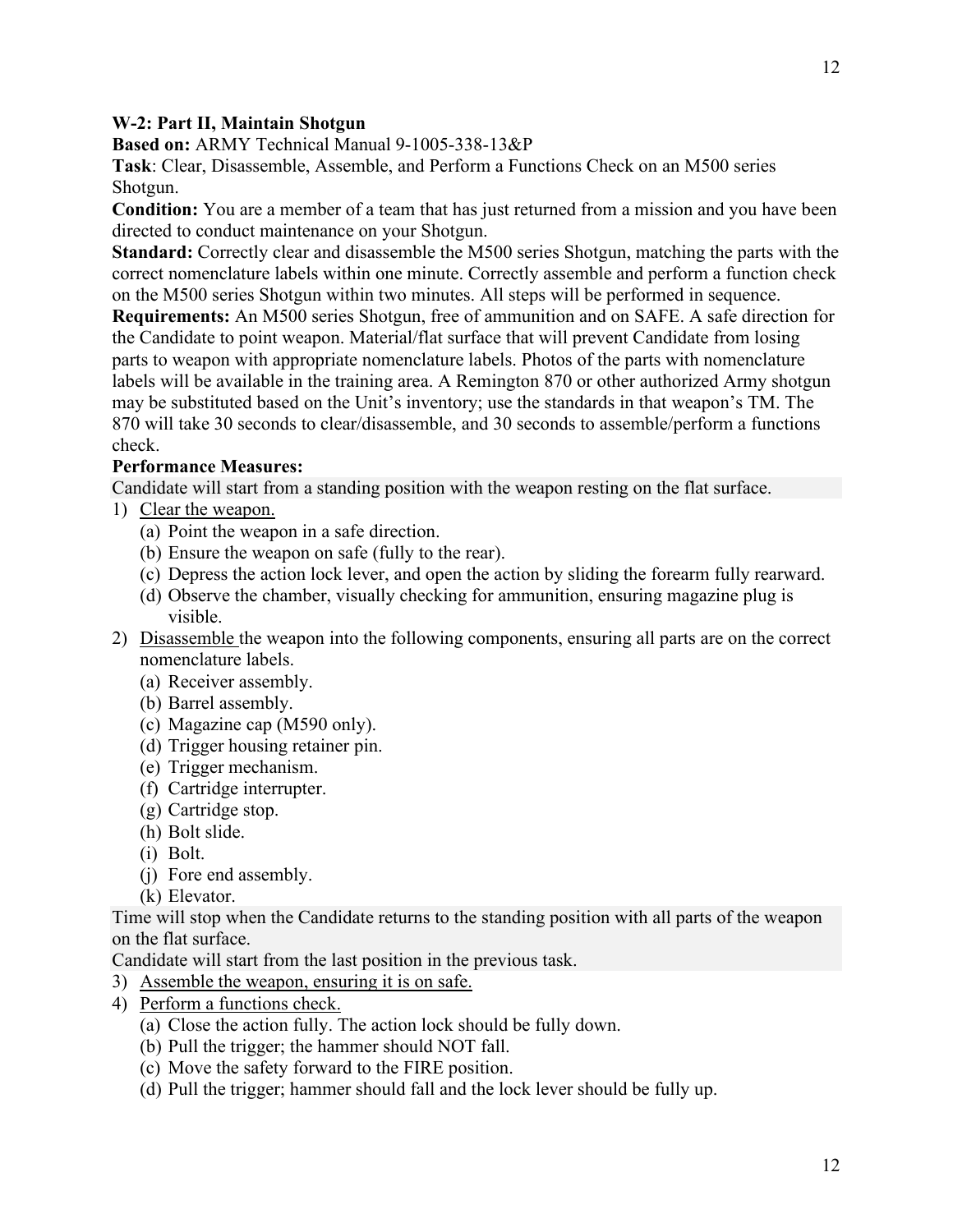- (e) Hold trigger to the rear; re-cock the weapon by moving the forearm fully to the rear and then forward.
- (f) Release the trigger; hammer should NOT fall and trigger should return to its forward position.
- (g) Pull trigger; hammer should fall and the lock lever should be fully up
- (h) Release trigger and re-cock the weapon. The hammer should NOT fall.
- (i) Move the safety rearward to the SAFE position.

Time will stop when the Candidate returns to the standing position with the weapon on the flat surface.

*Table. W-2:PART II Maintain Shotgun*

| <b>PERFORMANCE MEASURES</b>   | $NO-GO$ |
|-------------------------------|---------|
| 1. Clear the weapon.          |         |
| 2. Disassemble the weapon.    |         |
| 3. Assembled the weapon.      |         |
| 4. Perform a functions check. |         |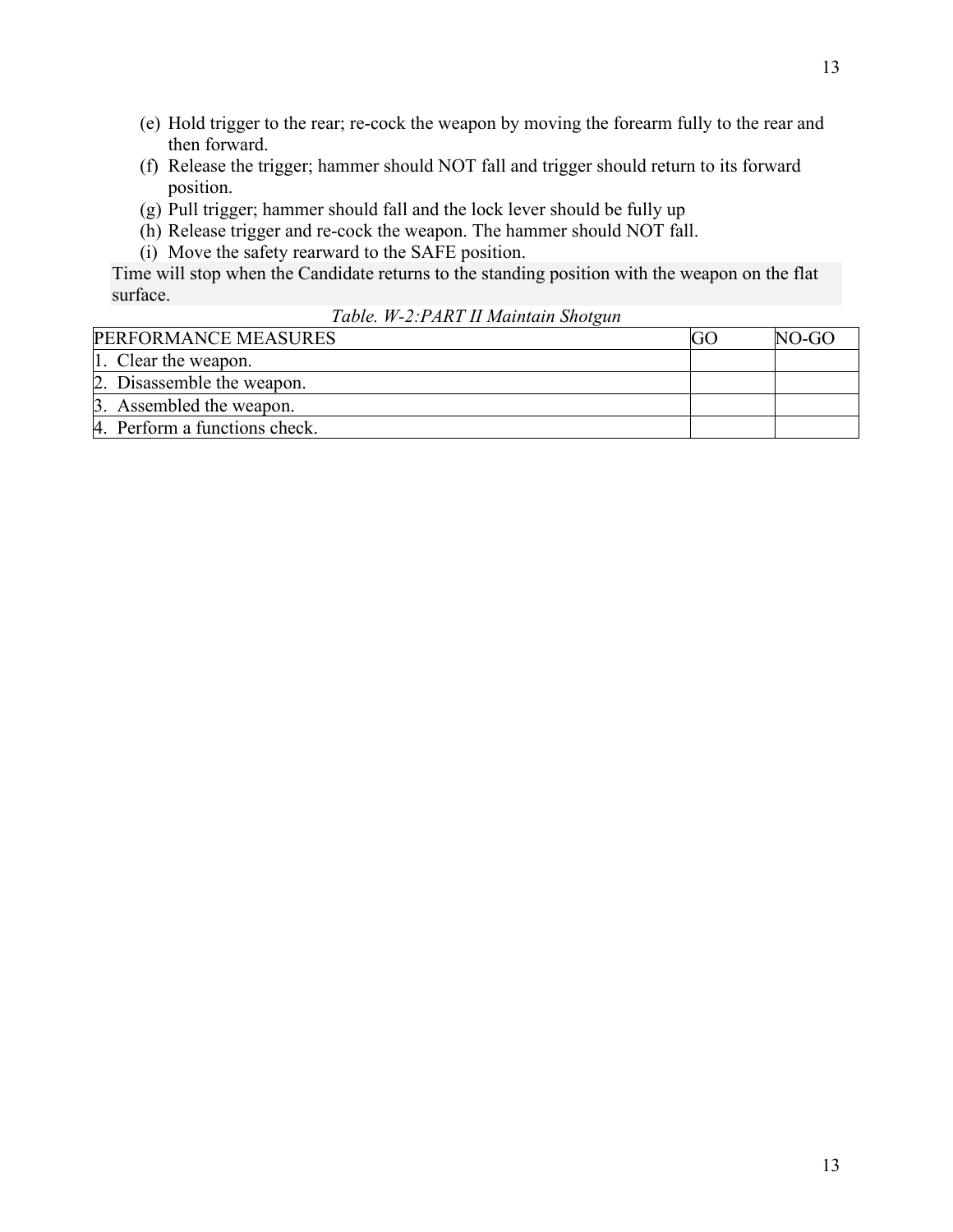# <span id="page-13-0"></span>**W-3 Part I, Maintain M249 Squad Automatic Weapon**

**Task basis:** 071-COM-4025-Maintain an M249 machine gun, 071-COM-4026-Perform a function check on an M249 machine gun

**Tasks:** Clear, disassemble, assemble, and perform a function check on an M249 Machine Gun. **Conditions:** You are a member of a team that has just returned from a mission and you have been directed to conduct maintenance on your M249 Machine Gun.

**Standards:** Correctly clear and completely disassemble the M249 Machine Gun, matching the groups with the correct nomenclature within three minutes. Correctly assemble and perform a function check on the M249 Machine Gun within three minutes. All tasks will be performed in sequence.

**Requirements:** An M249, on a flat surface, with the bipod legs extended. Starting configuration for weapon will be: Free of ammunition, on FIRE, with bolt forward. Basic maintenance tools, target/safe direction for candidate to point weapon, material/flat surface that will prevent candidate from losing parts to the weapon with appropriate nomenclature group labels. Photos of parts with nomenclature labels will be available in training area. Use separate weapon for part I and part II ensuring to have enough for your projected number of candidates. **Performance steps:**

# 1. Clear the weapon

- (a) Point weapon in a safe direction. Ensure safety is on FIRE before moving bolt/operating rod assembly.
- (b) Pull and hold cocking handle with right hand palm up to rear, ensuring bolt locks completely to rear.
- (c) While holding the cocking handle to the rear with right hand palm up with no tension on the bolt, place the safety to SAFE.
- (d) Push the cocking handle assembly to the fully forward and locked position.
- (e) Push in the feed cover latches, look in a safe direction, raise the feed cover, and conduct a *five-point safety check for brass, links, or ammunition.*
	- 1. Check the feed pawl assembly under the cover.
	- 2. Check the feed tray. Lift the feed tray and inspect the chamber.
	- 3. Check the space between the face of the bolt and the chamber
	- 4. Check the space under the bolt/operating rod assembly.
	- 5. Check the magazine well.
- (f) Lower the feed tray, close the feed cover, making sure it locks shut.
- (g) Pull and hold cocking handle with right hand palm up to rear.
- (h) While holding the cocking handle to the rear with right hand palm up with no tension on the bolt, place the safety to FIRE.
- (i) While fully depressing the trigger, ease the bolt forward with right hand palm up to close and lock. Release the trigger.
- (j) Attempt to place the safety to SAFE; safety must not be able to be moved to SAFE.
- 2. Disassemble weapon into the following groups, ensuring all parts are on the correct nomenclature labels:
	- 1. Driving spring mechanism rod
	- 2. Spring
	- 3. Trigger mechanism
	- 4. Bolt carrier
	- 5. Bolt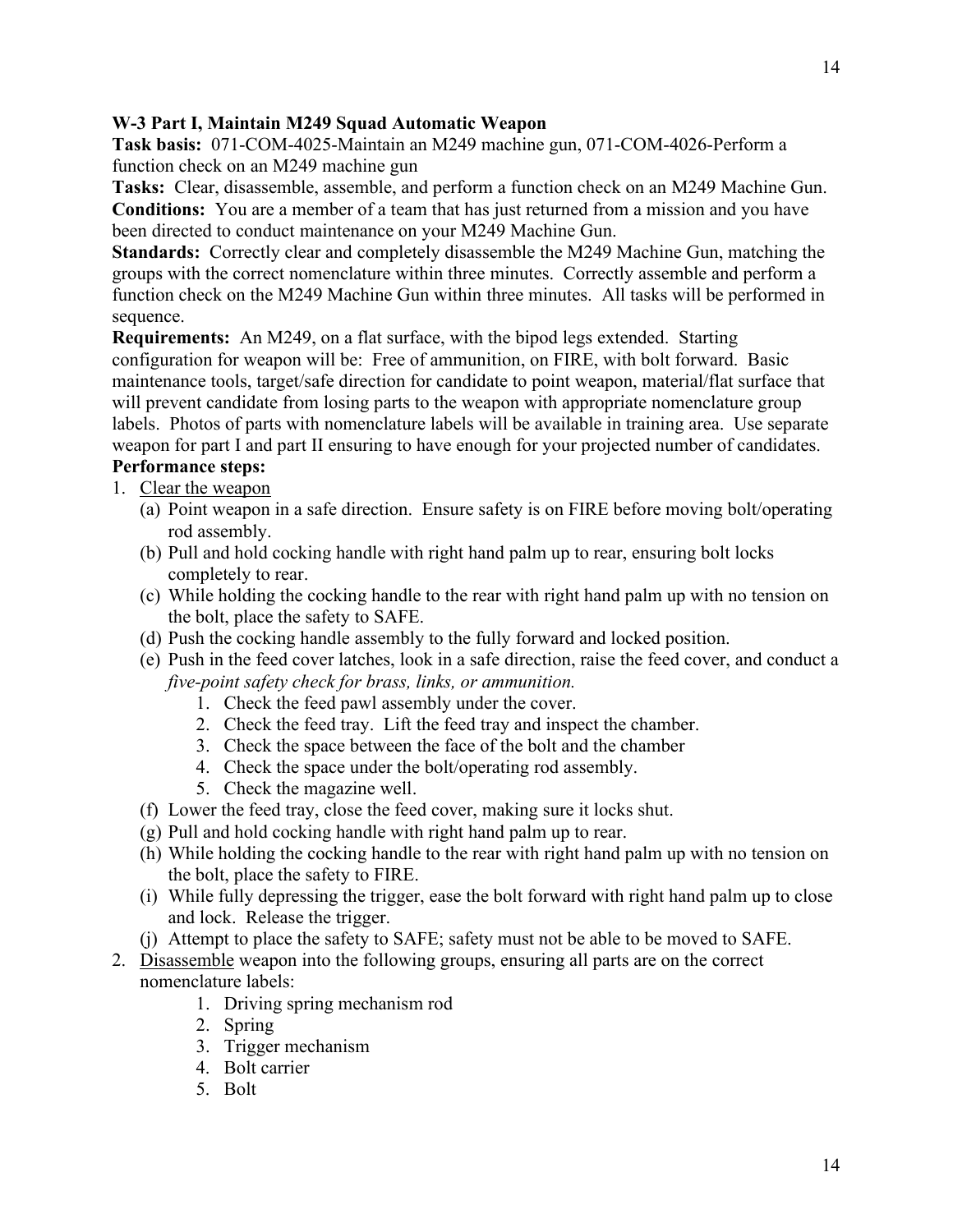- 6. Gas operating rod
- 7. Hand guard
- 8. Heat shield
- 9. Bipod legs
- 10. Barrel
- 11. Gas regulator
- 12. Gas regulator collar
- 13. Gas tube
- 14. Receiver with feed tray and feed tray cover assembly
- 3. Assemble the weapon.

# 4. Perform a functions check:

Note: Ensure the safety is on FIRE before moving the bolt/operating rod assembly.

- (a) Pull and hold cocking handle with right hand palm up to rear, ensuring bolt locks completely to rear.
- (b) While holding to rear with right hand palm up, with no tension on bolt, place on SAFE and depress trigger. *Weapon should not fire.*
- (c) While holding the cocking handle to the rear with right hand palm up, with no tension on the bolt, place the safety to FIRE, and depress the trigger. Ease the bolt forward to close and lock. Release the trigger.
- (d) Attempt to place on SAFE; safety must not be able to be moved to SAFE. Close ejection port cover.

Note: Time will stop when the candidate returns to the standing position with the weapon on the flat surface.

| PERFORMANCE MEASURES       | NO-GO |
|----------------------------|-------|
| 1. Clear the weapon.       |       |
| 2. Disassemble the weapon  |       |
| 3. Assemble the weapon     |       |
| 4. Perform functions check |       |

# *Table W-3 Part I: Maintain M249 squad automatic weapon*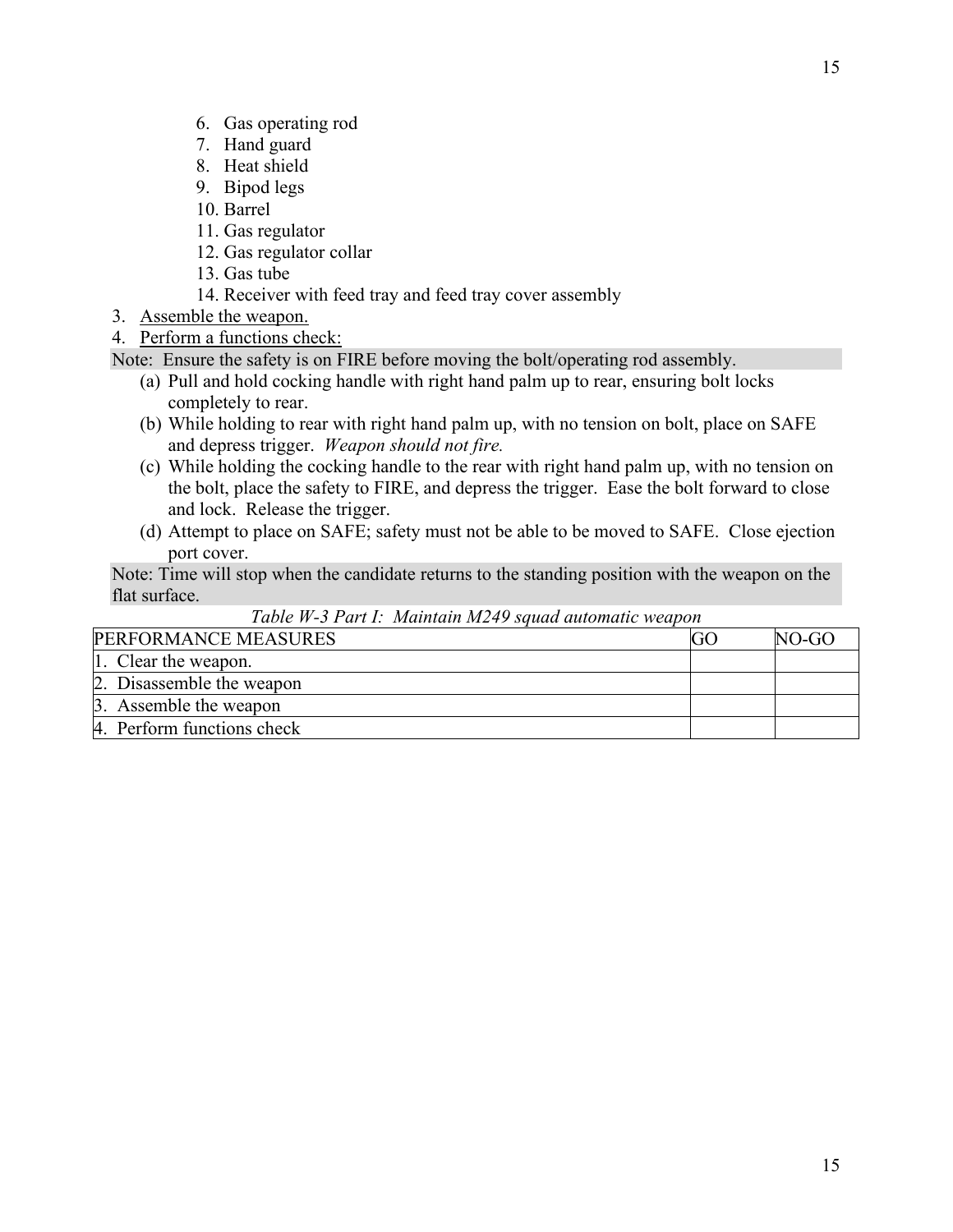# <span id="page-15-0"></span>**W-3 Part II, Operate M249 Squad Automatic Weapon**

**Task basis:** 071-COM-4027-Load an M249 machine gun, 071-COM-4029-correct malfunctions of an M249 machine gun, 071-COM-4028-unload an M249 machine gun

Tasks: Clear, load, fire until a stoppage occurs, perform immediate action, expend remaining ammunition, unload, and clear an M249 machine gun.

**Conditions:** You are a member of a team conducting combat operations. You have a stoppage while engaging targets with your machine gun.

**Standards:** Correctly perform all steps, in sequence, within 30 seconds.

**Requirements:** An M249 machine gun and blank adaptor with blank ammunition; at least three good blank rounds, followed by one expended round, and three more good rounds. Starting configuration for the weapon will be: Free of ammunition, on FIRE, with the bolt forward. A target/safe direction for the candidate to point the weapon. The weapon can alternatively be mounted on a vehicle or other type of fighting position. Hearing protection (part of the ESB uniform) must be worn when firing.

Note: Candidate will start in the prone position not touching the weapon.

# **Performance steps:**

- 1. Clear the weapon:
	- (k) Point weapon in a safe direction. Ensure safety is on FIRE before moving bolt/operating rod assembly.
	- (l) Pull and hold cocking handle with right hand palm up to rear, ensuring bolt locks completely to rear.
	- (m)While holding the cocking handle to the rear with right hand palm up with no tension on the bolt, place the safety to SAFE.
	- (n) Push the cocking handle assembly to the fully forward and locked position.
	- (o) Push in the feed cover latches, look in a safe direction, raise the feed cover, and conduct a *five-point safety check for brass, links, or ammunition.*
		- 6. Check the feed pawl assembly under the cover.
		- 7. Check the feed tray. Lift the feed tray and inspect the chamber.
		- 8. Check the space between the face of the bolt and the chamber
		- 9. Check the space under the bolt/operating rod assembly.
		- 10. Check the magazine well.
	- (p) Lower the feed tray.
- 2. Load the weapon:
	- (a) Raise the feed cover
	- (b) Place link belt on feed tray with the first round against the cartridge stop with the tips of the rounds pointing towards the barrel. Tilt the weapon to the right and/or hold the ammunition belt in place if necessary.
	- (c) Close the feed cover. Ensure the latches lock into place. Make sure rounds do not move away from cartridge stop during closing and latching of cover.
	- (d) Place the weapon on FIRE and engage your target.
- 3. Take immediate action to correct a malfunction:

Note: Weapon remains on shoulder while performing immediate action.

(a) Pull and hold cocking handle with right hand palm up to rear ensuring bolt locks completely to rear.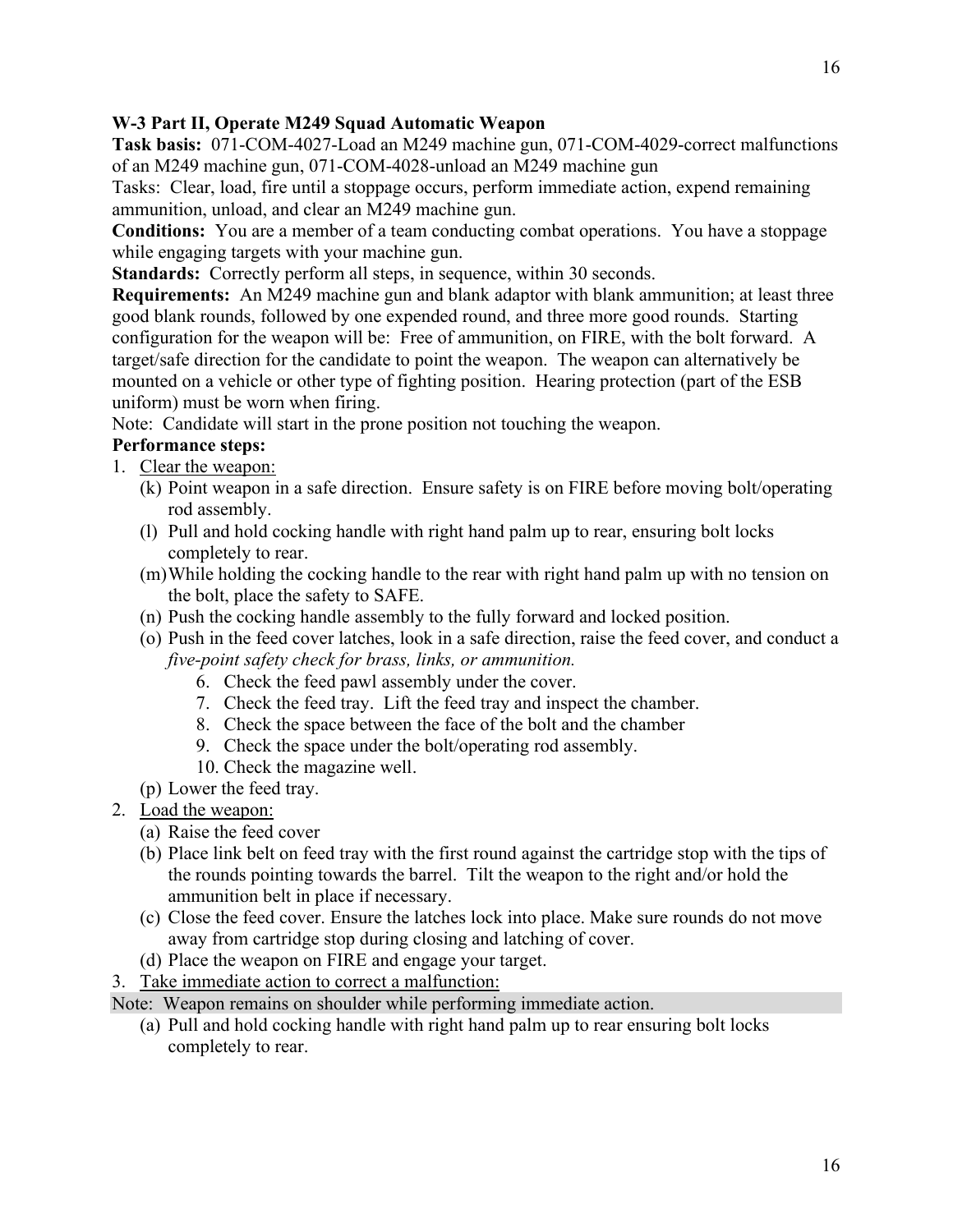- (b) Observe ejection port to see if a cartridge case/belt link/round ejects. If not, place on SAFE while holding cocking handle to rear with right hand palm up with no tension on bolt.
- (c) (Push) Return cocking handle to forward and locked position and proceed to clear weapon. If a cartridge/belt link/round ejects, push the cocking handle forward.
- (d) Squeeze the trigger and continue mission. Proceed to clear the weapon if it does not fire.
- 4. Unload and clear the weapon:
	- (a) Point weapon in a safe direction.
	- (b) If the bolt is forward, ensure the safety is on FIRE before moving the bolt/operating rod assembly. If the bolt is fully locked to the rear, ensure the safety is on SAFE and proceed to step  $(5)$  (f) below.
	- (c) Pull and hold cocking handle with right hand palm up to rear, ensuring bolt locks completely to rear.
	- (d) While holding the cocking handle to the rear with right hand palm up with no tension on the bolt, place the safety to SAFE.
	- (e) Return the cocking handle assembly to the fully forward and locked position.
	- (f) Push in feed cover latches, look in a safe direction, raise feed cover, and conduct a fivepoint safety check, per step (1)(e) above.
	- (g) Lower the feed tray and close the feed cover, making sure it locks shut.
	- (h) Pull and hold cocking handle with right hand palm up to rear.
	- (i) While holding the cocking handle to the rear with right hand palm up with no tension on the bolt, place the safety to FIRE.
	- (j) While depressing trigger, ease bolt forward to close and lock. Release trigger. Close ejection port cover.

| PERFORMANCE MEASURES           |  | NO-GO |
|--------------------------------|--|-------|
| 1. Clear the weapon.           |  |       |
| 2. Load the weapon             |  |       |
| 3. Engaged the target          |  |       |
| 4. Take immediate action       |  |       |
| 5. Unload and clear the weapon |  |       |

# *Table W-3 Part II: Operate M249 machine gun*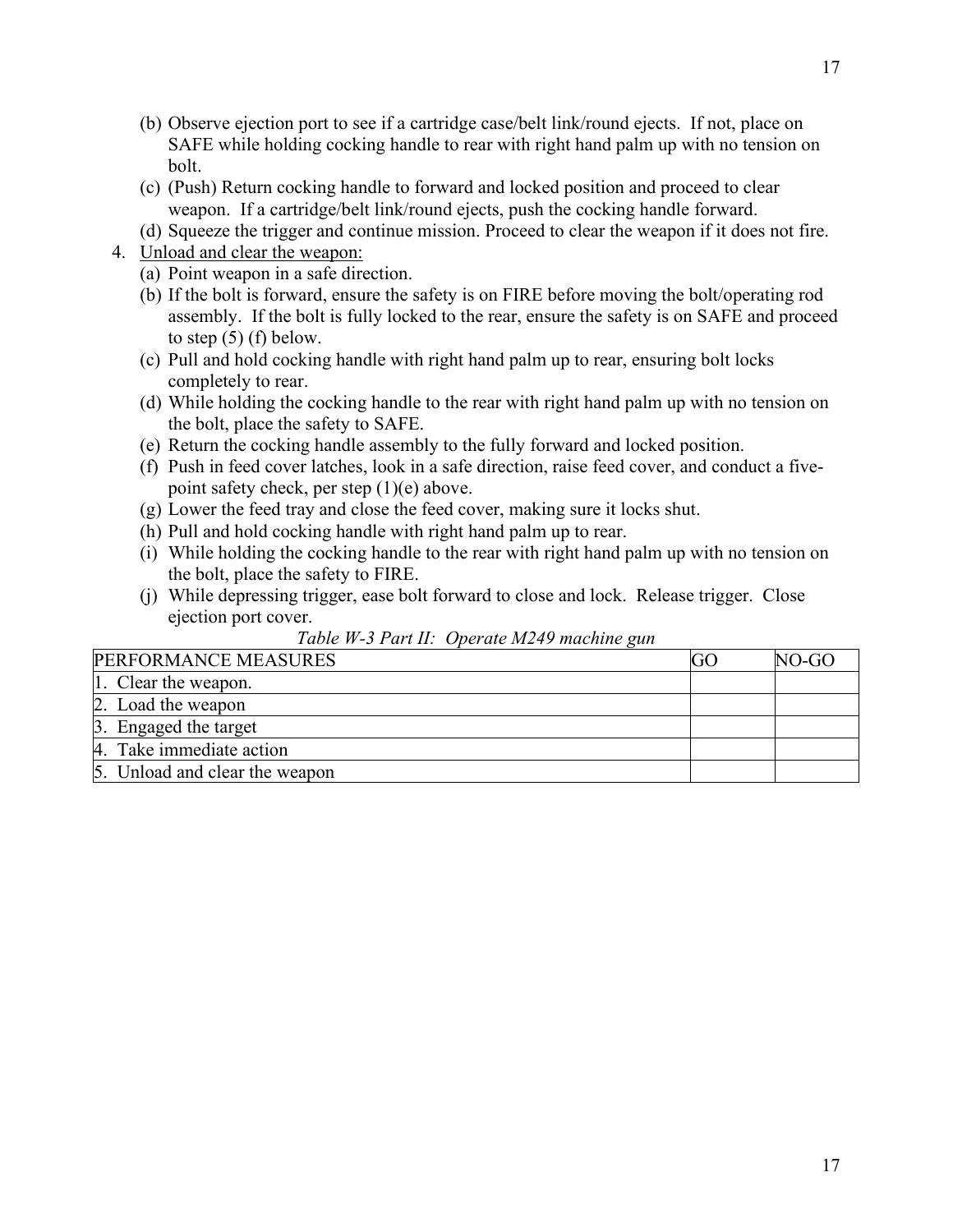### <span id="page-17-0"></span>**W-4 Part I, Maintain M240**

**Task basis:** 071-025-0001-Maintain an M240B machine gun, 071-025-0002-Perform a function check on an M240B machine gun

**Tasks:** clear, disassemble, assemble, and perform a function check on an M240 machine gun. **Conditions:** You are a member of a team that has just returned from a mission and you have been directed to conduct maintenance on your M240 machine gun.

Standards: Correctly clear and disassemble the M240 machine gun, matching the parts with the correct nomenclature labels within three minutes. Correctly assemble and perform a function check on the M240 machine gun within 3 minutes. All tasks will be performed in sequence.

**Requirements:** An M240 machine gun, on a flat surface, with the bipod legs extended. Starting configuration for the weapon will be: Free of ammunition, on FIRE, with the bolt forward. Basic maintenance tools. A target/safe direction for the candidate to point the weapon. Material/flat surface that will prevent candidate from losing parts to weapon. An area for candidate to place weapons parts with appropriate group nomenclature labels. Photos of parts with nomenclature labels will be available in the training area. Use separate weapon systems for

part one and part two, ensuring to have enough for your projected number of candidates.

Note: Candidate will start from a standing position with the weapon resting on the flat surface. **Performance steps:**

## 1. Clear the weapon:

- (a) Point weapon in a safe direction. Ensure safety is on FIRE before moving the bolt/operating rod assembly.
- (b) Pull and hold cocking handle with right hand palm up to rear, ensuring bolt locks completely to rear.
- (c) While holding the cocking handle to the rear with right hand palm up with no tension on the bolt, place the safety to SAFE.
- (d) Release the cocking handle assembly to the fully forward and locked position.
- (e) Push in feed cover latches, look in a safe direction, raise feed cover, and conduct a *fourpoint safety check for brass/links/ammunition*.
	- 1. Check feed pawl assembly under cover.
	- 2. Check feed tray. Lift feed tray and inspect chamber.
	- 3. Check between face of bolt and chamber
	- 4. Check under bolt/operating rod assembly.
- (f) Lower the feed tray and close the feed cover, making sure it locks shut.
- (g) Pull and hold cocking handle with right hand palm up to rear.
- (h) While holding the cocking handle to the rear with right hand palm up with no tension on the bolt, place the safety to FIRE.
- (i) While fully depressing the trigger, ease the bolt forward to close and lock. Release the trigger.
- (j) Attempt to place the safety to SAFE; safety must not be able to be moved to SAFE.
- 2. Disassemble the weapon into the following groups, ensuring all parts are on the correct nomenclature labels:
	- (a) Buttstock and buffer assembly
	- (b) Bolt and operating rod assembly
	- (c) Driving spring rod assembly
	- (d) Trigger housing assembly
	- (e) Barrel assembly; removing heat shield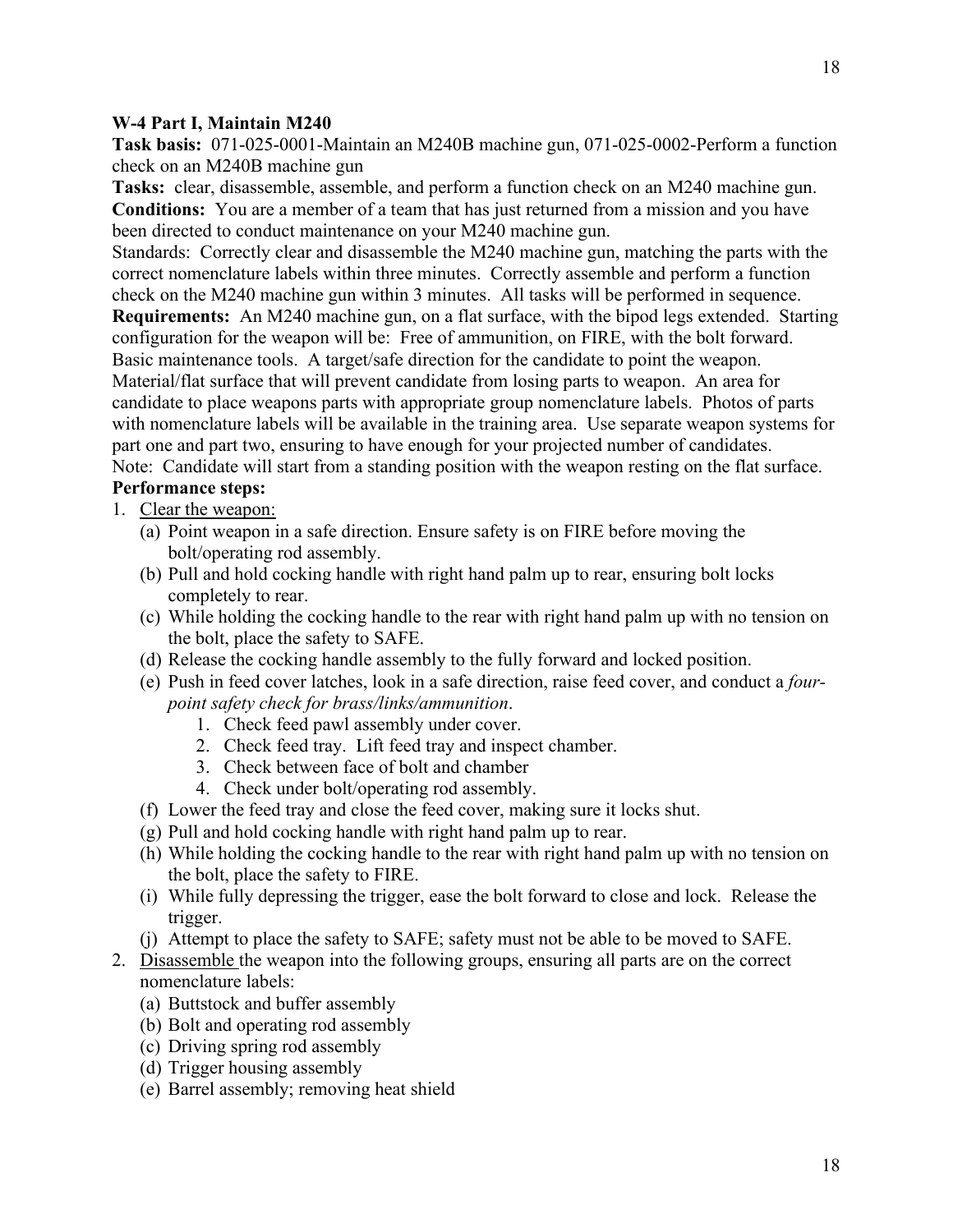- (f) Cover assembly
- (g) Feed tray
- (h) Receiver assembly

Note: Time will stop when the candidate returns to the standing position with all parts of the weapon on the flat surface.

- 3. Assemble the weapon.
- 4. Perform a functions check,
	- (a) Ensure the safety is on FIRE before moving the bolt/operating rod assembly.
	- (b) Pull and hold cocking handle with right hand palm up to rear, ensuring bolt locks completely to rear.
	- (c) While holding handle to rear with right hand palm up, with no tension on bolt, place on SAFE and depress trigger. *Weapon should not fire.*
	- (d) While holding the cocking handle to the rear with right hand palm up, with no tension on the bolt, place the safety to FIRE, and depress the trigger. Ease the bolt forward to close and lock. Release the trigger.
	- (e) Attempt to place on SAFE; safety must not be able to be moved to SAFE.
	- (f) Close ejection port cover.

Note: Time will stop when the candidate returns to the standing position with the weapon on the flat surface.

*Table W4 Part I: Maintain an M240B machine gun*

| PERFORMANCE MEASURES          | NO-GO |
|-------------------------------|-------|
| 1. Clear the weapon.          |       |
| 2. Disassemble the weapon.    |       |
| 3. Assemble the weapon.       |       |
| 4. Perform a functions check. |       |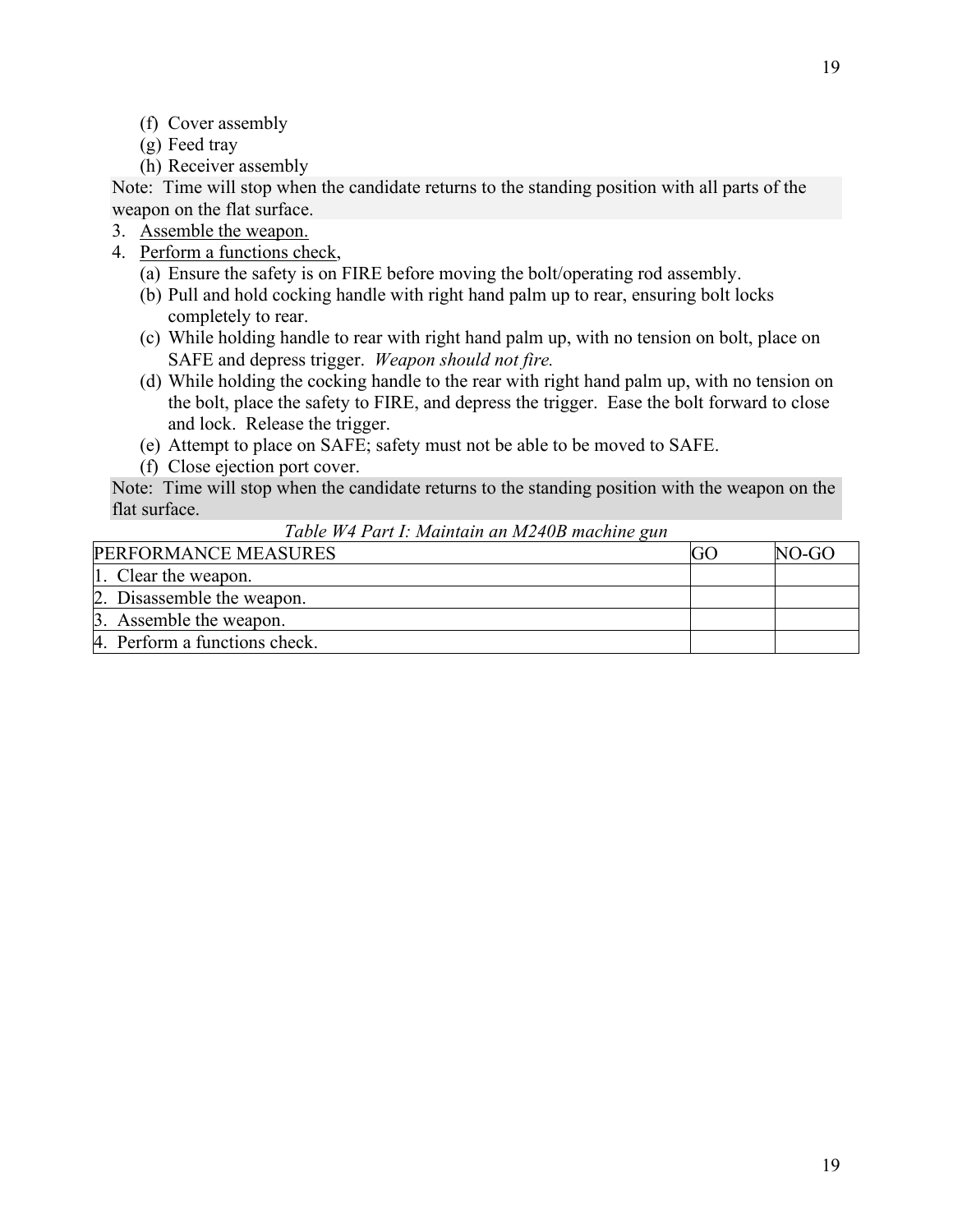# <span id="page-19-0"></span>**W-4 Part II, Operate M240B Machine Gun**

**Task basis:** 071-025-0003-Load an M240B machine gun, 071-025-0005-Correct malfunctions of an M240B/M240L machine gun, 071-025-0004-Unload an M240B machine gun

**Tasks:** Clear, load, fire until a stoppage occurs, perform immediate action, expend remaining ammunition, unload, and clear an M240 machine gun.

**Conditions:** You are a member of a team conducting combat operations. You have a stoppage while engaging targets with your machine gun.

**Standards:** Correctly perform all steps, in sequence, within 30 seconds.

**Requirements:** An M240 machine gun and blank adaptor with blank ammunition; at least three good blank rounds, followed by one expended/dummy round, and three more good rounds. Starting configuration for the weapon will be: Free of ammunition, on FIRE, with the bolt forward. A target/safe direction for the candidate to point the weapon. The weapon can alternatively be mounted on a vehicle or other type of fighting position. Hearing protection (part of the ESB uniform) must be worn when firing.

# **Performance steps:**

Note: Candidate will start in the prone position not touching the weapon.

- 1. Clear the weapon:
	- (a) Point weapon in a safe direction. Ensure safety is on FIRE before moving the bolt/operating rod assembly.
	- (b) Pull and hold cocking handle with right hand palm up to rear, ensuring bolt locks completely to rear.
	- (c) While holding the cocking handle to the rear, with right hand palm up, with no tension on the bolt, place the safety to SAFE.
	- (d) Push the cocking handle assembly to the fully forward and locked position.
	- (e) Push in feed cover latches, look in a safe direction, raise feed cover, and conduct a *fourpoint safety check for brass/links/ammunition*.
		- 5. Check feed pawl assembly under cover.
		- 6. Check feed tray. Lift feed tray and inspect chamber.
		- 7. Check between face of bolt and chamber
		- 8. Check under bolt/operating rod assembly.
	- (f) Lower the feed tray.
- 2. Load the weapon:
	- (a) Place link belt on feed tray with the first round against the cartridge stop with the tips of the rounds pointing towards the barrel. Tilt the weapon to the right and/or hold the ammunition belt in place if necessary.
	- (b) Close feed cover, ensuring latches lock. Ensure rounds do not move from cartridge stop during closing.
- 3. Place the weapon on FIRE and engage your target.
- 4. Take immediate action to correct a malfunction:

Note: Weapon remains on shoulder while performing immediate action.

- (a) Pull and hold, with palm up, cocking handle with right hand to rear, ensuring bolt locks completely to rear.
- (b) Observe ejection port to see if a cartridge case/belt link/round ejects. If not, place on SAFE while holding cocking handle to rear (with no tension on the bolt).
- (c) (Push) Return cocking handle assembly to forward and locked position and proceed to clear weapon. If something ejects, push the cocking handle forward.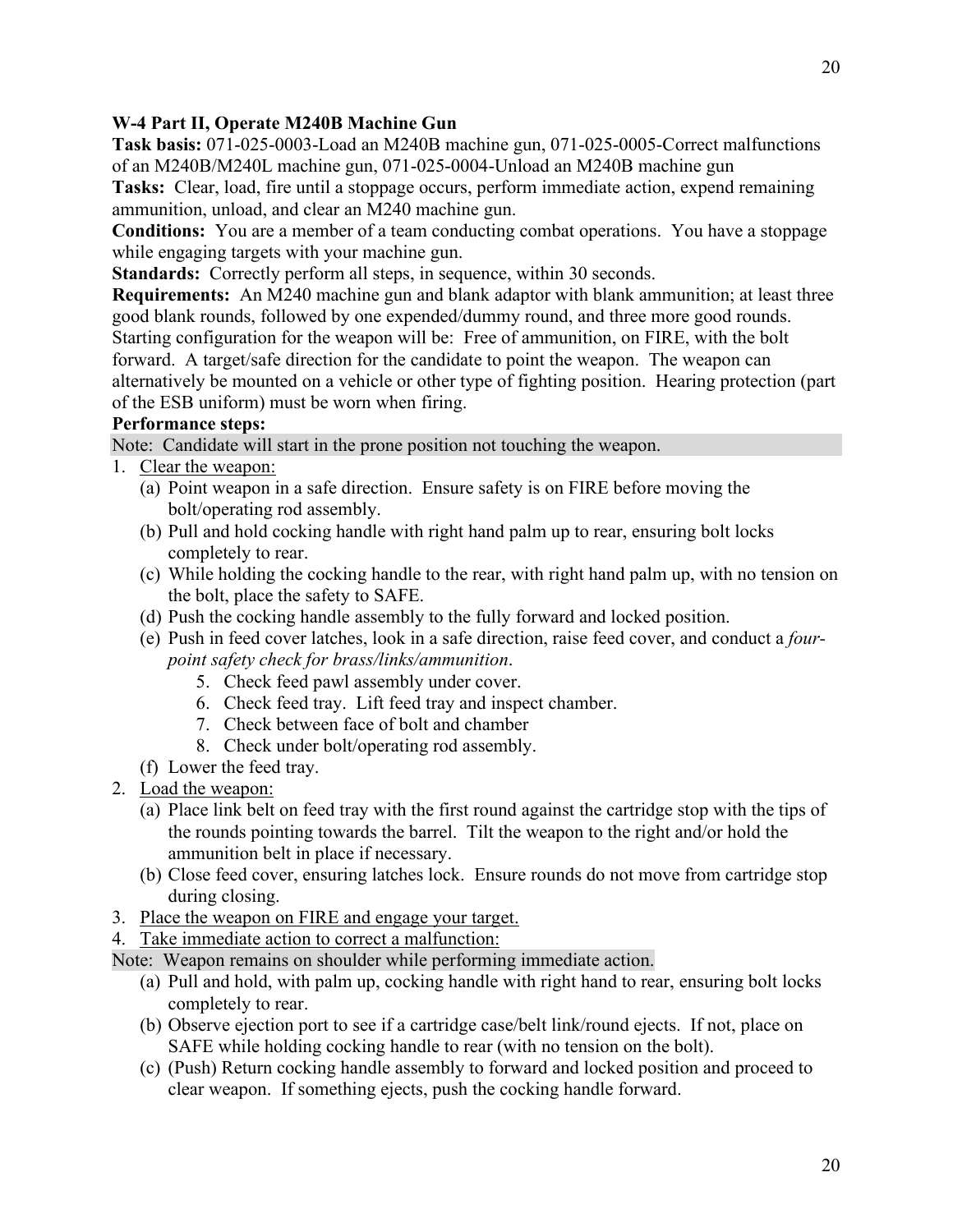(d) Squeeze the trigger and continue mission. Proceed to clear the weapon if it does not fire.

- 5. Unload and clear the weapon:
	- (a) Point weapon in a safe direction. If bolt is forward, ensure safety is on FIRE before moving bolt/operating rod assembly. If the bolt is fully locked to the rear, ensure the safety is on SAFE and proceed to step e.
	- (b) Pull and hold, with palm up, cocking handle with right hand to rear, ensuring bolt locks completely to rear.
	- (c) While holding the cocking handle to the rear (with no tension on the bolt), place the safety to SAFE.
	- (d) Return the cocking handle assembly to the fully forward and locked position.
	- (e) Push in the feed cover latches, look in a safe direction, raise the feed cover, and conduct a four-point safety check (per step 1e above); lower the feed tray and close the feed cover, making sure it locks shut.
	- (f) Pull and hold, with palm up, the cocking handle assembly with the right hand to the rear.
	- (g) While holding the cocking handle to the rear (with no tension on the bolt), place the safety to FIRE.
	- (h) While depressing trigger, ease bolt forward to close and lock. Release trigger. Close ejection port cover.

|  | Table W-4 Part II: Operate M240B machine gun |
|--|----------------------------------------------|
|--|----------------------------------------------|

| PERFORMANCE MEASURES            | NO-GO |
|---------------------------------|-------|
| 1. Clear the weapon.            |       |
| 2. Load the weapon.             |       |
| 3. Engage the target.           |       |
| 4. Take immediate action.       |       |
| 5. Unload and clear the weapon. |       |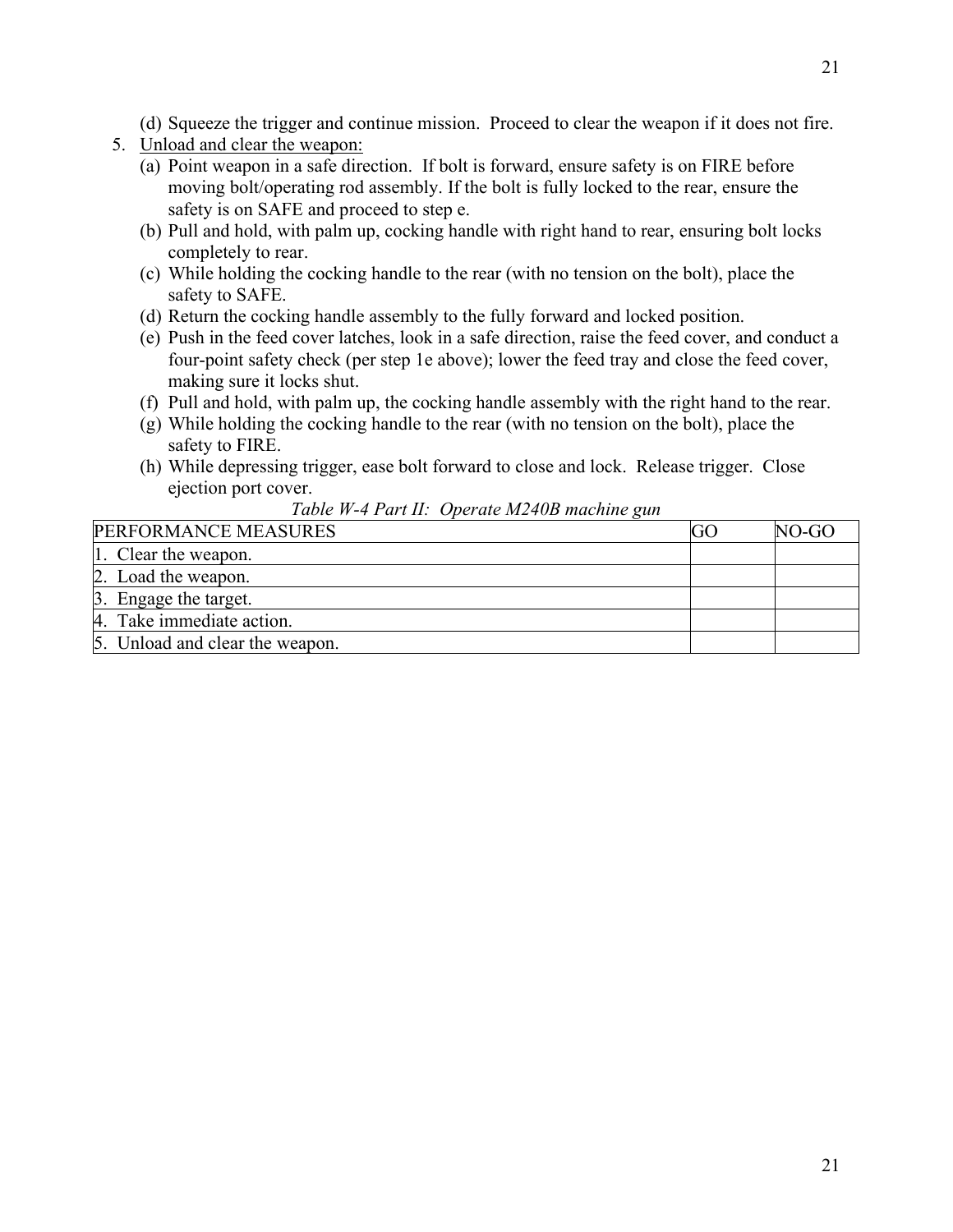## <span id="page-21-0"></span>**W-5 Part I, Identify Hand Grenades**

**Task basis:** 071-440-0031-Employ hand grenades during an urban operation

**Tasks:** Identify hand grenades

**Conditions:** You are a member of a team that is conducting operations in an urban environment. You have been directed to employ hand grenades against a variety of enemy targets.

**Standards:** Correctly identify the name/nomenclature of each hand grenade, within 2 minutes and 30 seconds.

**Requirements:** Pictures of grenades or training grenades for identification, labeled with numbers. Candidates write names/nomenclatures, in addition to the number, on a laminated answer key that has the purposes listed below each line. 100% accuracy required.

**Performance steps:** Identify the following hand grenades:

- 1. M67 Fragmentation:
	- (a) Use to disable or kill personnel.
- 2. MK3A2 Offensive grenade:
	- (a) Use for concussion effect in enclosed areas.
	- (b) Use against enemy in bunkers, buildings and fortified areas.
	- (c) Use for blasting.
	- (d) Use for demolition tasks.
- 3. M84 Diversionary/Flash-bang Stun hand grenades:
	- (a) Use for disorientation, confusion, and loss of hearing.
	- (b) Use as a non-lethal diversionary device.
	- (c) Use to damage eyesight and night vision during limited visibility.
- 4. M18 Colored smoke:
	- (a) Use for screening.
	- (b) Use for signaling.
- 5. AN-M14 TH3 Incendiary hand grenade:
	- (a) Use to destroy equipment.
	- (b) Use to start fires.
- 6. ABC-M7A2 AND ABC-M7A3 Riot control hand grenades:
	- (a) Use to control riots or disable without serious injury.

*W-5: Identify hand grenades*

| PERFORMANCE MEASURES                               | GO | NO-GO |
|----------------------------------------------------|----|-------|
| 1. M67 Fragmentation.                              |    |       |
| 2. MK3A2 Offensive grenade.                        |    |       |
| 3. M84 Diversionary/Flash-bang stun hand grenades. |    |       |
| 4. M18 Colored smoke.                              |    |       |
| 5. AN-M14 TH3 Incendiary hand grenade.             |    |       |
| 6. ABC-M7A2/ABC-M7A3 Riot control hand grenades.   |    |       |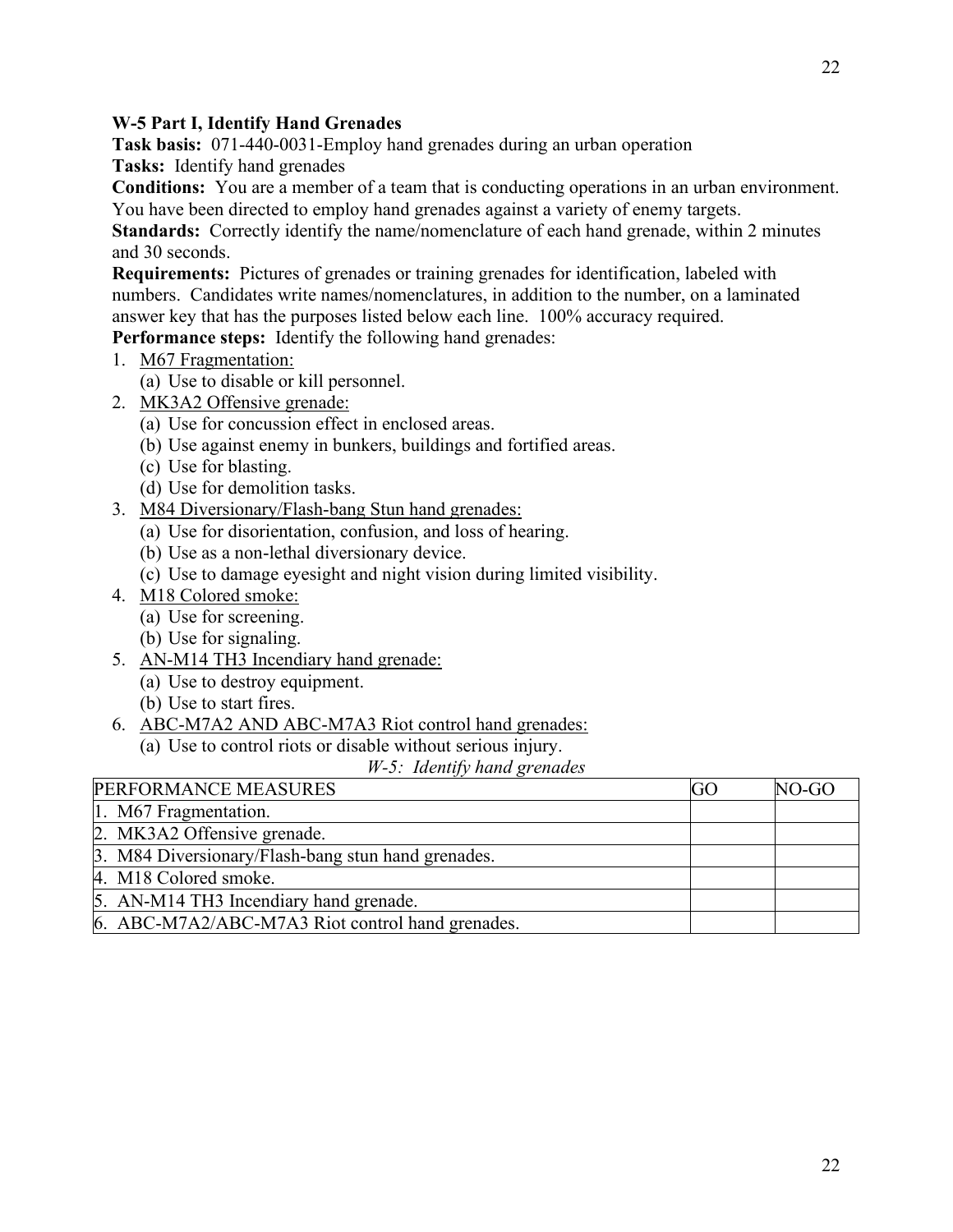# <span id="page-22-0"></span>**W-5 Part II, Employ Hand Grenades Against Troops in The Open**

**Task basis:** 071-COM-4407-Employ hand grenades

**Tasks:** Employ hand grenades

**Conditions:** You are a member of a team that has been directed to employ hand grenades against troops in the open. You have two M67 fragmentation grenades.

Standards: Correctly perform all tasks, in sequence, within 30 seconds.

**Requirements:** Two training grenades with fuses. Candidate should place both grenades on their person, properly secured in their grenade pouches. If the ESB uniform does not include grenade pouches, the station will provide appropriate load bearing equipment to properly secure the grenades. Single enemy silhouette at a range of 35 meters, with a five-meter radius circle around it. Covered position for the candidate. Grader should immediately tell the candidate if their grenade exploded within the circle, so the candidate can prepare and throw the second grenade within the time limit if required.

# **Performance steps:**

Note: There are five standard positions to throw grenades - standing, prone-to-standing, kneeling, prone-to-kneeling, and alternate prone. However, if you can achieve more distance and accuracy using your own personal style, do so as long as your body is facing sideways and toward the enemy's position, and you throw the grenade overhand while maintaining control of your weapon.

- 1. Select proper throwing position:
	- (a) Ensure you have a proper covered position.
	- (b) Determine the distance to the target.
	- (c) Align your body with the target.
- 2. Grip the hand grenade:

Note: Do not remove the safety clip or the safety pin until the grenade is about to be thrown.

(a) Place the hand grenade in the palm of the throwing hand with the safety lever placed between the first and second joints of the thumb.

Note: For left-handed throwers the grenade is inverted with the top of the fuse facing downwards.

- (b) Keep the pull ring away from the palm of the throwing hand so that it can be easily removed by the index or middle finger of the free hand.
- 3. Prepare the hand grenade.
	- (a) Tilt the grenade forward to observe the safety clip.
	- (b) Remove the safety clip by sweeping it away from the grenade with the thumb of the opposite hand.
	- (c) Insert the index or middle finger of the non-throwing hand in the pull ring until it reaches the knuckle.
	- (d) Ensure that you are holding the safety lever down firmly.
	- (e) Twist the pull ring toward the body (away from the body for left-handed throwers) to release the pull ring from the confidence clip.
	- (f) Remove the safety pin by pulling the pull ring from the grenade.
- 4. Throw the hand grenade so it is within the effective range of the target:
	- (a) Observe the target to estimate the distance between the throwing position and the target area.

Note: In observing the target, minimize exposure time to the enemy (no more than 3 seconds). Ensure there are no obstacles that can alter or block the flight of the grenade when it is thrown.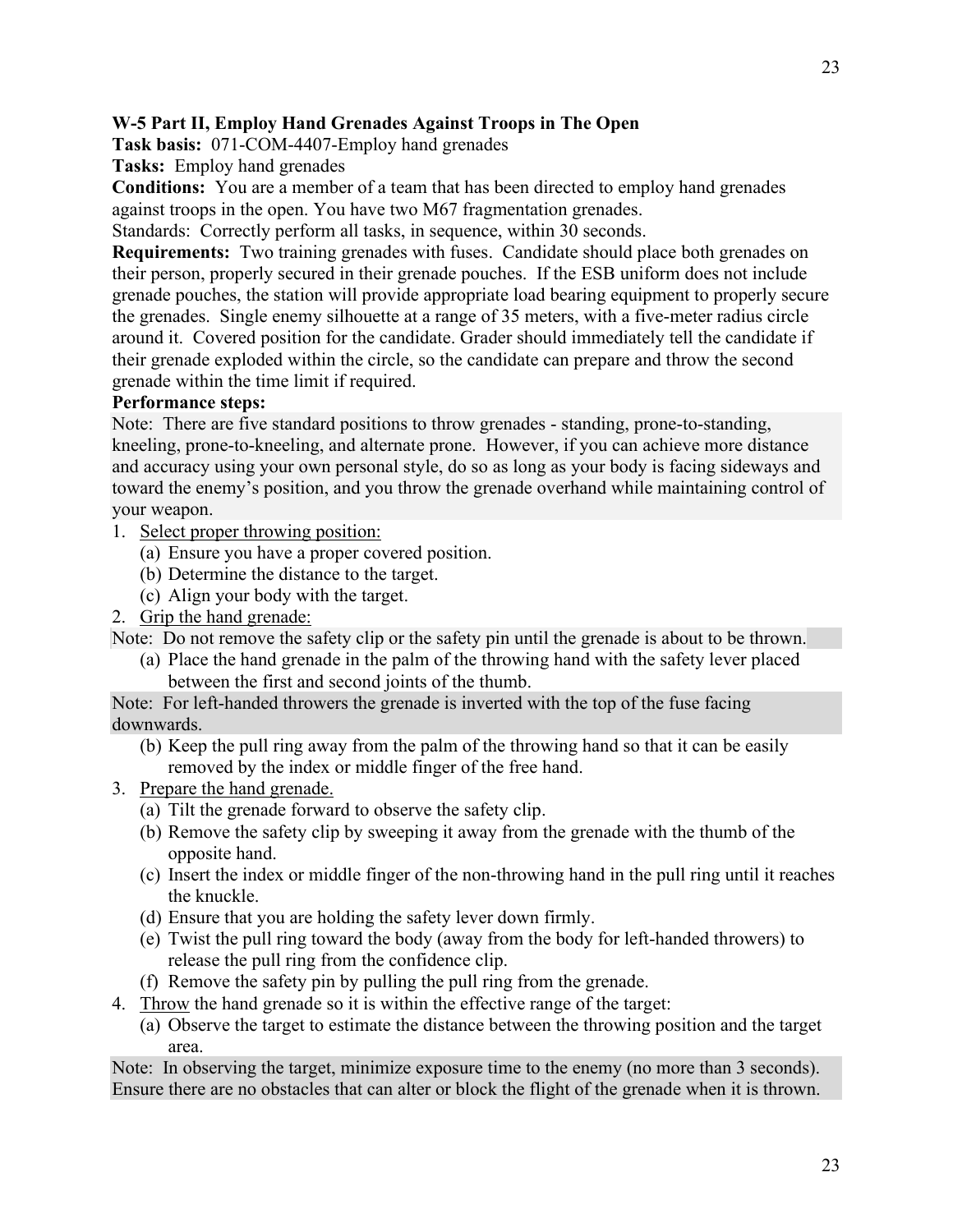- (b) Confirm body target alignment. Allow the motion of the throwing arm to continue naturally once the grenade is released.
- (c) Seek cover to avoid being hit by fragments or direct enemy fire.

Note: If no cover is available, drop to the prone position with your protective head gear facing the direction of the grenade's detonation.

(d) Prepare second grenade. Only pull the pin if needed.

(e) Reengage if grenade did not explode within five meters of the target (Grader guidance). Note: Allow the clock to run on the first throw. If the first grenade is ineffective, the candidate has the remaining time to reengage the target. Time will stop when the second grenade leaves the candidate's hand.

*Table W-5 Part II: Employ hand grenades against open troops*

| PERFORMANCE MEASURES                                                | GO | NO-GO |
|---------------------------------------------------------------------|----|-------|
| 1. Select proper throwing position.                                 |    |       |
| 2. Grip the hand grenade.                                           |    |       |
| 3. Prepare the hand grenade.                                        |    |       |
| 4. Throw the hand grenade within the effective range of the target. |    |       |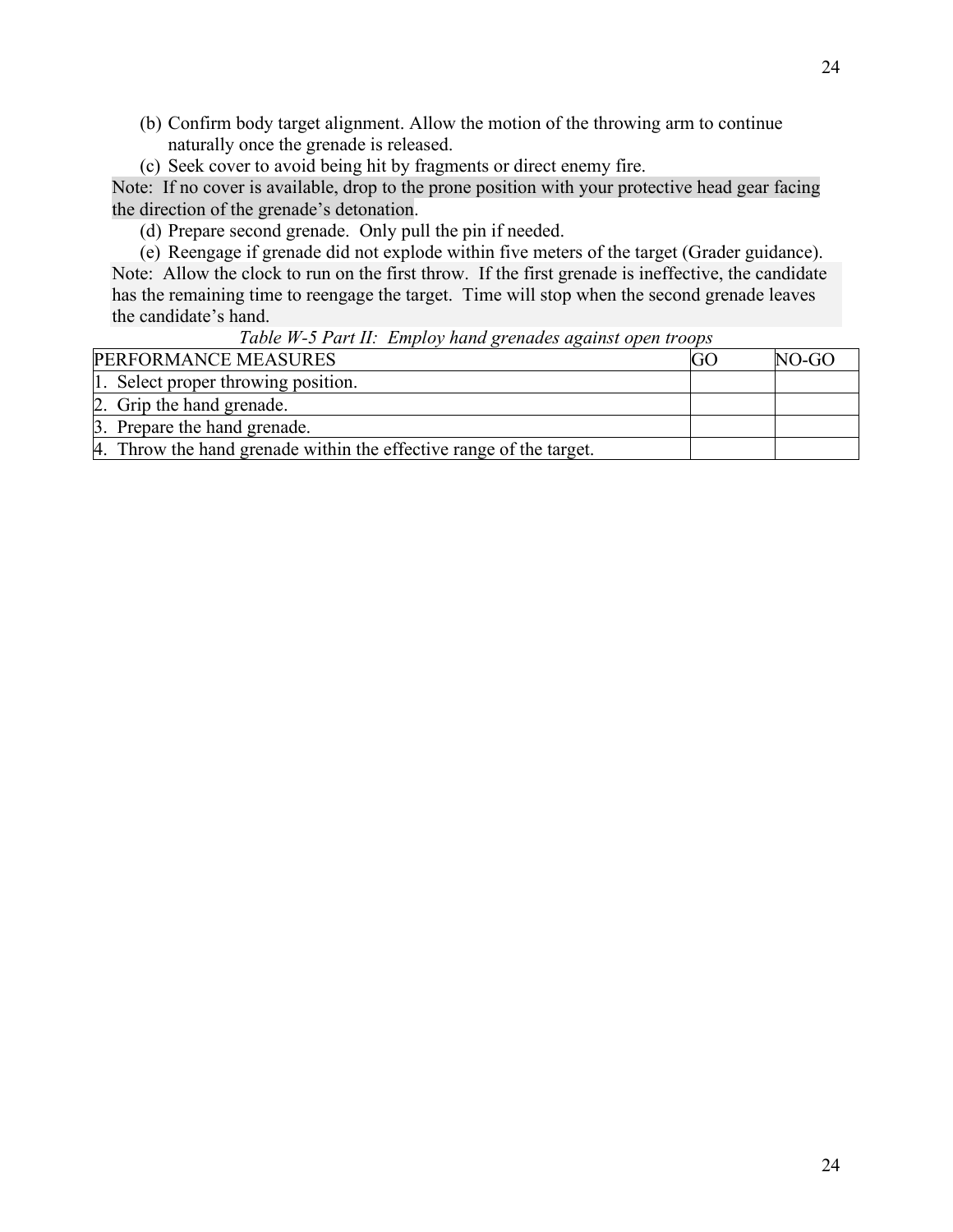# <span id="page-24-0"></span>**W-5 Part III, Employ Hand Grenades Through a Window, Door or Bunker**

**Task basis**: 071-COM-4407-Employ hand grenades, 071-440-0031-Employ hand grenades during an urban operation

**Tasks:** Employ hand grenades

**Conditions:** You are a member of a team that has been directed to employ hand grenades against troops in a building/room/bunker 10 meters away. You have two M67 fragmentation grenades.

**Standards:** Correctly perform all tasks, in sequence, within 1minute.

**Requirements:** Two training grenades with fuses. Candidate should place both grenades on their person, properly secured in their grenade pouches. If the ESB uniform does not include grenade pouches, the station will provide appropriate load bearing equipment to properly secure the grenades. Building with an open window/door or bunker with overhead cover. Covered position 10 meters away for the candidate to start from. Both correct and incorrect throwing locations should be available for the candidate to select. Grader should immediately tell the candidate if their grenade exploded within the opening, so the candidate can prepare and throw the second grenade within the time limit if required.

# **Performance steps:**

- 1. Identify the target to engage.
- 2. Select the appropriate movement technique; move to a safe, covered position with protection from a roll back grenade and enemy fields of fire.
- 3. Select proper throwing position.

Note: Depending upon the type of target, type of grenade, and safety requirements for friendly forces, any of the following methods may be used: overarm throwing, underarm lobbing, throwing like a stone (sidearm delivery and or skipping a stone), flipping, or dropping in place, while maintaining control of your weapon.

- 4. Determine the distance to the target.
- 5. Grip the hand grenade:

Note: Do not remove the safety clip or the safety pin until the grenade is about to be thrown.

(a) Place the hand grenade in the palm of the throwing hand with the safety lever placed between the first and second joints of the thumb.

Note: For left-handed throwers the grenade is inverted with the top of the fuse facing downwards.

- (b) Keep the pull ring away from the palm of the throwing hand so that it can be easily removed by the index or middle finger of the free hand.
- 6. Prepare the hand grenade:
	- (a) Tilt the grenade forward to observe the safety clip.
	- (b) Remove the safety clip by sweeping it away from the grenade with the thumb of the opposite hand.
	- (c) Insert the index or middle finger of the non-throwing hand in the pull ring until it reaches the knuckle.
	- (d) Ensure that you are holding the safety lever down firmly.
	- (e) Twist the pull ring toward the body (away from the body for left-handed throwers) to release the pull ring from the confidence clip.
	- (f) Remove the safety pin by pulling the pull ring from the grenade.
- 7. Throw the hand grenade so it is within the opening of the target: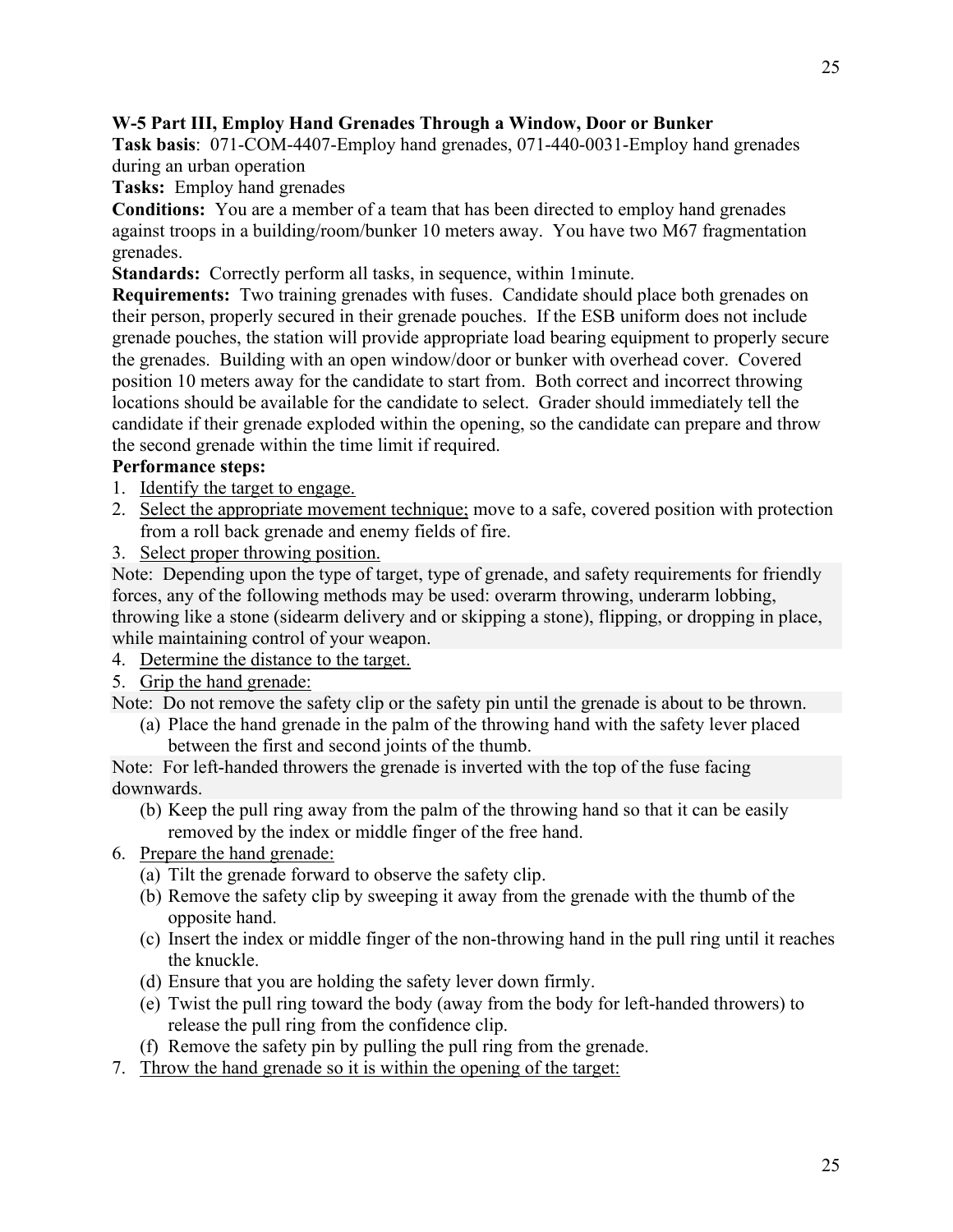(a) Observe the target to estimate the distance between the throwing position and the target area.

Note: In observing the target, minimize exposure time to the enemy (no more than 3 seconds).

- (b) Ensure there are no obstacles that can alter or block the flight of the grenade when it is thrown.
- (c) Confirm body target alignment.
- (d) Allow the motion of the throwing arm to continue naturally once the grenade is released.
- (e) Seek cover to avoid being hit by fragments or direct enemy fire.

Note: If no cover is available, drop to the prone position with your protective head gear facing the target.

(f) Prepare second grenade.

(g) Reengage if grenade did not explode within five meters of the target (grader guidance). *Table W-5 Employ hand grenades through a window, door or bunker*

| PERFORMANCE MEASURES                                                 | GO | NO-GC |
|----------------------------------------------------------------------|----|-------|
| 1. Identify the target to engage.                                    |    |       |
| 2. Select the appropriate movement technique.                        |    |       |
| 3. Select proper throwing position.                                  |    |       |
| 4. Select proper throwing position.                                  |    |       |
| 5. Grip the hand grenade.                                            |    |       |
| 6. Prepare the hand grenade.                                         |    |       |
| 7. Throw the hand grenade so it is within the opening of the target. |    |       |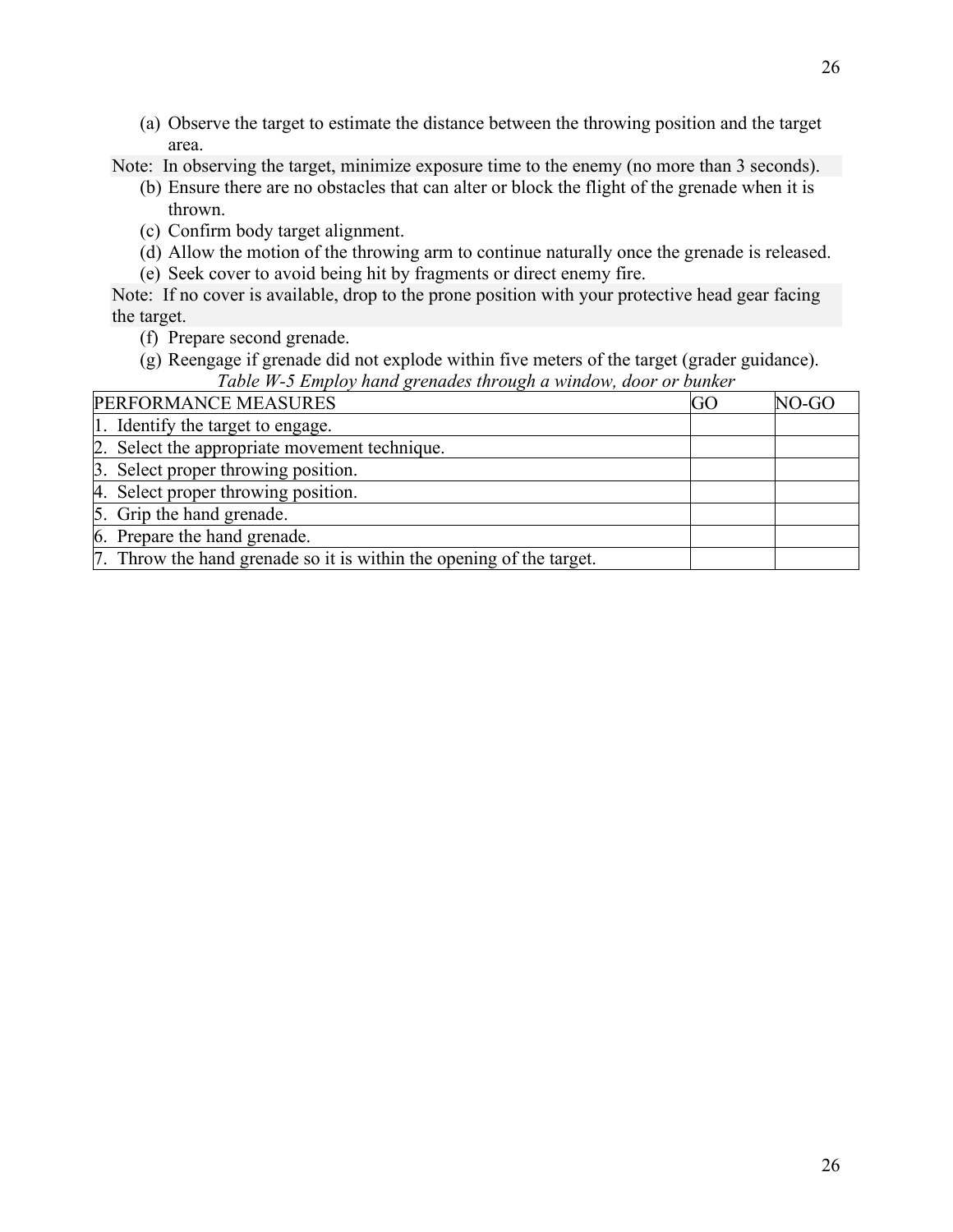# <span id="page-26-0"></span>**W-6 M18A1 Claymore Mine (Electronic Initiation)**

**Task Basis:**071-325-4427-Employ an M18A1 Claymore Mine, 071-325-4426-Recover an M18A1

**Task:** Employ a Claymore mine. Recover a Claymore mine.

**Conditions:** You are a member of a platoon in a patrol base in a non-CBRNE environment. You have been directed to utilize a Claymore mine to enhance the perimeter defense. There is a known enemy presence.

**Standards:** Correctly employ and fire a Claymore mine, in sequence, within 10 minutes. Correctly recover an unfired Claymore mine, in sequence, within five minutes.

A training Claymore mine with all basic items of inventory (BII). One wooden stake in the ground/fixed object at the firing position 16-30 meters from mine emplacement location and another at the mine location. Sandbags, trees, or holes in the ground for candidate to use to test the mine. A ground level target for the candidate to aim at in front of the mine emplacement location.

## **Performance steps:**

Emplace and fire:

- 1. Inventory the components: M57 firing device, M4 electric blasting cap assembly, M40 test set, and M7 bandoleer.
- 2. Select a firing position that offers cover and unobstructed observation of site selected for emplacing the munition.
- 3. Prepare the munition for employment.
	- (a) Place bandoleer on shoulder or around neck.
	- (b) Ensure firing device is on SAFE and remove dust covers from it and the test set.
	- (c) Check the connectors and dust covers of the firing device and test set for foreign material. Remove dirt/debris from connectors/dust covers by gently tapping devices against palm of hand.
	- (d) Plug the test set into the firing device. Move the firing device bail to the FIRE position.
	- (e) Depress handle of firing device with a firm, quick squeeze, and observing flash through window of test set. Candidate states, "I see the light". Operator holds window near eye and shades with other hand.
	- (f) Move firing device bail to SAFE position. Place firing device with test set attached in bandoleer.
	- (g) Remove electrical blasting cap assembly from bandoleer. Remove twist tie from spool.
	- (h) Starting at dust cover end of the electrical wire, uncoil approximately one meter of wire.
	- (i) Hold the shorting plug/dust cover against the center of the chest with the left hand.
	- (j) Encircle firing wire at shorting plug/dust cover base with index finger/thumb of right hand.
	- (k) While holding right hand to chest, extend left hand to arm's length, pulling firing wire through fingers of right hand. Lock the elbow and pull all slack from the firing wire.
	- (l) Allow shorting plug/dust cover to lay on the ground while tying off the firing wire.
	- (m)At one-meter mark, fold firing wire to create a loop large enough to go around a stake/fixed object at firing position. Twist wire loop over index and middle fingers of right hand. Push loop through the circle.
	- (n) Secure firing wire from shorting plug/dust cover side of munition to a stake or a fixed object at firing position. Ensure no friendly personnel are near blasting cap during circuit test.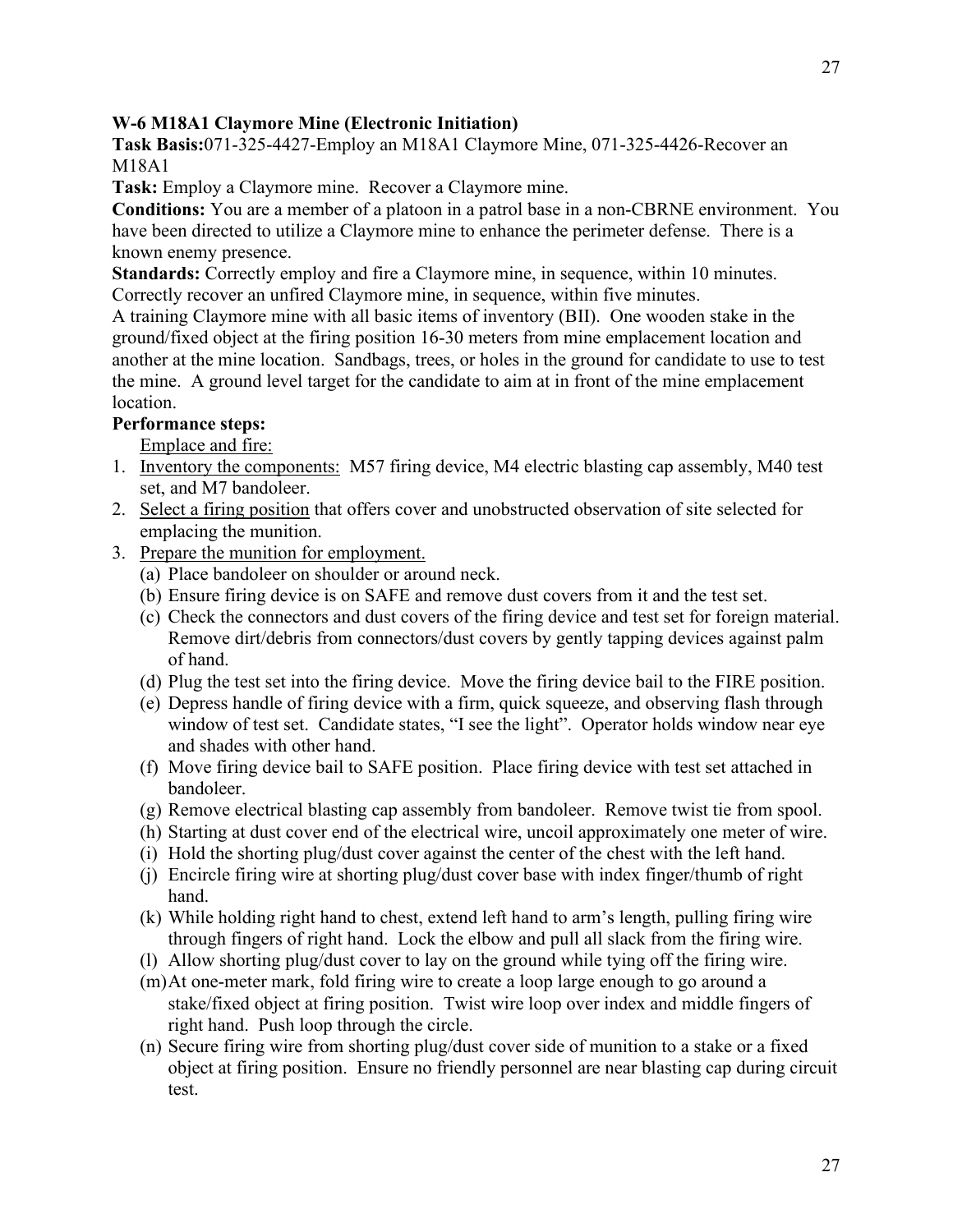- (o) Uncoil enough wire to place the spool out of sight. Place the remaining spool of wire (with the blasting cap inside the spool) under a sandbag, behind a tree, or in a hole in the ground.
- (p) Remove the firing device with the test set attached from the bandoleer.
- (q) Remove shorting plug/dust cover from connector of firing wire and the end of the test set.
- (r) Plug connector of firing wire into test set and move firing device safety bail to FIRE position.
- (s) Depress handle of firing device with a firm, quick squeeze, and observing flash of light through window of test set. Candidate states, "I see the light". When squeezing handle, an indicator lamp in window of test set flashes. This flash indicates that blasting cap circuitry is satisfactory.
- (t) Place firing device on SAFE. Disconnect test set from firing wire; replace shorting plug/dust covers.
- (u) Disconnect test set from firing device and replace dust covers. Repack in bandoleer.
- (v) Remove spool/firing wire/blasting cap from barrier used during circuit testing and walk tactically while unrolling wire from firing position to site selected for munition. Lay spool (with the blasting cap inside) down within arm's reach.
- (w)Assume a prone position and remove munition from bandoleer. Open legs to a 45-degree facing front/rear.
- (x) Ensure face of munition marked 'FRONT TOWARD ENEMY' and arrows on top of munition point to enemy.
- (y) Push legs into ground with munition facing direction of fire. In windy areas or when legs cannot be pressed into ground, spread them as far as they will go so, they are facing front/rear and mine will not tip.
- 4. Aim the munition:
	- (a) Select an aiming point at ground level in front of the munition.
	- (b) Position one eye about six inches to the rear of the sight.
	- (c) On knife-edge sight, align two edges of sight with aiming point. On slit-type peep sight, align groove of sight in line with aiming point that is two and a half meters off ground. *Aiming point should be in center of area of coverage*, with bottom edge of peep sight parallel to ground that is to be covered with fragment spray.
	- (d) Aim the munition by aligning the two edges of the sight with the aiming point.
- 5. Arm the munition:
	- (a) Remove the blasting cap from the spool's cavity. Secure the firing wire approximately one meter from the blasting cap side of the munition to a stake, a stone, gravel, a sandbag, or another available means.
	- (b) Hold the blasting cap against the center of the chest with the left hand.
	- (c) Encircle firing wire at base of the blasting cap with the index finger and thumb of the right hand.
	- (d) While holding right hand to chest, extend left hand to arm's length, pulling firing wire through fingers of right hand. Lock the elbow and pull all slack from the firing wire.
	- (e) Place the blasting cap back into the spool's cavity until ready to fire.
	- (f) At one-meter mark, fold firing wire to create a loop with a large enough circumference to go around stake.
	- (g) Twist loop over index/middle fingers of right hand. Push loop through circle created during previous step.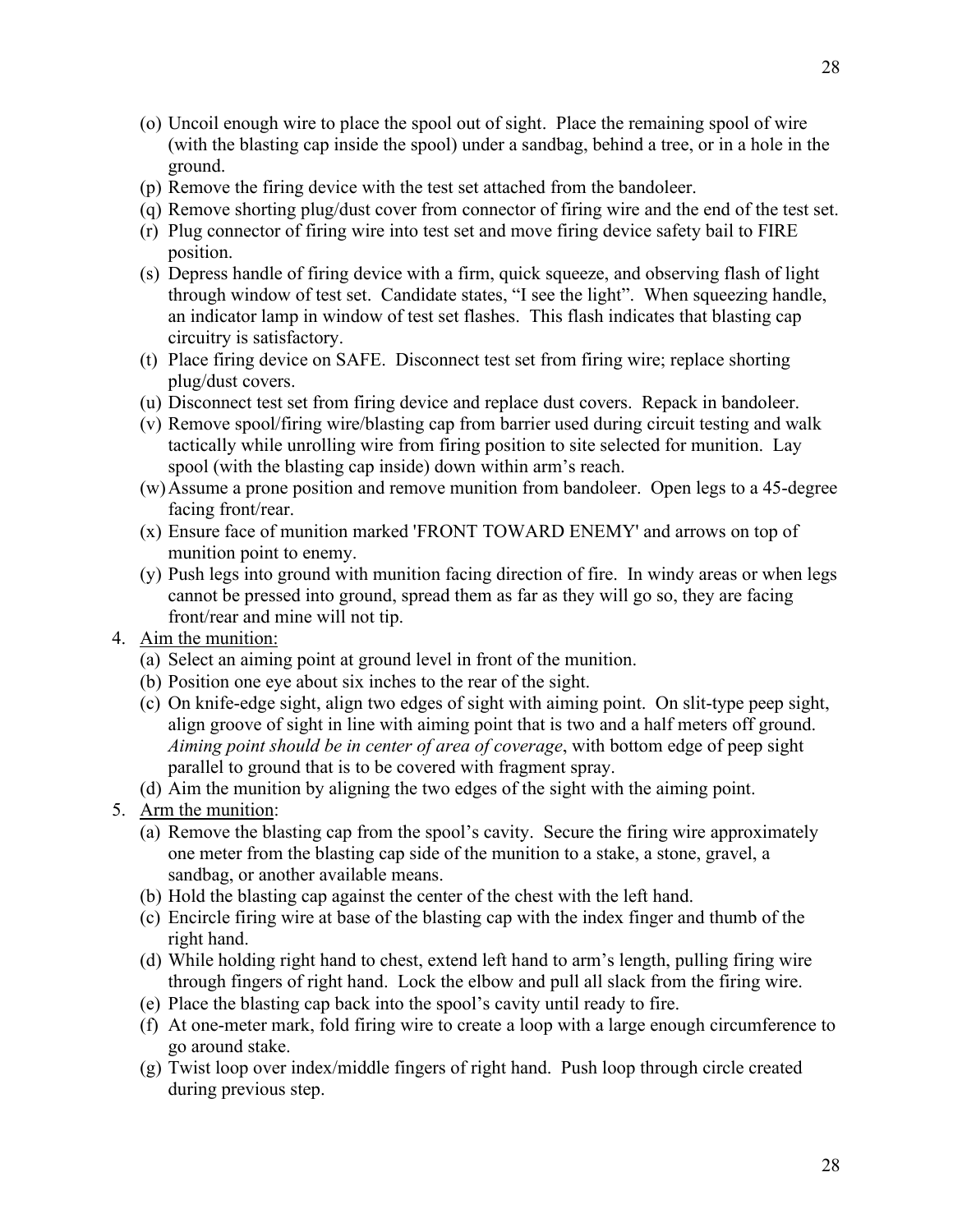- (h) Secure the firing wire from the blasting cap side of the munition to a stake or a fixed object at the munition emplacement site. This prevents the munition from being misaligned if the firing wire is disturbed.
- (i) Unscrew/invert shipping plug priming adapter nearest stake or anchor. Remove blasting cap from spool.
- (j) Slide slotted end of shipping plug adapter approximately one inch onto firing wire between crimped connections and blasting cap. Pull wire through slotted end of adapter until top of blasting cap is firmly seated in bottom portion of shipping plug adapter. Screw adapter, with blasting cap, into detonator well.
- (k) Recheck the aim of the munition to ensure that the point of aim has not changed.
- 6. Camouflage the munition and firing wire on the way back to the firing position.
- 7. Seek cover. Remove firing device and test set from bandoleer; remove dust covers. Plug test set into firing device.
- 8. Remove shorting plug/dust cover from connector of firing wire and from end of test set.
- 9. Plug connector of firing wire into test set. Move firing device safety bail to FIRE position.
- 10. Place the eye near the window of the test set and squeeze the handle of the firing device quickly to observe the indicator lamp flashing through the window of the test set. Candidate states, "**I see the light".**
- 11. Move the firing device bail from FIRE position to the SAFE position.
- 12. Disconnect test set from firing wire and replace the firing wire and the test set shorting plug/dust covers.
- 13. Disconnect test set from firing device and replace test set dust covers. Repack test set into bandoleer.
- 14. Fire the munition:
	- (a) Remove shorting plug/dust cover from end of firing wire. Connect the firing device to the firing wire.
	- (b) State, **"CLAYMORE"** twice. Move firing device safety to FIRE and quickly squeeze handle.
- 15. Disarm the mine:
	- (a) Ensure firing device safety bail is in SAFE position. Disconnect firing device from the firing wire.
	- (b) Replace shorting plug on firing wire and dust cover on firing device. Place firing device in bandoleer.
	- (c) Remove firing wire from stake or anchor at firing position and place the firing wire forward of the position.
- 16. Recover the mine:
	- (a) Walk tactically to mine, assume a prone position, and check for booby traps and tampering.
	- (b) Remove shipping plug from detonator well. Separate shipping plug priming adapter from blasting cap.
	- (c) Pick up the spool and insert the blasting cap inside it. Place the spool back on the ground.
	- (d) Invert the shipping plug priming adapter and screw the plug end of the adapter into the detonator well.
	- (e) Lift mine from emplacement and secure legs. Repack mine and all accessories into bandoleer.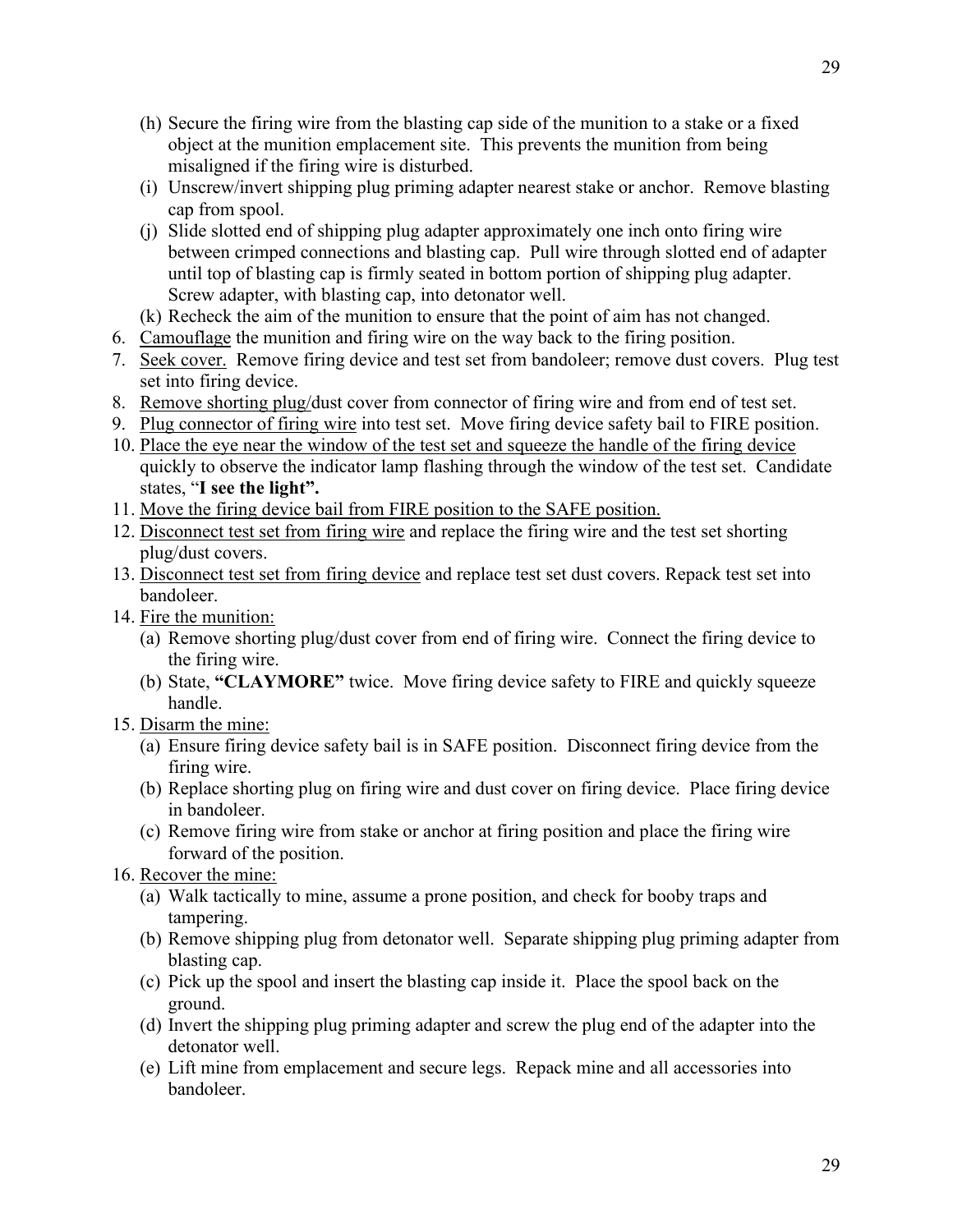- (f) Remove the firing wire from the stake, anchor, or base of the emplaced munition.
- (g) Pick up the spool. Wrap the firing wire on the spool as you move back to the firing position and secure the shorting plug and dust cover inside the spool. Ensure all components are packed in the bandoleer.

| PERFORMANCE MEASURES                                                          | GO | NO-GC |
|-------------------------------------------------------------------------------|----|-------|
| Inventory the components.                                                     |    |       |
| Ensure the firing device is on "SAFE" and remove dust covers.                 |    |       |
| Prepare the munition for employment.                                          |    |       |
| Aim the munition.                                                             |    |       |
| 5. Arm the munition.                                                          |    |       |
| 6. Camouflage the munition and firing wire.                                   |    |       |
| Seek cover.                                                                   |    |       |
| 8. Remove the shorting plug/dust cover.                                       |    |       |
| 9. Plug connector of firing wire.                                             |    |       |
| 10. Place the eye near the window of the test set and test the firing device. |    |       |
| 11. Move the firing device bail from "FIRE" to "SAFE".                        |    |       |
| 12. Disconnect test set from firing wire.                                     |    |       |
| 13. Disconnect test set from firing device.                                   |    |       |
| 14. Fire the munition.                                                        |    |       |
| 15. Disarm the mine.                                                          |    |       |
| 16. Recover the mine.                                                         |    |       |

# *Table P-7: M18A1 claymore mine operation (electronic initiation)*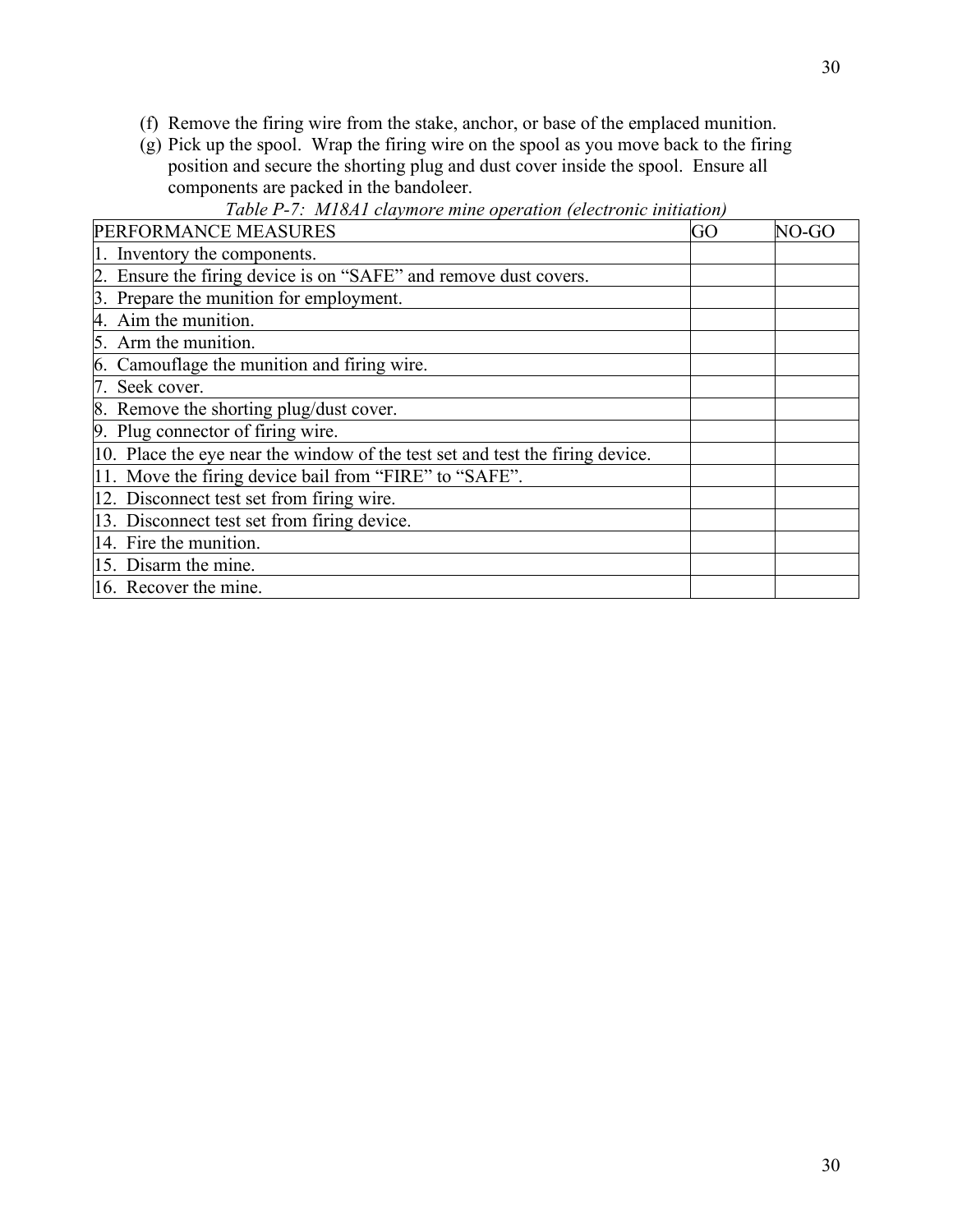## <span id="page-30-0"></span>**W-7: Javelin**

**Based on:** 071-060-0004-Prepare a M98-series Javelin for Firing, 071-060-0006-React to Javelin that Fails to Fire

Task: Prepare a M98 Javelin for firing. Perform immediate action procedures for a misfire. **Condition:** You are a gunner who has been directed to engage enemy targets with your Javelin. While engaging targets, you experience a misfire.

**Standard:** Prepare to fire in three minutes and thirty seconds. Perform immediate action procedures for a misfire in two minutes. All tasks will be performed in sequence.

**Station Requirements:** A M98 training Javelin with appropriate tools and accessories. A covered position for the Candidate to prepare the CLU, a firing position for the Candidate to move to, and a target.

# 1) Prepare to Fire:

- (a) Candidate will start from a standing position next to the Javelin on the ground behind cover.
- (b) Prepare the CLU. Ensure power switch is OFF. Install the CLU battery. Open day sight and NVS lens covers on CLU.
- (c) Place the round on the ground with the flat sides of the end caps down and latch assembly facing up.
- (d) Kneel on the left side of the round, at the forward end, facing forward.
- (e) Remove forward end cap. Remove locking pin by pulling straight up on wire rope. Turn forward end cap latch release counterclockwise. If cap does not come off, press manual release button to relieve pressure. Remove forward end cap by lifting Javelin away from forward end cap and resting missile on it.
- (f) Remove protective covers from CLU and round interface connectors. Candidate verbalizes if not quipped.
- (g) Position protective covers so no interference exists when placing round interface bracket in round hooks.
- (h) Engage CLU and round interface connectors by sliding forward, then press down on CLU. Round and CLU are connected correctly when latch release snaps into place. Rock and gently lift the CLU to ensure it is attached.
- (i) Position open end of round on forward end cap.
- (j) Set power switch to NIGHT. The CLU has four modes of operation: Off, Day, Night (IR Surveillance), and test.
- (k) Verify CLU indicators are lit. Candidate verbalizes. Grader states, "CLU indicators are flashing".
- (l) Perform battery warm-up procedures. Turn the power switch to DAY for 30 to 60 seconds. Grader will state, "30 seconds has elapsed". Turn the power switch to OFF, then back to NIGHT.
- (m)Place on shoulder. Do not lift by handgrips; roll onto shoulder with right arm under missile and left hand on grip. Adjust diopter adjust ring for clarity of CLU display. Candidate verbalizes. Javelin is prepared to engage.
- (n) Move to firing position and attempt to fire. Squeeze seeker trigger and wait four seconds (Candidate will count) for seeker to initialize before locking tracking gates and attempting to fire. Candidate visually checks and states, "Back blast area clear".
- (o) Acquire the target. Candidate verbalizes this step.
- (p) Lock-on the target. Candidate verbalizes this step.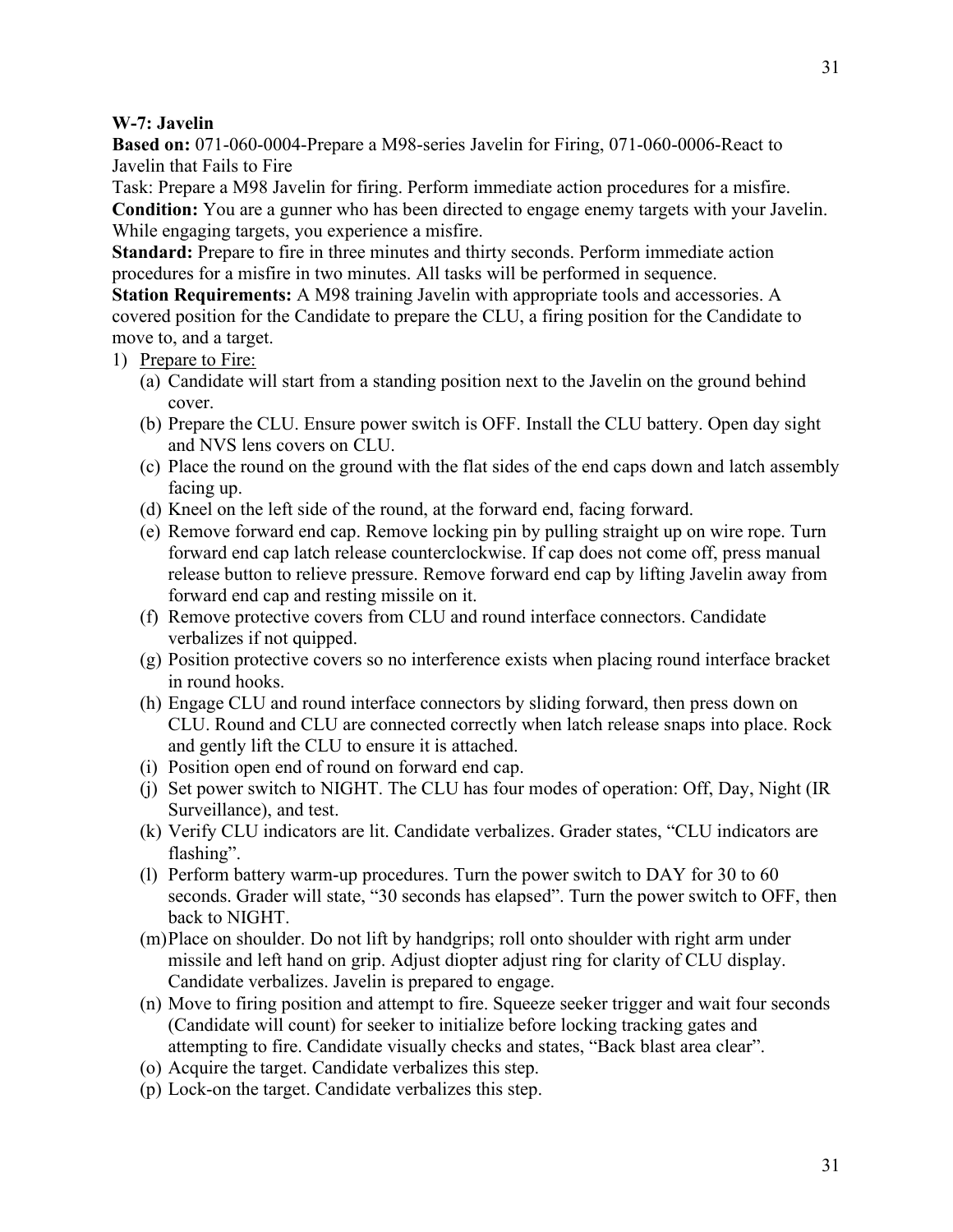- (q) Squeeze the fire trigger. Grader will state "misfire".
- 2) Perform Immediate Action for a misfire:
	- (a) Candidate will start from the last position in the previous task.
	- (b) Release seeker and fire triggers and attempt to engage again per step 13 above. Grader will state, "Misfire".
	- (c) Set Javelin on ground, pointed in direction of enemy, with the CLU handgrips facing up. Keep back blast area clear.
	- (d) Turn OFF the CLU, pausing in the DAY mode for one second to ensure flipper mirrors reset properly.
	- (e) Press the latch release and disconnect the CLU from the round. Check for dirt and debris.
	- (f) Reconnect the CLU to the same round. Rock and gently lift the CLU to ensure it is attached.
	- (g) Turn ON the CLU. It can take up to four minutes for the DDC/NVS to cool to operating temperature.
	- (h) Verify CLU indicators are lit and the NVS Not Cool Indicator is off. Candidate verbalizes this step.
	- (i) Adjust diopter adjust ring per step 12 above.
	- (j) Attempt to reengage the target per step 13 above. Grader will state, "Misfire".
	- (k) Place the Javelin on the ground, pointing toward the enemy.
	- (l) Turn OFF CLU, pausing in the DAY mode for one second to ensure flipper mirrors reset properly.
	- (m)Disconnect the CLU from the round. Stay clear of the forward and aft ends of the round at all times.
	- (n) Move round 25 meters from the firing position and get a replacement. Candidate verbalizes this step.

| Table: W-7: Javelin |  |
|---------------------|--|
|---------------------|--|

| PERFORMANCE MEASURES                            | NO-GO |
|-------------------------------------------------|-------|
| Prepare to Fire Javelin                         |       |
| Perform Immediate Action for a misfire; Javelin |       |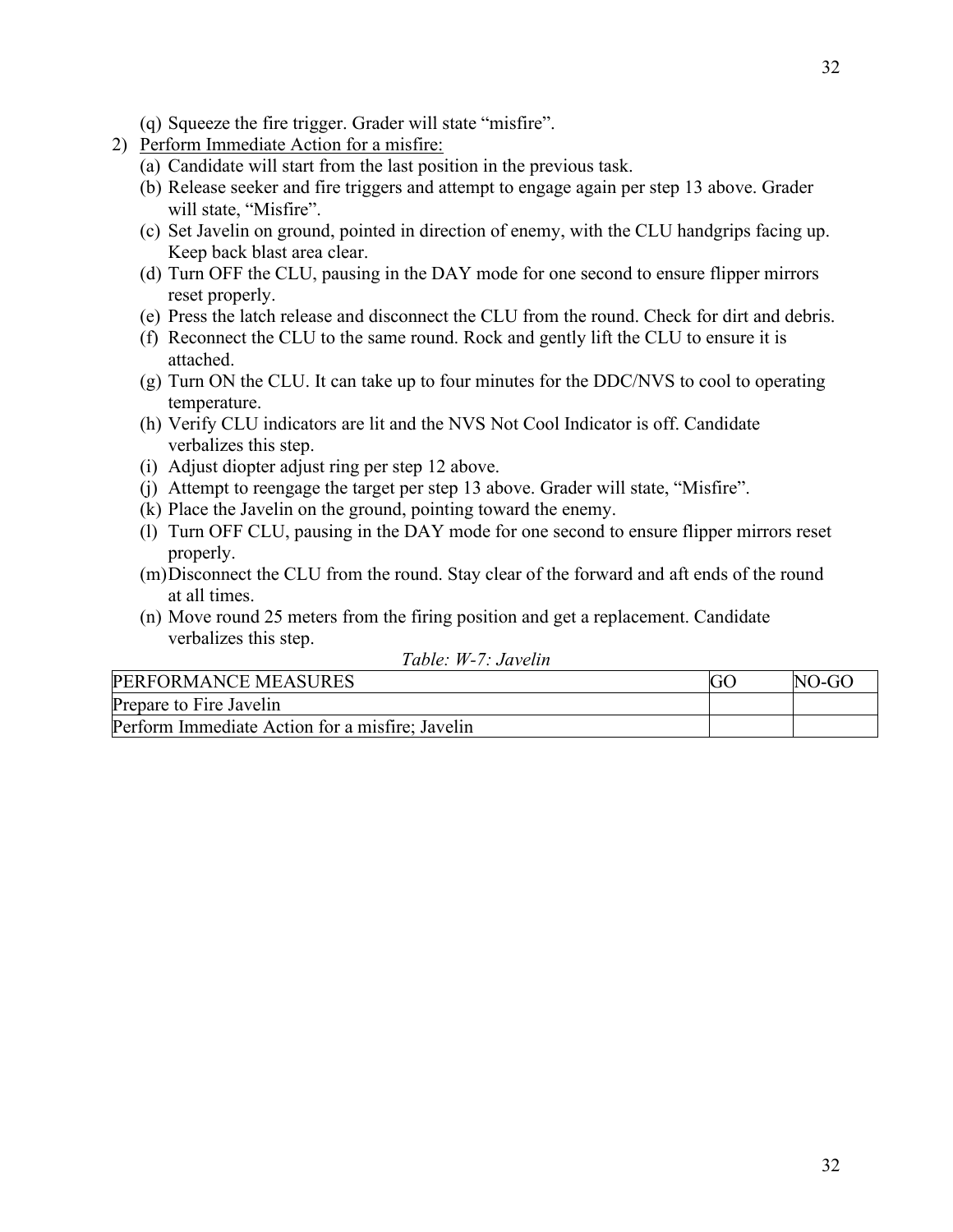<span id="page-32-0"></span>**Task basis:** 071-022-0001-Maintain a caliber .50 M2 series machine gun, 071-022-0003-Load a caliber .50 M2 series machine gun, 071-022-0005-Correct malfunctions of a caliber .50 M2 series machine gun, 071-022-0004-Unload a caliber .50 M2 series machine gun

**Tasks:** Clear, load, fire until a stoppage occurs, perform immediate action, expend remaining ammunition, unload, and clear an M2 Machine Gun.

**Conditions:** You are a member of a team conducting combat operations. You have a stoppage while engaging targets with your machine gun.

**Standards:** Correctly perform all steps, in sequence, within one minute.

**Requirements:** An assembled M2 Caliber .50 machine gun, with headspace and timing set, set up for firing blanks. Ensure the correct front cartridge stop is installed. Starting configuration for the weapon will be: Free of ammunition, on FIRE/full auto, with the bolt forward. Weapon may be mounted on a tripod, vehicle, or other fighting position, but must be well emplaced and secure. A five round (minimum) belt of blank ammunition, with one dummy round in the middle. Safe direction for the candidate to engage. Hearing protection (part of the ESB uniform) must be worn when firing.

# **Performance steps:**

Note: Candidate will start in the seated (if on tripod) or standing (if vehicle-mounted) position not touching the weapon.

- 1. Clear the weapon:
	- (a) Place the trigger block on SAFE and unlock the bolt latch release.
	- (b) Raise the cover and lift the cartridge extractor.
	- (c) Remove the ammunition belt from the feed way.
	- (d) Place cartridge extractor down and close the cover.
	- (e) Pull and lock the bolt to the rear, leaving the retracting slide handle to the rear.
	- (f) Open the cover and inspect the chamber and T-slot for rounds.
	- (g) Press the bolt latch release and ease the bolt forward with retracting slide handle. Close the cover.
- 2. Load the weapon:
	- (a) Ensure the bolt is forward and bolt latch release is locked.
	- (b) Insert double-loop end of ammunition belt into feed way until first round is engaged by belt-holding pawl.
	- (c) Pull the retracting slide handle rearward, retracting the bolt all the way to the rear.
	- (d) Release handle. The machine gun is now half-loaded. A round is not in the chamber.
	- (e) Pull the retracting slide handle to the rear for a second time to fully load the gun.
	- (f) Release handle. A round is now in the chamber and the machine gun is ready to fire.
	- (g) Place the trigger block on FIRE and engage your target.
- 3. Take immediate action to correct a malfunction for a cool weapon (has fired less than 200 rounds in two minutes):
- 4. Engage the Target
	- (a) Hold the weapon on target.
	- (b) Wait 10 seconds in case the weapon has a hang fire. (Candidate verbalizes this step).
	- (c) Pull the retracting handle to the rear.
	- (d) Observe that round or case ejects. If yes, continue to next step; if not, proceed to unload weapon below.
	- (e) Return the retracting slide handle to its forward position.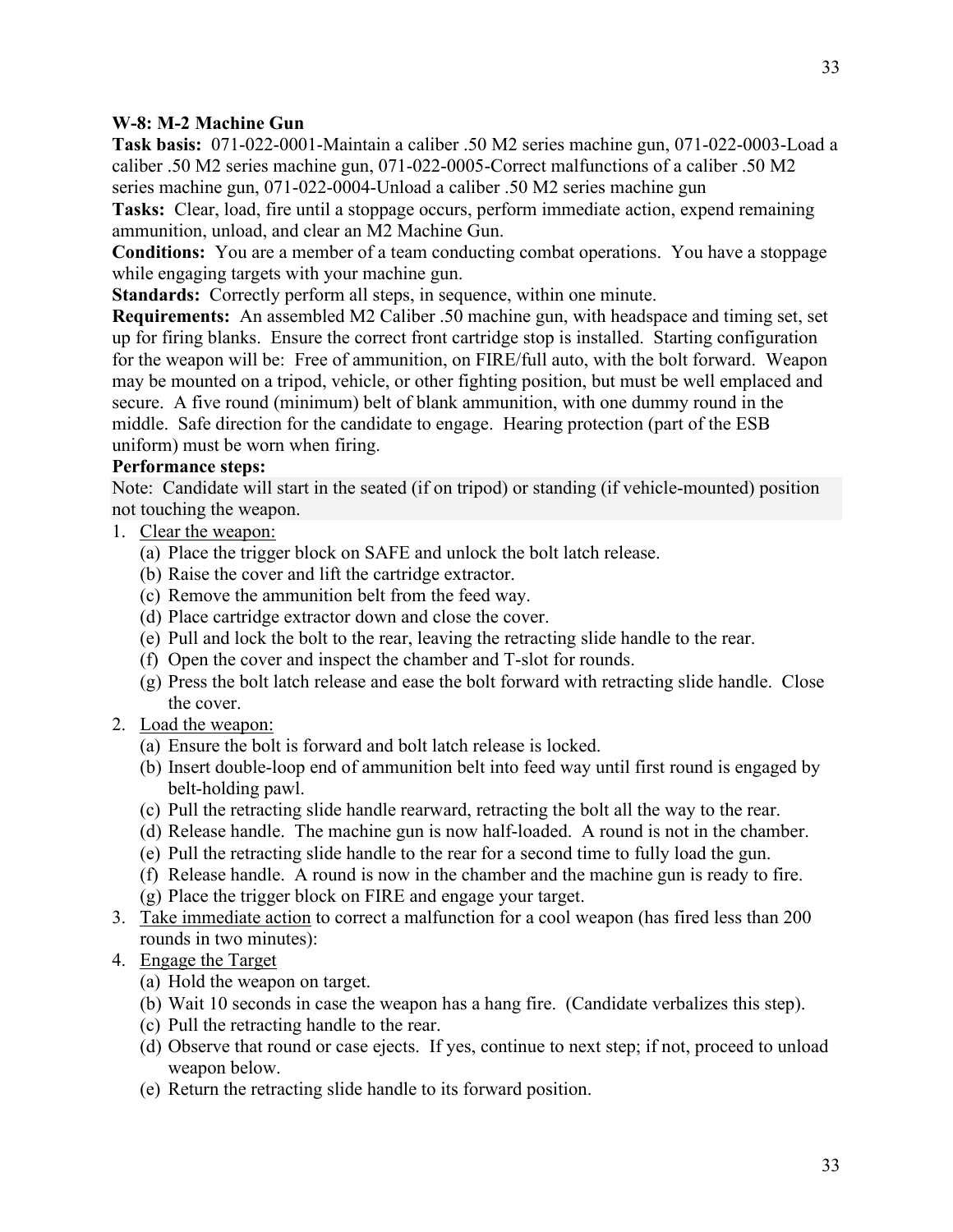- (f) If the bolt locks to the rear, depress the bolt latch to return the bolt to the forward position.
- (g) Attempt to reengage the target; expend remaining ammunition.
- 5. Unload and clear the weapon, removing all rounds and links:
	- (a) Place trigger block on SAFE and unlock the bolt latch release.
	- (b) Raise the cover and lift the cartridge extractor.
	- (c) Remove the ammunition belt from the feed way.
	- (d) Place cartridge extractor down and close the cover.
	- (e) Pull and lock the bolt to the rear, leaving the retracting slide handle to the rear.
	- (f) Open the cover and inspect the chamber and T-slot for rounds.
	- (g) Press the bolt latch release and ease the bolt forward with retracting slide handle. Close the cover.

# *Table W-4: Operate M-2 machine gun*

| PERFORMANCE MEASURES                  | $NO-GO$ |
|---------------------------------------|---------|
| 1. Clear the weapon.                  |         |
| 2. Load the weapon.                   |         |
| 3. Take immediate action.             |         |
| 4. Engage the target.                 |         |
| 5. Unload and clear an unfired round. |         |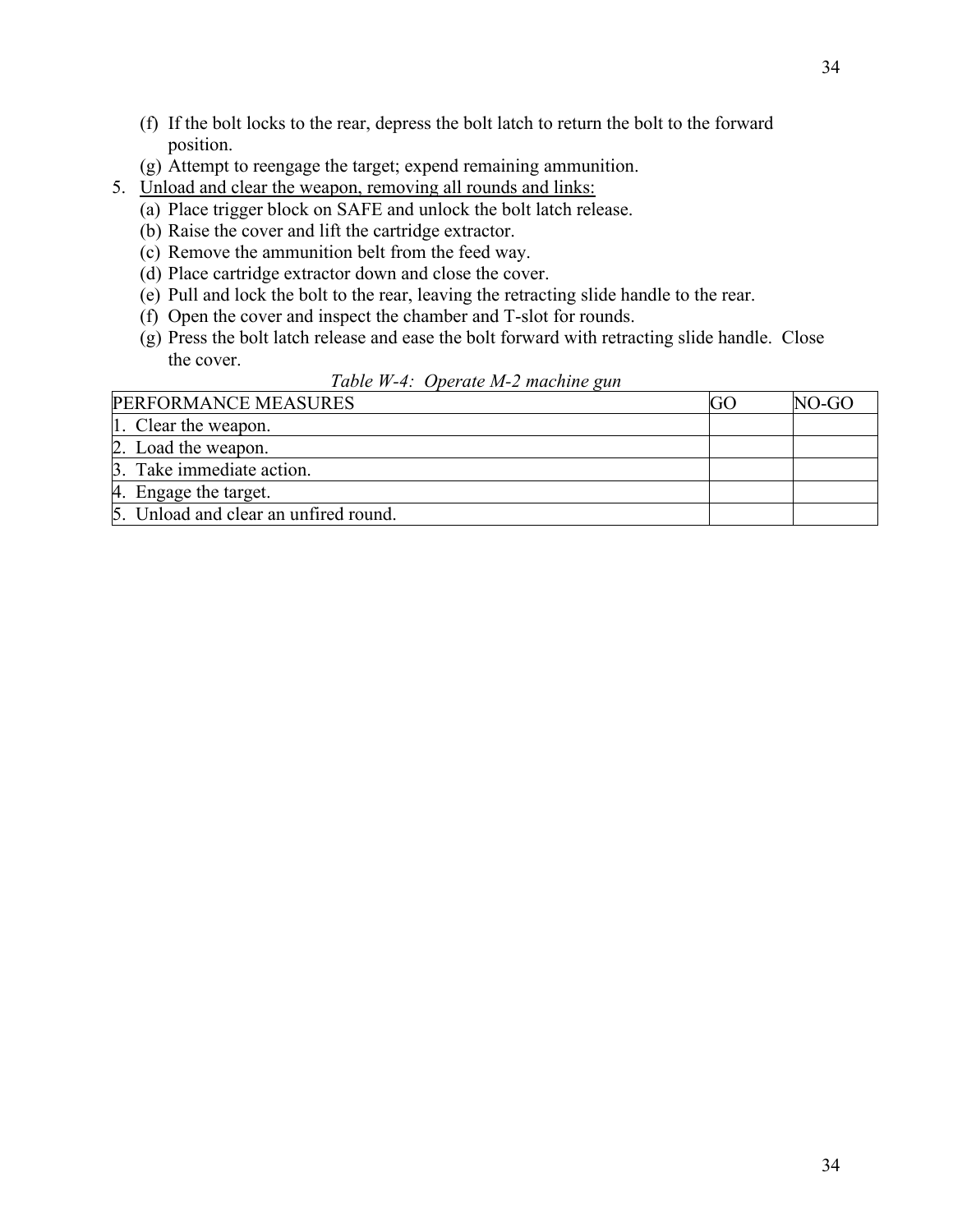<span id="page-34-0"></span>**Task basis:** 071-030-0001-Maintain an MK19 grenade machine gun, 071-030-0005-Load an MK 19 machine gun, 071-030-0008-Correct malfunctions of an MK19 grenade machine gun, 071-030-0006-Unload an MK 19 grenade machine gun, 331-18B-2421-Engage targets with the MK47 Advanced lightweight grenade launcher TM 9-1010-230-10

**Tasks:** Clear, load, fire until a stoppage occurs, perform immediate action, expend remaining ammunition, unload, and clear a MK 19 machine gun.

**Conditions:** You are a member of a team conducting combat operations. You have a stoppage while engaging targets with your machine gun.

**Standards:** Correctly perform all steps in sequence within one minute.

**Requirements:** An assembled MK 19 grenade machine gun, prepared for firing. Starting configuration for the weapon will be: Free of ammunition, on FIRE, with the bolt forward. Weapon may be mounted on a tripod, vehicle, or other fighting position. A belt of dummy ammunition and a cleaning rod or other tool for removal of spent round from the bolt face. Target for the candidate to engage. A MK 47 grenade launcher or other variant may be used based on the unit's inventory; use the standards outlined in that weapon's TM for clear, load, perform immediate action, unload, and clear.

# **Performance steps:**

Note: Candidate will start in the seated (if on tripod) or standing (if vehicle-mounted) position not touching the weapon.

- 1. Clear the weapon:
	- (a) Place the safety switch to SAFE and remove the case catch bag, if applicable.
	- (b) Charge the weapon. Pull both charger handles to the rear ensuring the bolt locks to the rear. Return both charger handles to the forward position and rotate only one charger handle up.
	- (c) Open the top cover assembly and check for rounds on the bolt, on/below feed tray, and feeder pawls.
	- (d) Return the bolt to the forward position. Place the safety switch on FIRE. Hold one charger handle to the rear. Ride the bolt forward by squeezing the trigger and easing the bolt forward. Ensure both charger handles are forward and in up position and place the safety switch on SAFE.
- 2. Load the weapon:
	- (a) Attach feed throat to feeder. Squeeze spring-loaded pins on feed throat; insert into slots on sides of feeder.
	- (b) Insert round through feed throat (female first) into feeder. Push across first set of feeder pawls, ensuring it is straight and firmly seated against bolt. Push secondary drive lever to right and close to cover assembly.
	- (c) Load the first round to the fully loaded position. Pull both charger handles to the rear ensuring the bolt locks to the rear. Return both charger handles to the forward and up position. Place safety switch in FIRE position. Squeeze the trigger allowing the bolt to slam forward. Pull both charging handles to rear. Return both charger handles to the forward and up position.
- 3. Attempt to fire the weapon until a stoppage occurs.
- 4. Take immediate action:
	- (a) Hold weapon on target and pull the bolt to the rear. Observe or attempt to catch live round as it ejects.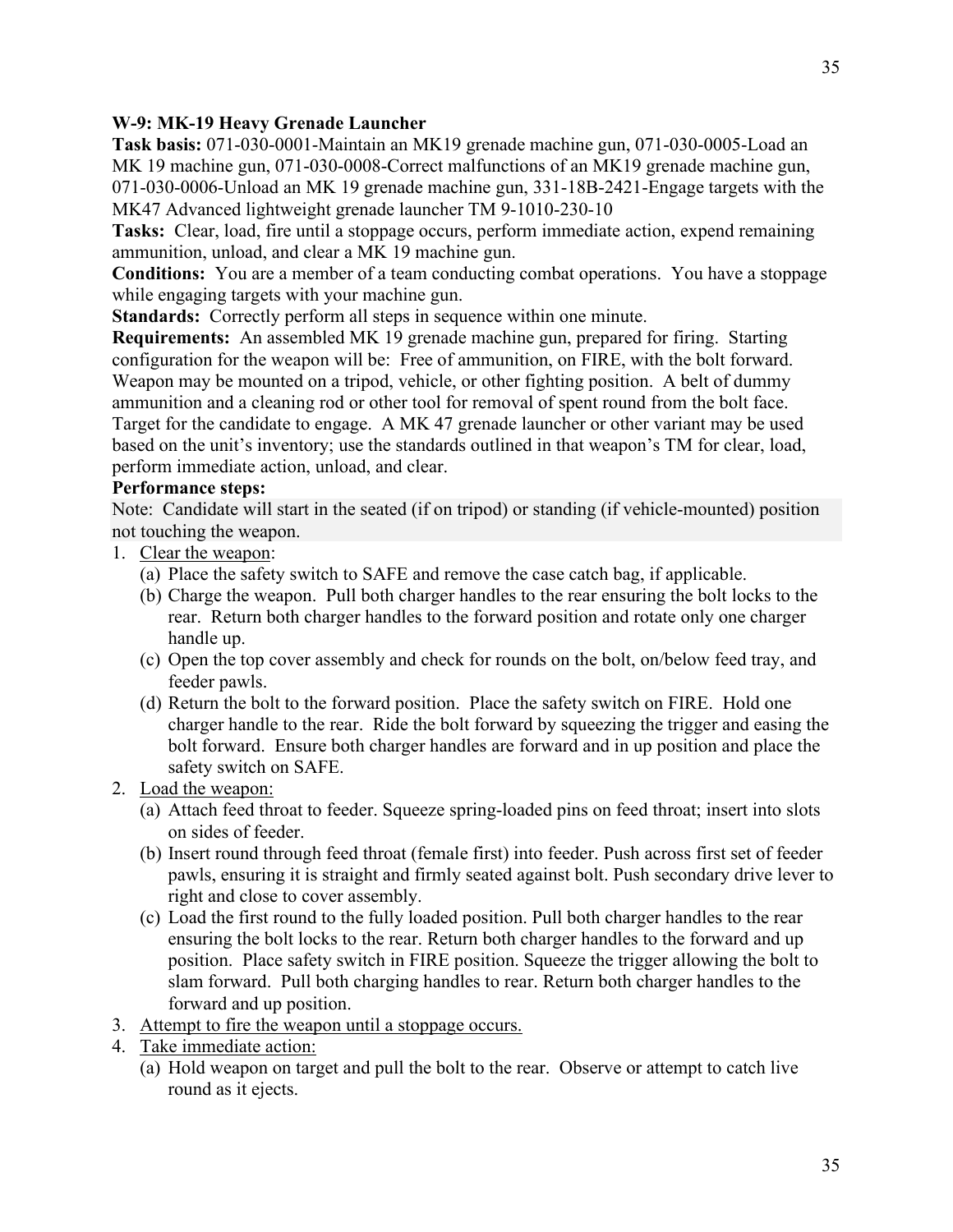- (b) Push both charger handles forward to up position. Attempt to reengage target; expend remaining ammunition.
- 5. Unload and clear the weapon:
	- (a) Place the safety switch to SAFE and remove the case catch bag, if applicable.
	- (b) Charge the weapon. Pull both charger handles to the rear ensuring the bolt locks to the rear. Return both charger handles to the forward position and rotate only one charger handle up.
	- (c) Remove live round or spent case from the bolt, if present. Insert the tip of a cleaning rod or tool through the receiver rail, as close to the bolt face as possible, with tip of rod or tool on top of round or case. Position one hand beneath the weapon to catch the round as it falls out. Force round off the bolt face and out the bottom of the gun by pushing down on the cleaning rod or tool. Attempt to catch round as it falls out.
	- (d) Open top cover assembly. Remove linked rounds from feeder. Reach beneath feed tray with one hand. Press and hold primary and secondary positioning pawls. Slide linked rounds out of feeder and feed throat.
	- (e) Return the bolt to the forward position. Place the weapon on FIRE. Hold one charger handle to the rear. Ride the bolt forward by squeezing the trigger and easing the bolt forward. Ensure both charger handles are forward and up position. Place the weapon on SAFE.

## *W-9 Operate heavy grenade launcher*

| PERFORMANCE MEASURES                            | NO-GO |
|-------------------------------------------------|-------|
| 1. Clear the weapon                             |       |
| 2. Load the weapon                              |       |
| 3. Attempt to fire weapon until stoppage occurs |       |
| 4. Take immediate action                        |       |
| 5. Unload and clear an unfired round            |       |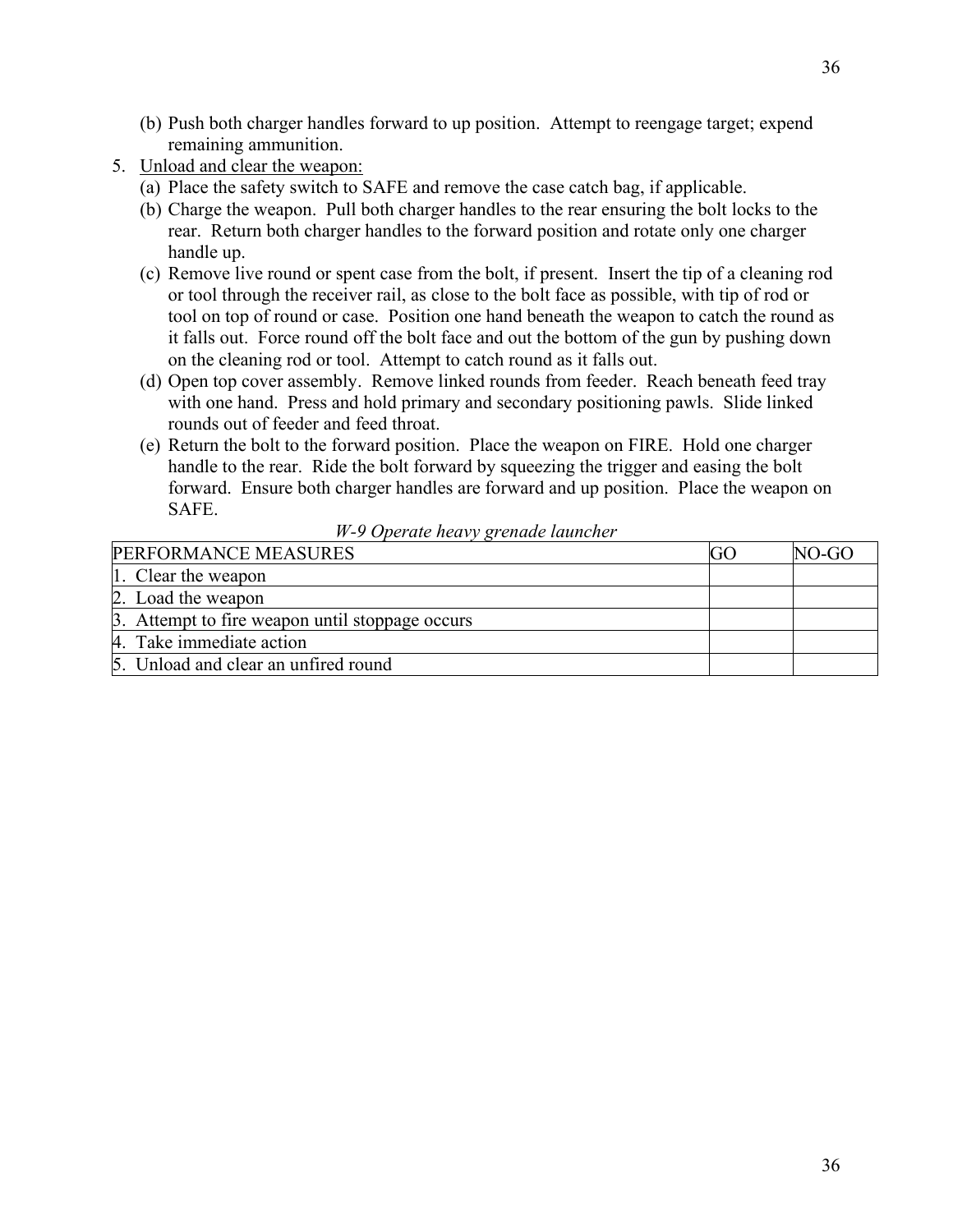# **W-10: Anti-Tank Weapons (Carl Gustaf 84-Mm Recoilless Rifle)**

**Based on:** 331-18B-2103-Engage Targets with the Carl Gustaf 84-mm Recoilless Rifle, 071- 318-2255-Perform Misfire Procedures on an 84-MM Recoilless M3 Rifle

**Task:** Prepare a Carl Gustaf for firing. Perform immediate action procedures for a misfire unload.

**Condition:** You are a member of a team who has been directed to engage enemy targets (Grader states distance) with your Carl Gustaf. While engaging targets, you experience a misfire.

**Standard:** Prepare and fire in one minute. Perform misfire procedures and unload in one minute. All tasks will be performed in sequence.

**Station Requirements:** A Carl Gustaf and training round with appropriate tools and accessories, in the appropriate starting configuration. Gunner for the Carl Gustaf (can be the Grader). **Performance Measures:**

## 1) Prepare and Fire:

(a) Candidate/Assistant Gunner (AG) will start from a standing position with the weapon held by the Grader/Gunner.

Load the weapon.

- (a) Gunner assume firing position and push cocking handle forward with right thumb, returning hand to firing grip with index finger on trigger guard. Put on "S" and state, **"Target description, load one round type".**
- (b) AG repeat Gunner's order.
- (c) Open breech by pushing venturi lock knob forward with right hand and rotating venturi with left hand on venturi lever.
- (d) Visually examine breech and barrel for dirt or unburnt propellant.
- (e) Pick up round, nose forward, with right hand, using underhand grip; remove protective cover and grasp rim of round with left hand, placing a finger in recess in rim of round.
- (f) Insert round into chamber, ensuring the recess is in line with cartridge guide.
- (g) Close breech with left hand and tap venturi lock knob to rear to ensure lock is closed.
- (h) With right hand hold pressure on venturi lever until ready to fire.
- (i) Check back blast area (BBA) for personnel and loose debris and state, **"BBA clear".**
- (j) Gunner acquire target based on weapon's optics/sights. Gunner state target identification. Fire the weapon.
- (a) AG repeat target identification and maintain pressure on venturi lever. Gunner state, **"On the way".**
- (b) AG check BBA, report, **"BBA clear",** release venturi lever, leave hand in place above lever, and watch BBA.
- (c) Gunner place on "F.", aim, apply slight pressure on trigger, aim, and fire weapon.
- (d) Grader will state, **"Misfire".**
- (e) AG repeat **"Misfire"** three times and return pressure to venturi lever with right hand.
- 2) Perform Misfire Procedure and Unload:

Candidate will start from the last position in the previous task.

# Misfire procedures.

- (a) Keep aim; wait five seconds.
- (b) Candidate verbalizes. Gunner recharge, re-aim, and state, "On the way".
- (c) AG check BBA and verbalize **"BBA clear",** release venturi lever, leave hand in place above lever, and watch BBA.
- (d) Gunner pull trigger.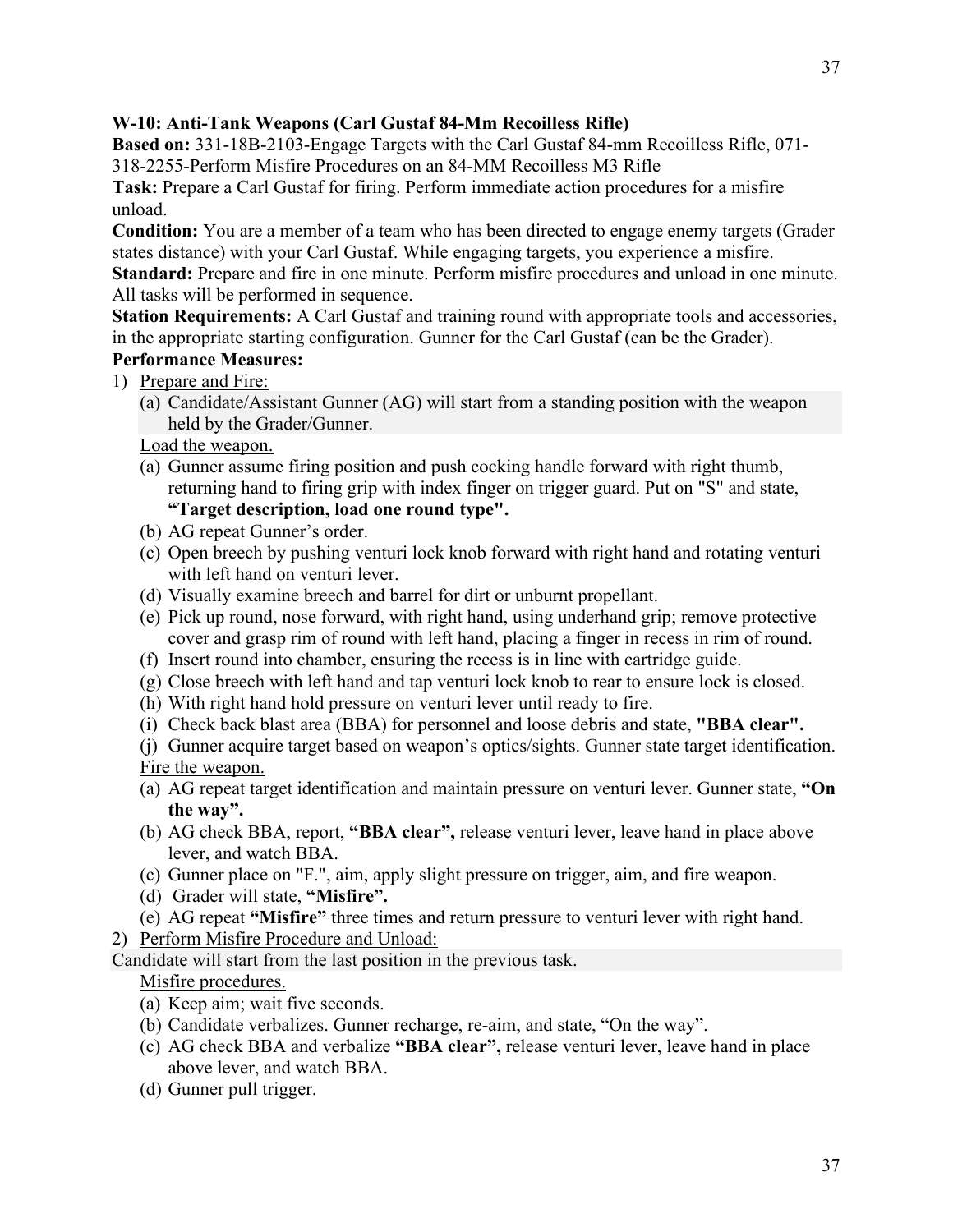- (e) Grader will state, "Misfire". AG repeat "Misfire" three times and return pressure to venturi lever with right hand.
- (f) Gunner keep aim, recharge, and direct AG to check venturi lock.
- (g) AG check handle is in lock position and round is fully seated, then state, "Venturi lock checked".
- (h) Gunner re-aim and state, "On the way".
- (i) AG check BBA, state "BBA clear", release venturi lever, leave hand in place above lever, and watch BBA.
- (j) Gunner pull trigger.
- (k) Grader will state, **"Misfire".** AG repeat "Misfire" three times and return pressure to venturi lever with right hand.
- (l) Gunner keep aim, place on "S", and recharge. Maintain firing position and wait two minutes (Candidate verbalizes).
- (m)Gunner direct AG to load a new round, re-aim, and state, **"On the way".**
- (n) AG check BBA, state, **"BBA clear",** release venturi lever, leave hand in place above lever, and watch BBA.
- (o) Gunner pull trigger.
- (p) Grader will state, **"Misfire".**
- (q) Gunner keep aim.
- (r) AG repeat **"Misfire"** three times and return pressure to venturi lever with right hand.
- 3. Unload the weapon.
	- (a) Gunner place on "S"; with trigger hand on firing grip, place index finger on trigger guard. State, **"Unload".**
	- (b) AG repeat, **"Unload".** Open breech and tap venturi lock knob forward to partially eject round. Grasp round e from chamber; catch with underhand grip of right hand.
	- (c) Close breech with left hand and tap venturi lock knob to rear. Report**, "Clear".** *Table. W-10: Anti-Tank Weapons (Carl Gustaf 84-Mm Recoilless Rifle)*

| Tuble. W-T0. Anti-Tunk Weapons (Carl Ouslaf 04-Mm Recottless Rifle)          |    |         |
|------------------------------------------------------------------------------|----|---------|
| PERFORMANCE MEASURES                                                         | GO | $NO-GO$ |
| 1. Prepare and Fire, Carl Gustaf 84-mm Recoilless Rifle:                     |    |         |
| 2. Perform Misfire Procedure and Unload: Carl Gustaf 84-mm Recoilless Rifle: |    |         |
| 3. Unload the weapon, Carl Gustaf 84-mm Recoilless Rifle                     |    |         |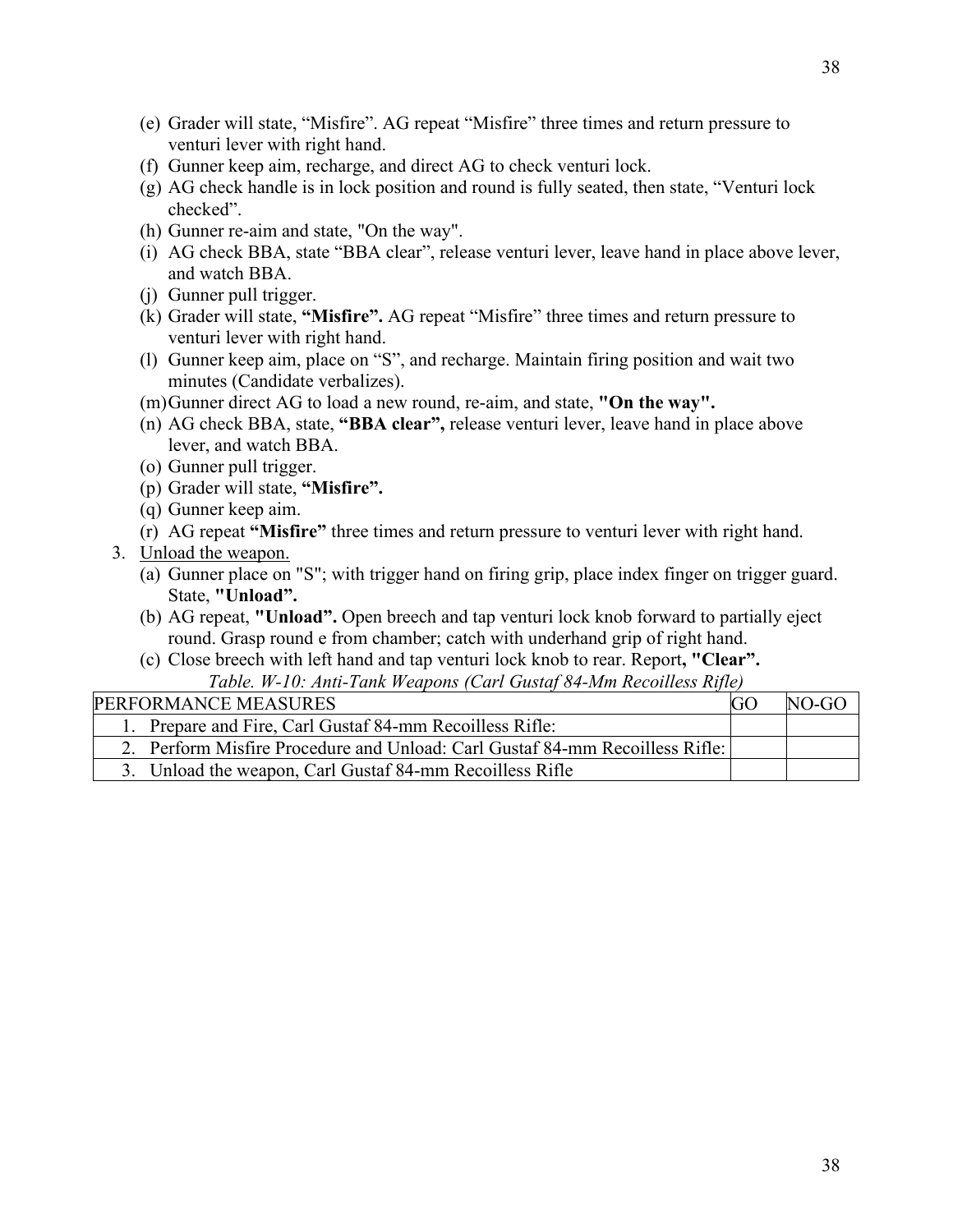# **ESB-1: Arctic Skills, Employ an Ahkio Sled**

**Task:** Employ and Ahkio Sled

**Conditions:** In a field environment, given an Ahkio with unit prescribed sustainment equipment, four traces, and four harnesses while wearing ECWCS appropriate to weather conditions, ballistic helmet, fighting load carrier, and weapon.

**Standards:** Within ten (10) minutes, the Soldier Packed unit prescribed sustainment equipment into the Ahkio so balance is maintained and all items are contained in the Ahkio, secured, and covered.

# **Performance Measures:**

(1) Pack Ahkio Sled

- (a) Place tent pins in bottom center of Ahkio with the heads opposite each other. Place hammers on floor of sled on either end of the tent pins, heads opposite one another.
- (b) Place bow saw on top of tent pins.
- (c) Place stove board on top of bow saw.
- (d) Place fire extinguisher, center pole, axe, two MSR fuel bottles, and machetes on either side of the stove board, along the sides of the sled, ensuring that the weight is distributed evenly.
- (e) To the rear of the stove board, place fuel can and water can. Fuel can opening is up and to the rear and is double bagged with HAZMAT pads for transport. Water can opening is down and towards the front of the Ahkio.
- (f) Lantern (in case) is placed in front of stove board, perpendicular to the long axis of the sled. Two cook sets are placed in front of the lantern.
- (g) Place repair kit (ammo can) in front of the lantern. Place squad stoves on either side of the sled next to the cook sets.
- (h) Place the pole board in front of the repair kit. Place the 120-foot rope, traces, and harnesses on top of the pole board.
- (i) Place SHA on top of and slightly to the rear of the stove board.
- (j) Place the tent with shovels (so that the apex is toward the front of the sled) on the SHA).
- (k) Fold two canvas ends of Ahkio sled over sled contents. Fold sides of canvas over sled contents.
- (l) Place the tripod and door poles on top of canvas (field expedient poles only). The manufactured tripod and collapsible door poles should be secured inside the sled with the center pole. Secure the contents of sled with lashing rope from rear to front.

*Table. ESB-1: ARCTIC SKILLS, Employ and Ahkio Sled*

| <b>SURES</b><br><b>PER</b><br>$\sqrt{ }$<br>ME.<br>` ⊨<br>$\Delta$<br>IK MA<br>NO<br>н ( | $\sim$<br>N<br>◡ | $\mathbf{r}$<br>N |
|------------------------------------------------------------------------------------------|------------------|-------------------|
| Pac<br>$\sim$ 1<br>3led<br>A hk10                                                        |                  |                   |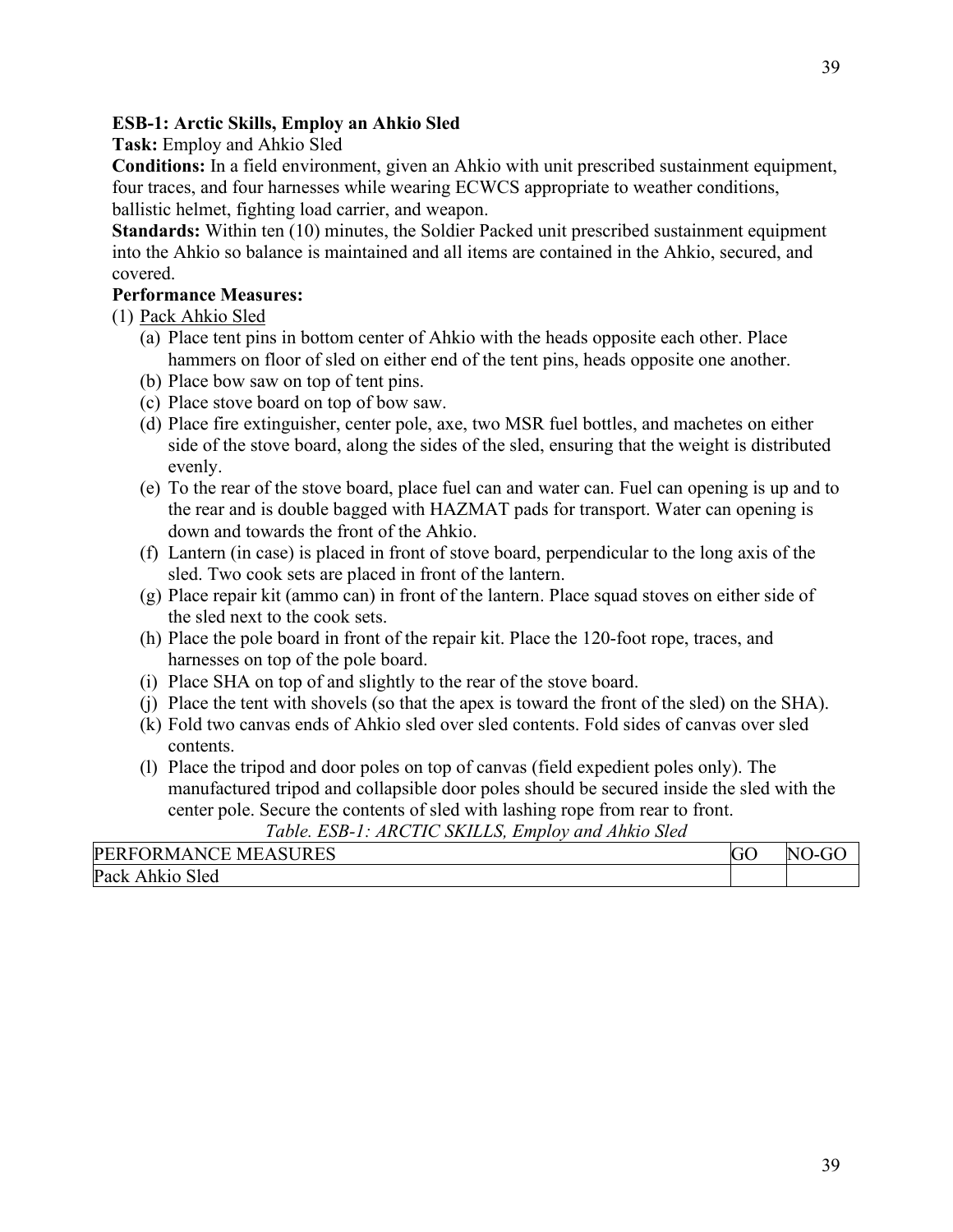# **ESB-2: Arctic Skills; Employ Individual Camouflage in A Snow-Covered Environment**

**Task:** Employ Individual Camouflage in a Snow-Covered Environment

**Conditions:** In any snow-covered field environment above or below the tree line while wearing Extended Cold Weather Clothing System appropriate to conditions, fighting load carrier, ballistic helmet, weapon, and rucksack. Given a set of over whites (trousers, parka, mitten covers, helmet cover, and rucksack cover) and tape if available.

**Standard:** Within five (5) minutes the Soldier selects and dons the camouflage outerwear appropriate for the terrain. Camouflage equipment and weapon without affecting the function. Change camouflage scheme as the conditions change.

## **Performance Measures:**

- (1) Select Over-white combination
	- (a) Soldier selected appropriate over white combination for given terrain.
- (2) Describe Camouflage as necessary
	- (a) Approximately waist high vegetation. Soldier incorporates over-white Kevlar cover, top, and gloves.
	- (b) Used for trails or road systems, Soldier wears over-white bottoms, with standard top and helmet cover
	- (c) For open fields or above tree line, Soldier wears over-white Kevlar Cover, top, bottoms, and gloves.

### *Table. ESB-2 Arctic Skills; Employ Individual Camouflage in A Snow-Covered Environment*

| PERFORMANCE MEASURES                                                   | $NO-GO$ |
|------------------------------------------------------------------------|---------|
| Soldier selected appropriate over white combination for given terrain. |         |
| Soldier explained camouflage scheme as necessary.                      |         |

# **MEDICAL LANE**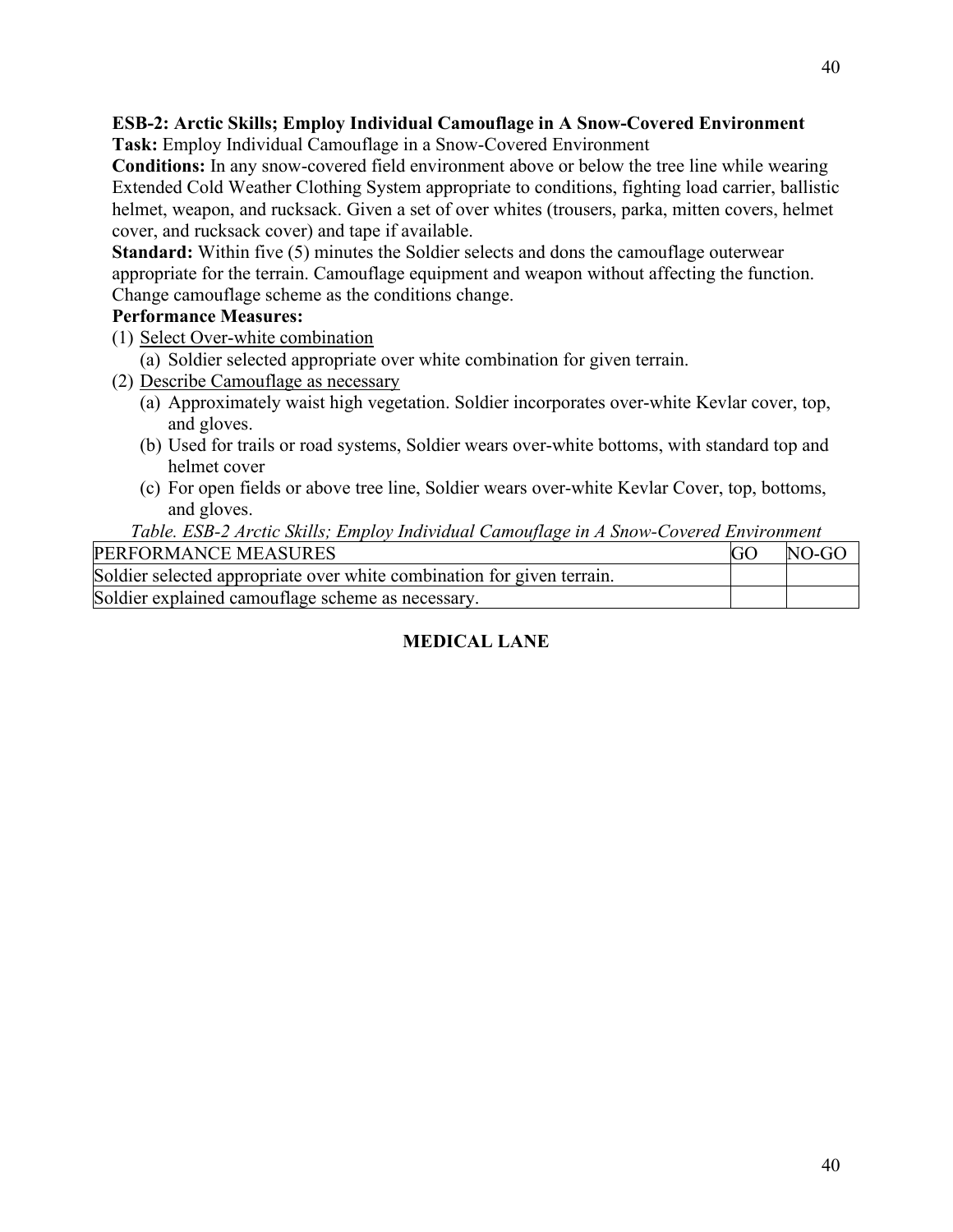#### **M-1: Request Medical Evacuation**

**Task basis:** 081-COM-0101-Request medical evacuation (MEDEVAC). **Tasks:** Request MEDEVAC.

**Conditions:** You are a member of a team who has been directed to request MEDEVAC for a wounded teammate. You are in a wartime, non-CBRNE environment.

NOTE: Give the candidate the security of the pickup site and any additional guidance. **Standards:** Prepare to send the MEDEVAC within three minutes. Transmit lines 1-5 within 25 seconds of initial contact with evacuation unit. Transmit lines 6-9 within one additional minute. All tasks will be performed in sequence, using the proper brevity codes and radiotelephone pronunciation and procedures with 100% accuracy.

**Requirements:** A protractor and military map with candidate location clearly plotted. One set of signal operating instructions (SOI) according to unit SOP, with all pertinent frequencies listed. All call signs and suffixes required. Two operational radios, powered on, with both the MEDEVAC and operational frequencies programmed. It will be set to the operational frequency, so the candidate is forced to make the changes based on the SOI. Two Department of Defense (DD) Form 1380 tactical combat casualty care (TCCC) cards properly filled out for the simulated casualties; the casualties should be of different type and precedence. The candidate is required to derive the applicable information from the cards, not have the information given to them. At least three appropriate signaling devices, such as VS-17 panel, colored smoke grenades, strobe lights, etc., to be used as the method of marking the pickup site. The candidate must select a device to use, not have the information given to them. Candidate must derive the appropriate special equipment based on the test site, casualties, and additional situation guidance from the grader. Laminated paper with nine blank lines, alcohol pens, and eraser. While all the information will be available in the holding area, during testing the candidate must not be given any graphic training aids (GTAs), cheat sheets, brevity codes, etc. At the test site, the candidate must not be able to see any of the information/equipment until time has started.

#### **Performance steps:**

- 1. Prepare the MEDEVAC request:
	- (a) Determine grid coordinates for pickup, providing complete six-digit grid with identifier, accurate within 200 meters.
	- (b) Determine operational radio frequency, call sign, and suffix. Candidate uses SOI to determine necessary information. Candidate makes appropriate changes to radio and prepares for transmission on MEDEVAC frequency.
	- (c) Determine number of patients and precedence. Candidate uses TCCC cards to determine necessary information.
	- (d) Determine special equipment required based on the site location, patient injuries, and additional guidance.
	- (e) Determine number and type of patients. Candidate uses TCCC cards to determine the necessary information.
	- (f) Determine security of pickup site. Give this information to the candidate during the Condition brief.
	- (g) Determine method of marking the pickup site. Candidate must choose based on the choices given.
	- (h) Determine patient nationality and status. Candidate uses TCCC cards to determine the necessary information. The number of patients in each category need not be transmitted.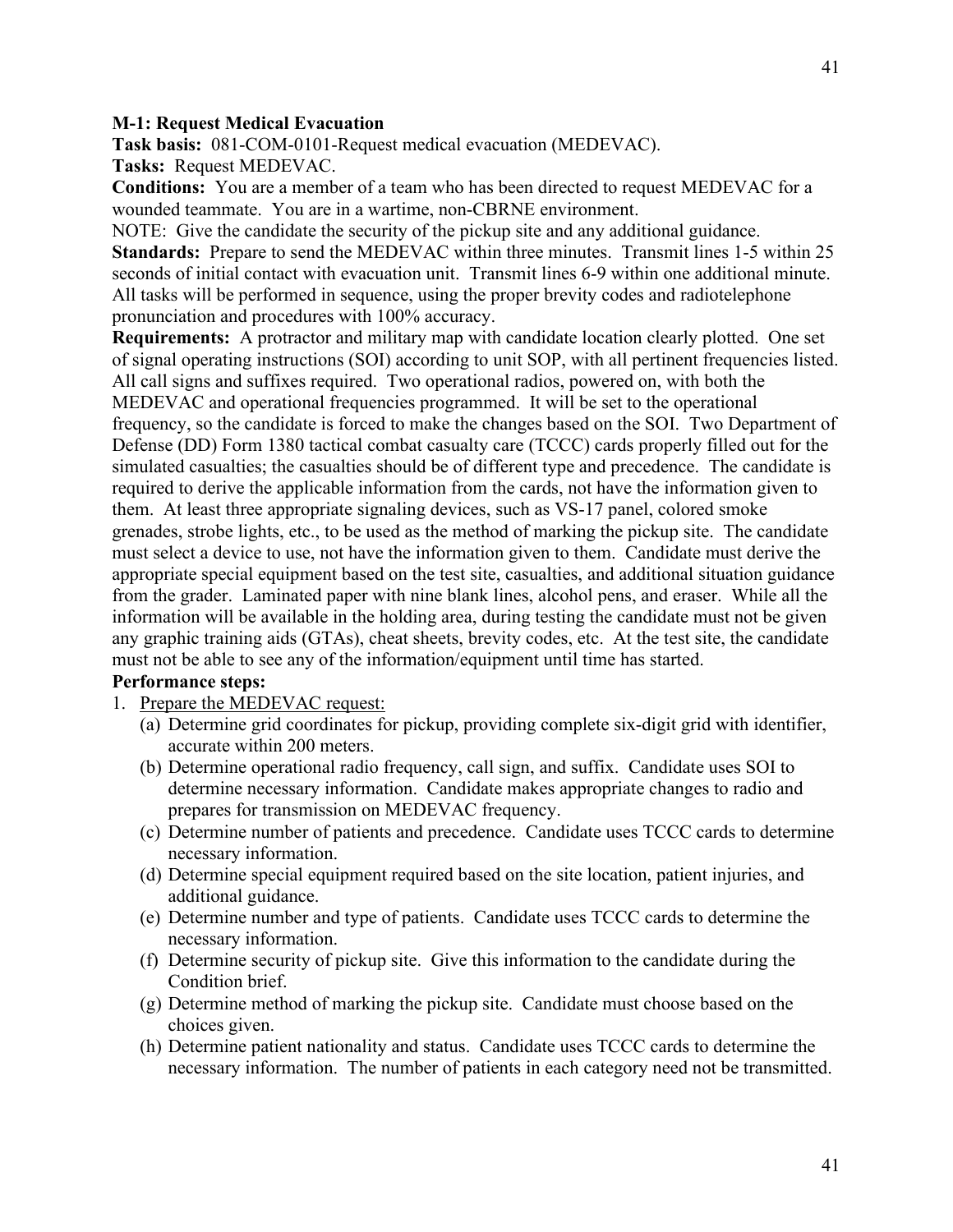- (i) Determine terrain description based on site location/map/additional guidance. While only required in peacetime, it can be given. It is used when not in a CBRNE environment.
- 2. Transmit lines 1-5:
	- (a) Candidate states, "I have a MEDEVAC request". Grader provides a response within three seconds.
	- (b) Line 1: Six-digit grid, including grid zone identifier.
	- (c) Line 2: Operational frequency, call sign, and suffix. Candidate will use this frequency later to transmit lines 6-9.
	- (d) Line 3: A+#-Urgent, B+#-Urgent-Surgical, C+#-Priority, D+#-Routine, E+#- Convenience. States, "Break" between categories.
	- (e) Line 4: A-None, B-Hoist, C-Extrication Equipment, D-Ventilator.
	- (f) Line 5: L+#-Litter, A+#-Ambulatory. State, "Break" between categories. End transmission by stating, "Over"
- 3. Transmit lines 6-9:
	- (a) Candidate switches radio to operational frequency and regains contact with evacuation platform for transmission of remaining lines. Grader initiates contact, requesting remaining lines when candidate switches radio frequency.
	- (b) Line 6: N-No enemy in area, P-Possibly enemy in area, E-Enemy in area, X-Enemy in area (armed escort required).
	- (c) Line 7: A-Panels, B-Pyrotechnic signal, C-Smoke, D-None, E-Other.
	- (d) Line 8: A-U.S. military, B-U.S. citizen, C-Non-U.S. military, D-Non-U.S. citizen, E-Enemy prisoner of war.
	- (e) Line 9: Provide description of pertinent terrain information. End transmission by stating, "Over".

| Table. M1: Request medical evacuation |  |
|---------------------------------------|--|
|---------------------------------------|--|

| PERFORMANCE MEASURES           |  | NO-GO |
|--------------------------------|--|-------|
| 1. Prepare the MEDEVAC request |  |       |
| Transmit lines 1-5             |  |       |
| 3. Transmit lines 6-9          |  |       |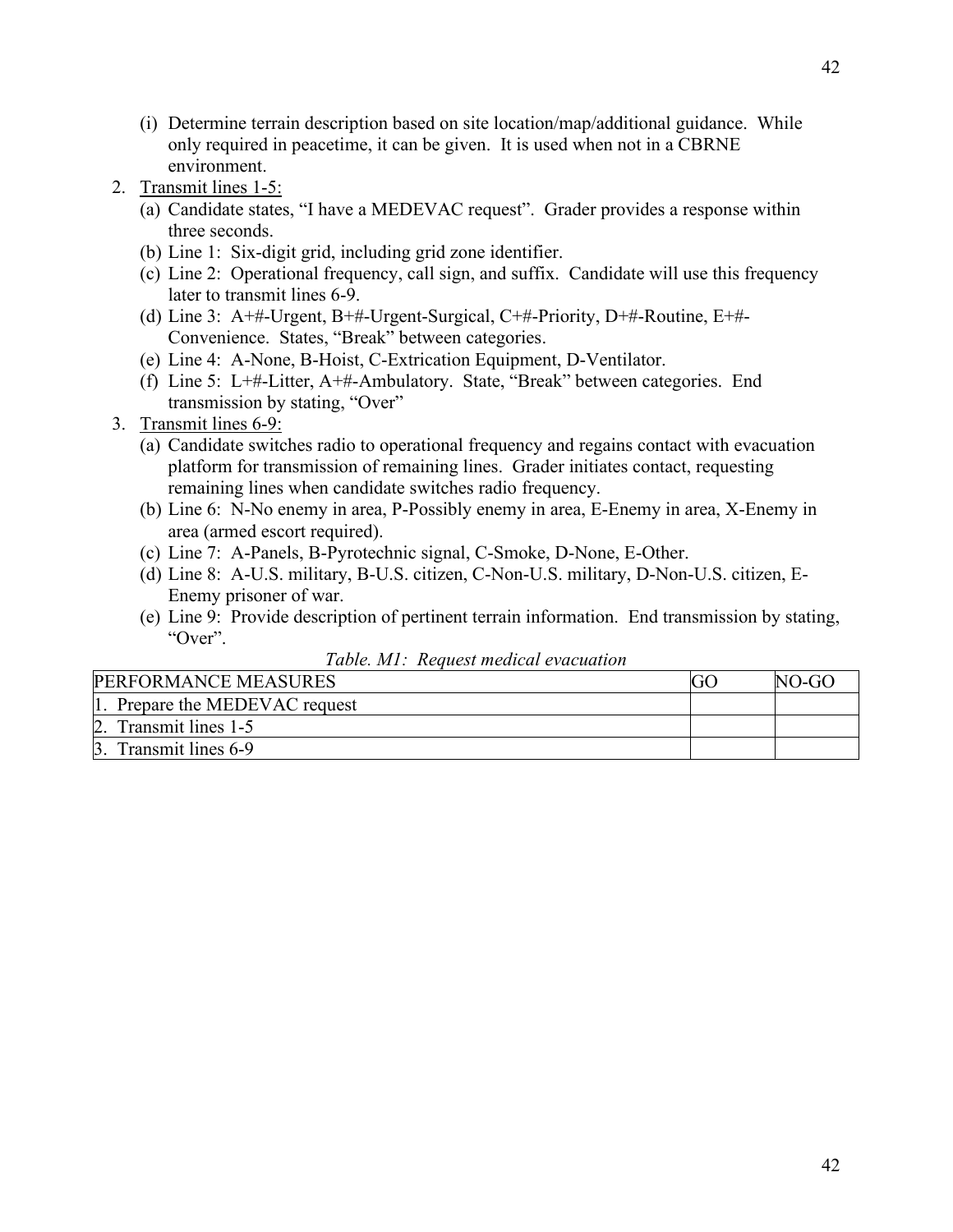#### **M-2: Provide Care Under Fire and Move A Casualty**

**Task basis:** 081-COM-1001-Evaluate a Casualty, 081-000-0048-Apply a Combat Application Tourniquet (CAT), 081-COM-1046-Movement of a Casualty, 081-000-0013-Initiate a Tactical Combat Casualty Care Card

**Tasks:** Perform care under fire. Transport and transfer a casualty.

**Conditions:** You are a member of a team on a combat patrol that has come under sporadic small arms fire. You witness a teammate in the open receive a gunshot wound to the (Grader will state left or right) leg. Your teammate is struggling to reach his/her CAT and you see bright red arterial bleeding. No spinal injury is suspected and you are not in a CBRNE environment. Standards: Perform care under fire, in sequence, within three minutes. Transport and transfer, in sequence, within nine minutes. You must not cause further injury, have no safety violations, and not lose any equipment.

**Requirements:** A simulated casualty; either an actual Soldier or mannequin (with all extremities) weighing 160-200 pounds with a clearly visible simulated extremity wound. The casualty will be in a full combat uniform per unit SOP, including weapon, a fully packed improved first aid kit (IFAK), and CAT. The casualty's TCCC card will have the administrative data already filled out. Casualty should be positioned on the ground, 10 meters away from a covered position, where the candidate will apply aid. An additional covered position 50 meters away where the candidate will fill out the TCCC Card. A functional Sked litter packaged per unit SOP. Candidate will start the task in full ESB uniform, carrying the Sked litter, with a magazine of blank rounds loaded. Grader may provide verbal cues as to the enemy rate of fire, use a pneumatic gun, or have Opposing Force (OPFOR) Soldiers returning fire with blanks. Provide the candidate with, or ensure the candidate has a watch with the correct date and time. Candidate will start from an open position 10 meters away from the first covered position. Hearing protection (part of the ESB uniform) must be worn when firing.

# **Performance steps:**

- 1. Suppress enemy fire:
	- (a) Return fire and take cover until fire suppression is achieved.

Note: Time starts when fire suppression has been achieved. (Grader states).

- (b) Candidate will return fire, move to cover, and yell direction, distance, and description.
- (c) Direct the casualty to return fire, move to cover, and administer self-aid to stop the bleeding. When the candidate has demonstrated the proper techniques, the grader will state "Fire suppression has been achieved", or the enemy fire will stop.
- (d) Candidate states, "Cover me". Grader will reply, "Got you covered".
- 2. Move the casualty, his/her weapon, and mission-essential equipment to cover using the Cradle-drop drag (below), or any appropriate technique, without causing further injuries or losing any equipment:
	- (e) With the casualty lying on his/her back, kneel at the head.
	- (f) Slide your hands, palms up, under the casualty's shoulders getting a firm hold under his/her armpits.
	- (g) Partially rise, supporting the casualty's head on one of your forearms. You may bring your elbows together and let the casualty's head rest on both of your forearms.
	- (h) With casualty in a semi-sitting position, rise and drag backwards to the nearest covered position.
- 3. Administer life-saving bleeding control by applying the CAT to the wounded extremity:
	- (a) Expose the wound and remove the CAT from the casualty's IFAK.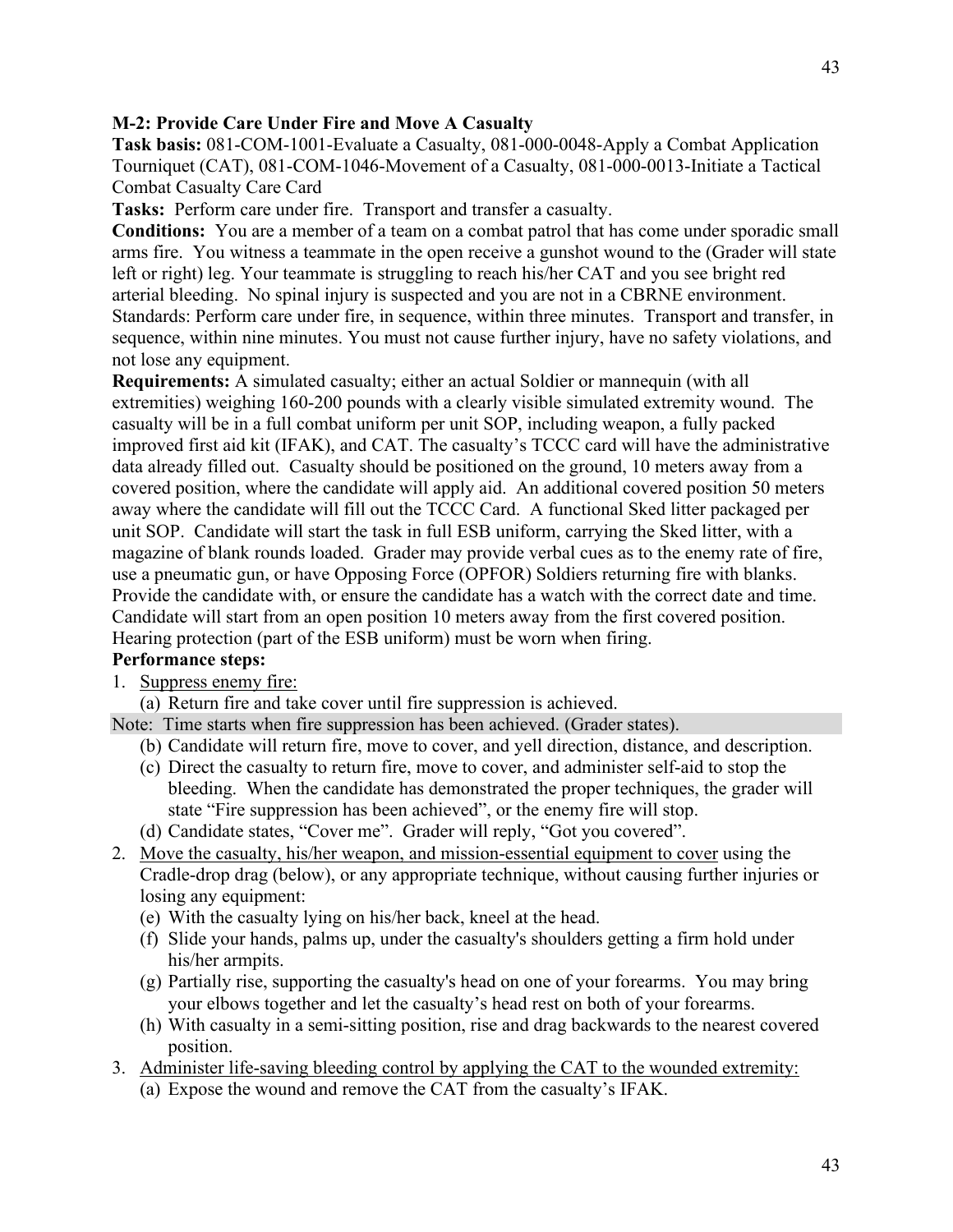- (b) Place CAT, 2-3 inches above the wound on the injured extremity.
- (c) Pull the free end of the self-adhering band through the buckle and route through the friction adapter buckle.
- (d) Pull the self-adhering band tight around the extremity and fasten it back on itself as tightly as possible.
- (e) Twist the windlass until the bleeding stops. Candidate will verbalize this and will ensure to not overtighten if using an actual Soldier as a casualty.
- (f) Lock the windlass in place within the windlass clip.
- (g) Secure the windlass with the windlass strap.
- (h) Assess for absence of a distal pulse. Candidate should perform and verbalize with proper technique. Pulse must be taken with skin-to-skin contact and not using their thumb.
- (i) Place a "T" and the time of the application on the casualty with a marker (provided in casualty's IFAK). This can be simulated and verbalized, or a piece of lamination can be applied to the casualty's forehead so each candidate can perform the task.
- (j) Transport and transfer a Casualty:
- 4. Move the casualty using a Sked litter.
	- (a) Prepare the Sked litter for transport.
		- 1) Remove the Sked litter from its pack and place it on the ground, unfasten the retainer strap.
		- 2) Step on foot end of Sked litter and unroll completely, bending the Sked in half and back roll.
		- 3) Repeat with the opposite end of the litter so that the Sked litter lays flat.
		- 4) Pull out the handholds, straps for the casualty, and dragline at the head of the litter.
		- 5) Place and secure a casualty to a Sked litter.
		- 6) Place the Sked litter next to the casualty so that the head end of the litter is next to the casualty's head and place the cross straps under the Sked litter.
		- 7) Log roll casualty onto his/her non-CAT side in a steady and even manner.
		- 8) Slide the Sked litter as far under the casualty as possible.
		- 9) Gently roll the casualty until he/she is again lying on his/her back with the litter beneath him/her.
		- 10) Slide casualty to middle of the Sked litter, keeping his/her spinal column as straight as possible.
		- 11) Pull out the straps from under the Sked litter and bring the straps across the casualty.
		- 12) Lift sides of Sked litter and fasten the four cross straps to the buckles directly opposite the straps.
		- 13) Lift the foot portion of the Sked litter feeding the foot straps over the casualty's lower extremities and through the unused grommets at the foot end of the Sked litter.
		- 14) Fasten the straps to the buckles and check to make sure the casualty is secured to the Sked litter.
		- 15) Reassess CAT.
	- (b) Suppress the enemy.
		- 1) Candidate will return fire. When the candidate has demonstrated the proper techniques, the Grader will state "Fire superiority has been achieved", or the enemy fire will stop.
		- 2) Candidate states, "Cover me". Grader will reply, "Got you covered".
		- 3) Drag the casualty 50 meters to the casualty collection point (CCP) and reassess CAT.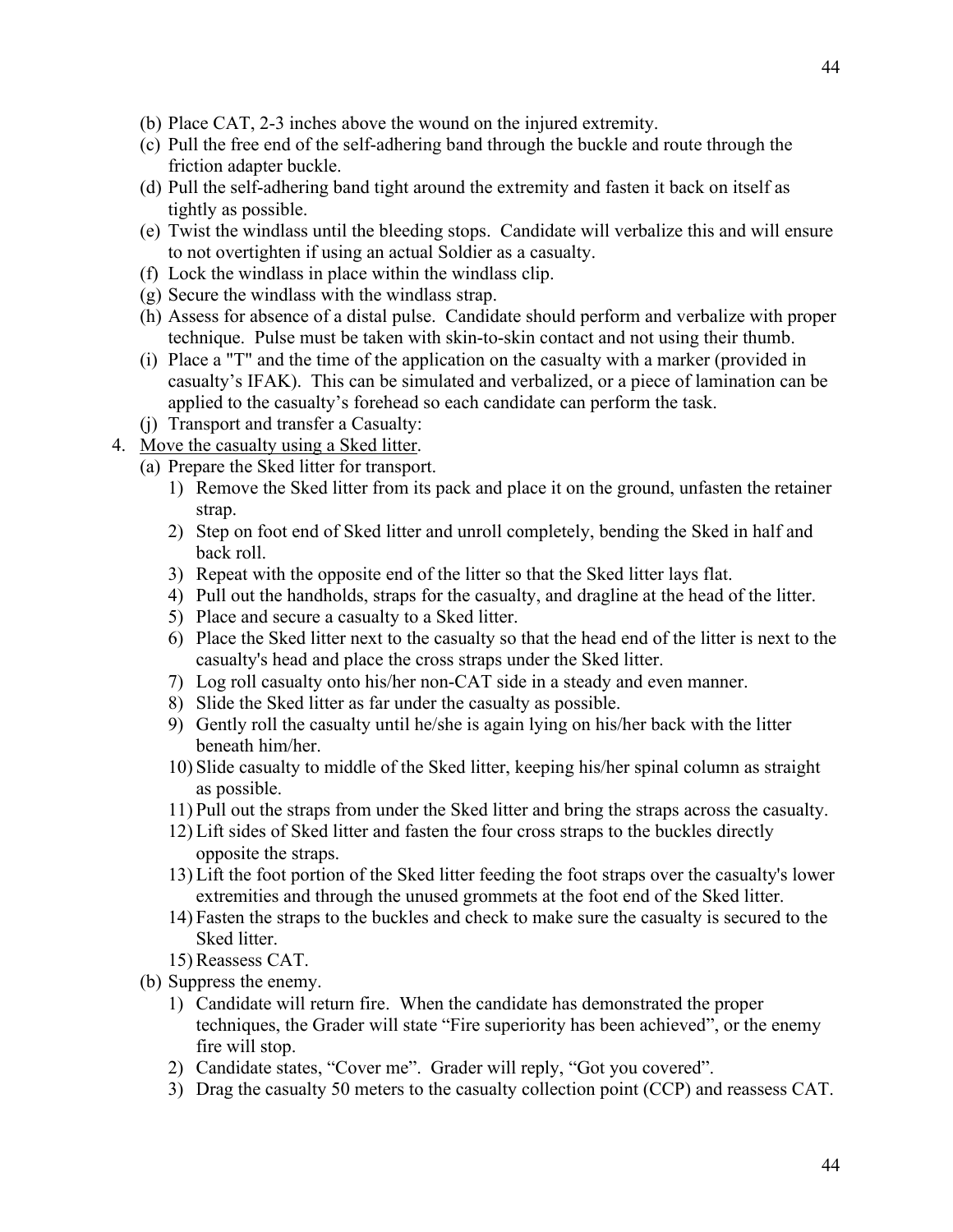- 5. Document injuries and treatment given on casualty's TCCC Card (in IFAK) for transfer to medical personnel.
	- (a) Remove TCCC Card. Administrative data will already be filled out.
	- (b) Complete all pertinent entries as fully as possible.
	- (c) Front of card:
		- 1) Evacuation (EVAC): Mark an "X" on the casualty's evacuation priority/precedence (Urgent; Priority; or Routine).
		- 2) Date: Write date of injury in DD-MMM-YY format. For example, "29-JUN-13".
		- 3) Time: Write 24-hour time of injury, and indicate whether local (L) or Zulu (Z) time. For example, "1300Z".
		- 4) Mechanism of Injury: Mark "X" on mechanism or cause of injury (artillery, blunt, burn, fall, grenade, gunshot wound (GSW), IED, landmine, motor vehicle crash/collision (MVC), rocket propelled grenade (RPG), other (specify)). Mark all that apply.
		- 5) Injury: Mark an "X" at the site of the injury/injuries on the body picture.
		- 6) TQ: R Leg (tourniquet, right leg) If a tourniquet is applied to the right leg, write type of tourniquet used and the time of tourniquet application.
		- 7) TQ: L Leg (tourniquet, left leg) If a tourniquet is applied to the left leg, write type of tourniquet used and the time of tourniquet application.
	- (d) Back of card:
		- 1) Evacuation (EVAC): Mark "X" on casualty's priority/precedence (Urgent; Priority; Routine).
		- 2) C: Mark an "X" for all Circulation hemorrhage control interventions. For tourniquets (TQ), mark category (Extremity, Junctional and/or Truncal) and write name of TQ(s) used.
		- 3) First Responder Name: Print the first responder's name (Last, First).
		- 4) First Responder Last 4: Write last four numbers of first responder's Social Security number.
		- 5) Attach completed card to casualty per unit SOP. Do not attach the card to casualty's body armor as this equipment may will be separated from the casualty once they arrive at the medical treatment facility (MTF).

*Table. M-2: Provide care under fire and move a casualty*

| PERFORMANCE MEASURES                                                        | (i() | NO-GO |
|-----------------------------------------------------------------------------|------|-------|
| 1. Suppress enemy fire.                                                     |      |       |
| 2. Move the casualty and his/her equipment to cover.                        |      |       |
| 3. Administer life-saving aid.                                              |      |       |
| 4. Move the casualty using a Sked Litter.                                   |      |       |
| 5. Document injuries and treatment given and transfer to medical personnel. |      |       |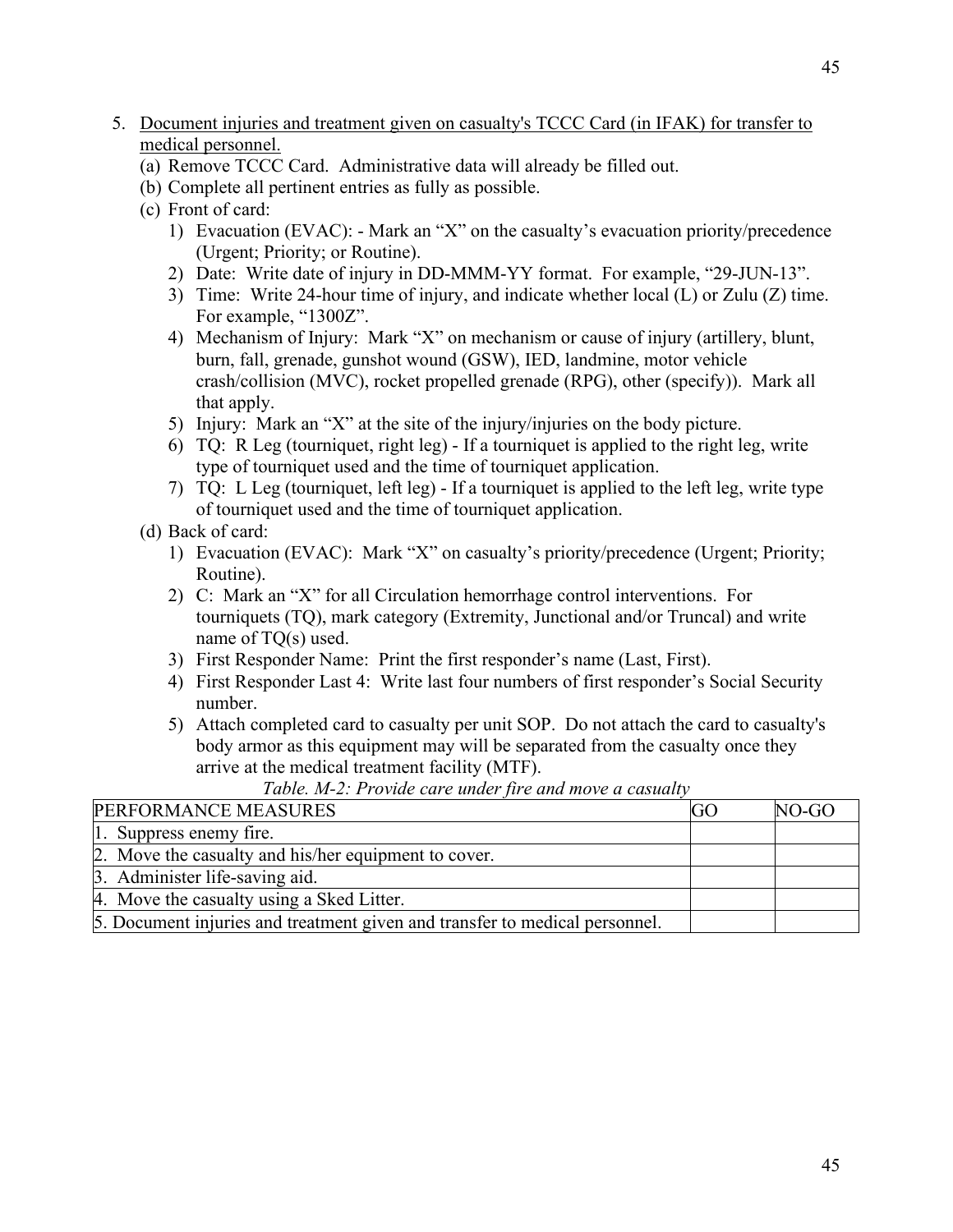**Task Basis:** 081-831-1023-Perform First Aid to Restore Breathing and/or Pulse, 081-833-0142- Insert a Nasopharyngeal Airway

**Tasks:** Perform first aid to restore breathing and/or pulse of an unconscious adult.

**Conditions:** You see an adult who appears to be choking collapse to the ground. You are on a Forward Operating Base, not in a CBRNE environment, and no spinal injury is suspected. You have a Basic Life Support (BLS) bag.

Standards: Correctly perform all tasks to standard, in sequence, within seven minutes, without causing further injury.

**Requirements:** Cardiopulmonary Resuscitation (CPR) mannequin is preferred so the grader can adequately judge the depth and rate of compressions, as well as the quality of breaths given. If a non-CPR mannequin is used, it should be fully functional with all extremities for maximum training value. The mannequin and candidate will start in the standard field uniform. A BLS bag with at least two different sizes of Nasopharyngeal Airways (NPAs), and CPR accessories, such as face shields. The mannequin will be on a hard, flat surface.

# **Performance steps:**

1. Approach the casualty and check for responsiveness.

The grader will state, **"Casualty is unresponsive."**

- (a) Direct a specific bystander to call for medical personnel.
- (b) Direct another specific bystander to retrieve an Automated External Defibrillator (AED).
- 2. Roll the casualty onto his/her back:
	- (a) Kneel beside the casualty.
	- (b) Raise the near arm and straighten it out above the head.
	- (c) Adjust the legs, so they are together and straight or nearly straight.
	- (d) Place one hand on the back of the casualty's head and neck.
	- (e) Grasp the casualty under the arm with the free hand.
	- (f) Pull steadily and evenly toward yourself, keeping the head and neck in line with the torso. Roll the casualty as a single unit.
	- (g) Place the casualty's arms at his/her sides.

# The grader will state, **"Casualty does not appear to be breathing."**

- 3. Open the airway using the head-tilt/chin-lift method:
	- (a) Expose casualty's bare chest.
	- (b) Kneel at the level of the casualty's shoulders.
	- (c) Place one hand on casualty's forehead and apply firm, backward pressure with palm to tilt head back.
	- (d) Place fingertips of other hand under bony part of lower jaw and lift, bringing chin forward. Do not use thumb to lift. Do not completely close casualty's mouth. Do not press deeply into soft tissue under chin.
- 4. Check for breathing:
	- (a) While maintaining the open airway position, place an ear over the casualty's mouth and nose, looking toward the chest and stomach.
	- (b) Look for the chest to rise and fall.
	- (c) Listen for air escaping during exhalation.
	- (d) Feel for the flow of air on the side of your face.
	- (e) Count the number of respirations for 15 seconds.

The grader will state, **"Casualty is not breathing"**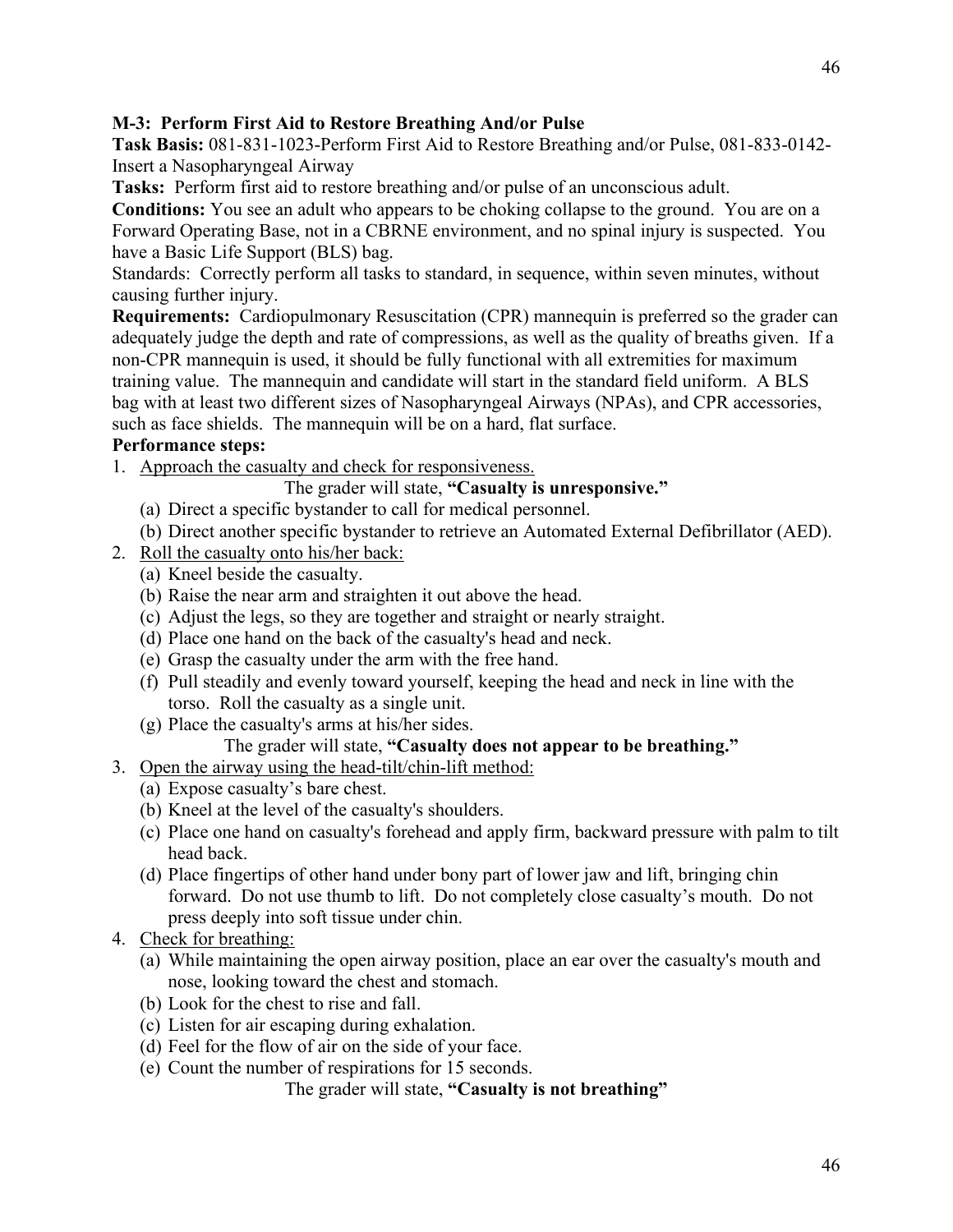- 5. Insert an NPA:
	- (a) Keep the casualty in a face-up position.
	- (b) Select the appropriate size of airway by measuring from the patient's nostril to the earlobe or from the patient's nostril to the angle of the jaw.
	- (c) Lubricate the tube of the NPA:
	- (d) Push the tip of the casualty's nose upward gently.
	- (e) Position tube of the NPA so that the bevel (pointed end) of the NPA faces toward the septum (the partition inside the nose that separates the nostrils). Most NPAs are designed to be placed in the right nostril.
	- (f) Insert NPA into the nostril and advance it until the flange rests against the nostril. Never force the airway into the patient's nostril. If resistance is met, pull the tube out and attempt to insert it in the other nostril.
	- (g) Recheck breathing per step 4.

# Grader will state, **"Casualty is still not breathing**"

- 6. Give breaths to ensure an open airway:
	- (a) Insert a face shield, if available, into the casualty's mouth, with the short airway portion over the top of the tongue, and flatten the plastic sheet around the mouth.
	- (b) Maintain airway and gently pinch nose closed (covering the NPA), using the hand on the casualty's forehead.
	- (c) Take a normal breath and place your mouth, in an airtight seal, around the casualty's mouth.
	- (d) Give two breaths (1 second each), taking a breath between them, while watching for the chest to rise and fall and listening and/or feeling for air to escape during exhalation. Breaths should not be over-exaggerated or forceful.

## Grader will state, **"The chest did not rise"**

- (e) Reposition the casualty's head slightly farther backward and repeat the breaths. Grader will state, **"The chest did not rise"**
- 7. Perform chest compressions to clear the airway:
	- (a) Kneel close to the side of the casualty's body.
	- (b) Locate the nipple line placing the heel of one hand on the lower half of the sternum (breastbone).
	- (c) Place the heel of the other hand on top of the first hand on the lower half of the breastbone, extending or interlacing the fingers.
	- (d) Straighten and lock the elbows with the shoulders directly above the hands.
	- (e) Without bending the elbows, rocking, or allowing the shoulders to sag, apply enough pressure to depress the breastbone 1½ to 2 inches. Give compressions at a rate of 100 per minute (hard and fast at a ratio of 30 compressions to 2 breaths) with the intent of relieving the obstruction.
	- (f) Look in the mouth for objects between compressions and breaths. After one round of compressions and breaths, the

## Grader will state, **"You see an object in the casualty's mouth**"

(g) Remove the object. Candidate simulates using proper technique.

8. Reopen airway and repeat the breaths (Steps 3 & 4).

### Grader will state, **"You see the chest rise and fall with your breaths, but the casualty is still not breathing".**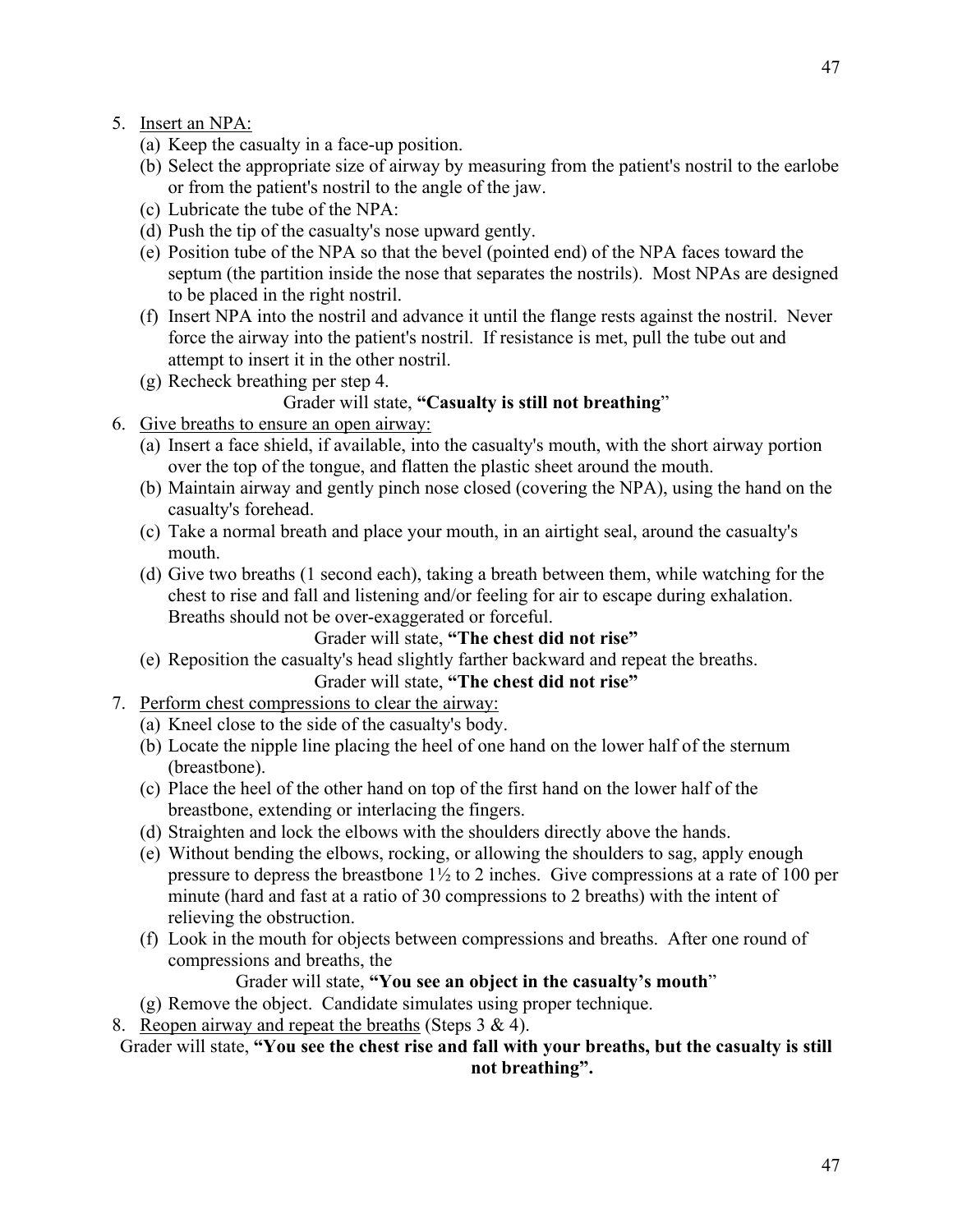- 9. Check for a pulse for five to 10 seconds: Place tips of index and middle fingers in groove in casualty's throat beside the Adam's apple on the side closest to you. Do NOT use the thumb. Grader states, **"You do not feel a pulse**"
- 10. Perform CPR:
	- (a) Position your hands and body for chest compressions as in step 7.
	- (b) Give 30 compressions:
	- (c) Press straight down to depress the breastbone  $1 \frac{1}{2}$  to 2 inches.
	- (d) Come straight up and completely release pressure on breastbone to allow chest to return to its normal position. The time allowed for release should equal the time required for compression.
	- (e) Give 30 compressions in about 23 seconds (at a rate of 100 per minute). Do NOT remove the heel of your hand from the casualty's chest or reposition your hand between compressions. However, all pressure must be released from the chest cavity to allow for full chest wall expansion.
	- (f) Give two breaths:
	- (g) Open the casualty's airway.
	- (h) Give two breaths (1 second each).
	- (i) Repeat steps 10a-c for five cycles or two minutes. After one PROPERLY performed cycle, the Grader will state, "Two minutes has elapsed". If the candidate does not perform the steps properly within two minutes, they will be a NO-GO.
	- (j) Reassess the casualty:
	- (k) Check for the return of the pulse for 3 to 5 seconds.

#### Grader will state, **"You feel a pulse"**

(l) Check breathing for 3 to 5 seconds.

## Grader will state, **"Casualty is not breathing"**

- (m)Give breaths at the rate of one every 5 to 6 seconds (10 to 12 breaths per minute).
- (n) Note: Breaths should not be over exaggerated or forceful. After the candidate has demonstrated proper performance, grader will state, **"Two minutes has elapsed".** If the candidate does not perform the steps properly within two minutes, they will be a NO-GO.
- (o) Recheck for pulse and breathing.

#### Grader will state, **"The casualty is breathing and conscious"**

- (p) Place the casualty in the recovery position (by rolling him/her as a single unit onto his/her side, placing the hand of his/her upper arm under his/her chin, and flexing his/her upper leg) until help arrives. Watch the casualty closely for life-threatening conditions, maintain an open airway, and check for other injuries.
- (q) Candidate will state that if the casualty's condition deteriorates, they will continue CPR until:
- (r) The breathing and pulse returns.
- (s) They are relieved or stopped by a qualified person.
- (t) They are physically unable to continue.

*Table M3: Perform first aid to restore breathing and or pulse*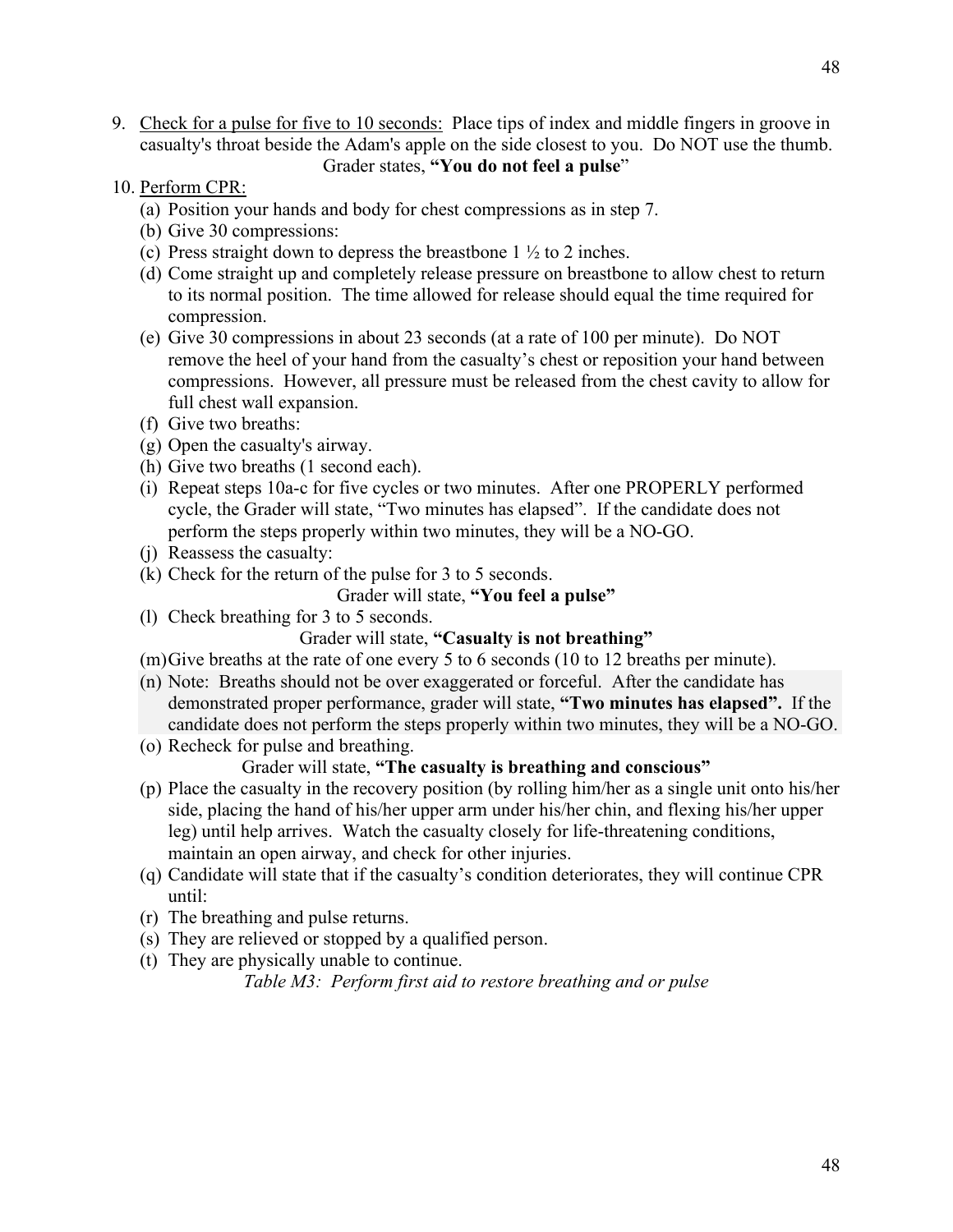| PERFORMANCE MEASURES                                    | GO | NO-GO |
|---------------------------------------------------------|----|-------|
| 1. Approach and check for responsiveness.               |    |       |
| 2. Roll the casualty to his/her back.                   |    |       |
| 3. Open the airway using the head-tilt/chin-lift method |    |       |
| 4. Check for breathing.                                 |    |       |
| 5. Insert an NPA.                                       |    |       |
| 6. Give breaths to ensure an open airway.               |    |       |
| 7. Perform chest compressions to clear the airway.      |    |       |
| 8. Reopen airway and repeat the breaths.                |    |       |
| 9. Check for a pulse.                                   |    |       |
| 10. Perform CPR.                                        |    |       |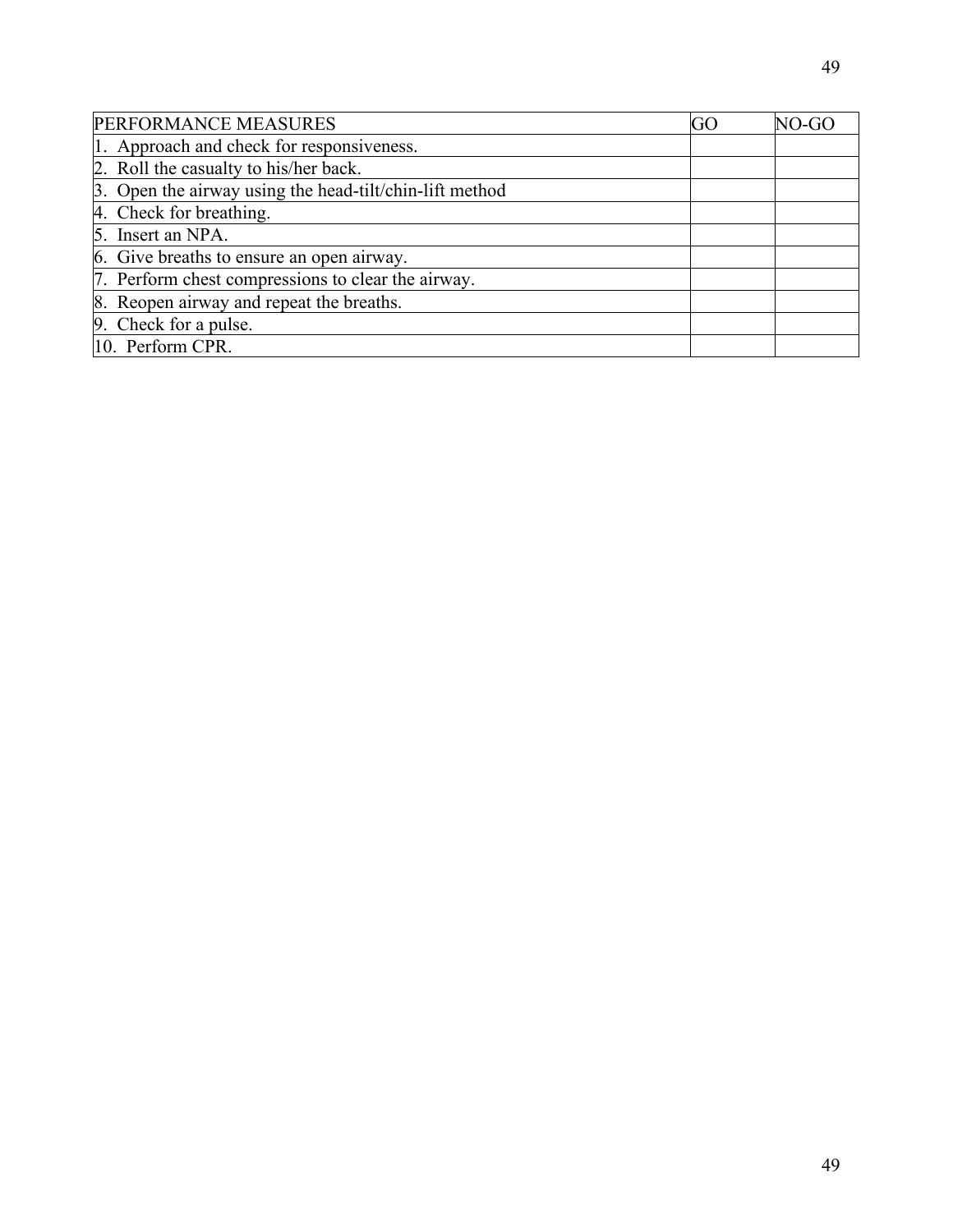# **M-4: Evaluate A Casualty for a Heat Injury**

**Task Basis:** 081-831-0038-Treat a Casualty for a Heat Injury, TR 350-29

**Tasks:** Identify types, signs, symptoms, and treatment of heat injuries. Treat for heatstroke. **Conditions:** You see a Soldier who appears to be suffering from a heat injury and you must determine and provide the proper treatment. The casualty is responsive but confused. You are on a Forward Operating Base and not in a CBRNE environment.

**Standards:** Identify types, signs, symptoms, and treatments within five minutes. 100% accuracy for heat cramps. At least three correct signs and symptoms for both heat exhaustion and heat stroke, with no incorrect answers. At least three treatments for heat exhaustion, with no incorrect answers. Answers must be readable and understandable by the Grader. Correctly provide treatment for heatstroke within five minutes. All tasks will be performed in sequence. **Requirements:** Laminated sheet of paper with blank lines for the candidate to fill in signs/symptoms and treatments (Treatment not required for heatstroke as the candidate will execute). Alcohol pens and eraser. A 160-200 lb. mannequin in full ESB uniform. Ice packs, soaked ice sheets, bucket of water, and/or other means of cooling.

# **Performance steps**

Identify signs, symptoms, and treatment:

- 1. Type: Heat cramps.
	- (a) Signs and symptoms:
		- 1) Muscle cramps of the arms, legs, and/or abdomen
	- (b) Treatment:
		- 1) Move to shaded area and rest.
		- 2) Loosen clothing.
		- 3) Oral rehydration.
- 2. Type: Heat exhaustion.
	- (a) Signs and symptoms:
		- 1) Profuse sweating and pale/gray/moist/cool skin.
		- 2) Headache.
		- 3) Weakness.
		- 4) Dizziness.
		- 5) Temperature as high as 104 degrees.
		- (b) Treatment:
			- 1) Move the casualty to a shaded area and provide oral rehydration unless nauseated.
			- 2) Loosen and/or remove the casualty's clothing and boots.
			- 3) Pour water on the casualty and fan him/her if possible.
			- 4) Cover with ice sheet; elevate legs.
- 3. Type: Heatstroke.
	- (a) Signs and symptoms:
		- 1) Core temperature rising above 106 degrees within 15 minutes.
		- 2) Hot, dry skin.
		- 3) Headache.
		- 4) Dizziness.
		- 5) Nausea.
		- 6) Confusion.
		- 7) Weakness.
		- 8) Pulse and respirations are weak and rapid.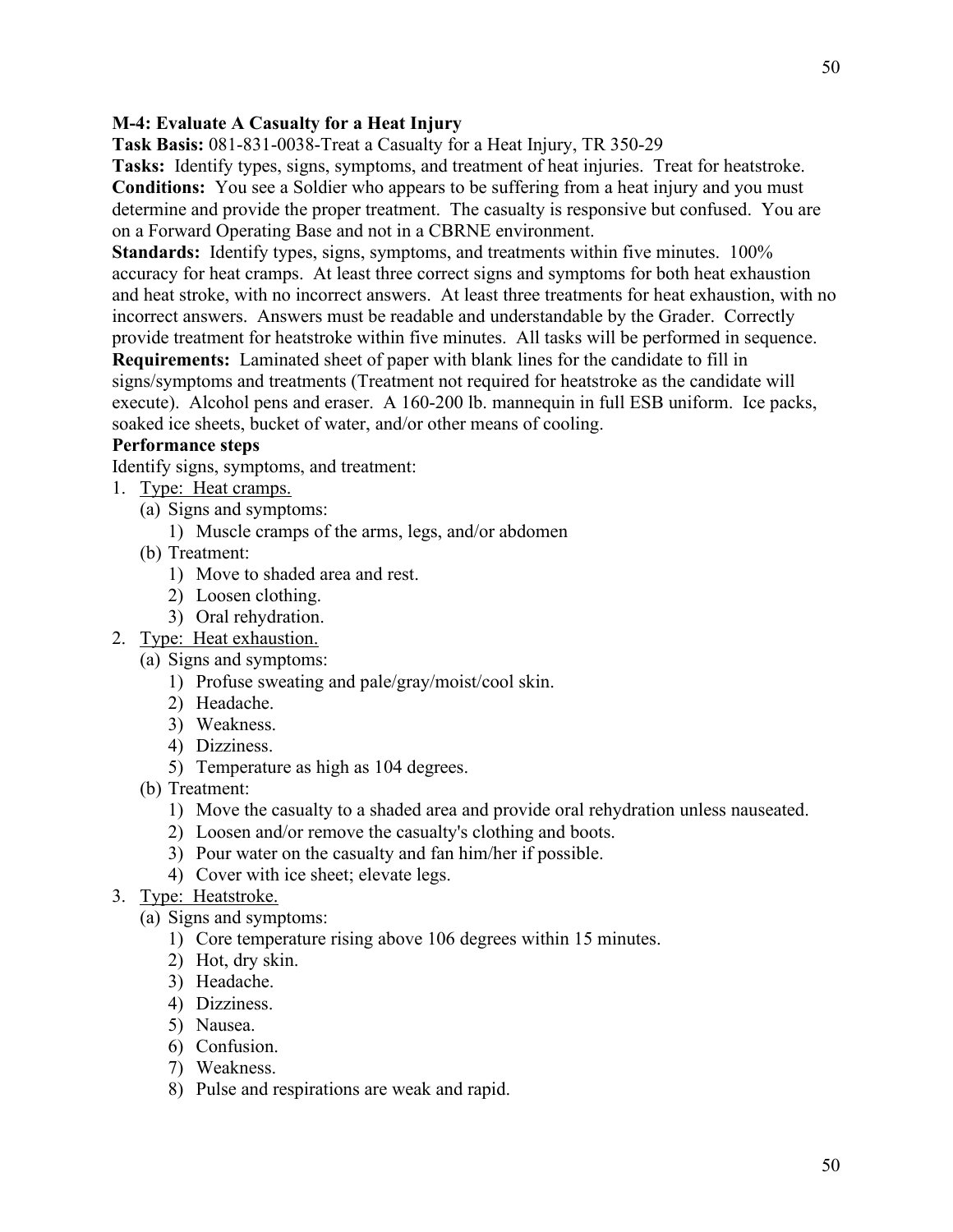# (b) Treatment:

- 1) Call for evacuation. Candidate verbalizes.
- 2) Cool the casualty with any means available, even before taking the clothes off (Unit SOP).
- 3) Remove the casualty's outer garments and/or protective clothing.
- 4) Lay the casualty down and elevate his/her legs.
- 5) Immerse the casualty in cold water if available.
- 6) Place ice sheets/packs in groin, armpits, and around neck.
- 7) Cover all but the face with a soaked ice sheet.
- 8) Evacuate the casualty. Candidate verbalizes.

# *Table M-4: Evaluate a casualty for a heat injury*

| PERFORMANCE MEASURES | NO-GO |
|----------------------|-------|
| 1. Heat cramps.      |       |
| 2. Heat exhaustion.  |       |
| 3. Heat stroke.      |       |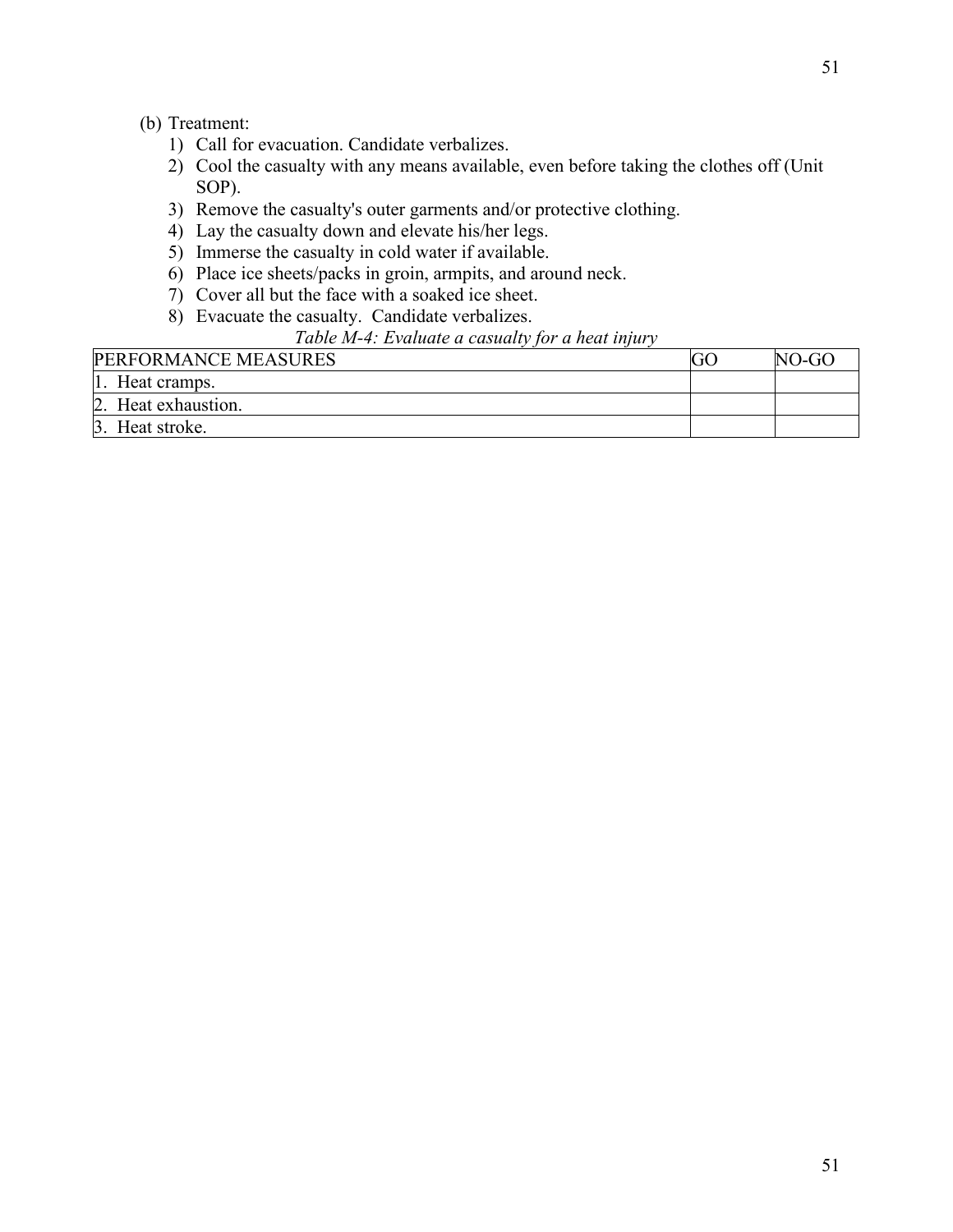### **M-5: Control Bleeding**

**Task Basis:** 081-COM-1001-Evaluate a Casualty, 081-000-0048-Apply a Combat Application Tourniquet, 081-000-0099-Apply a Hemostatic Dressing

**Tasks:** Evaluate a casualty using Tactical Field Care and control bleeding.

**Conditions:** You are a member of a team on a combat patrol that has come under small arms fire. You witness a teammate in the open receive a gunshot wound to the (Grader will state the extremity). Your teammate was able to apply his/her own Combat Application Tourniquet (CAT), move to you, and is responsive. You are behind cover, not under hostile fire, and your teammates have established a security perimeter. You have a CLS bag and are not in a CBRNE environment.

Standards: Perform all tasks to standard, in sequence, within five minutes, without causing further injury.

**Requirements:** A simulated casualty; either an actual Soldier or mannequin (with all extremities), with a clearly visible simulated extremity wound and an applied CAT. The casualty will be in a full combat uniform per Unit SOP, including weapon and a fully packed IFAK. An additional, deep, non-arterial wound should be made visible, or the grader should provide a prompt during the candidate's blood sweep. Casualty should be positioned on the ground where the candidate will apply aid. A CLS bag including an extra CAT, at least two Combat Gauzes, and appropriate bandages and dressings. Provide the candidate with, or ensure the candidate has a watch with the correct date and time.

### **Performance steps**:

- 1. Perform a blood sweep of the extremities, neck, armpits, and groin areas.
	- (a) Expose wounds if bleeding is detected. If the second wound is not simulated, the grader will identify the location during the blood sweep. If the candidate fails to sweep that area or detect the wound, they are a NO-GO.
- 2. Apply a hemostatic dressing to the major non-arterial wound that is bleeding heavily:
	- (a) Remove all clothing or equipment to obtain access to the wound.
	- (b) Identify the point of bleeding within the wound. Remove any pooled blood from the wound cavity with your hand or a wad of cotton gauze. Locate the bleeding vessel(s).
	- (c) Pack Combat Gauze directly over the source of bleeding; pack the wound with the entire dressing.
	- (d) Apply direct pressure for 3 minutes; periodically check dressing to ensure placement and bleeding control. When performed correctly,

# Grader will state, **"Three minutes has elapsed, and wound is still bleeding"**

- (e) Pack second Combat Gauze into wound. When performed correctly, grader will state, **"Bleeding is under control".**
- (f) wound to secure the dressing in place.
- (g) Apply cotton gauze (either wad or rolled) over the dressing.
- (h) Secure in place with an emergency bandage, elastic bandage, tape, or other type available.
- 3. Reassess any tourniquets placed during care under fire to ensure they are still effective. Grader will state, **"The wound spurts blood when the limb is moved"**
	- (a) Attempt to further tighten the CAT until bleeding stops. Candidate will verbalize this and will ensure to not overtighten if using an actual Soldier as a casualty.

Grader will state, **"The CAT is still ineffective"**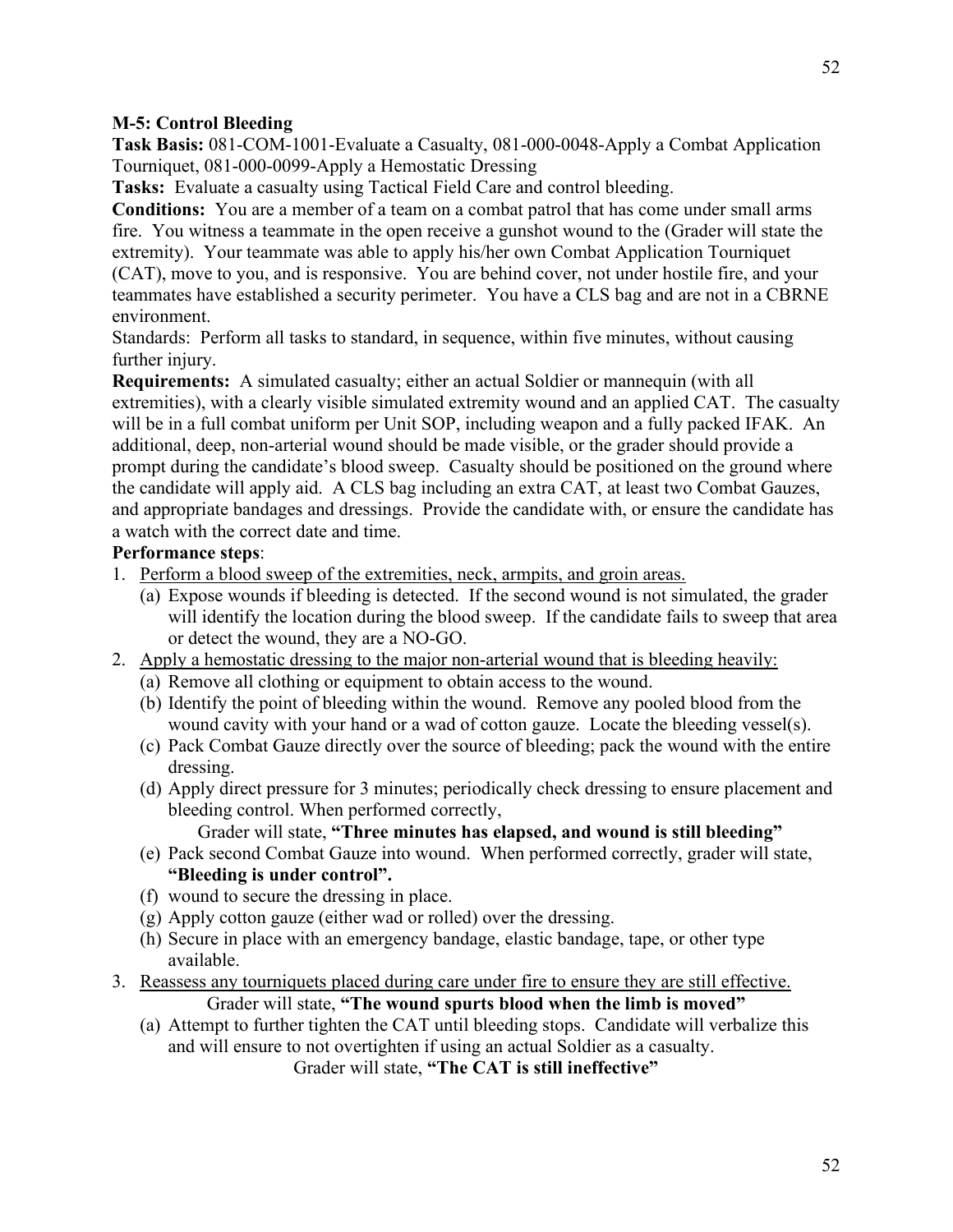- (b) Place a second CAT, from the casualty's IFAK, side-by-side but above the other tourniquet:
- (c) Pull free end of self-adhering band through buckle and route through friction adapter buckle. On an arm wound, it is not necessary to route the strap through the friction adapter.
- (d) Pull self-adhering band tight around extremity and fasten it back on itself as tightly as possible.
- (e) Twist the windlass until the bleeding stops. Candidate will verbalize this and will ensure to not overtighten if using an actual Soldier as a casualty.
- (f) Lock the windlass in place within the windlass clip and secure the windlass with the windlass strap.
- (g) Assess for absence of a distal pulse. Candidate should perform and verbalize with proper technique. Pulse must be taken with skin-to-skin contact and not using their thumb.
- (h) Place a "T" and the time of the application on the casualty with a marker (provided in casualty's IFAK). This can be simulated and verbalized, or a piece of lamination can be applied to the casualty's forehead so each Candidate can perform the task.
- (i) Secure the CAT in place with tape (provided in casualty's IFAK).
- (j) Apply a pressure or hemostatic dressing.
	- *Table M-5: Control bleeding*

| <b>PERFORMANCE MEASURES</b>                           | NO-GO |
|-------------------------------------------------------|-------|
| 1. Perform a blood sweep and expose wounds as needed. |       |
| 2. Apply a hemostatic dressing.                       |       |
| 3. Reassess any tourniquets.                          |       |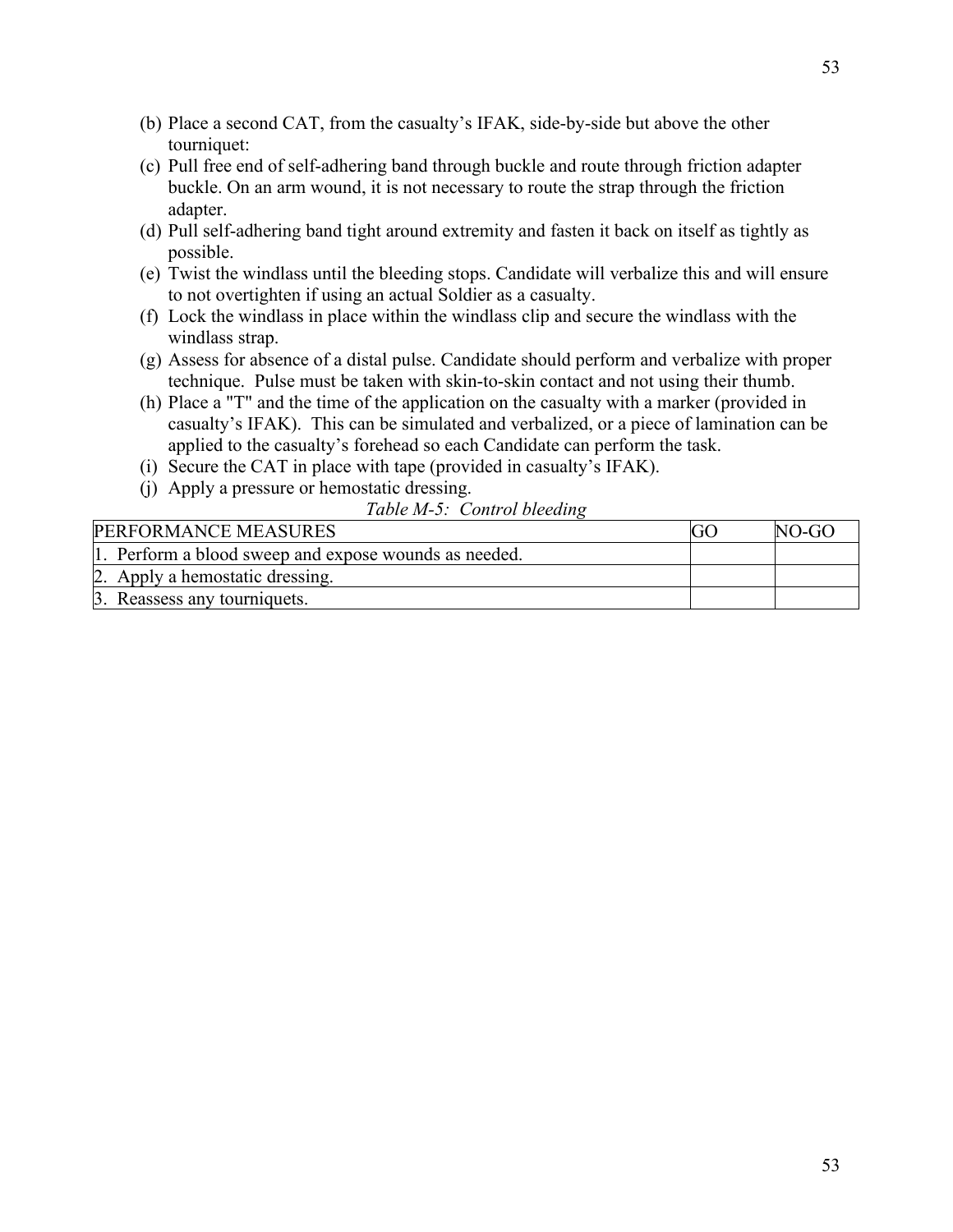#### **M-6: Evaluate and Treat a Casualty**

**Task basis:** 081-COM-1001-Evaluate a Casualty, 081-000-0083-Apply a Cervical Collar 081-68C-3136-Assess for Signs of Shock, 081-COM-1005-Perform First Aid to Prevent or Control Shock 081-000-0013-Initiate a Tactical Combat Casualty Care Card **Tasks:** Identify the signs and symptoms of shock. Evaluate and treat a casualty for spinal injury

and shock.

**Conditions:** You are a member of a platoon within a secure Forward Operating Base (FOB) in a non-CBRNE environment. You are assisting another Soldier with an injury to a fellow service member and preparing him/her for evacuation while waiting on the Medical Evacuation (MEDEVAC). The other Soldier states that he/she witnessed the casualty fall from a guard tower; he/she suspects internal bleeding and a spinal injury. He/she goes on to state that after initially acting fine, the injured Soldier began complaining of nausea, difficulty breathing, and abdominal pain. The injured Soldier is laying on a litter with long spine board when you arrive and is alert to pain only. The uninjured Soldier is available to assist you with spinal stabilization and movement of the casualty while you provide treatment.

**Standards:** Identify at least six signs and symptoms of shock with no incorrect answers within one minute. Apply a cervical collar and treat for shock to standard, in sequence, within seven minutes, without causing further injury.

**Requirements:** A simulated casualty or mannequin in the complete ESB uniform. A Department of Defense (DD) Form 1380 Tactical Combat Casualty Care (TCCC) Card with the administrative data already filled out. A Basic Life Support (BLS) bag with adjustable Cervical Collars (one pediatric and one adult), set to incorrect sizes. Head immobilization blocks. Casualty should be positioned on the litter and spine board where the Candidate will apply aid. Additional Soldier (if available) to assist. Laminated sheet of paper with blank lines, alcohol pens, and eraser. Provide the Candidate with, or ensure the Candidate has a stopwatch.

# **Performance steps:**

- 1. Identify signs and symptoms of shock:
	- (a) Sweaty but cool skin.
	- (b) Pale skin.
	- (c) Restlessness or nervousness.
	- (d) Thirst.
	- (e) Severe bleeding.
	- (f) Confusion.
	- (g) Rapid breathing.
	- (h) Blotchy blue skin.
	- (i) Nausea and/or vomiting.
	- (j) Low blood pressure.
	- (k) Absence of distal pulse.
	- (l) Capillary refill delayed more than three seconds.
- 2. Apply cervical collar:
	- (a) Have the other Soldier kneel at the casualty's head and manually apply in-line stabilization of the head and neck. If the assistant is notional, the Grader will state, "The other Soldier has the head and neck in-line and immobilized".
	- (b) Reassure the casualty and explain the procedure to him/her.
	- (c) Measure and determine the size of collar to apply.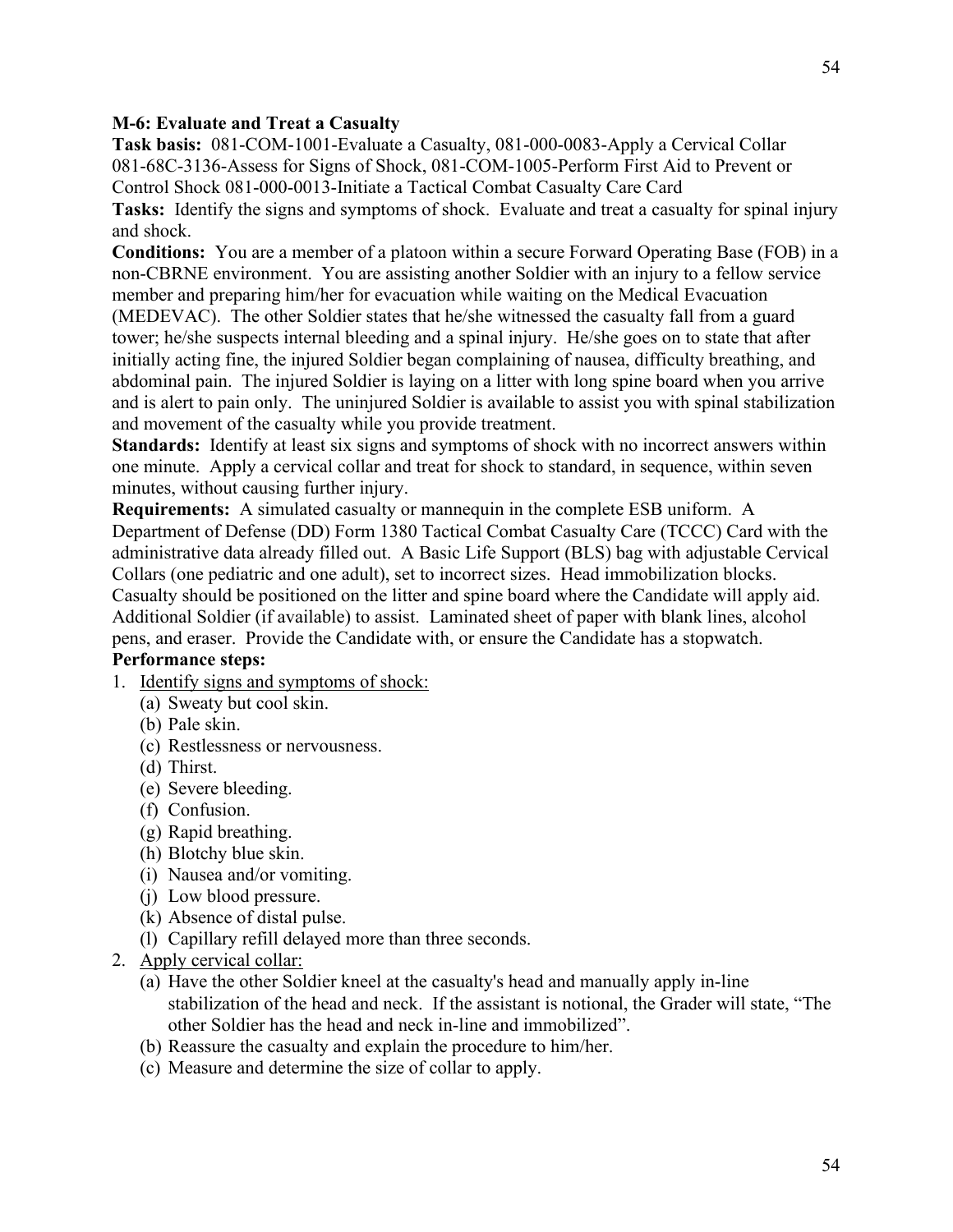- (e) Once in place, the collar should rest on the shoulder girdle and provide firm support under both sides of the mandible without obstructing the airway or any ventilation efforts.
- (f) If the collar is too large, the casualty's neck may be placed in hyperextension.
- (g) If the collar is too small, the casualty's neck may be placed in hyperflexion.
- (h) Size the collar based on the manufacturer instructions.
- (i) Apply the collar to a supine casualty.
- (j) Ensure the other Soldier maintains in-line stabilization.
- (k) Set the collar in place around the neck.
- (l) Secure the Velcro strap in place.
- (m)Maintain manual stabilization of the head and neck until the casualty is immobilized on a long spine board. If the assistant is notional, the Grader will state, "The other Soldier has the head and neck immobilized".
- (n) Immobilize casualty to spine board using straps and head immobilization blocks (or improvise).
- 3. Assess for shock:

notch.

- (a) Assess casualty's level of consciousness.
	- Grader will state, **"Casualty does not answer, but reacts to pain**".
- (b) Evaluate skin.
	- Grader will state, **"Skin is pale and moist; abdomen is distended".**
- (c) Assess capillary refill on a finger.
	- Grader will state, **"Capillary refill takes four seconds".**
- (d) Check for pedal pulse (skin to skin; no thumb).
	- Grader will state**, "You do not feel a pulse".**
- (e) Check for femoral pulse (skin to skin; no thumb).

Grader will state, **"You do not feel a pulse".**

(f) Check for radial pulse (skin to skin; no thumb).

Grader will state, **"You do not feel a measurable pulse".**

- (g) Check for carotid pulse (skin to skin; no thumb).
	- Grader will state, **"You feel a weak but rapid pulse".**
- (h) Measure pulse for 30 seconds (skin to skin; no thumb).

Grader prompt if using a mannequin.

(i) Assess respirations.

## Grader will state, **"Respirations are rapid but shallow".**

(j) Measure respirations for 30 seconds.

Grader prompt if using a mannequin.

4. Treat for hemorrhagic shock.

(a) Position the casualty.

1) Move the casualty under shelter to shade him/her from direct sunlight. Note: Secure casualty to the litter before moving. If no assistant is available, Candidate will verbalize, but still ensure to secure the casualty on the litter.

- (b) Maintain supine position and spinal immobilization.
- (c) Loosen clothing at the neck, waist, or anywhere it is binding.

55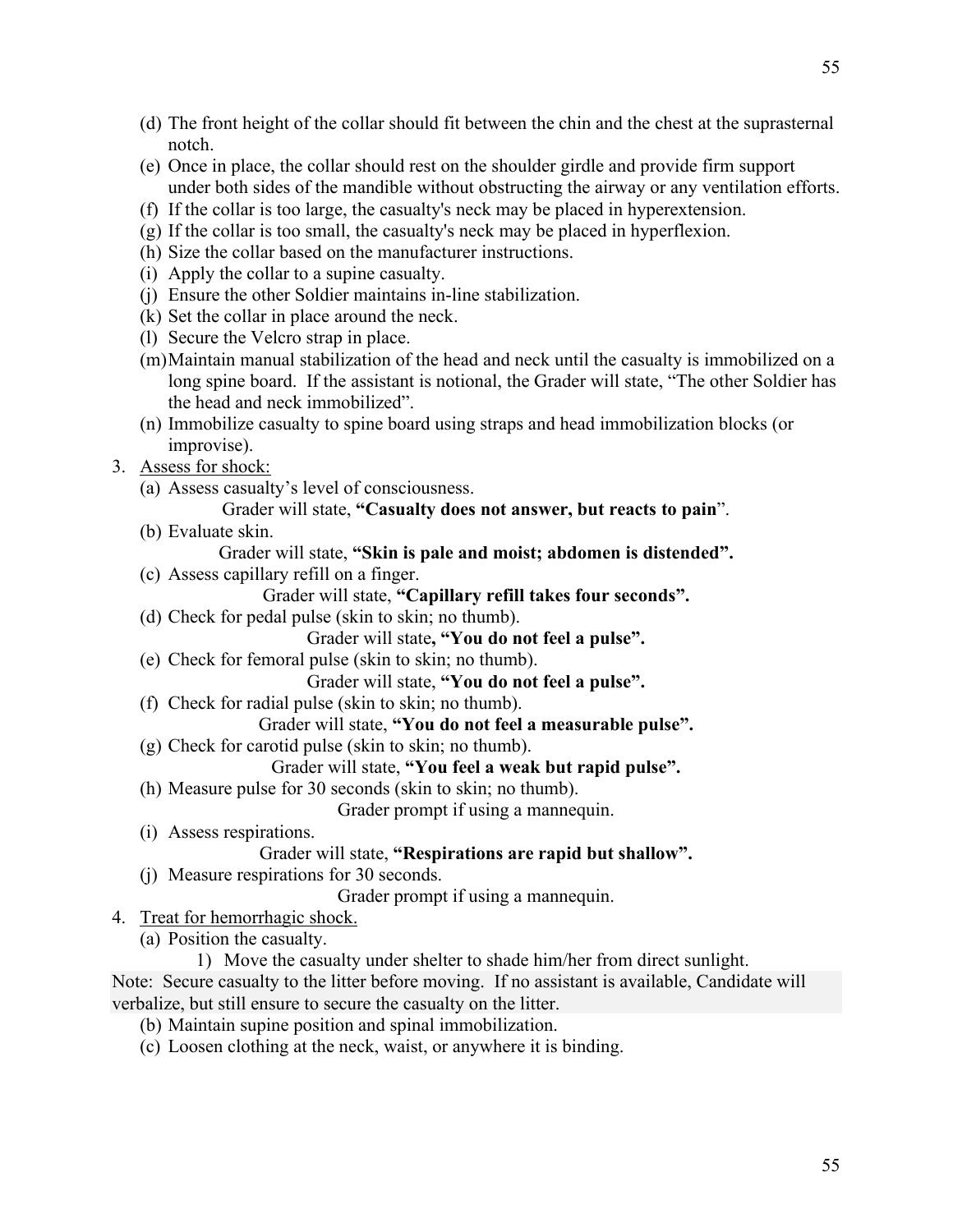- (d) Prevent the casualty from getting chilled or overheated. Using a blanket or clothing, cover the casualty to avoid loss of body heat by wrapping completely around the casualty, underneath the litter straps. Re-secure the patient on the litter.
- (e) Calm and reassure the casualty; watch the casualty closely for life-threatening conditions.
- 5. Correctly record all treatments on the front and back of the TCCC Card:
	- (a) Evacuation (EVAC): -Mark an "X" on the casualty's evacuation priority/precedence (Urgent; Priority; Routine).
	- (b) Date: Write date of injury in DD-MMM-YY format. For example, "29-JUN-13".
	- (c) Time: Write 24-hour time of injury, and indicate whether local (L) or Zulu (Z) time. For example, "1300Z".
	- (d) Mechanism of Injury: Mark an "X" on the mechanism or cause of injury (artillery, blunt, burn, fall, grenade, gunshot wound (GSW), IED, landmine, motor vehicle crash/collision (MVC), rocket propelled grenade (RPG), other (specify)). Mark all that apply.
	- (e) Injury: Mark an "X" at the site of the injury/injuries on the body picture. If multiple mechanisms of injury and multiple injuries, draw a line between the mechanism of injury and the anatomical site of the injury. (Spinal injury and internal bleeding).
	- (f) Time: Write time of vital signs taken.
	- (g) Pulse (rate & location): Write casualty's pulse rate.
	- (h) Respiratory Rate: Write casualty's respiratory rate.
	- (i) AVPU: Write casualty's level of consciousness (AVPU: Alert, Verbal, Pain, Unresponsive).
	- (j) Evacuation (EVAC): Mark an "X" on the casualty's evacuation priority/precedence (Urgent; Priority; Routine).
	- (k) Other: Mark an "X" for other treatments administered (combat pill pack, eye shield (mark right  $(R)$  or left  $(L)$ ), splint, hypothermia prevention) and type of device(s) used. (Cervical collar).

Notes - Use this space to record any other pertinent information and/or clarifications. (Patient exhibiting signs and symptoms of shock).

- (l) First responder name: Print the first responder's name (Last, First).
- (m)First responder last 4: Write last four numbers of first responder's SSN.
- (n) Secure the TCCC card to the casualty per unit SOP.

*Table Evaluate and treat a causality for a spinal injury and shock*

| PERFORMANCE MEASURES                                                       | GO | NO-GO |
|----------------------------------------------------------------------------|----|-------|
| 1. Identify signs and symptoms of shock.                                   |    |       |
| 2. Apply a cervical collar.                                                |    |       |
| 3. Assess for shock.                                                       |    |       |
| 4. Treat for hemorrhagic shock.                                            |    |       |
| 5. Correctly record all treatments on the front and back of the TCCC card. |    |       |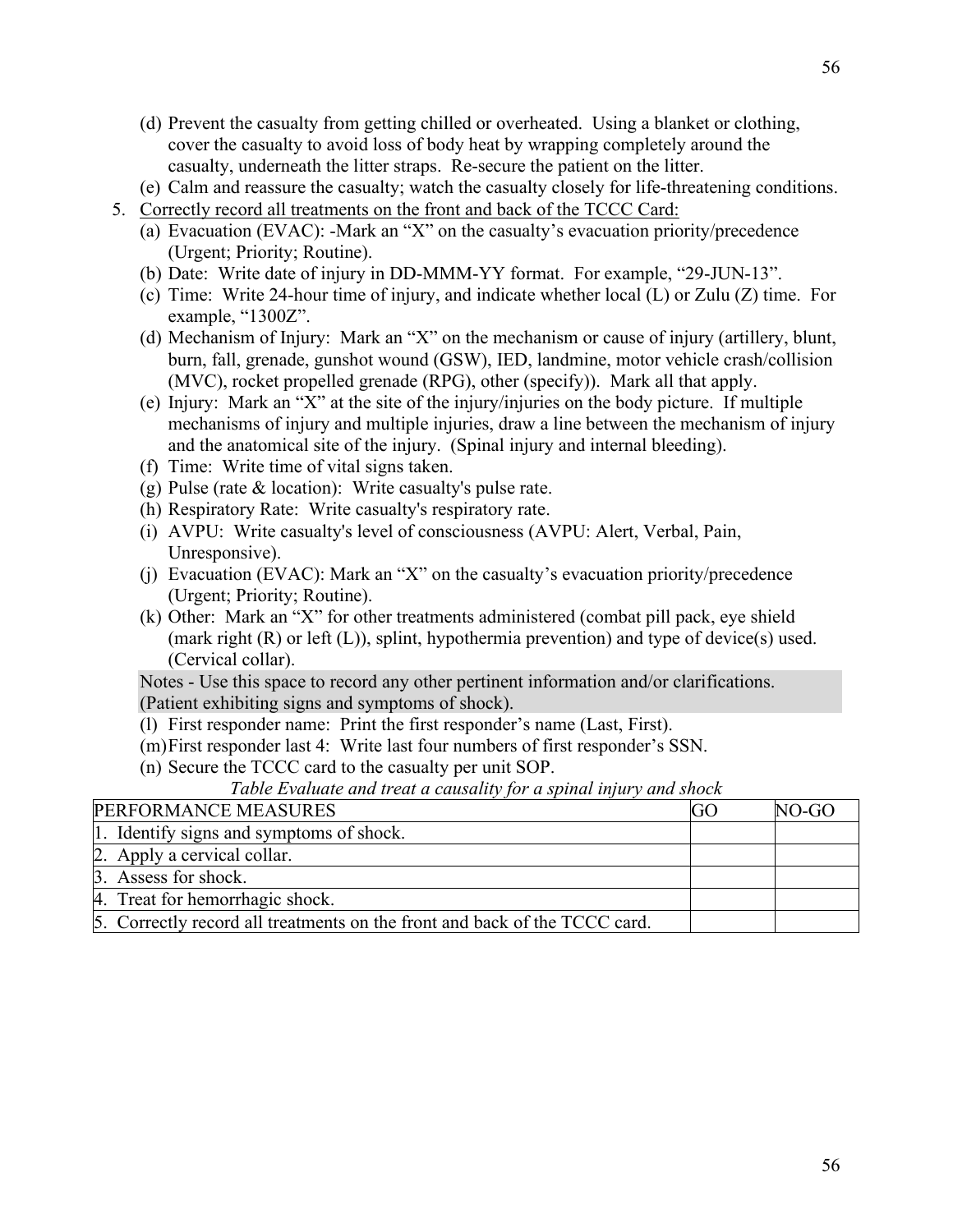### **M-7: Apply an occlusive dressing and perform a needle chest decompression**

**Task Basis:** 081-833-0069-Apply an Occlusive Dressing, 081-833-3007-Perform Needle Chest Decompression, 081-833-0164-Measure a Patient's Pulse Oxygen Saturation, 081-000-0013 **Tasks:** Treat a chest wound and tension pneumothorax.

**Conditions**: You are a member of a team on a combat patrol that has come under small arms fire in a non-CBRNE environment. You witness a teammate in the open receive a gunshot wound to upper body. Your teammate was able to move to you, and is responsive. You are behind cover, not under hostile fire, and your teammates have established a security perimeter. You must begin treatment while waiting on medical personnel to arrive. The injured Soldier is alert and complaining of difficulty breathing. Another Soldier is helping you finish the casualty assessment and is obtaining the other vital signs.

Standards: Perform all tasks to standard, in sequence, within 10 minutes, without causing further injury.

**Requirements:** A simulated casualty (mannequin with all extremities and ribs that can be seen and/or felt) in a full combat uniform per unit SOP, including weapon, and a fully packed IFAK. Casualty must have two simulated gunshot wounds to the upper body; one on the front (entry) and one on the back (exit). A TCCC card with the administrative data already filled out; alcohol pens and eraser. A Basic Life Support (BLS) bag with occlusive dressings and/or materials with which to improvise. Pulse oximetry device (fingertip) and alcohol swabs. May cover the screen with tape and degraded vitals for testing. Provide the candidate with, or ensure the candidate has a watch with the correct date and time.

## **Performance steps:**

- 1. Apply occlusive dressing:
	- (a) Expose the injuries.
	- (b) Apply an occlusive dressing to the entry wound.
	- (c) Upon full expiration, cover the wound with large, occlusive material dressing, covering the first wound encountered.
	- (d) Ensure the material extends 2 inches beyond the edge of the wound.
	- (e) Tape all four sides of the dressing (If a non-adhesive dressing).
	- (f) Log roll the casualty on unaffected side and examine the back for an exit wound.
	- (g) Apply an occlusive dressing to the exit wound using the same standards as Step b.
	- (a) Verify the presence of tension pneumothorax by checking for at least three of the indications below; verbalize as needed:
	- (b) Question the casualty about difficulty in breathing, pain on the affected side, or coughing up blood, and observe for signs of progressive respiratory distress. Grader will state, "Casualty is gasping for air and has pain on the wound side".
	- (c) Observe the casualty's bare chest for respiratory rate depth and abdomen for progressive distension. Grader will state, "Casualty has poor respiratory rate and depth, and the abdomen is mildly distended".
	- (d) Look for mediastinal shift manifested as a tracheal deviation and/or jugular distension. Grader will state, "Casualty does not have tracheal deviation, but has mild jugular distension".
	- (e) Look at and feel the patient's chest for signs of air in the chest wall (subcutaneous emphysema). Grader will state, "You feel a crackling sensation on the casualty's chest".
	- (f) Check for unilateral distension and chest expansion (excursion).
	- (g) Place one hand on the affected side.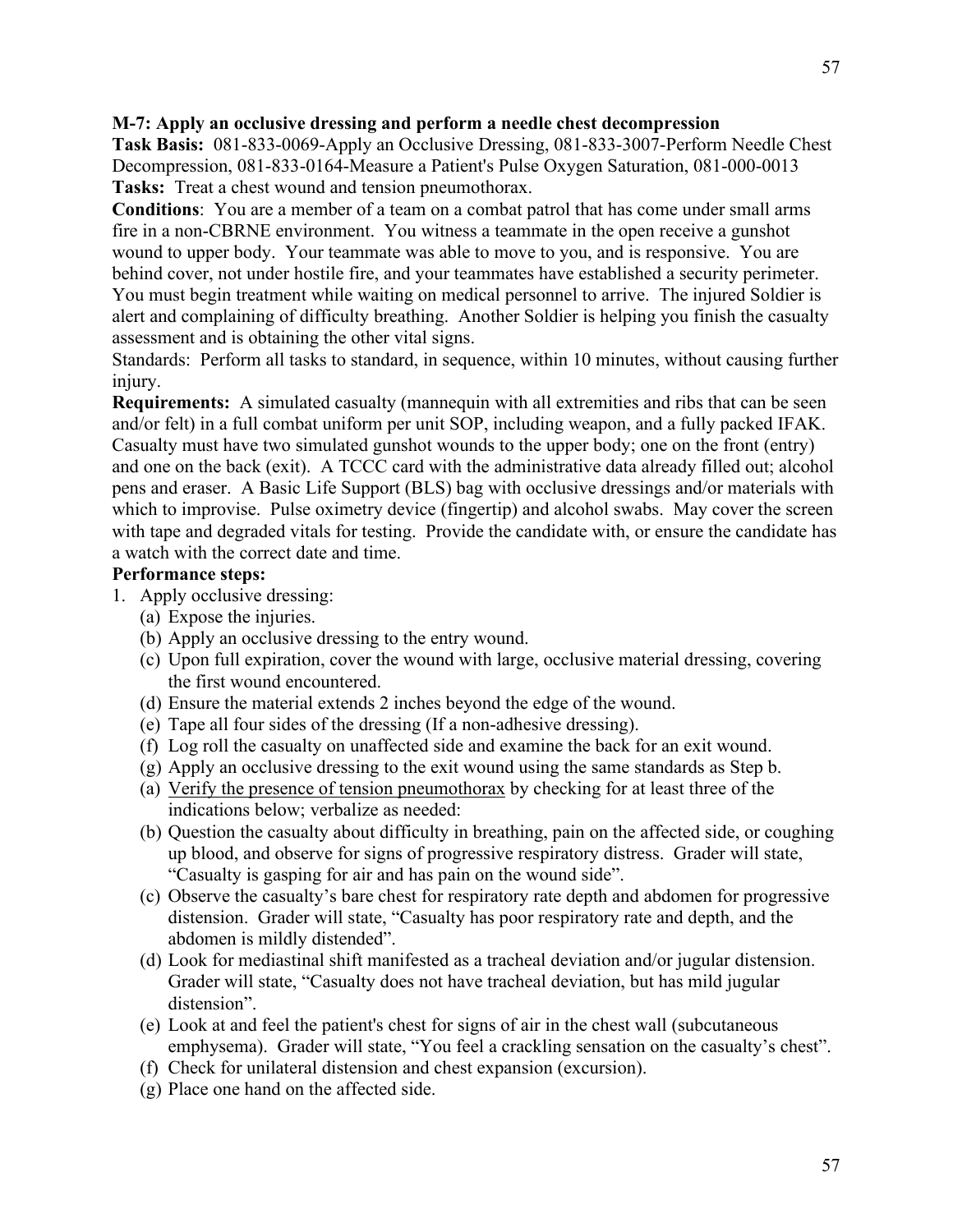- (h) the other hand on the unaffected side.
- (i) Observe the height of each hand as the chest rises and falls.
- (j) Determine if the height of the hand on the affected side is greater during expiration than the height of the hand on the unaffected side.

# Grader will state, **"The hand on the unaffected side is higher than the other".**

- (k) Look for bluish skin (cyanosis).
	- Grader will state, **"You observe mild cyanosis".**
- (l) Look for signs and symptoms of shock.

## Grader will state**, "You observe two signs of shock- (Grader choice)".**

- 2. Locate the insertion site. Locate the second intercostal space (between the second and third ribs) at the midclavicular line (approximately in line with the nipple) on the affected side of the patient's chest.
- 3. Thoroughly cleanse a 3-to-4-inch area around the insertion site. Begin in the center and work outward using a circular motion.
- 4. Apply a commercial needle decompression kit according to manufacturer's instructions or improvise by inserting a large bore (10 to 14 gauge) needle with attached catheter (steps below).
	- (a) Place the needle tip, bevel up, on the insertion site (2nd intercostal space, midclavicular line).
	- (b) Lower the proximal end of the needle to permit the tip to enter the skin just above the third rib margin.
	- (c) Firmly insert the needle into the skin over the third rib, until the pleura has been penetrated, as evidenced by feeling a "pop" as the needle enters the pleural space.
	- (d) Remove the needle and discard per unit SOP.
- 5. Decompress the affected side by aspirating as much air as is necessary to relieve the patient's acute symptoms.
- 6. Apply a commercial one-way flutter valve according to instructions or improvise (one method below).
	- (a) Cut a finger casing from a sterile glove.
	- (b) Cut off the fingertip.
	- (c) Tie or tape the finger casing to the needle hub.
	- (d) Check the operation of the improvised flutter valve.
	- (e) Ensure that air passes through the needle-valve assembly and improvised flutter valve on expiration.
	- (f) Ensure that the flutter valve collapses against itself on inspiration.
	- (g) Secure the catheter to the chest.
- 7. Measure pulse and O2 SAT. Candidate can perform this step on themselves or another soldier since the casualty must be a mannequin, or Grader may prep the device screen with degraded vitals.
	- (a) Wipe the index, middle, or ring finger tip with alcohol to ensure it is clean and dry.
	- (b) Apply the sensor.
	- (c) Document the readings on the TCCC card.
- 8. Record all treatments on the TCCC card
- (a) Front of card:
	- 1) Evacuation (EVAC): Mark an "X" on the casualty's evacuation priority/precedence (Urgent; Priority; or Routine).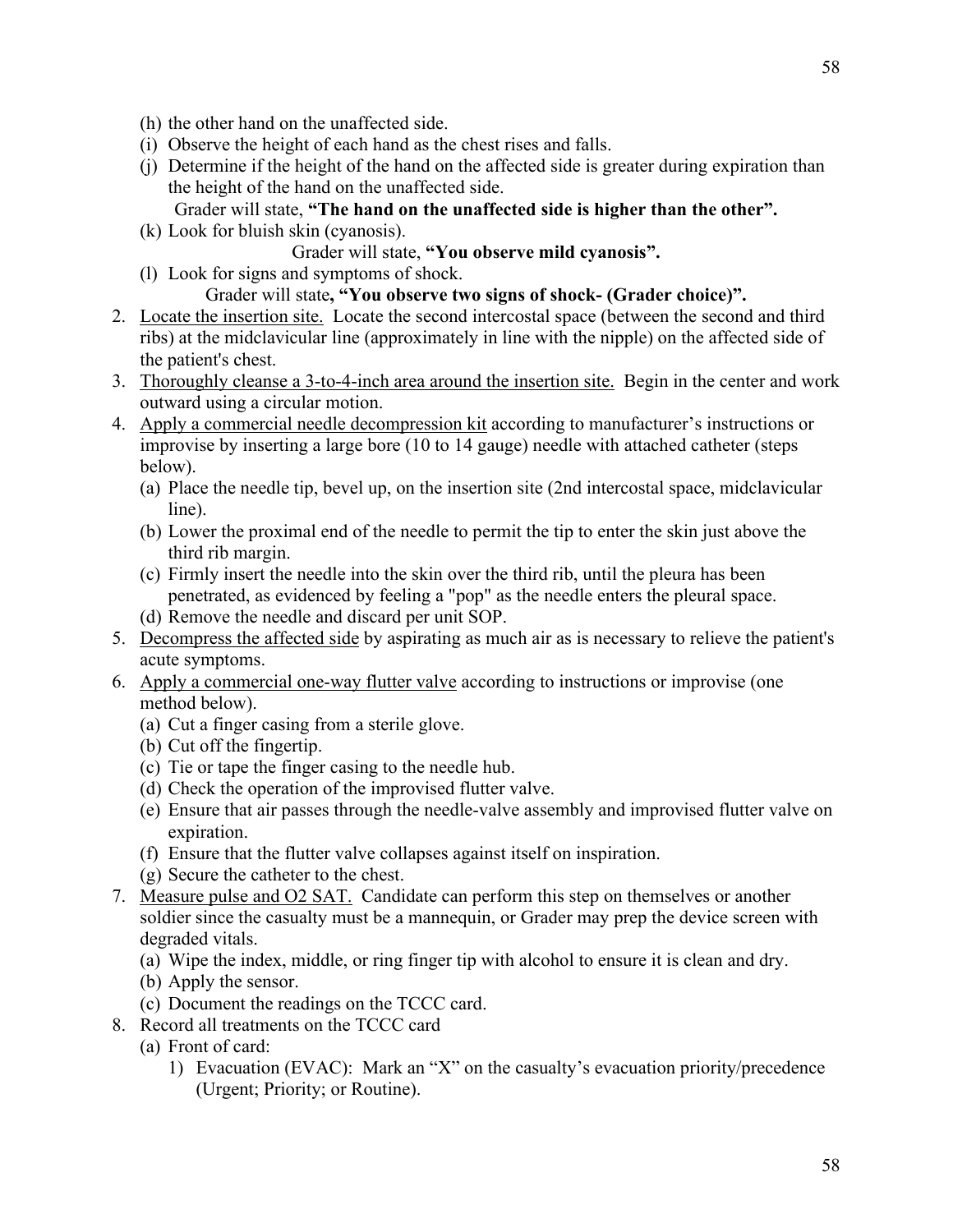- 2) Date Write date of injury in DD-MMM-YY format. For example, "29-JUN-13".
- 3) Time: Write 24-hour time of injury, indicating whether local (L) or Zulu (Z) time, such as "1300Z".
- 4) Mechanism of Injury: Mark an "X" on the mechanism or cause of injury (artillery, blunt, burn, fall, grenade, gunshot wound (GSW), IED, landmine, motor vehicle crash/collision (MVC), rocket propelled grenade (RPG), other (specify)). Mark all that apply.
- 5) Injury: Mark an "X" at the site of the injury/injuries on the body picture. For burn injuries, circle the burn percentage(s) on the figure. If multiple mechanisms of injury and multiple injuries, draw a line between the mechanism of injury and the anatomical site of the injury.
- 6) Time: Write time of vital signs taken.
- 7) Pulse (rate & location): Write casualty's pulse rate.
- 8) O2 Sat: Write casualty's O2 Saturation.
- 9) AVPU: Write casualty's level of consciousness (AVPU: Alert, responds to Verbal stimulus, responds to Pain stimulus, Unresponsive).
- (b) Back of card:
	- 1) Evacuation (EVAC): Mark an "X" on the casualty's evacuation priority/precedence (Urgent; Priority; or Routine).
	- 2) C: Mark an "X" for all Circulation hemorrhage control interventions. For tourniquets (TQ), mark category (Extremity, Junctional and/or Truncal) and write name of TQ(s) used. For dressings, mark category (Hemostatic, Pressure, and/or Other) and write type of dressing(s) used.
	- 3) B: Mark an "X" for all Breathing interventions oxygen (O2), needle decompression (Needle-D), Chest-Tube, (Chest-Seal) and write type of device(s) used.
	- 4) First responder name: Print the first responder's name (Last, First).
	- 5) First responder last 4: Write last four numbers of first responder's SSN.

### *Table M-7: Apply an occlusive dressing and perform a needle chest decompression*

| GO | NO-GC |
|----|-------|
|    |       |
|    |       |
|    |       |
|    |       |
|    |       |
|    |       |
|    |       |
|    |       |
|    |       |
|    |       |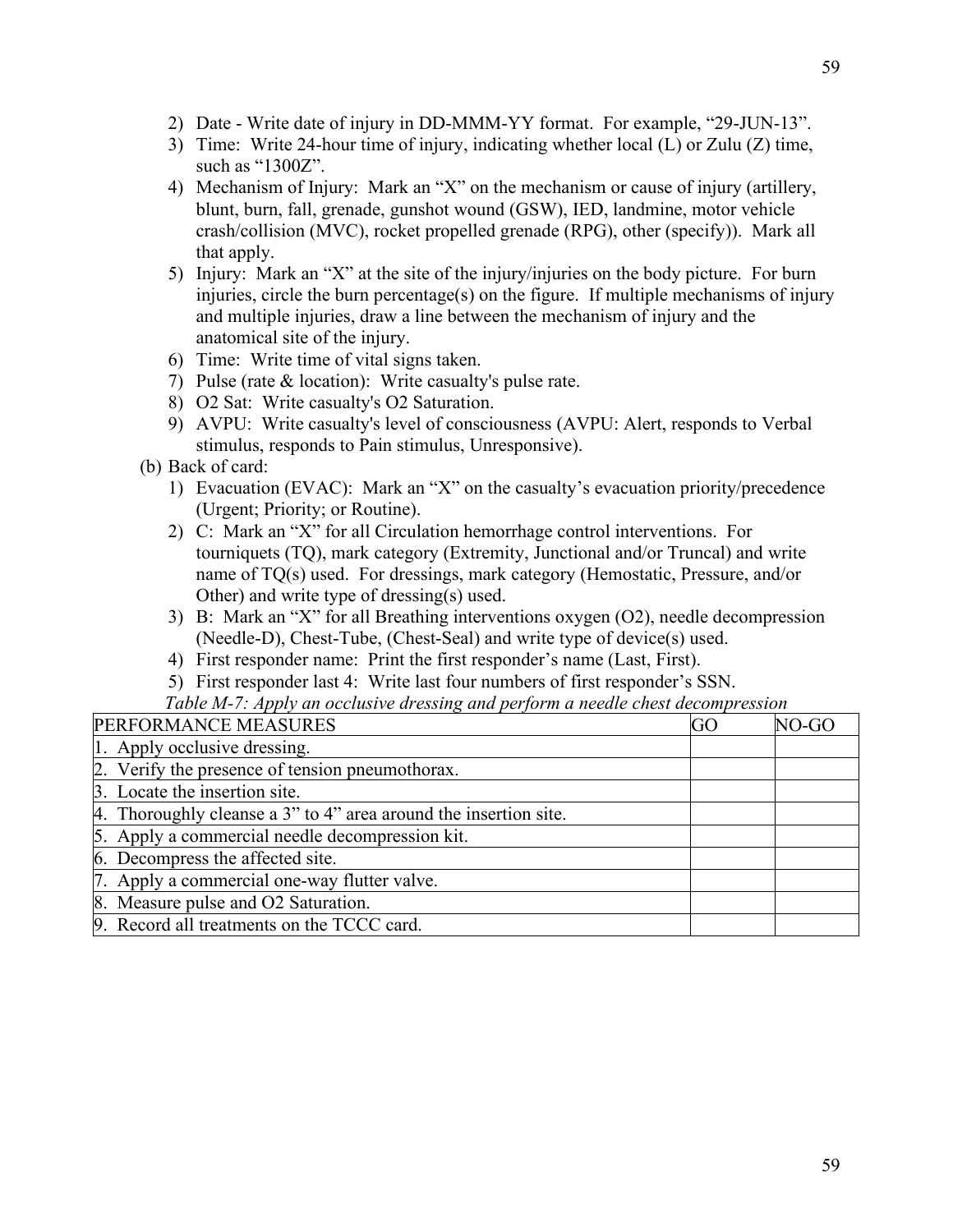### **M-8: Perform First Aid for an Open Head Wound in a CBRNE Environment**

**Task Basis:** 081-831-1033-Perform First Aid for an Open Head Wound

**Tasks:** Treat a casualty with an open head wound in a CBRNE Environment.

**Conditions:** You are a member of a team on a combat patrol in a CBRNE environment that has come under indirect fire. You witness a teammate in the open receive fragmentation to the head. Your teammate was able to move to you and is responsive. You are behind cover, not under hostile fire, and your teammates have established a security perimeter. You must begin treatment while waiting on medical personnel to arrive. The injured Soldier is conscious and alert. You are in MOPP level three.

Standards: Perform all tasks to standard, in sequence, within five minutes, without causing further injury.

**Requirements:** A simulated casualty (mannequin with all extremities) with a clearly visible simulated head wound. Casualty will be in a full MOPP level three combat uniform per Unit SOP, including weapon and a fully packed IFAK. Something for the casualty to sit/lean against. Unit may degrade this Candidate's MOPP uniform due to heat considerations but the Candidate will wear the complete ESB uniform and protective mask at a minimum.

### **Performance steps:**

- 1. Check the casualty's level of consciousness by asking, "What is your name, where you, and what is today's date?" Grader states, "The casualty replies appropriately".
- 2. Position the casualty.
	- (a) Have the casualty sit up.
	- (b) Turn head to the side (opposite the wound) to prevent bleeding into the mouth.
- 3. Expose the wound by removing the casualty's helmet, if necessary, but retaining all MOPP garments. Do NOT attempt to clean the wound, remove a protruding object, or apply a pressure dressing. Do NOT put unnecessary pressure on the wound or attempt to push any brain matter back into the head (skull). Do NOT touch white (sterile) side of dressing or allow it to come into contact with any surface other than wound.
- 4. The following procedures are for applying a field dressing. If you are applying an emergency bandage, follow the procedure for other bleeding wounds, while observing general guidelines and precautions.
	- (a) Apply the casualty's dressing to a wound on the forehead or back of head.
	- (b) Apply dressing, white side down, directly over wound with tails extending toward sides of head.
	- (c) Wrap tails, one at a time, around head in opposite directions, making sure tails cover dressing but not eyes or ears.
	- (d) Tie the tails at the side of the head using a nonslip knot.
	- (e) Apply the casualty's dressing to a wound on the top of head.
	- (f) Apply the dressing, white side down, directly over the wound.
	- (g) Wrap 1st tail under chin and bring up in front of ear over dressing above and in front of the other ear.

Note: Ensure tails remain wide and close to the front of the chin to avoid choking the casualty.

- (h) Wrap 2nd tail under chin in opposite direction and up the side of head to meet 1st tail.
- (i) Cross the tails.
- (j) Wrap one tail across forehead above eyebrows to a point just above and in front of opposite ear.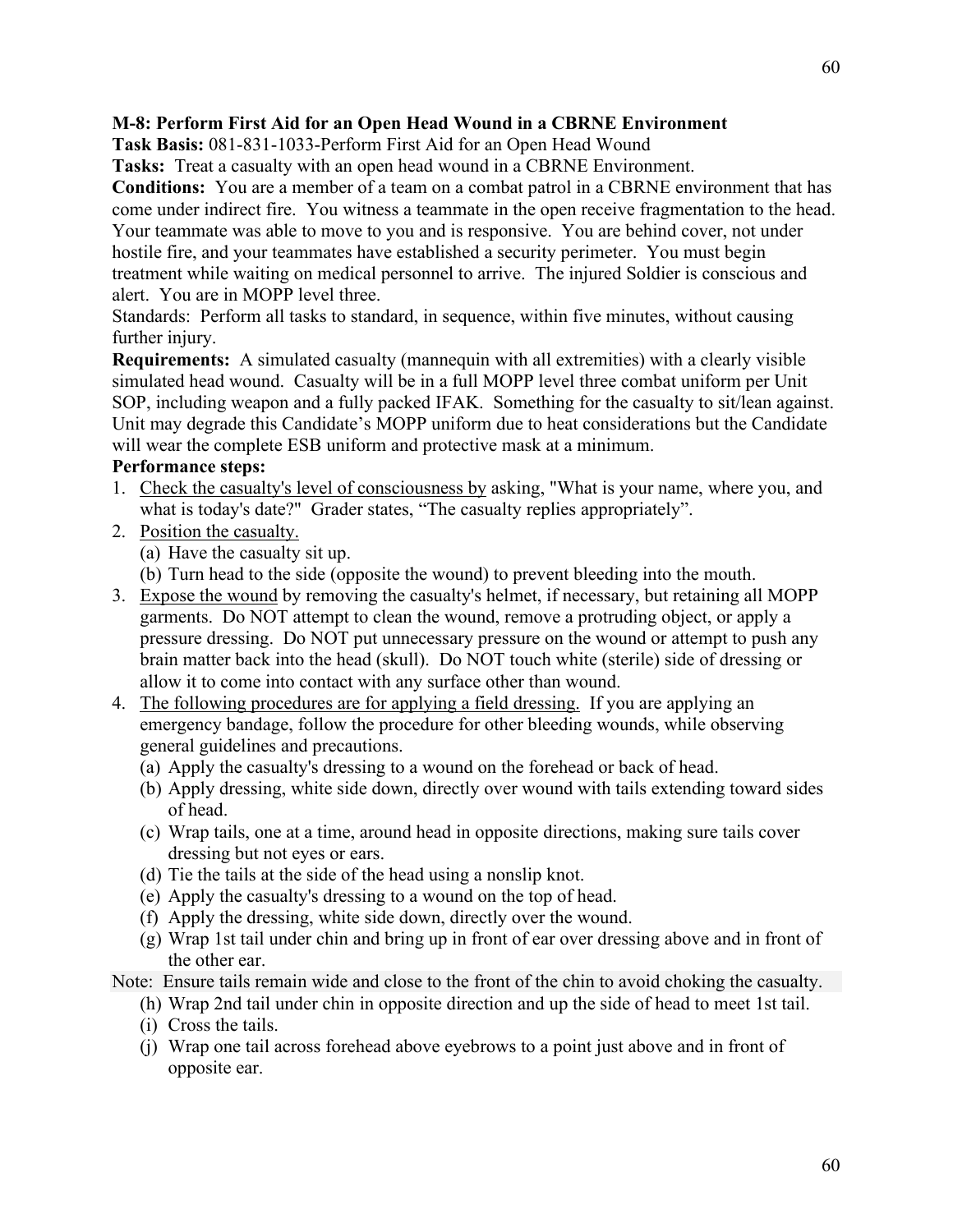- (k) Wrap other tail above ear, low over back of head, and above opposite ear to meet the other tail.
- (l) Tie the tails using a nonslip knot.
- (m)Apply the casualty's dressing to a wound on the side of the head or cheek.
- (n) Apply dressing, white side down, directly over the wound with the tails extending up and down.
- (o) Wrap the top tail over the top of the head, down in front of the ear, under the chin, and up over the dressing to a point just above the ear.
- (p) Wrap the other tail in the opposite direction to meet the first tail.
- (q) Cross the tails and complete the procedure as follows:
- (r) Wrap 1st tail across forehead above eyebrows to a point above and in front of opposite ear.
- (s) Wrap the 2nd tail above ear, low over back of head, and above opposite ear to meet 1st tail.
- (t) Tie the tails using a nonslip knot.
- 5. Watch the casualty for life-threatening conditions, check for other injuries, and treat for shock. Seek medical aid.

| Tuble M-0 I erform first and for an open nead wound in a CDRIVE environment     |    |       |
|---------------------------------------------------------------------------------|----|-------|
| PERFORMANCE MEASURES                                                            | GO | NO-GO |
| 1. Check the casualty's level of consciousness.                                 |    |       |
| 2. Position the casualty                                                        |    |       |
| 3. Expose the wound.                                                            |    |       |
| 4. Apply a field dressing.                                                      |    |       |
| 5. Watch he casualty for life-threatening conditions, check for other injuries, |    |       |
| treat for shock, and seek medical aid.                                          |    |       |

*Table M-8 Perform first aid for an open head wound in a CBRNE environment*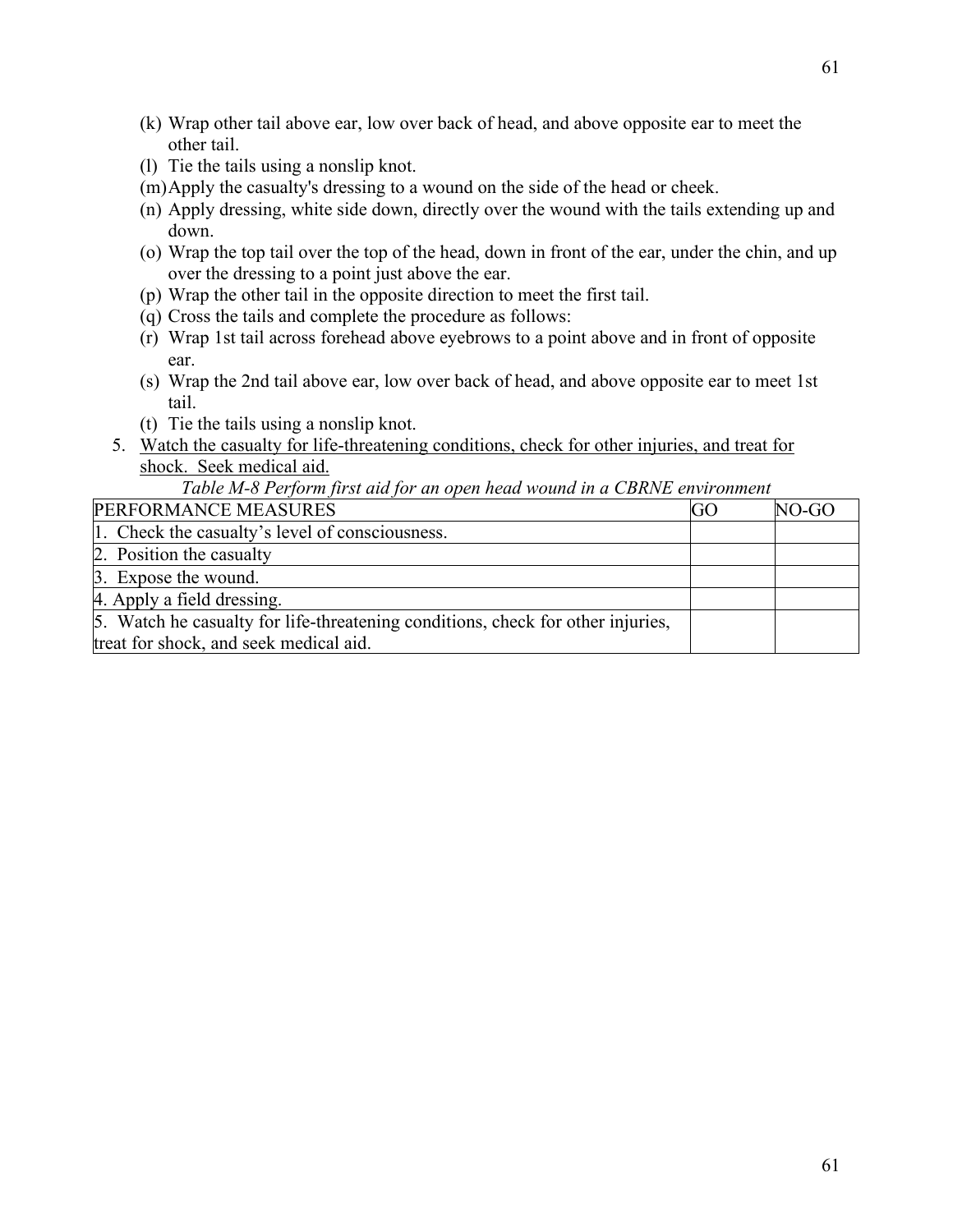## **M-9: Treat an Open Abdominal Wound and Eye Injuries**

**Task Basis:** 081-COM-1001-Evaluate a Casualty, 081-831-1025-Perform First Aid for an Open Abdominal Wound, 081-000-0127-Initiate Treatment for an Open Abdominal Wound 081-833-0057-Treat Lacerations, Contusions, and Extrusions of the Eye, 081-COM-1055-Apply a Fox Eye Shield

**Tasks:** Perform first aid for an abdominal and eye injury.

**Conditions:** You are a member of a team on a mounted combat patrol. You witness an IED immobilize the convoy's lead vehicle. You are assisting medics with triage and treatment. You are behind cover, not under hostile fire, and your teammates have established a security perimeter. The medic performed a rapid trauma assessment on the first patient and determined that there are no other immediate, life threatening injuries. The medic directed you to treat the open abdominal wound and eye injury (Grader will state type of eye injury if it is not clearly simulated). You have a CLS bag, are not in a CBRNE environment, and the casualty is conscious.

Standards: Perform all tasks to standard, in sequence, within seven minutes, without causing further injury.

**Requirements:** A simulated casualty; either an actual Soldier or mannequin (with all extremities) with a clearly visible simulated abdominal wound (with simulated organs or intestines outside the body) and an eye injury (Grader will select one of the eye injuries options). Casualty will be in a full combat uniform per unit SOP, including weapon and a fully packed IFAK. Casualty should be positioned on the ground where the Candidate will apply aid. A CLS bag including all appropriate bandages, dressings, and materials needed to improvise.

#### **Performance Steps:**

- 1. Check for both entry and exit wounds (there should only be one) by sitting casualty up or rolling to the side.
- 2. Position the casualty on back, flex knees, and turn head to side, keeping airway clear in case of vomiting.
- 3. Expose the wound. Pick up organs that are on ground using a clean, dry dressing and gently place on abdomen without touching them. Do not probe/clean/try to remove foreign objects from or push organs back inside body.
- 4. Apply a moist, sterile abdominal dressing. If an object is extending from wound, do not remove it. Place as much of wrapper over wound as possible without dislodging or moving. Do not place wrapper over object.
	- (a) Ensure dressing is large enough to cover entire mass of protruding organs or area of the wound.
	- (b) If large enough to cover affected area, place sterile side of plastic wrapper directly over wound.
	- (c) Place dressing directly on wound or plastic wrapper if used. Do not apply pressure or expose internal parts.
	- (d) Tie dressing tails loosely at casualty's side or secure hooking ends of closure bar into bandage.
	- (e) Repeat if two dressings are needed. Ensure that ties of additional dressings are not tied over each other.
	- (f) Ensure dressing is secured firmly enough to prevent slipping, without applying pressure.
- 5. Treat for shock: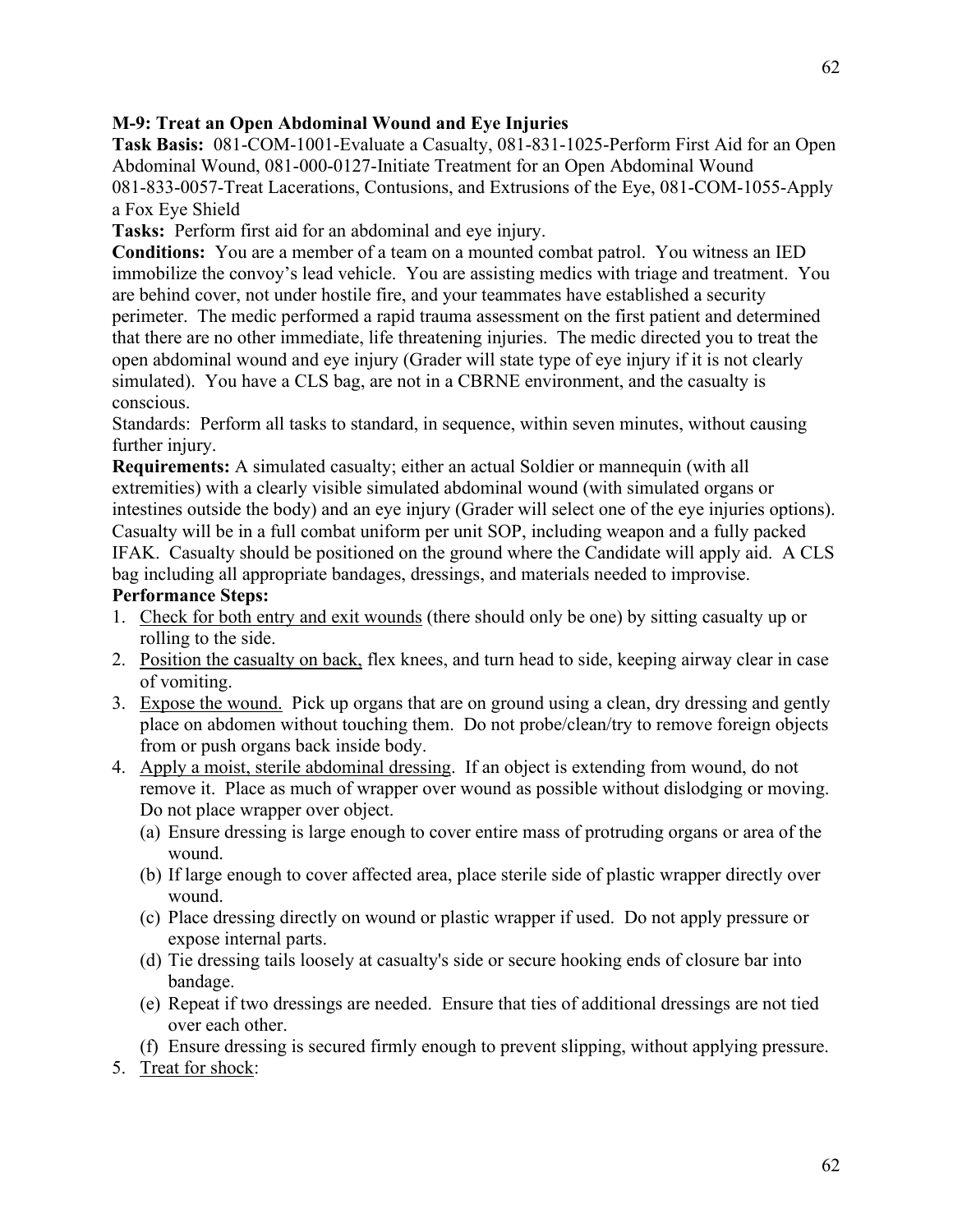- (a) Loosen binding clothing and prevent the casualty from getting chilled or overheated. While performing this step, the Grader will state, "The casualty is making vomiting sounds".
- (b) Roll to side without causing further injuries. Grader will state, "Vomiting has stopped".
- (c) Return to supine position with knees flexed. Re-secure bandages and blanket if needed.
- 6. Treat lacerations and contusions of tissue surrounding the eye (Grader prompt if not simulated).
	- (a) Close the lid of the affected eye. Do not exert pressure or manipulate the globe in any way.
	- (b) Cover the injury with moist, sterile dressing to prevent drying.
	- (c) Cover torn eyelids with a loose dressing. Place field dressing over eye pad or dressing.
- 7. Treat injury to the eyeball (Grader prompt if not simulated). Do not reposition the globe or replace it in the socket.
	- (a) Cover injured eye with a sterile dressing soaked in saline to keep the wound from drying.
	- (b) Place a field dressing over eye pad. Tell the casualty not to squeeze the eyelids together.
- 8. Treat extrusion (Grader prompt if not simulated):
	- (a) Cut a hole in several layers of dressing material and then moisten it with saline.
	- (b) Place dressing so globe protrudes through hole without touching it. Build up dressing higher than globe.
	- (c) Apply Fox eye shield or improvised object such as a paper cup, structural aluminum malleable (SAM) splint, or intact set of eyewear secured in place.
	- (d) Apply garter shield cover or tape to edges of Fox eye shield or object.
	- (e) Place over the injured eye, resting on the bony support of the face and secure with tape.
- 9. Treat protruding object (Grader prompt if not simulated): Immobilize object and dress with moist, loose dressing.

# *Table M-9: Treat an open abdominal wound and eye injuries*

| PERFORMANCE MEASURES                                               | <b>GO</b> | NO-GO |
|--------------------------------------------------------------------|-----------|-------|
| 1. Check for entry and exit wounds.                                |           |       |
| 2. Position the casualty.                                          |           |       |
| 3. Expose the wound.                                               |           |       |
| 4. Apply a moist, sterile abdominal dressing.                      |           |       |
| 5. Treat for shock.                                                |           |       |
| 6. Treat lacerations and contusions of tissue surrounding the eye. |           |       |
| 7. Treat injury to the eyeball.                                    |           |       |
| 8. Treat extrusion.                                                |           |       |
| 9. Treat protruding object.                                        |           |       |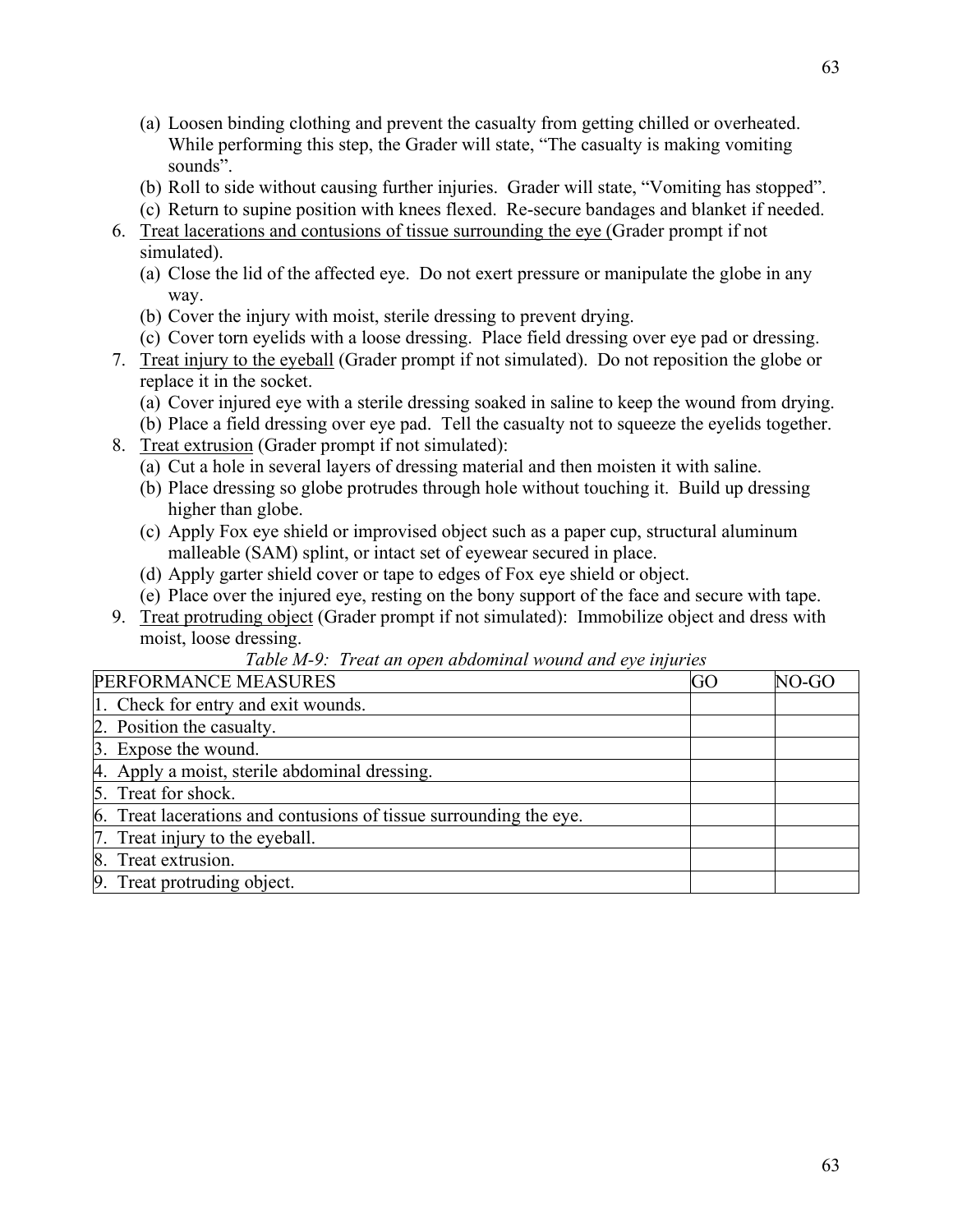#### **M-10: Treat a Fracture and a Burn**

**Task Basis:** 081-831-1034-Perform First Aid for a Suspected Fracture, 081-000-0044-Initiate Treatment for Burns

**Tasks:** Perform first aid for a fracture and a burn.

**Conditions:** You are a member of a team on a combat patrol. You witness an IED throw several teammates to the ground. You are assisting medics with triage and treatment. You are behind cover, not under hostile fire, and your teammates have established a security perimeter. The medic performed a rapid trauma assessment on the first patient and determined that there are no other immediate, life threatening injuries. The medic directed you to treat the casualty's (Grader states extremity) closed fracture and burn to (Grader states location of burn injury). You have a CLS bag, are not in a CBRNE environment, and the conscious casualty is sitting up. **Standards**: Perform all tasks to standard, in sequence, within five minutes, without causing further injury.

**Requirements:** A simulated casualty; either an actual Soldier or mannequin (with all extremities) with a clearly visible simulated fracture to an extremity and a burn injury. Casualty will be in a full combat uniform per Unit SOP, including weapon and a fully packed IFAK. Casualty will be seated on ground where candidate will apply aid. CLS bag including all bandages/dressings/splints/materials needed to improvise if required. All Candidates must be provided the same splint/sling/swathe supplies; the graders can provide all options or select one. **Performance steps:**

- 1. Reassure casualty and explain the process of treating the fracture, loosen tight/binding clothing, and remove jewelry from limb, placing in casualty's pocket.
- 2. Check for signs of circulation problems below injury: Grader prompts the nature of the casualty's circulation. Check light-skinned persons for skin color (pale, white, or bluish gray). Check dark-skinned persons by depressing toenail or fingernail beds and seeing how fast the color returns. A slower return of color to the injured side indicates a circulation problem. Feel injured arm or leg to see if it is colder than the uninjured one. Ask about presence of numbness, tightness, or cold sensation.
- 3. Splint-improvised or SAM splint (Grader choice): SAM splints do not require padding (no femur fractures). Improvised splints are made from two rigid objects. Use improvised materials to secure the rigid objects/keep fracture immobilized. Use improvised materials to pad the splints. If splinting materials are not available, use the chest wall to immobilize a suspected fracture of the arm and the uninjured leg to immobilize the fractured leg.
	- (a) As a rule, splint fracture in position found. If no circulation below fracture site or limb is grossly angulated, you cannot effectively splint it. You may need to gently realign it. Note: Grader will prompt the status of the fracture. With one hand supporting fracture site, use other to grasp part of limb farthest from fracture and gently pull traction.
	- (b) Ensure ends of splints do not press against groin. Pressure could interfere with blood circulation.
	- (c) Place one splint on each side of arm/leg and pad appropriately. Make sure splints reach beyond joints above and below fracture. A single SAM splint may be used for small fractures such as wrist.
	- (d) Tie nonslip knots on splint with improvised or actual cravats. Do not tie cravats directly over the fracture. Gently place at least two cravats above and two cravats below the fracture if possible.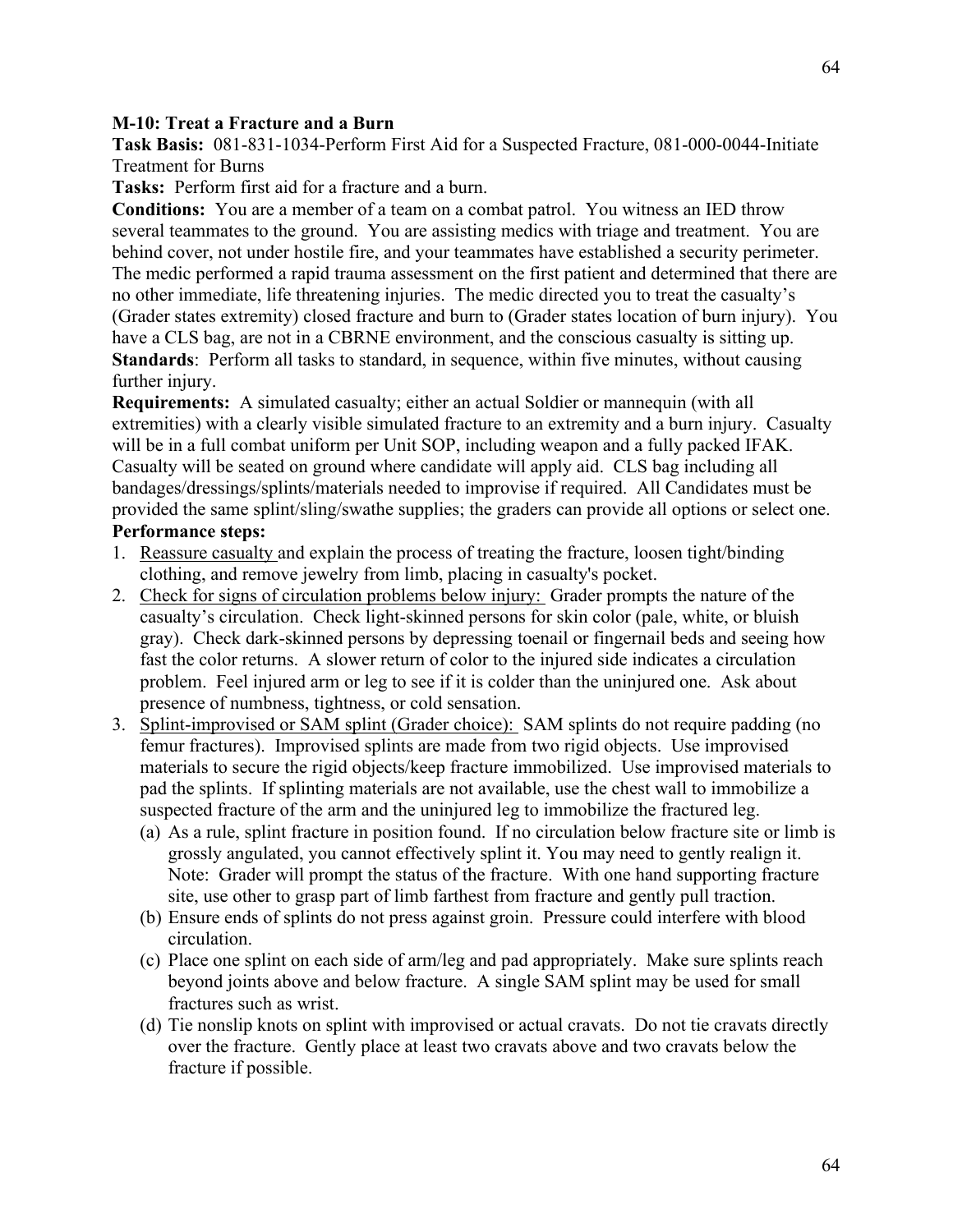- (e) Check splint for tightness. Make sure cravats are tight enough to hold splinting materials securely in place. Recheck circulation below injury to make sure that circulation is not impaired. Make any adjustments to improve circulation without allowing splint to become ineffective.
- 4. Sling-actual or improvised (Grader choice): Make an improvised sling from non-stretching material.
	- (a) Ensure supporting pressure is on uninjured side and hand of supported arm is slightly higher than elbow.
	- (b) Recheck circulation below the injury to make sure that circulation is not impaired.
	- (c) Make any adjustments to improve circulation without allowing the sling to become ineffective.
- 5. Swathe (Grader choice): Apply when there is a splinted fracture of elbow/leg or when fracture cannot be splinted.
	- (a) Place swathes above and/or below the fracture, not over it.
	- (b) Apply swathes to arm by wrapping over injured arm, around casualty's back, and under arm on uninjured side. Tie ends on uninjured side.
	- (c) Apply swathes to injured leg by wrapping swathes around both legs and tying on uninjured side.
	- (d) Recheck circulation below the injury to make sure that circulation is not impaired.
	- (e) Make any adjustments to improve circulation without allowing the swathe to become ineffective.
- 6. Treat burn:
	- (a) Cut casualty's clothing away from burns and remove potentially constricting items such as rings/bracelets.
	- (b) Apply a dry sterile dressing securely but not overly tight. Cover extensive burns with a sterile sheet/linen.

| PERFORMANCE MEASURES                                                   | GO | NO-GO |
|------------------------------------------------------------------------|----|-------|
| 1. Reassure casualty and explain the process of treating the fracture. |    |       |
| 2. Check for signs of circulation problems below injury                |    |       |
| 3. Splint.                                                             |    |       |
| 4. Sling.                                                              |    |       |
| 5. Swathe.                                                             |    |       |
| 6. Treat burn.                                                         |    |       |
|                                                                        |    |       |

# *Table M-10: Treat a fracture and a burn*

# **PATROL LANE**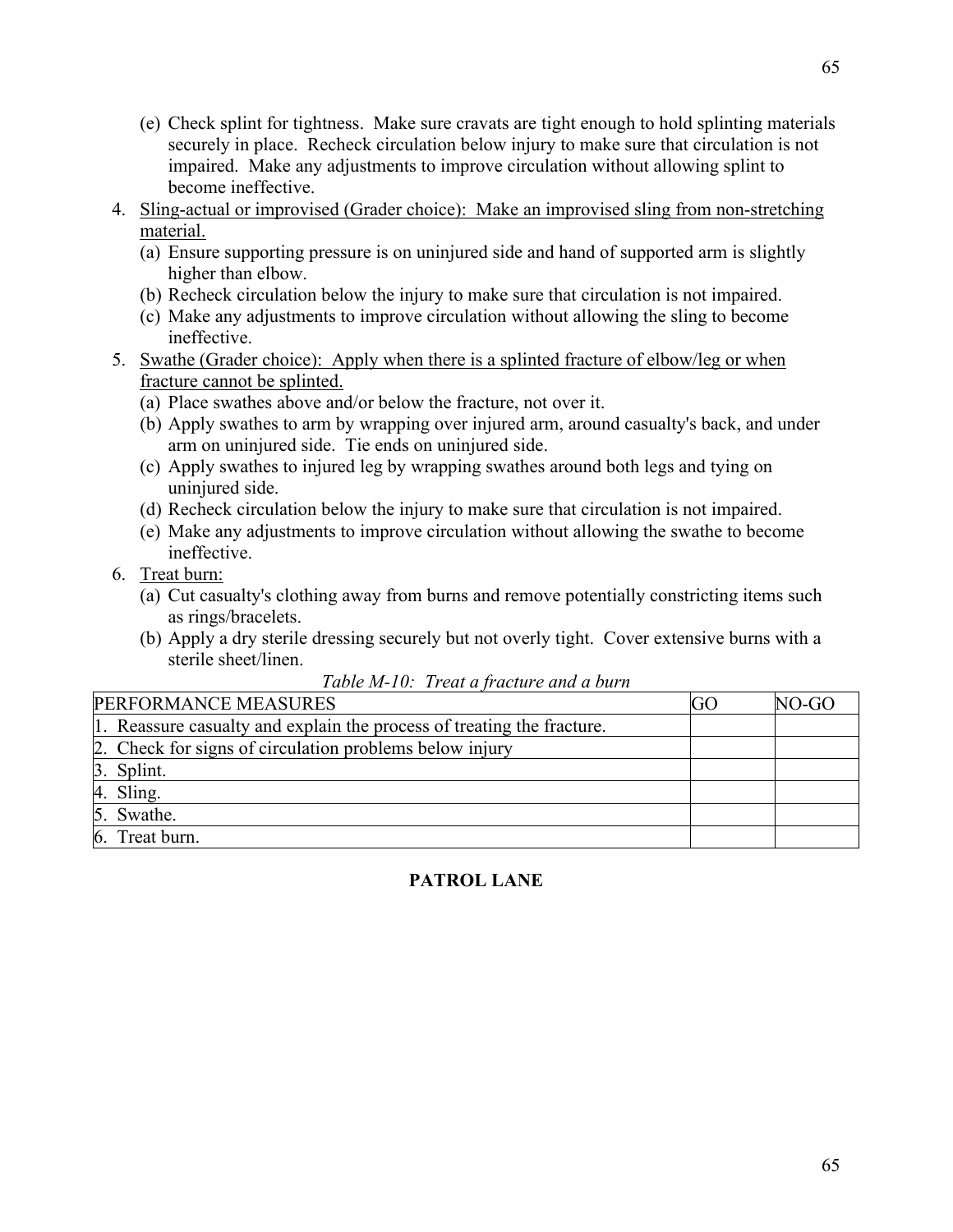#### **P-1: Adjust Indirect Fire**

**Based on**: 061-283-6003-Adjust Indirect Fire, 071-326-0512-Estimate Range **Task:** Call for indirect fire. Adjust indirect fire. Fire for effect.

**Condition:** You are a senior leader in a platoon or company during a traveling over watch movement in a non-CBRNE environment. Your adjacent unit has come under fire from (Grader states type and size of target, as well as cardinal direction to target) and is requesting fire support. Do you identify your target? You have no Forward Observer in your element. You have a 10-digit grid to your location and (Grader states type of mortars/artillery) available. **Standard:** Transmit a call for fire, utilizing a grid mission, to the FDC within three minutes of target identification, locating the target within 250 meters. State direction to target within 100 mils/5 degrees with or before the first correction. Adjust fire to within 50 meters of the target using at least two but no more than six bracketing corrections, calling each adjustment within 45 seconds of the previous round impact. Fire for effect, transmit the results, and end the mission within 30 seconds of the final adjusting round impact. All tasks will be performed in sequence, using the proper radiotelephone pronunciation and procedures, with 100% accuracy. Station Requirements: A protractor, military map with the correct declination diagram, and compass. Mil-reticle binoculars or other magnified optical device with mil markings and a stable platform to view the target. The 10-digit grid to the Candidate's location and all call signs required. Two operational radios, powered on, with operational frequencies programmed. Laminated paper, superfine point alcohol pens, eraser, and a basic calculator. While all information will be available in the holding area, during testing the Candidate must not be given any Graphic Training Aids (GTAs), cheat sheets, etc. At the test site, the Candidate must not be able to see any of the information/equipment until time has started. Grader must have a cheat sheet/overlay for the Candidate's initial target plot.

#### **Performance Measures:**

- (1) Target setup: The intent of this task is for the Candidate to actually have to look through binoculars and talk on the radio during the entire task rather than stand over a terrain model/sand table. As a result, a target such as a building or fighting position must be created to scale based on the desired distance and the actual distance from the Candidate.
- (a) The Grader will stand at the target location and after saying, "Shot over", will move to the calculated location.
- (b) Upon moving to the impact area, the Grader will raise one hand for several seconds to signify that the round has impacted, and cue the Candidate to begin their next calculation.
- (c) The Grader must know the exact distance scale to mark the round impacts accurately based on the Candidates corrections. For example, at 2000 meters a 25-meter-long fighting position will appear as 12.5 mils and a 50-meter-long building will appear as 25 mils. If this situation were scaled down to 50 meters away from the Candidate:
- (d) That same 25-meter fighting position will be .625 meters long and still appear as 12.5 mils.
- (e) That same 50-meter building will be 1.25 meters long and still appear as 25 mils.
- (f) If the Candidate makes a 50-meter correction, the Grader would move 1.25 meters.
- (g) If the Candidate makes a 400-meter correction, the Grader would move 10 meters.
- (h) At 4000 meters a 25-meter-long fighting position will appear as 6.25 mils and a 50 meter-long building will appear as 12.5 mils. If this situation were scaled down to 50 meters away from the Candidate:

66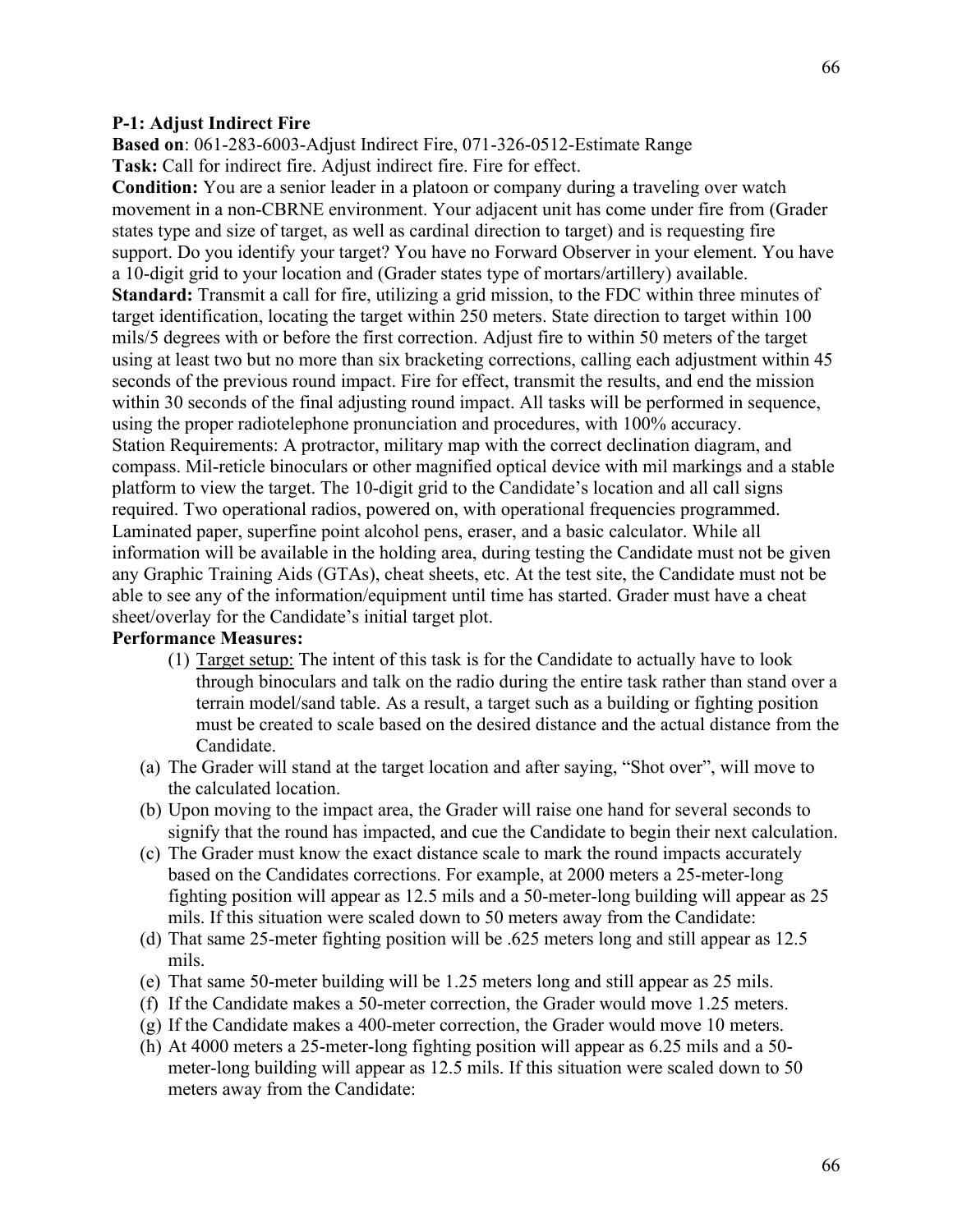- (i) That same 25-meter fighting position would be .3125 meters long and still appear as 6.25 mils.
- (j) That same 50-meter building would be .625 meters long and still appear as 12.5 mils.
- (k) If the Candidate makes a 50-meter correction, the Grader would move .625 meters.
- (l) If the Candidate makes a 400-meter correction, the Grader would move 5 meters. Other distances or target sizes may be used, but:
- (m)They must be represented accurately and to scale.
- (n) The Candidate must know the actual size of the enemy target.
- (o) The simulated target should be far enough away to require the Candidate to use the binoculars.
- (2) Transmit the Call for Fire:
	- (a) Candidate plots their location on the map.
	- (b) Candidate determines direction to target using compass.
	- (c) Candidate estimates distance to target using mil-relation method based on known size.
	- (d) Candidate plots the enemy location on the map.
	- (e) Candidate transmits call for fire to the FDC using three transmissions.
		- 1) Send observer identification and warning order.
		- 2) Send eight-digit grid to the target location. Must be accurate within 250 meters.
		- 3) Send target description, method of engagement, and method of fire and control (direction if desired).
- (3) Adjust Fire:
	- (a) If not already sent, give direction to target within 100 mils or five degrees as a four-digit number.
	- (b) Adjust rounds. Grader will stand at or point to the Candidate's initial impact location. Regardless of how accurate the grid was, the Grader should put the initial impact far enough away to require at least two corrections. All impact locations must be given accurately based on the target scale and the Candidate's stated corrections.
	- (c) Spot each round when it impacts as right or left, over or short of your target.
	- (d) Determine corrections for deviation left or right of the target. Measure the horizontal angle in mils, using reticle pattern in binoculars. Estimate range to target and divide by 1,000. This is the Observer-Target (OT) factor. If OT distance is 1,000 meters or greater, the OT Factor is expressed to the nearest whole number. If OT distance is less than 1,000 meters, the OT factor is expressed to the nearest  $1/10$ th. For example,  $800 = 0.8$ . Multiplying the OT factor by the deviation measured in mils produces deviation corrections in meters.
	- (e) When the first range spotting is observed, make a range correction that would result in a range spotting in the opposite direction. NO-GO if the Candidate does not bracket correctly. For example, if you estimate that the first round impacted 50 mils left and 250 meters short on a target that is 2100 meters away, add enough to get an over on the next round. You must add 400 meters to start successive bracketing procedures. With an OT factor of 2, the round impacted 100 meters left. Your correction to the FDC is "RIGHT 100-ADD 400-OVER".
	- (f) Continue splitting the range bracket until a 100-meter bracket is split or range correct spotting is observed, maintaining deviation on line, and transmitting all corrections to the FDC in meters. After each correction the Grader will state, "Shot over", and the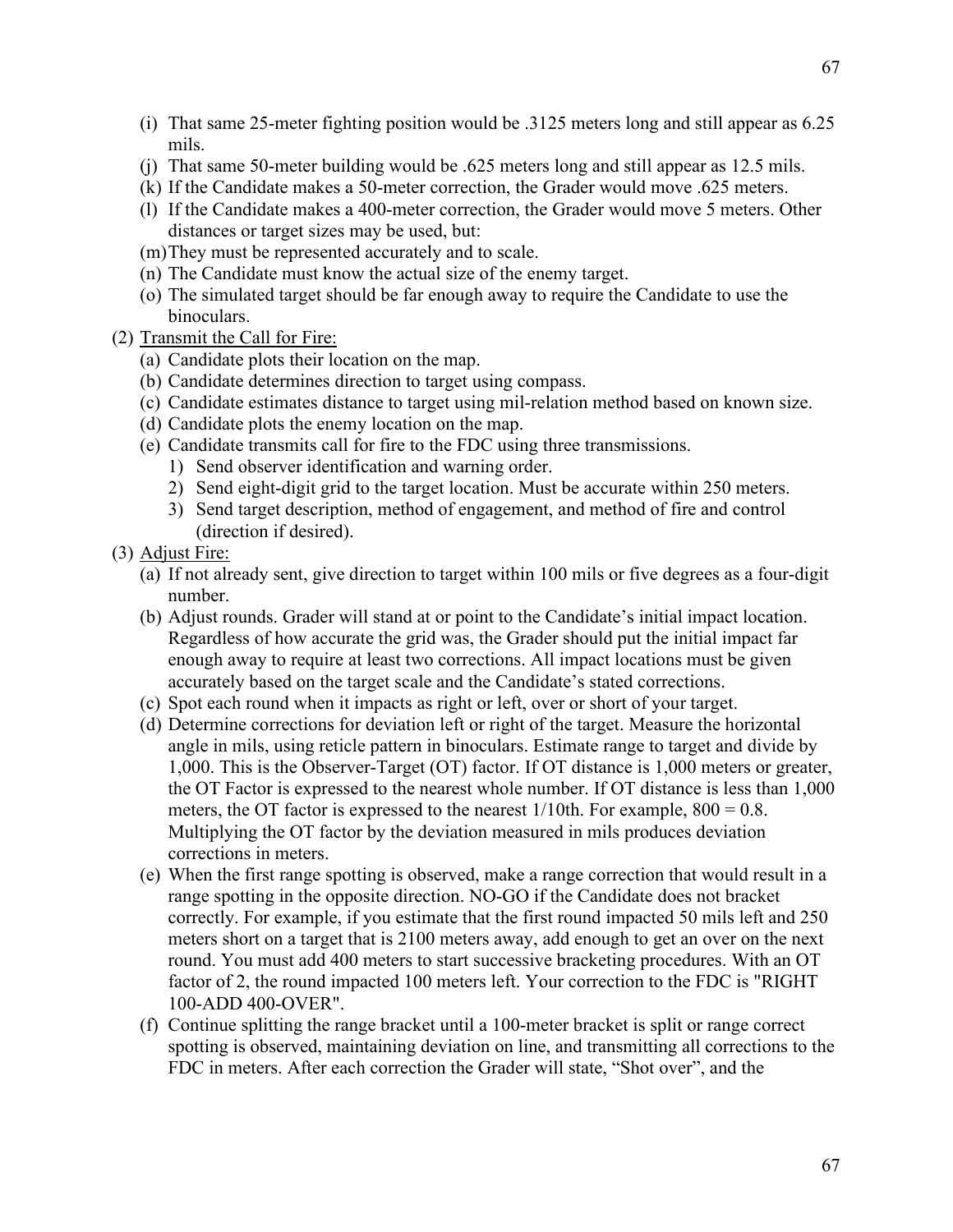Candidate will reply with "Shot out". The Grader will move to the new impact location, raise one hand for several seconds, and wait for the Candidate's next correction.

- (g) Use the following guide to establish a bracket. When the estimated round impact distance to the target is:
	- 1) More than 400 meters, add or drop 800 meters.
	- 2) More than 200 but less than 400 meters, add or drop 400meters.
	- 3) More than 100 but less than 200 meters, add or drop 200meters.
	- 4) Less than 100 meters, add or drop 100 meters.
	- 5) Add or drop 50 meters and announce Fire for Effect.
- (4) Fire for Effect:
	- (a) When a 100-meter bracket is split or a range correct spotting is made, the fire-foreffect phase is entered.
	- (b) Observe the results of fire for effect. Give a brief description of what happened to the target. Example: "EOM, TARGET DESTROYED, ESTIMATE TWO CASUALTIES, OVER.

*Table. P-1: Adjust Indirect Fire*

| PERFORMANCE MEASURES          | NO-GO |
|-------------------------------|-------|
| 1. Target Setup               |       |
| 2. Transmit the Call for Fire |       |
| 3. Adjust Fire                |       |
| 4. Fire for Effect            |       |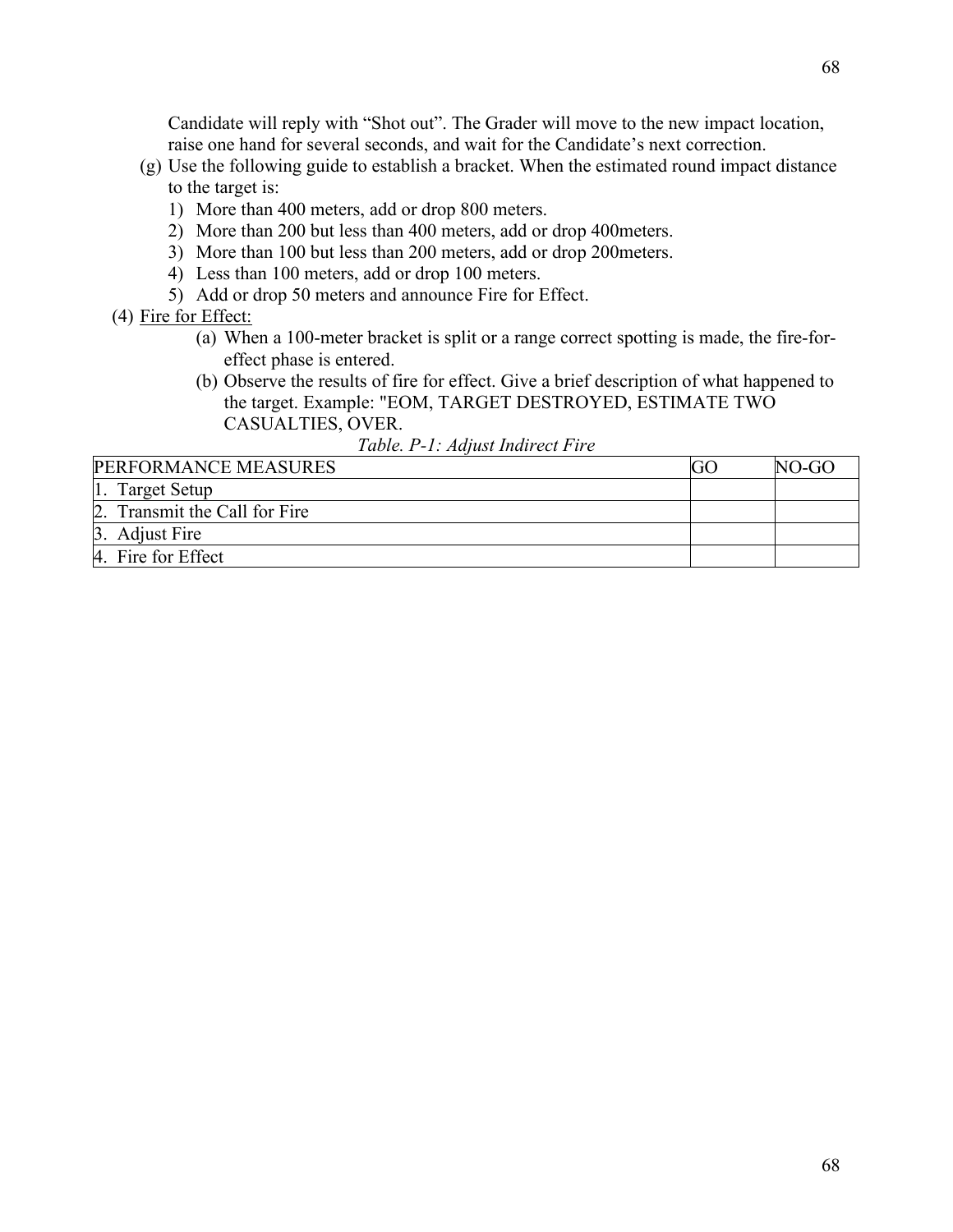## **P-2: Move Under Direct Fire**

**Task basis:** 071-COM-0502-Move

**Tasks:** Move under direct fire

**Conditions:** You are a member of a team conducting movement to contact and are under fire from an enemy position that is 200 meters away from your position.

**Standards:** Correctly and safely perform all steps, in sequence, within 5 minutes.

**Requirements:** Candidate will start the task in full ESB uniform with one magazine of blank rounds and a sling on their weapon. Grader may provide verbal cues as to the enemy rate of fire, use a pneumatic gun, or have opposing force (OPFOR) Soldiers returning fire with blanks. Hearing protection (part of the ESB uniform) must be worn when firing. A 100-meter route will be created using a variety of natural and man-made obstacles that will, in conjunction with the enemy rate of fire, force the candidate to use a specific movement technique. Generally, the lane should start with the rush, transition to the high crawl, followed by the low crawl, ending with destroying the enemy; modify as required.

## **Performance steps:**

1. Select a route that adheres to the instructions provided by your team leader.

Note: Grader will brief the candidate the left and right limits of the station.

- A. Search the terrain to your front for good firing positions. Large trees, rocks, stumps, fallen timber, rubble, vehicle hulls, man-made structures, and folds or creases on the ground may provide both cover and concealment.
- B. Select the best route to the positions. A gully, ravine, ditch, or wall at a slight angle to your direction of travel may provide cover and concealment when using low/high crawl movement techniques. Hedge rows or a line of thick vegetation may provide concealment only when using the low or high crawl technique. Pick a route that minimizes your exposure to enemy and does not cross in front of team members.
- 2. Communicate your movement intent to your buddy/team leader, using voice or hand and arm signals. Candidate will return fire, move to cover, and yell the direction, distance and description.
- 3. Suppress the enemy as required throughout the movement.
- 4. Conduct movement using the appropriate techniques to reach each position. These three techniques do not need to be in sequence, but instead must be employed correctly based on the terrain and enemy situation. Using an incorrect technique for the circumstances or an incorrect sequence of subtasks will be a NO-GO.
	- (a) Move using high crawl technique. This lets you move faster than the low crawl and still gives you a low silhouette. Use when there is good cover and concealment, but enemy fire prevents you from getting up.
		- 1) Keep your body off of the ground, resting your weight on your forearms and lower legs.
		- 2) Cradle your weapon in your arms and keep the muzzle of the weapon off the ground.
		- 3) Keep your knees well behind your buttocks so it stays low.
		- 4) Move forward by alternately advancing your right elbow/left knee, and left elbow/right knee.
	- (b) Move using low crawl technique. The low crawl gives you the lowest silhouette. It is used to cross places where cover and/or concealment are very low and enemy fire or observation prevents you from getting up.
		- 1) Keep your body as flat as possible to the ground.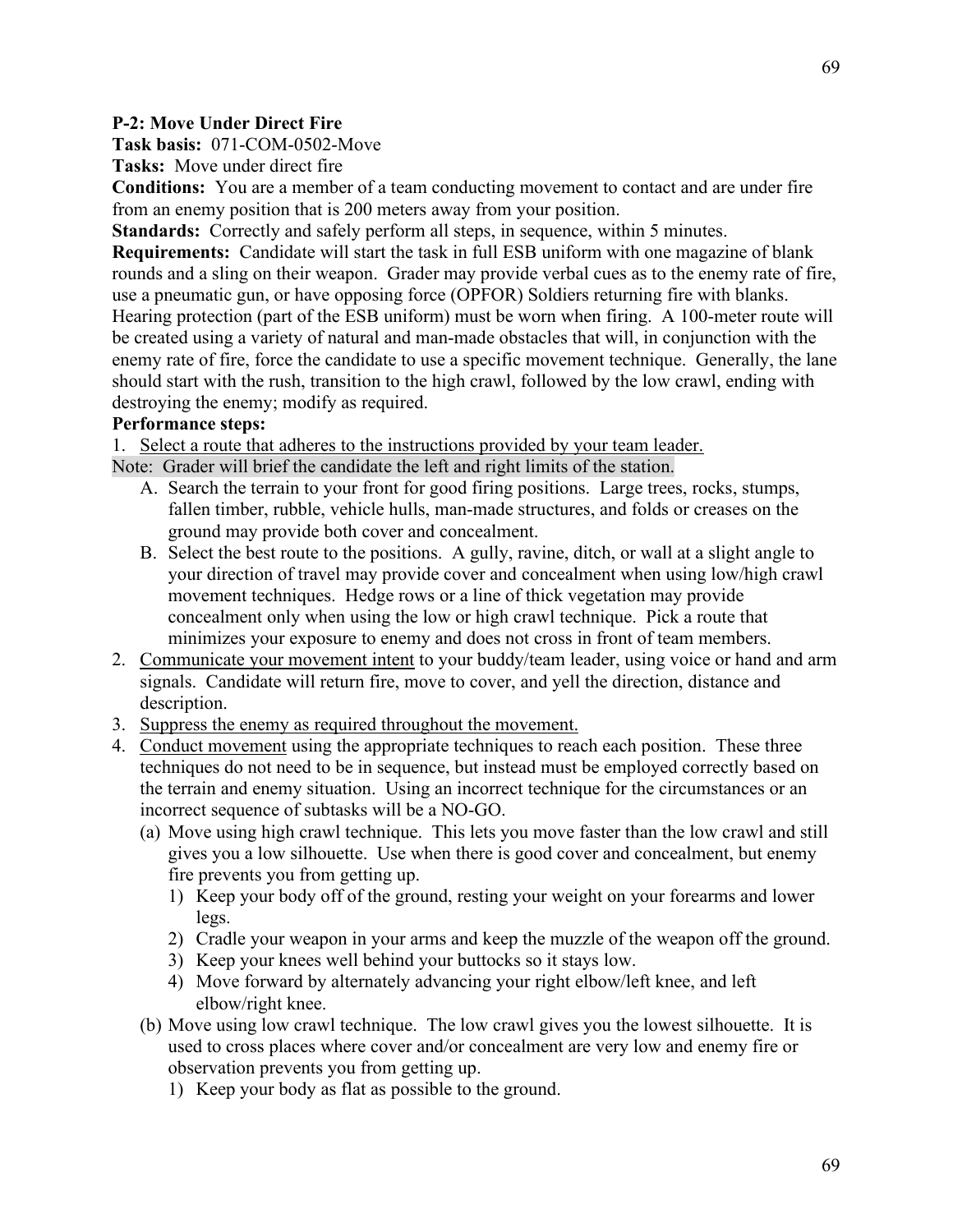- 2) Grasp the sling of the weapon at the upper sling swivel with your firing hand.
- 3) Let the hand guard rest on your forearm and keep the muzzle of the weapon off the ground.
- 4) Move forward.
- 5) Push both arms forward while pulling your firing side leg forward.
- 6) Pull on the ground with both arms while pushing with your firing side leg.
- 7) Repeat until you reach your next position.
- (c) Move using rush technique. The rush is the fastest way to move from one position to another. Use when you must cross an open area and time is critical.
	- 1) Raise your head and select your next position.
	- 2) Lower your head and draw your arms into your body.
	- 3) Pull your firing side leg forward, raise your body, and get up quickly.
	- 4) Run for 3-5 seconds to your next position.
	- 5) Plant both feet just before hitting the ground; fall forward and drop to your knees.
	- 6) Slide your firing hand down to the heel of the butt of your weapon, using it to break your fall.
- 5. Occupy your identified firing position within 100 meters of the enemy position and engage the enemy.

#### Note: Grader will verbalize the destruction of the enemy. **Time will stop.** *Table P-2: Move under direct fire*

| PERFORMANCE MEASURES                                                     | GO | NO-GO |
|--------------------------------------------------------------------------|----|-------|
| 1. Select appropriate route.                                             |    |       |
| 2. Communicate your movement.                                            |    |       |
| 3. Suppress the enemy.                                                   |    |       |
| 4. Conduct movement using the appropriate techniques.                    |    |       |
| 5. Occupy your identified firing position within 100 meters of enemy and |    |       |
| engage.                                                                  |    |       |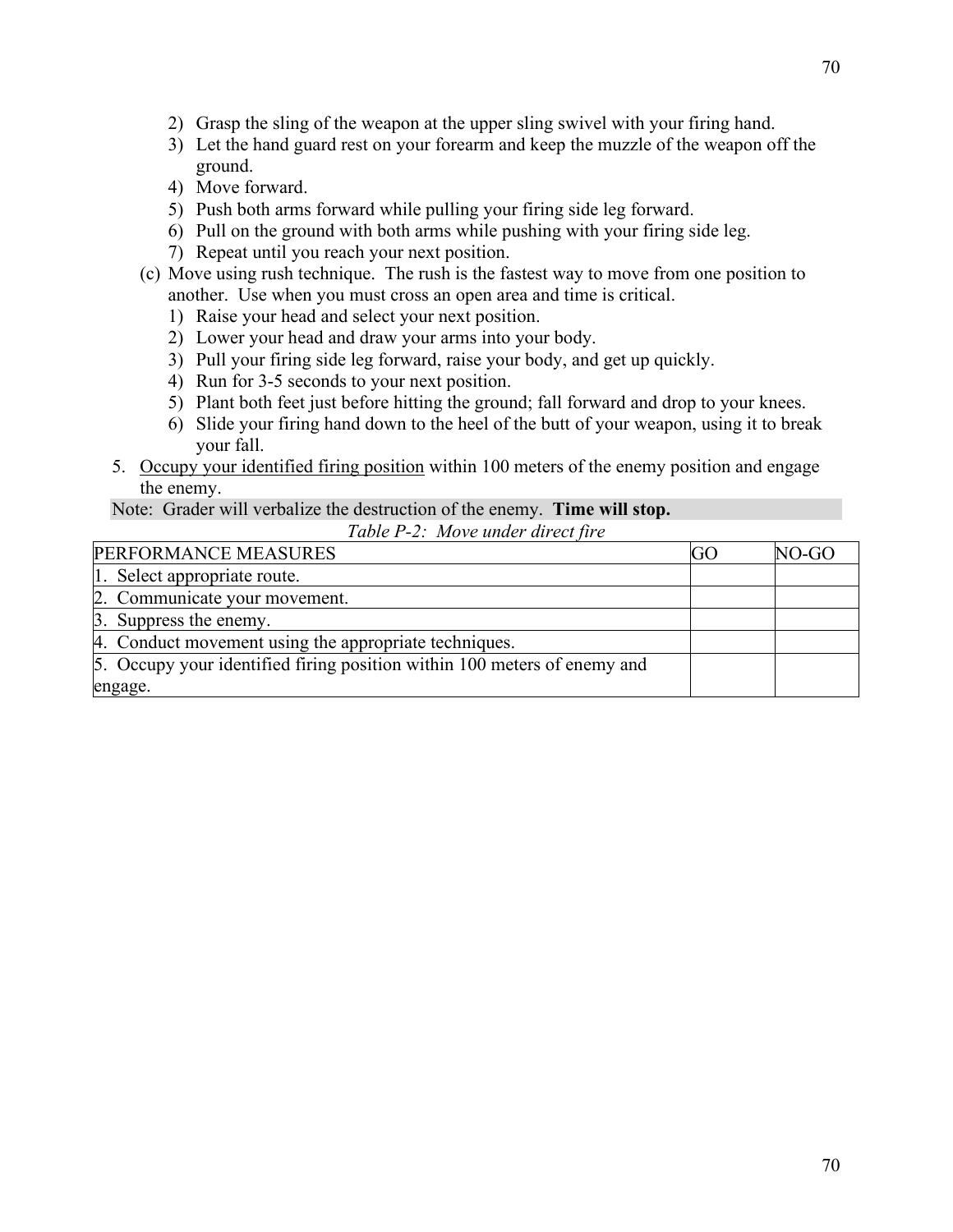### **P-3: Tactical Handheld Radio**

**Task basis:** 113-000-1016-Operate Simple Key Loader (SKL) AN/PYQ-10, 031-UCS-3174- Operate the Simple Key Loader (SKL) KG-175D, 113-100-1138-Operate Multi-band Inter/Intra Team Radio (MBITR),

113-587-2007-Input Program Data into AN/PRC-152 Multi-Band Multi-Mission Handheld Radio (MMHR)

**Tasks:** Assemble and load Communications Security (COMSEC) into a tactical handheld radio using an SKL. Program it for secure, frequency hopping, SINGARS voice communications using a DAGR. Conduct a radio check using an external headset/handset.

**Conditions:** You are a member of a team who has been directed to prepare the unit radios for dismounted operations in a non-CBRNE environment. You are in the patrol base preparing to move to the Objective Rally Point. Enemy presence is suspected.

**Standards:** Correctly perform all tasks, in sequence, using the proper radio telephone operator (RTO) pronunciation and procedures within 8 minutes.

Requirements: One set of signal operating instructions (SOI) according to unit standard operating procedure (SOP), with all pertinent frequencies and details listed. All call signs/suffixes required and an information sheet showing the appropriate COMSEC for each week of the month. One operational, tactical handheld radio with no frequencies programmed, no COMSEC loaded, set up for communication via internal microphone/speaker, and disassembled. A second operational, tactical radio loaded with training COMSEC and pertinent frequencies for the Grader to use. All other necessary radio basic inventory items (BII). A Simple Key Loader (SKL) with all necessary BII and loaded with four weeks of training COMSEC keys. A DAGR with all BII, properly set up with the correct time. The frequencies, COMSEC, and message to be transmitted must differ between the training week, test holding area, and at least two test sites.

# **Performance steps:**

- 1. Assemble the radio.
	- (a) Battery.
	- (b) Antenna.
	- (c) Headset or external microphone/speaker (May be done after loading COMSEC).
- 2. Power on the radio.
- 3. Load the appropriate COMSEC keys into the radio with an SKL.
	- (a) Select the correct COMSEC keys for the appropriate week. (b) Load the correct hop set.
- 4. Program one secure, operational frequency into the radio according to the SOI. (a) CT; SINGARS; frequency hop.
- 5. Change the settings to allow the radio to communicate via headset or external microphone/speaker.
- 6. Set the time with a DAGR.
- 7. Radio check. It is a NO-GO if the Candidate is unable to communicate with the Grader on the specified frequency or the Candidate uses improper RTO pronunciation or procedures. *Table P-3: Operate tactical handheld radio*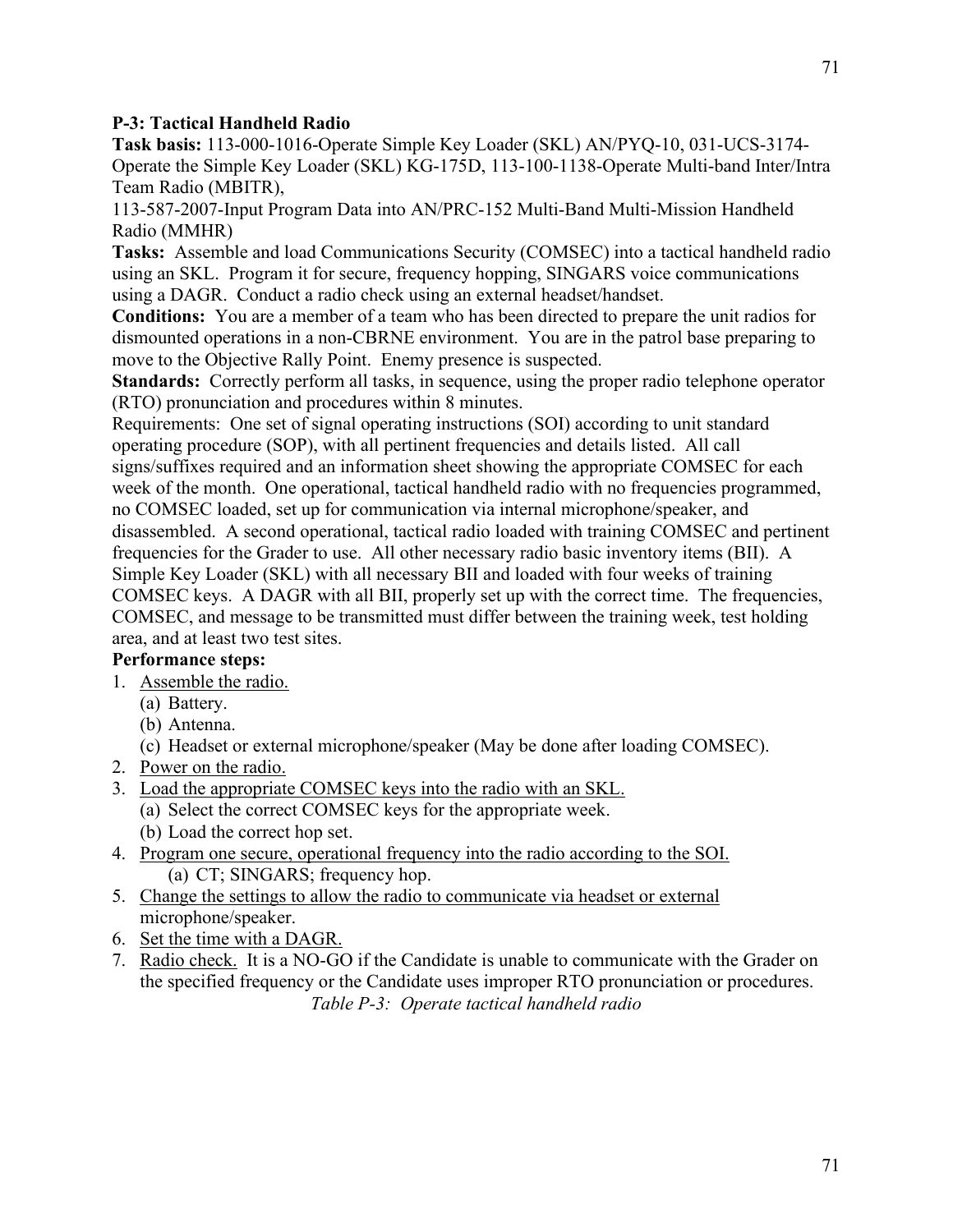| PERFORMANCE MEASURES                                        | GO. | NO-GO |
|-------------------------------------------------------------|-----|-------|
| 1. Assemble the radio.                                      |     |       |
| 2. Power on the radio.                                      |     |       |
| 3. Load the appropriate COMSEC into the radio with an SKL.  |     |       |
| 4. Program one secure operational frequency into the radio. |     |       |
| 5. Change the settings to allow the radio to communicate.   |     |       |
| 6. Set the time with a DAGR.                                |     |       |
| 7. Conduct radio check.                                     |     |       |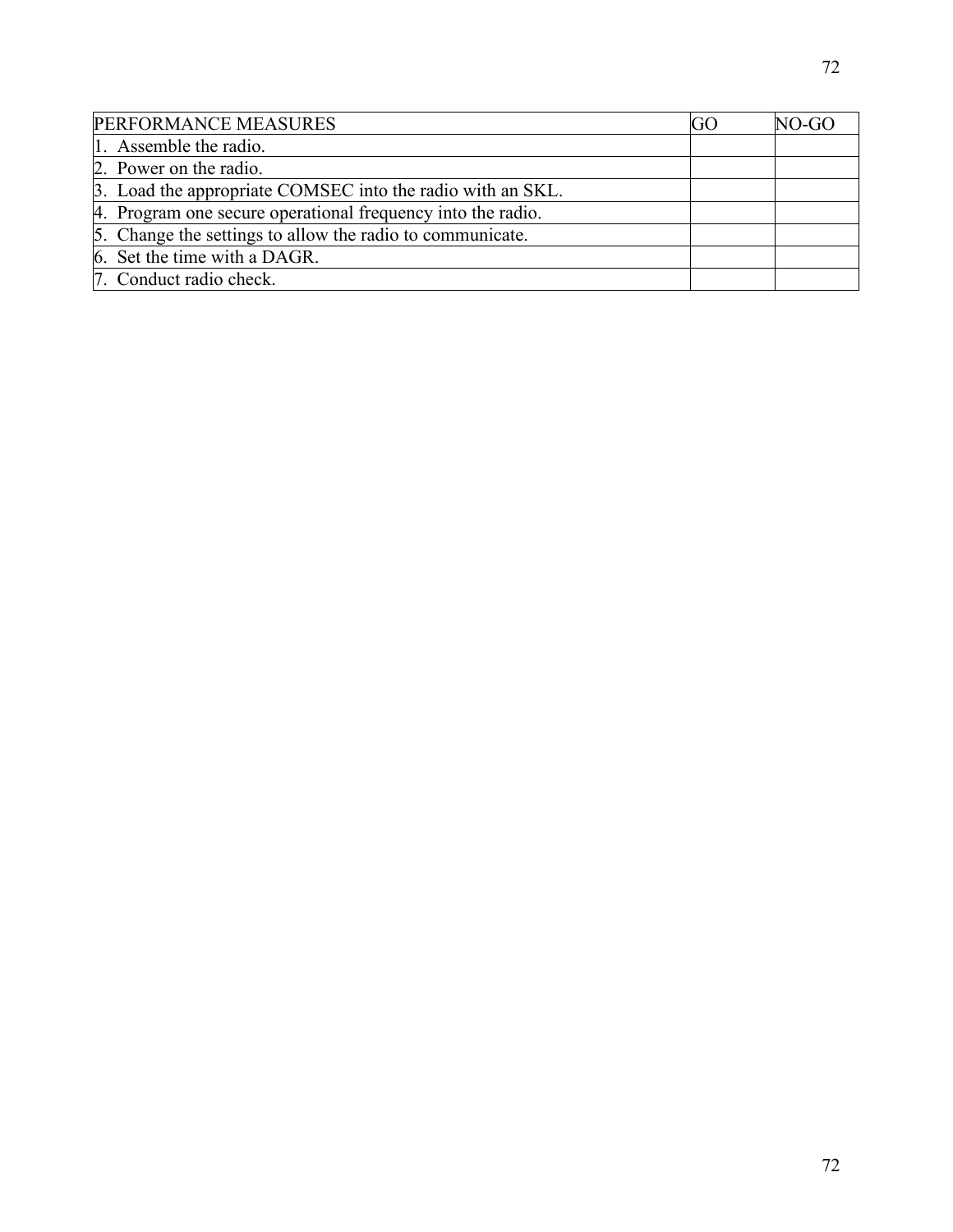# **P-4: Defense Advanced GPS Receiver (DAGR) Operations**

**Task basis:** 113-000-1016-Operate Simple Key Loader (SKL) AN/PYQ-10, 031-UCS-3174- Operate the Simple Key Loader (SKL) KG-175D, 301-PRO-6026-Load the DAGR with Crypto Variable (CV) Keys 301-PRO-6011-Enter Waypoints in the DAGR, 301-PRO-6012-Program a Route into the DAGR, 301-PRO-6016-Operate the DAGR in a Jamming Environment 301-PRO-6515-Bring AN/PSN-13 Defense Advanced Global Positioning Receiver (DAGR) to an Operational State When Satellite Signals are Weak or Lost

**Tasks:** Load two months of crypto keys into the DAGR and set to use only secure satellites. Enter mission duration, enter waypoints, and create a route. Operate DAGR when satellite signals are weak.

**Conditions:** You are a member of a team who has been directed to prepare for dismounted operations in a non-CBRNE, Electronic Warfare (EW) contested environment. You are in the forward operating base (FOB) preparing to move to the Objective Rally Point. Grader states mission duration; crypto key rollover will occur during your mission.

**Standards:** Correctly perform all tasks within 15 minutes.

**Requirements:** One set of Signal Operating Instructions (SOI) according to unit SOP, with all pertinent information showing the appropriate crypto for each month. One properly set up DAGR, with all necessary Basic Inventory Items (BII), including a DAGR fill cable. A Simple Key Loader (SKL) with all necessary BII and loaded with two months of training crypto. Three 10-digit grids for the candidate to enter as waypoints and create the route.

# **Performance Steps:**

- 1) Load current months and next month's crypto keys into the DAGR.
- 2) Restrict DAGR to use only secure satellites.
- 3) Enter mission duration.
- 4) Mark present position as a waypoint.
- 5) Enter three waypoints given.
- 6) Create a route using all four waypoints in the correct order.
- 7) Place DAGR in "Average Mode".

# *Table P-4: Defense advanced GPS received (DAGR) operation*

| PERFORMANCE MEASURES                                               | GO | NO-GO |
|--------------------------------------------------------------------|----|-------|
| 1. Load current months and next month's crypto keys into the DAGR. |    |       |
| 2. Restrict DAGR to use only secure satellites.                    |    |       |
| 3. Enter mission duration.                                         |    |       |
| 4. Mark present position as a waypoint.                            |    |       |
| 5. Enter three waypoints given.                                    |    |       |
| 6. Create a route using all four waypoints in the correct order.   |    |       |
| 7. Place a DAGR in "Average Mode".                                 |    |       |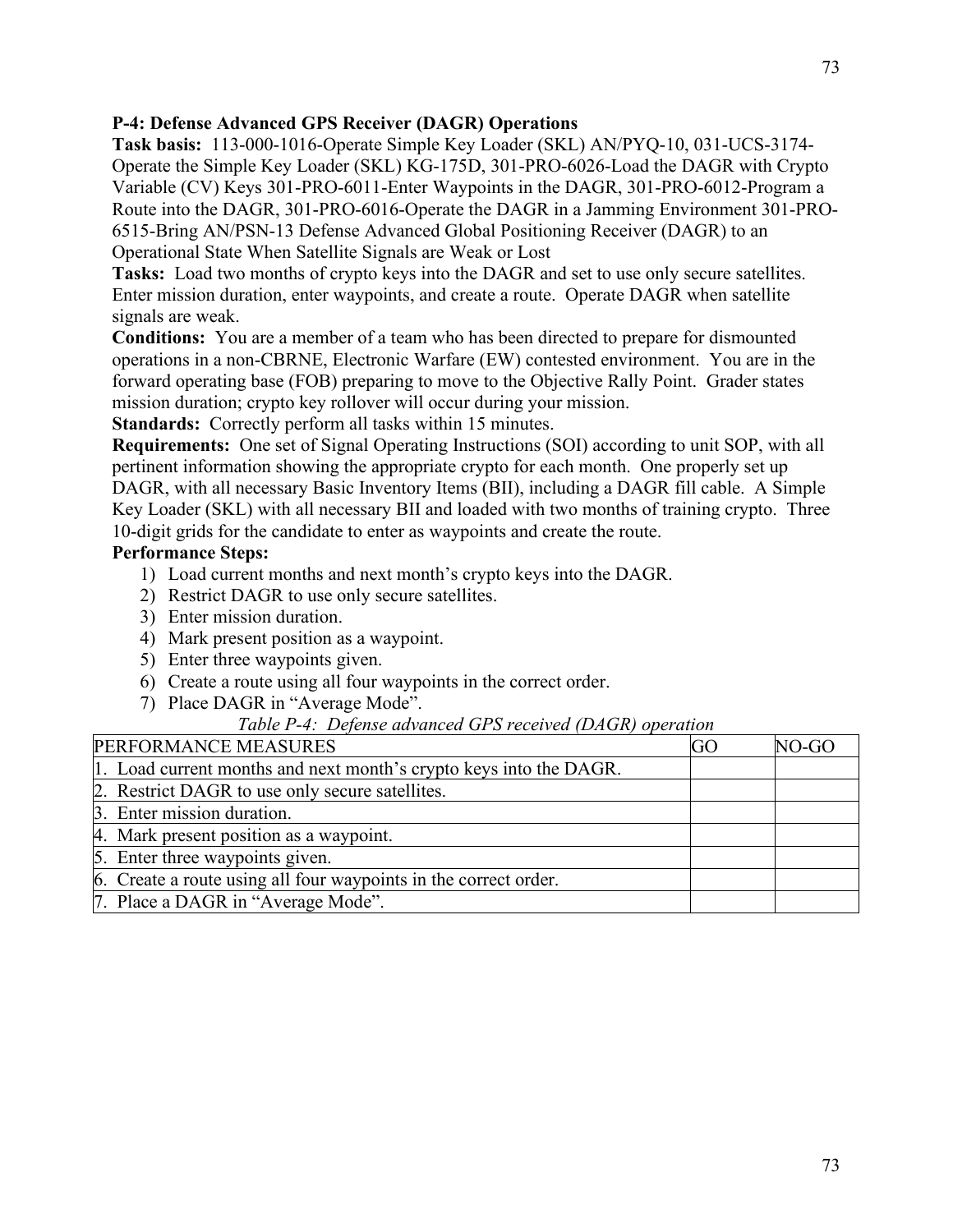### **P-5: Camouflage and Visual Signaling Techniques**

**Task basis:** 052-COM-1361-Camouflage Yourself and Your Individual Equipment 071-COM-0608-Use Visual Signaling Techniques

**Tasks:** Subtly employ realistic camouflage that resembles the background to your skin, uniform, weapon, and equipment. Demonstrate visual signaling techniques.

**Conditions:** You are a member of a team preparing to establish an ambush position in a non-CBRNE environment. You are in the patrol base preparing to move to the Objective Rally Point. Enemy presence is suspected.

**Standards:** Correctly apply camouflage within 10 minutes or less. Correctly demonstrate each of the 15 visual signaling techniques within 10 seconds of receiving the prompt.

**Requirements:** Both appropriate and inappropriate camouflage items based on the environment and the candidate's uniform/packing list. The training area should contain a mannequin or an actual Soldier who is completely camouflaged correctly and appropriately. The color charts and other graphic references from the appropriate references must also be available in the training area. The candidate must know how to apply camouflage correctly, what the standard is for their environment/equipment, and be given the means/materials to succeed. The unit will choose which 15 visual signaling techniques are to be used; they must be the same 15 that were used during practice week. Different visual signaling techniques may be used based on valid Army publications.

### **Performance steps:**

### **Camouflage:**

- 1. Subtly employ realistic camouflage that resembles the background without overdoing.
- 2. Use natural or artificial materials to breakup regular shapes, outlines, and equipment.
- 3. Reduce possible shine by covering or removing items that may reflect light.
- 4. Blend colors with the surroundings, ensuring that objects do not contrast with the background.
- 5. Camouflage your exposed skin.
	- (a) Cover your skin oils, using paint sticks, even if you have very dark skin.
	- (b) Note: Do not use oils or insect repellant to soften paint sticks. This defeats the purpose of paint sticks by making the skin shiny. Do not use mud, paint containing motor oil, or other field expedient paints.
	- (c) Use the color chart when applying paint on the face.
	- (d) Paint high, shiny areas (forehead, cheekbones, nose, ears, and chin) with a dark color.
	- (e) Paint low, shadow areas (around the eyes, under the nose and under the chin) with a light color.
	- (f) Paint exposed skin on the back of the neck, arms, and hands with an irregular pattern.
- 6. Camouflage your uniform and helmet.
	- (a) Roll your sleeves down and fasten all buttons/zippers/Velcro.
	- (b) Attach leaves, grass, small branches, or other items to your uniform/helmet that will distort shapes and blend colors with the natural background. Soldiers must be aware of foliage hazards/poisonous leaves.
	- (c) Wear unstarched uniforms.
	- (d) Do not wear excessively faded or worn uniforms because camouflage effectiveness is lost.
- 7. Camouflage your personal equipment.
	- (a) Cover or remove shiny items.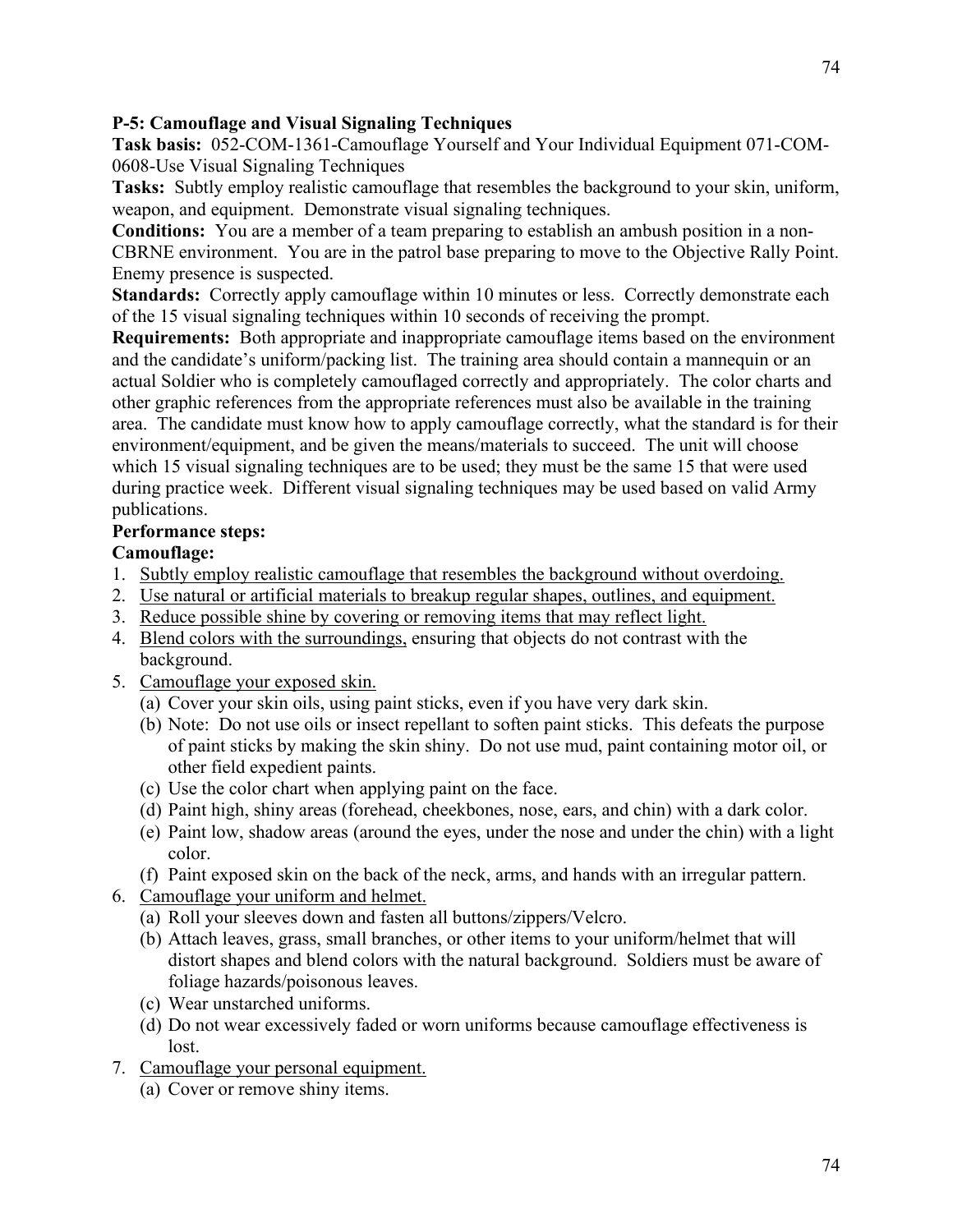- (b) Secure items that rattle or make noise when moved and/or worn.
- (c) Breakup the shape of large and/or bulky equipment using natural or man-made items.

### **Visual Signaling Techniques:**

- 8. Combat formations:
	- (a) Disperse: Extend the arm horizontally. Wave the arm and hand to the front, left, right, and rear. Point toward the direction of each movement.
	- (b) Assemble or rally: Raise arm vertically overhead. Turn palm to the front. Wave in large horizontal circles. Point to assembly or rally site.
	- (c) Join me, follow me, or come forward: Point toward person(s) or unit. Beckon by holding the arm horizontally to the front with palm up. Motion toward the body.
	- (d) Increase speed, double time, or rush: Raise the fist to the shoulder. Thrust the fist upward to the full extent of the arm and back to shoulder level. Continue rapidly several times.
	- (e) Quick time: Extend the arm horizontally sideward. Turn palm to the front. Wave the arm slightly downward several times, keeping the arm straight. Keep arm at shoulder level.
	- (f) Enemy in sight: Hold the rifle in the ready position at shoulder level. Point rifle in the direction of enemy.
	- (g) Wedge: Extend the arms downward to the side. Turn the palms to the front. Place your arms at a 45degree angle below horizontal.
	- (h) Vee: Raise the arms. Extend the arms 45-degrees above the horizontal.
	- (i) Line: Extend the arms. Turn palms downward parallel to the ground.
	- (j) Coil: Raise one arm above the head. Rotate it in a small circle.
	- (k) Staggered column: Extend the arms so that upper arms are parallel to the ground. Make sure the forearms are perpendicular. Raise the arms so they are fully extended above the head.
- 9. Battle drills:
	- (a) Contact left or right: (Grader choice). Extend the left/right arm parallel to the ground. Bend the arm until the forearm is perpendicular. Repeat.
	- (b) Action left or right: (Grader choice). Extend both arms parallel to the ground. Raise the left/right arm until it is overhead. Repeat.
	- (c) Air attack: Bend the arms with forearms at a 45-degree angle. The forearms should cross. Repeat.
	- (d) Nuclear, biological, or chemical attack: Extend the arms and fists. Bend the arms to the shoulders. Repeat.
	- (e) Patrolling:
	- (f) Map check: Place one hand on top of other. Point at palm of one hand with index finger of other hand.
	- (g) Pace count: Bend knee so that heel can be tapped on. Tap heel of boot repeatedly with the open hand.
	- (h) Head count: Raise one arm behind the head. Tap the back of the helmet repeatedly with an open hand.
	- (i) Danger area: Raise one hand up until it is level with the throat. Draw the hand, palm down in a throat cutting motion across the neck.
	- (j) Freeze or halt: Make a fist with one hand. Raise the fist to head level.
- 10. Control drivers: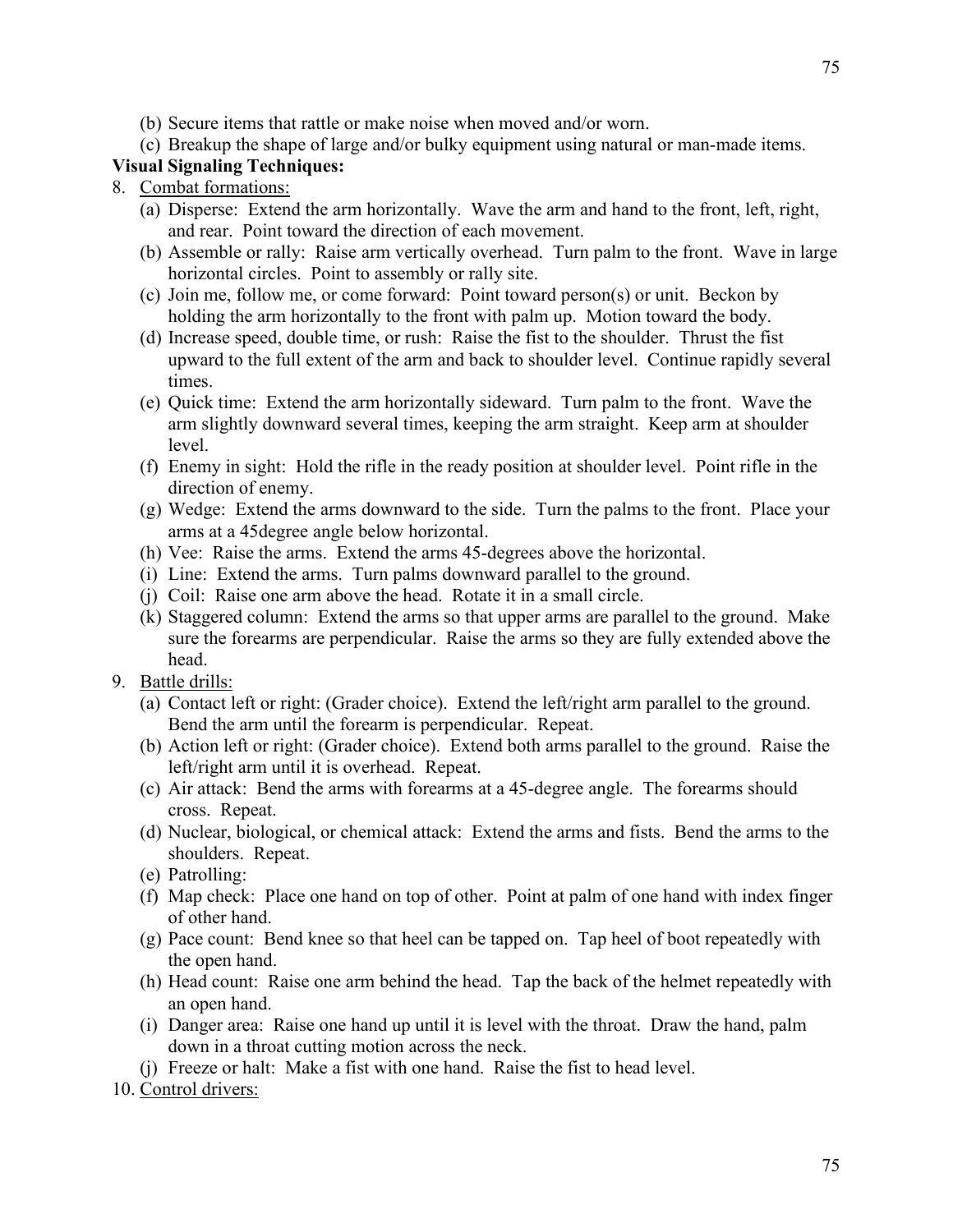- (a) Start engine or prepare to move: Simulate cranking of the engine by moving the arm, with the fist, in a circular motion at waist level.
- (b) Halt or stop: Raise the hand upward to the full extent of the arm, with palm to the front. Hold that position until the signal is understood.
- (c) Left or right turn: Grader choice. Extend the opposite arm horizontally to the side. Turn palm toward vehicle with finger extended in the direction of travel.
- (d) Move forward: Face the vehicle. Raise the hands to shoulder level with palms facing the chest. Move the hands and forearms backward and forward.
- (e) Move in reverse: Face the vehicle. Raise the hands to shoulder level with palms facing the vehicle. Move the hands and forearms backward and forward.
- (f) Stop engine: Extend the arm parallel to the ground with hand open. Move the arm across the body in a throat-cutting motion.

| PERFORMANCE MEASURES                                                           | GO | NO-GO |
|--------------------------------------------------------------------------------|----|-------|
| 1. Subtly employ realistic camouflage that resembles the background;           |    |       |
| 2. Use natural or artificial materials to breakup regular shapes.              |    |       |
| 3. Reduce possible shine by covering or removing items that may reflect light. |    |       |
| 4. Blend colors with the surroundings.                                         |    |       |
| 5. Camouflage your exposed skin.                                               |    |       |
| 6. Camouflage your uniform and helmet.                                         |    |       |
| 7. Camouflage your personal equipment.                                         |    |       |
| 8. Combat formations.                                                          |    |       |
| 9. Battle drills.                                                              |    |       |
| 10. Patrolling.                                                                |    |       |
| 11. Control drivers.                                                           |    |       |

# *Table P-5: Camouflage and visual signaling techniques*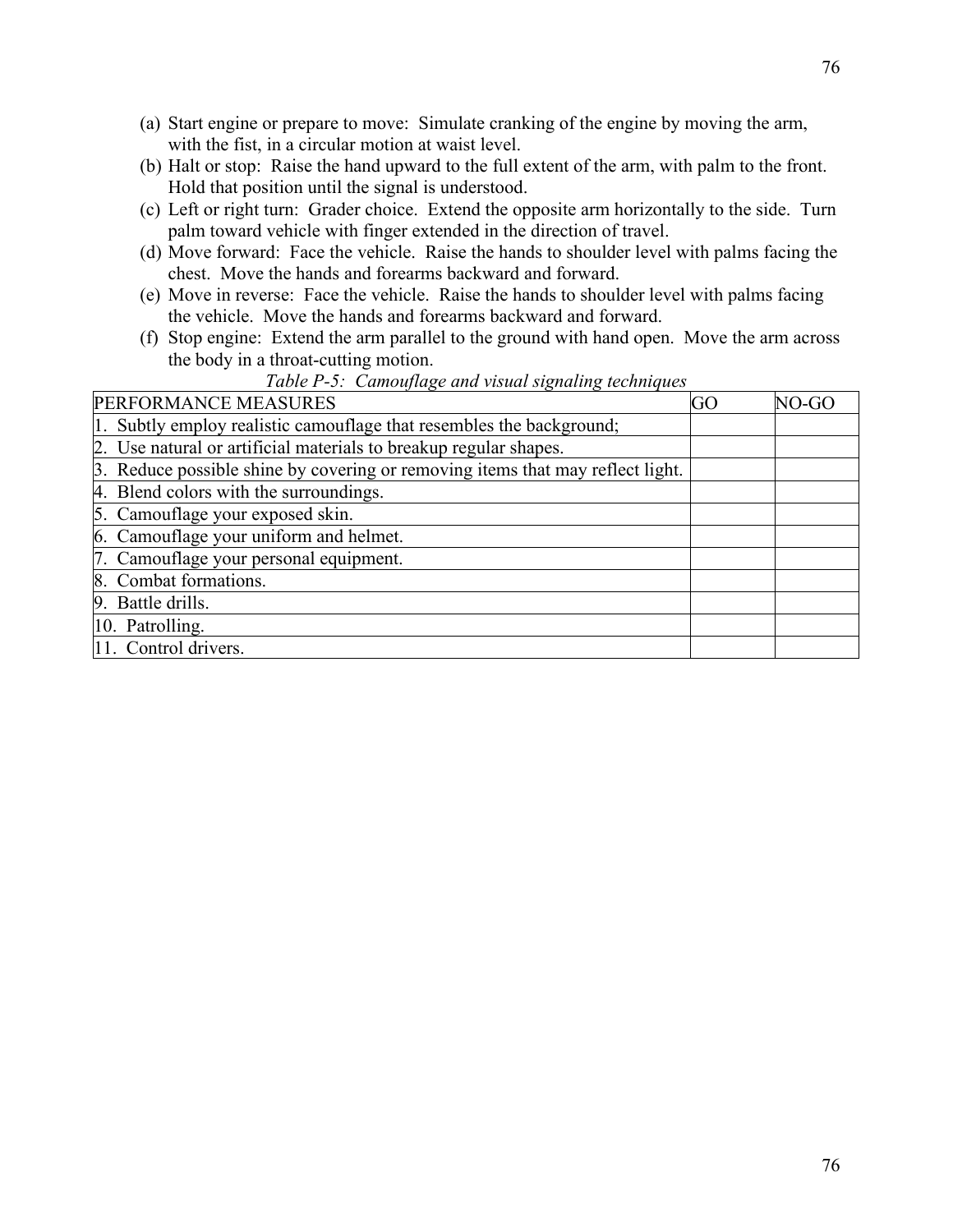# **P-7: Chemical and Biological Operations**

**Task basis:** 031-COM-1004-Protect Yourself from Chemical and Biological (CB)

Contamination Using Your Assigned Protective Mask, 031-COM-1006-Decontaminate your Skin, 031-COM-1011-Decontaminate Individual Equipment

**Tasks:** Assume MOPP level three. Decontaminate your skin and equipment, assuming MOPP level four.

**Conditions:** You are a member of a platoon within a secure Forward Operating Base (FOB). You are in MOPP level two when you suspect a chemical/biological attack.

**Standards:** Don, clear, and seal the mask within nine seconds and perform all remaining tasks to standard, in sequence, within 1 minute. Correctly decontaminate and assume MOPP level four within 5 minutes.

**Requirements:** Candidate's own functional, properly maintained mask with optional mask hood. Properly fitted Joint-service lightweight integrated suit technology (JSLIST) coat, trousers, over-boots, and gloves for the candidate to wear. Training decontamination lotion and wipes/mitts or simulated materials; standard is written for wipes. Poncho or overhead cover.

# **Performance steps:**

Assume MOPP level three:

- 1. Don mask assembly.
	- (a) Stop breathing and close eyes.
	- (b) Remove helmet, put helmet between legs above knees or hold rifle between legs and place helmet on the muzzle. If helmet falls continue to mask.
	- (c) Take off glasses and place in helmet, if applicable.
	- **(d)** Open the mask carrier with non-firing hand.

# **Nine second time standard starts.**

- (e) Grasp the mask assembly with firing hand and remove it from the carrier.
- (f) Place chin in the chin pocket and press the face piece tight against face.
- (g) Hold mask assembly tightly against face.
- (h) Grasp the harness tab, pull the harness over and down the head as far as possible. Ensure the head harness is centered on the crown of the head and the temple straps are approximately parallel to the ground.
- (i) Grasp the loose end of the cheek straps, one at a time, and pull until strap feels tight.

Note: Both straps should be approximately equal length when complete. The temple and forehead straps have already been adjusted during fitting; do not tighten.

- 2. Clear mask assembly.
	- (a) Seal the outlet disk valve by placing one hand over the outlet valve cover assembly.
	- (b) Blow out hard to ensure that any contaminated air is forced out around the edges of the face piece.
- 3. Seal mask assembly.
	- (a) Cover both filter inlet ports with the palms of your hands and breathe in.
	- (b) Ensure mask assembly collapse against the face.
	- (c) Resume breathing.

# **Nine second time standard stops**.

- 4. Give the alarm.
	- (a) Shout, "Gas, Gas, Gas".
	- (b) Give the appropriate hand-and-arm signal per unit SOP.
- 5. Close mask carrier.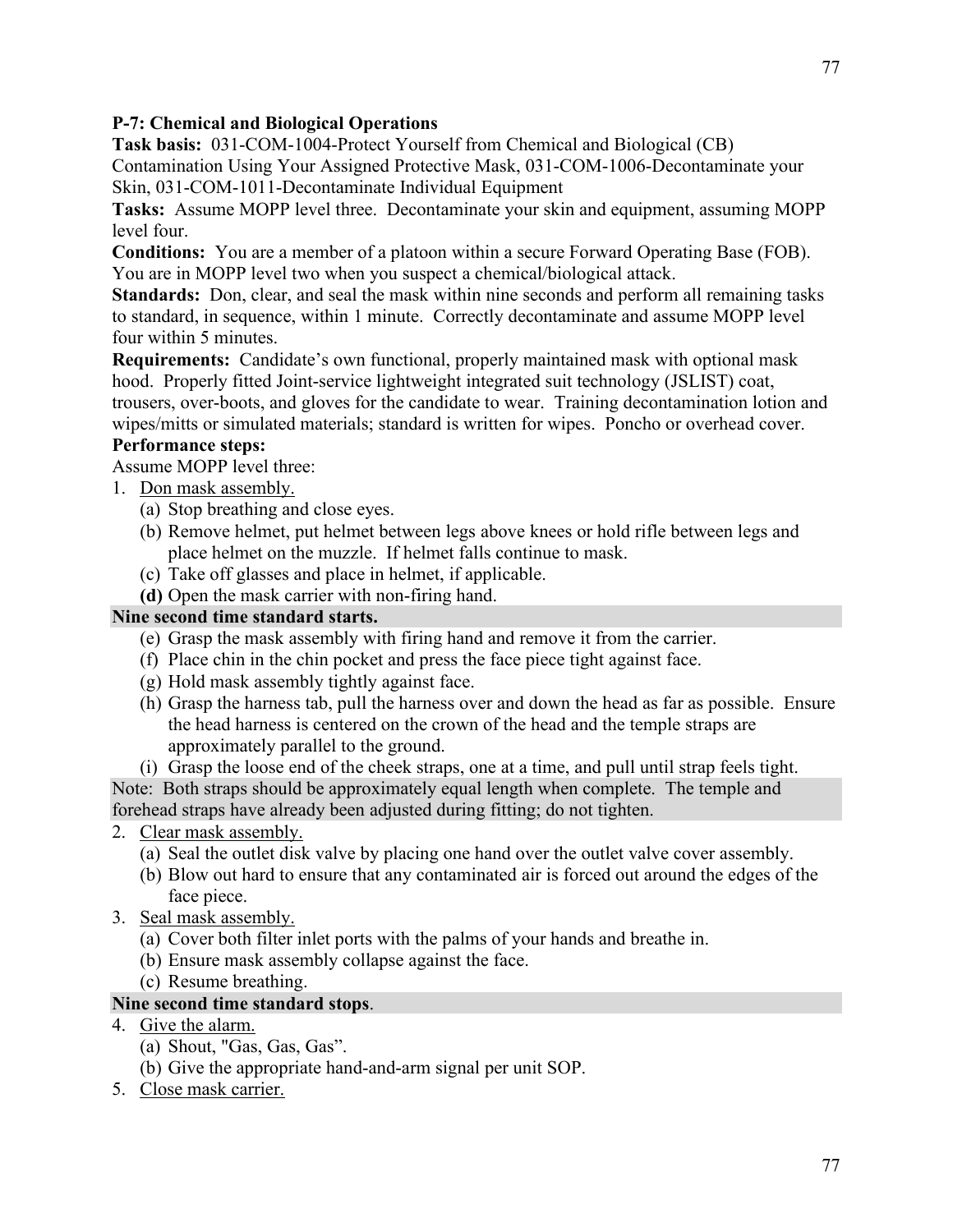6. Don the mask hood, if applicable.

Note: If the Soldier is using the mask in conjunction with the joint-service, lightweight integrated suit technology (JSLIST), he/she skips this step (the mask lacks a hood because it is built in on the JSLIST). Be careful when pulling on the hood because it could snag and tear on the buckles of the head harness. Be careful not to break face piece seal when pulling protective hood over your head.

- (a) Place hands under protective hood, stretch elasticized portion and raise protective hood up and over filters.
- (b) Carefully pull excess protective hood material over head, neck, and shoulders.
- (c) Grasp underarm straps.
- (d) Bring the male end of each underarm strap and fasten to female end.
- (e) Leave underarm straps loose enough to allow decontamination.
- (f) Assume MOPP Level four:
- 7. Seek overhead cover or use a poncho for protection against further contamination; put helmet down.
- 8. Decontaminate your hands, face, and the inside of your mask.
	- (a) Remove one RSDL packet from your carrying pouch.
	- (b) Safety: Avoid contact with eyes and wounds. If contact with eyes or wounds occurs, rinse with water as soon as possible.
	- (c) Tear it open quickly at any notch.
	- (d) Remove the applicator pad from the packet and save the packet as the remaining lotion can be added to the applicator pad, if required.
	- (e) Thoroughly scrub the exposed skin of your hand, palm, and fingers with the applicator pad.
	- (f) Note: The applicator pad can be used from either side and may be gripped in any manner allowing the applicator pad to be applied to the skin.
	- (g) Switch the applicator pad to the other hand and repeat the procedure.
	- (h) Stop breathing, close eyes, grasp mask beneath chin and pull mask away from chin enough to allow one hand between the mask and your face. Hold the mask in this position.
	- (i) Thoroughly scrub the exposed skin of your face with lotion from the applicator pad.
	- (j) Thoroughly scrub across your forehead.
	- (k) Beginning at one side, scrub up and down across your cheeks, nose, chin, and closed mouth. Avoid ingesting.
	- (l) Scrub under the chin from the ear along the jawbone to the other ear to coat your skin with lotion.
	- (m)Turn your hand over and scrub the inside surfaces of the mask that may touch your skin. Be sure to include the drinking tube.
	- (n) Note: Do not apply lotion to the lens of the protective mask. The RSDL may cause loss of transparency.
	- (o) Keep the applicator.
	- (p) Seal your mask immediately, clear it, and check it.
	- (q) Use the applicator and any remaining lotion in the packet. Without breaking the mask seal, scrub the applicator pad across the forehead, exposed scalp, the skin of the neck, ears, and throat.
	- (r) Secure and tighten the hood.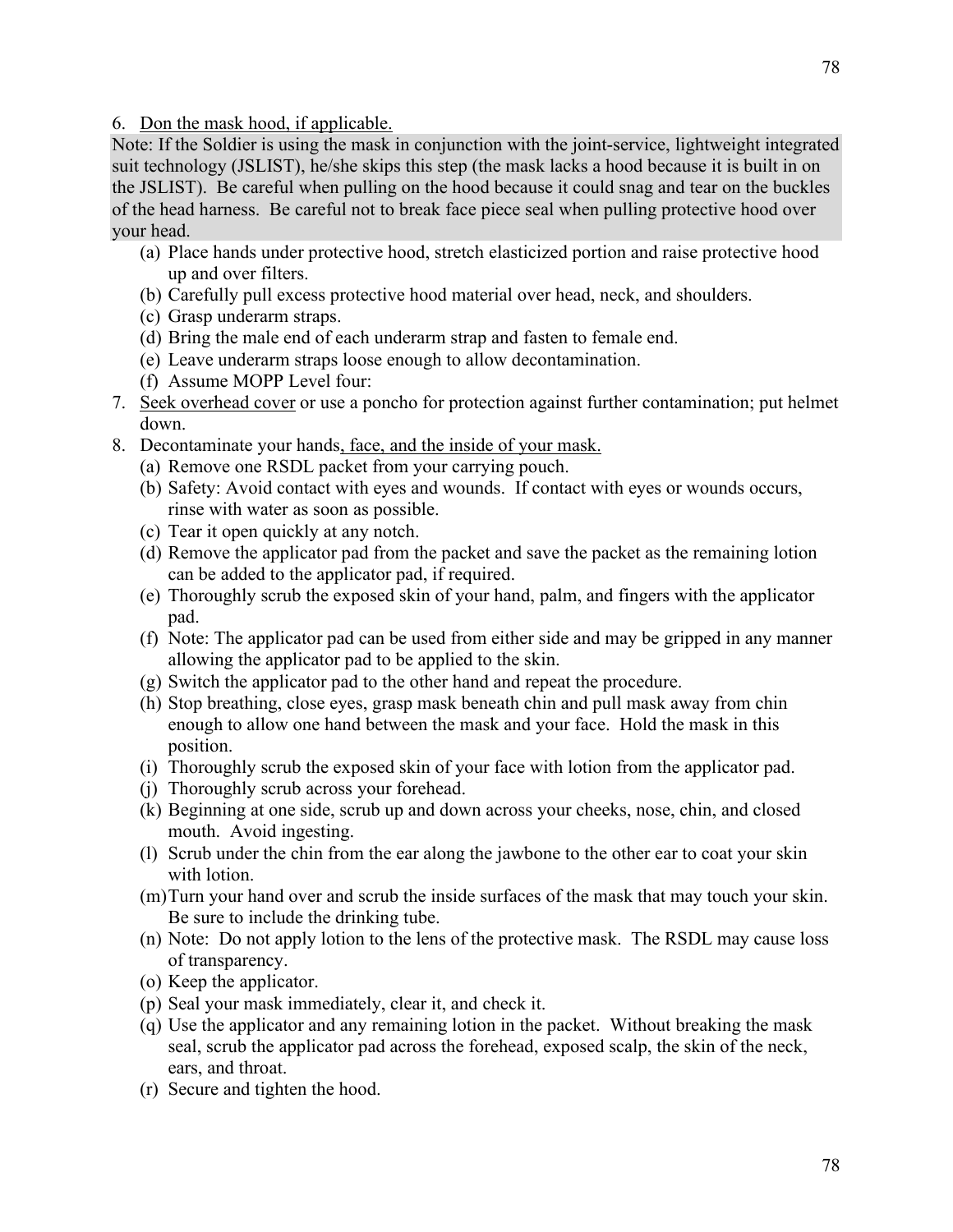- (s) Thoroughly scrub your hands with lotion again as in the steps above.
- (t) Assume MOPP Level 4 by putting on protective gloves; fasten Velcro.
- 9. Decontaminate your equipment (M295 or M334).
	- (a) Open the M334 at either end where the kit is notched.
	- (b) Remove one M334 packet from the kit.
	- (c) Open an M334 packet at a notch on the packet.
	- (d) Remove the individual wipe from the packet and unfold completely.
	- (e) Decontaminate all contaminated individual equipment by wiping the surface using sweeping motions away from the body. Take care not to spread contamination to any area that has been visually determined clean. Note: M334 individual wipe may leave behind a film on decontaminated surfaces. This film may alter how certain surfaces (i.e., optics, reflective surfaces) process light. Refer to the decontaminated equipment's TM for cleaning procedures, as some surfaces may require specific procedures to avoid damaging the surface. In the absence of cleaning procedures, a lens cloth has been found to be an effective means of removing any film left behind by the M334 individual wipe.
	- (f) Note: The wipe may be folded/refolded as necessary to maximize use of the clean areas of the wipe, to obtain the proper grip, and to ensure even contact pressure. When wiping, pay special attention to areas that are hard to reach, such as cracks, crevices, and absorbent materials. To avoid premature evaporation of the solvent, do not open a new M334 packet until needed.
	- (g) Dispose of contaminated waste material in accordance with unit SOP.

|  |  |  |  | Table P-7: Chemical and biological operations |
|--|--|--|--|-----------------------------------------------|
|--|--|--|--|-----------------------------------------------|

| PERFORMANCE MEASURES                                            | GO | NO-GC |
|-----------------------------------------------------------------|----|-------|
| 1. Don mask assembly.                                           |    |       |
| 2. Clear mask assembly.                                         |    |       |
| 3. Seal mask assembly.                                          |    |       |
| 4. Give the alarm.                                              |    |       |
| 5. Close mask carrier.                                          |    |       |
| 6. Don the hood, if applicable.                                 |    |       |
| 7. Seek overhead cover.                                         |    |       |
| 8. Decontaminate your hands, face, and the inside of your mask. |    |       |
| 9. Decontaminate your equipment.                                |    |       |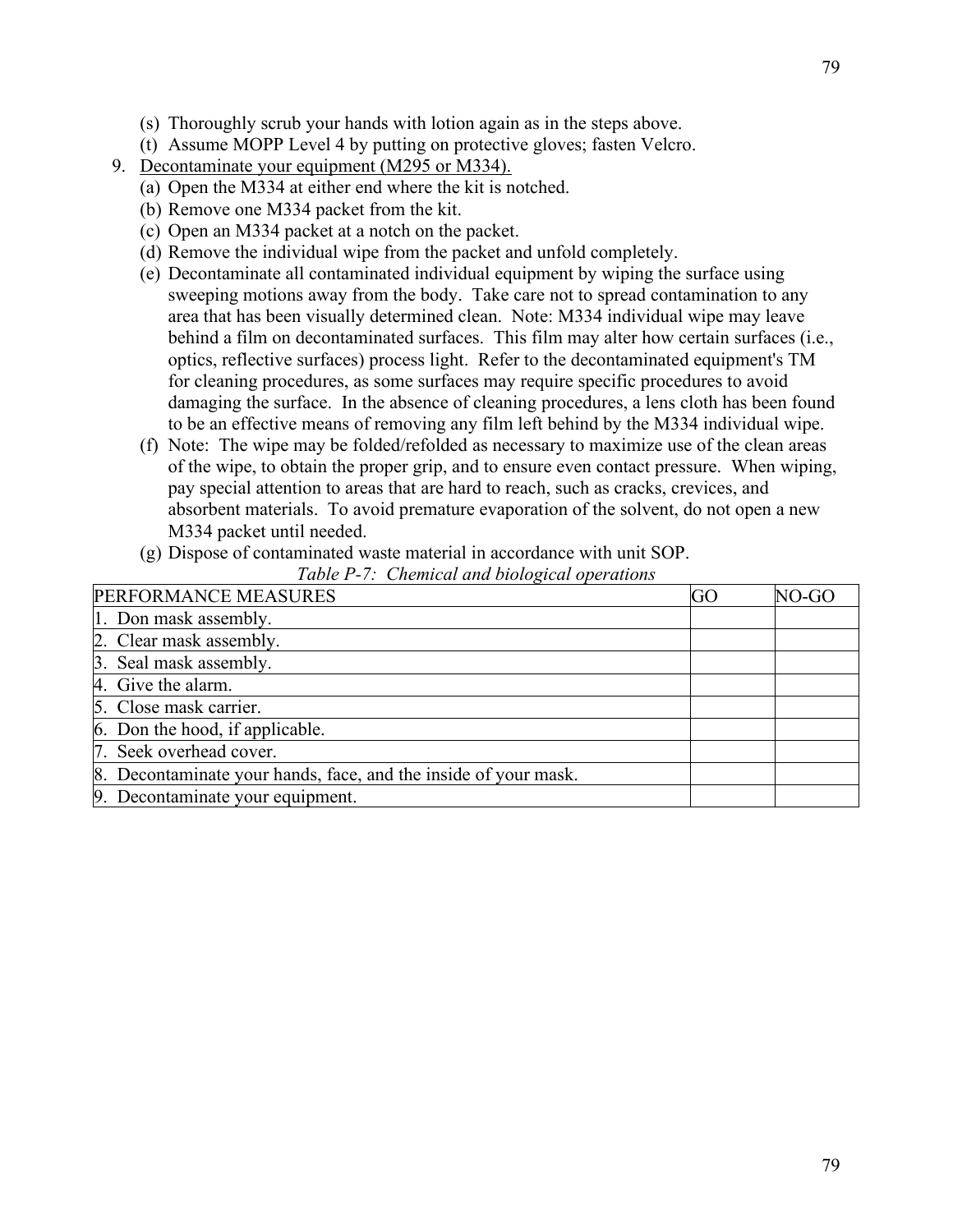#### **P-8: Resection and Military Maps**

**Task basis:** 071-COM-1015-Locate an Unknown Point on a Map and on the Ground by Resection, 071-COM-1000-Identify Topographic Symbols on a Military Map, 071-COM-1001- Identify Terrain Features on a Map

**Tasks:** Determine your location. Identify terrain features, colors, and contour lines. Identify topographic symbols.

**Conditions:** You are a member of a team conducting tactical operations and have a requirement to determine your current location.

**Standards:** Determine the correct six-digit grid to your location using resection within five minutes. Identify five major, three minor, and two supplementary terrain features, what the six basic colors represent, and the three types of contour lines within five minutes with 100% accuracy. Correctly identify 22 topographic symbols within ten minutes.

**Requirements:** A protractor, straight edge, calibrated compass, and military map(s) (use as many maps as required to ensure all terrain features are represented). Laminated paper with blank lines labeled appropriately (one for candidate's grid, five for the major terrain features, three for the minor terrain features, two for the supplementary terrain features, six for the colors, and three for the contour lines). The 22 topographic symbols with a blank line next to each for the candidate to write the number. Alcohol pens and eraser. The map for resection must have two clearly identifiable features that are visible to the candidate. If the local terrain is limited, E-Type targets, vehicles, etc. may be used as long as they are clearly plotted and labeled on the map. The map(s) for identifying symbols/features must have each item to be identified clearly labeled. The training area will have the figures and illustrations from the individual tasks (ITASKs), as well as any additional references. While all the information will be available in the holding area, during testing the candidate must not be given any graphic training aids (GTAs), cheat sheets, etc. At test site, the candidate must not be able to see any of the

### information/equipment until time has started. Do not use the actual grid to the site for test week. **Performance steps:**

- 1. Resection:
	- (a) Identify your location on a map by resection using the map and compass method.
		- 1) Orient the map on a flat surface using a compass.
		- 2) Identify at least two well-defined points on the ground.
		- 3) Mark these well-defined points on the map.
		- 4) Plot the back azimuths of these points on the map.
	- (b) Determine the magnetic azimuth from your location to one of the defined points.
	- (c) Convert the magnetic azimuth to a grid azimuth.
	- (d) Convert this grid azimuth to a back-grid azimuth.
	- (e) Place the index point of a protractor on the well-defined point.
	- (f) Align the protractor's 0- to 180-degree line to the top of the map's north-South grid line.
	- (g) Ensure the 0-degree mark is pointing to the north (or top of map).
	- (h) Place a tick mark on the map beside the number on the protractor that corresponds to the computed back grid azimuth.
	- (i) Draw a straight line from the well-defined point to the tick and beyond.
	- (j) Repeat for each well-defined point.
	- (k) Identify the point where the lines intersect as your location.
	- (l) Determine the six-digit grid coordinates to this location.
	- (m)Identify your location on a map by resection using the straightedge method.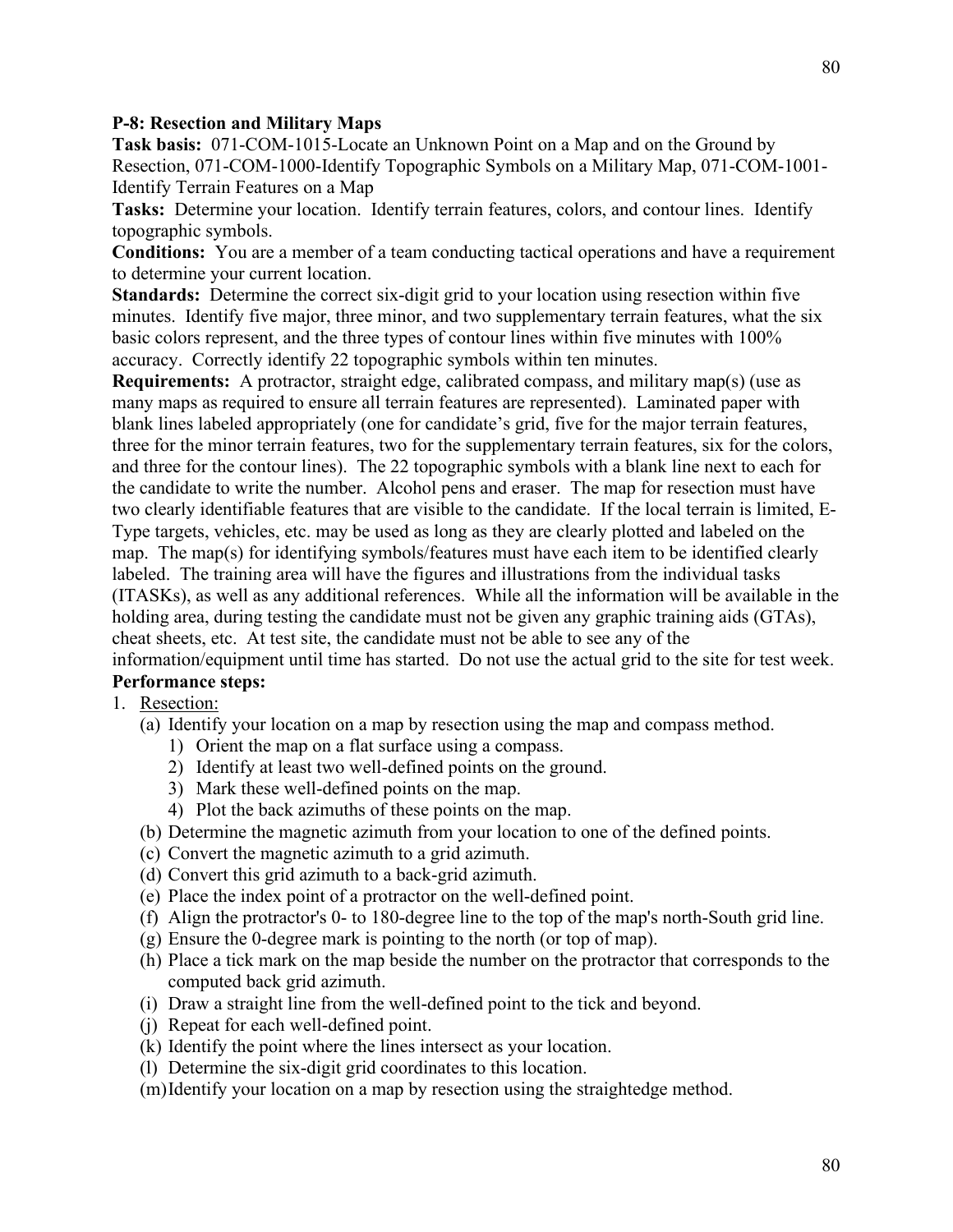- (n) Orient your map on a flat surface using terrain association.
- (o) Locate at least two known distant locations or prominent features on the ground.
- (p) Plot these distant locations or prominent features on the map.
- (q) Draw a resection line for each of these plotted points.
- (r) Lay a straightedge on one of the two known points on the map.
- (s) Rotate the straightedge on the map until straightedge lines up with both the known position on the map and the known position in the distance.
- (t) Draw a line along straightedge away from the known position on the ground toward your position.
- (u) Repeat for each plotted point.
- (v) Identify the point where the lines intersect as your location.
- (w)Determine the six-digit grid coordinates to this location
- 2. Identify terrain features and colors on a map:
	- (a) Major terrain features:
		- (1) Hill.
		- (2) Saddle.
		- (3) Valley.
		- (4) Ridge.
		- (5) Depression.
	- (b) Minor terrain features:
		- (1) Draw.
		- (2) Spur.
		- (3) Cliff.

(c) Supplementary terrain features:

- (1) Cut.
- (2) Fill.
- (d) Colors:

 (1) Blue: Hydrography or water features such as lakes, swamps, rivers, and drainage.

 (2) Black: Cultural (manmade) features such as buildings and roads, surveyed spot elevations, and all labels.

 (3) Green: Vegetation with military significance such as woods, orchards, and vineyards.

 (4) Brown: All relief features and elevation such as contours on older edition maps and cultivated land on red light readable maps.

 (5) Red: Cultural features, such as populated areas, main roads, and boundaries, on older maps.

 (6) Red-brown: Cultural features, all relief features, non-surveyed spot elevations, and elevation such as contour lines on red light readable maps.

(e) Contour lines.

- (1) Index.
- (2) Intermediate.
- (3) Supplementary.
- 3. Identify Topographic Symbols:
	- (a) Identify the sheet name.
	- (b) Identify the sheet number.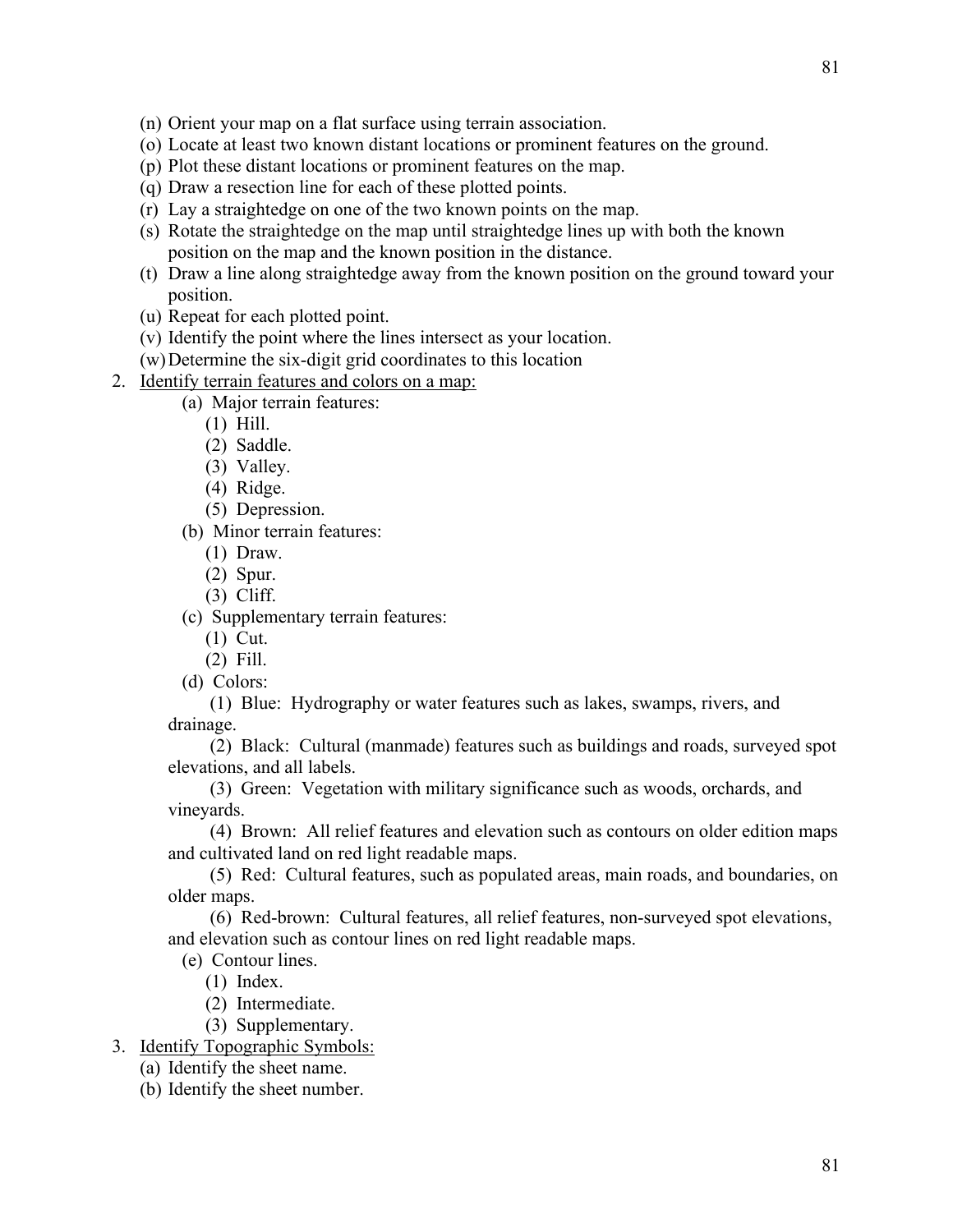- (c) Identify the series name.
- (d) Identify the scale.
- (e) Identify the series number.
- (f) Identify the edition number.
- (g) Identify the index to boundaries.
- (h) Identify the adjoining sheets diagram.
- (i) Identify the elevation guide.
- (j) Identify the declination diagram.
- (k) Identify the bar scales.
- (l) Identify the contour interval note.
- (m)Identify the spheroid note.
- (n) Identify the grid note.
- (o) Identify the projection note.
- (p) Identify the vertical datum note.
- (q) Identify the horizontal datum note.
- (r) Identify the control note.
- (s) Identify the preparation note.
- (t) Identify the printing note.
- (u) Identify the grid reference box.
- (v) Identify the unit imprint and symbol.

### *Table P-8: Resection and military map reading*

| PERFORMANCE MEASURES                                             | GO | NO-GO |
|------------------------------------------------------------------|----|-------|
| 1. Identify your location on a map using resection.              |    |       |
| 2. Identify major terrain features.                              |    |       |
| 3. Identify minor terrain features.                              |    |       |
| 4. Identify supplementary terrain features.                      |    |       |
| 5. Identify what the colors on a military map indicate.          |    |       |
| 6. Identify what the 3 types of contour lines on a military map. |    |       |
| 7. Identify topographic symbols.                                 |    |       |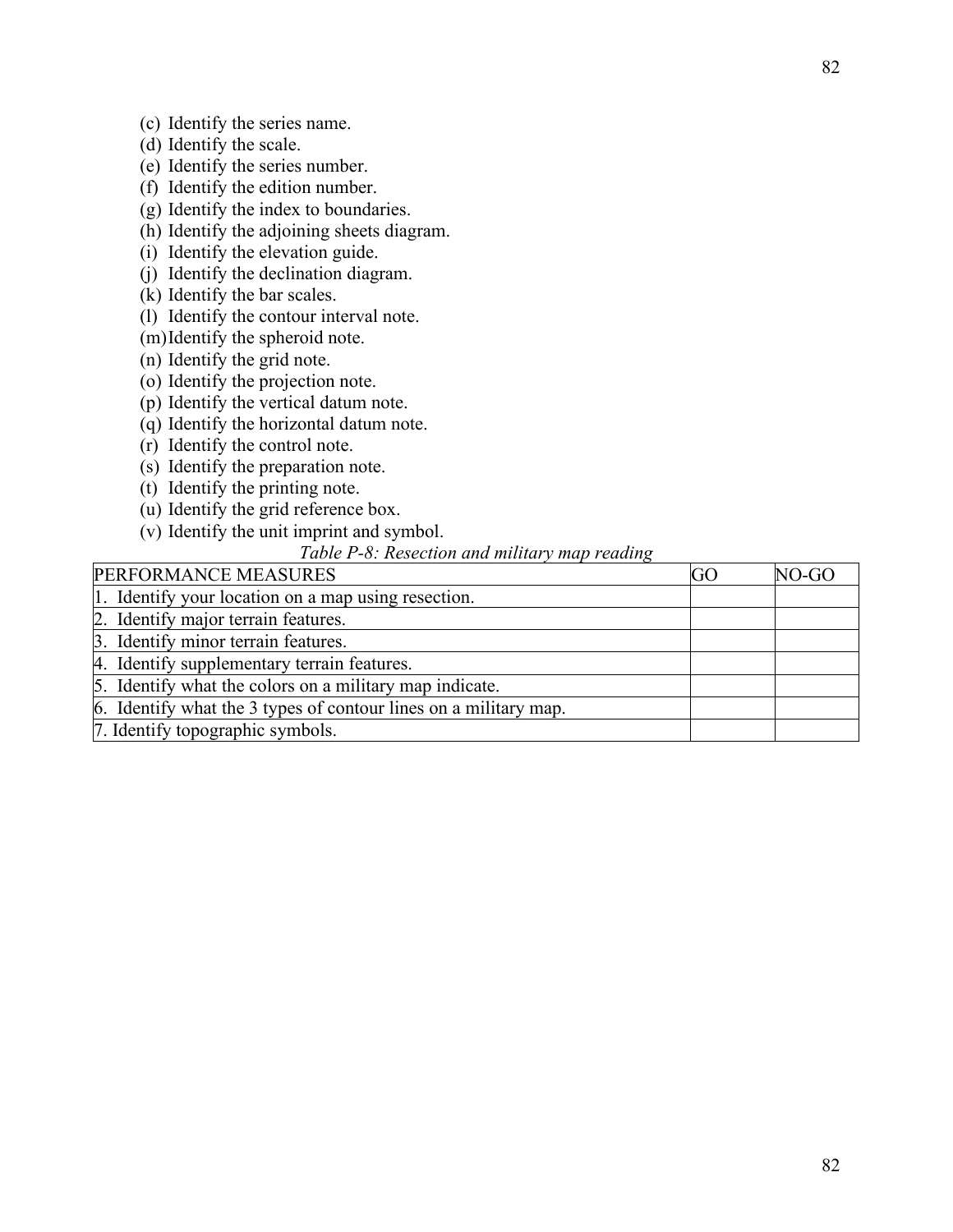#### **P-9: Operate PVS-14 Monocular Night Vision Device**

**Based On:** 071-706-0001 Operate the AN/PVS-14 Monocular Night Vision Device **Task:** Prepare, mount and operate a set of AN/PVS-14 Monocular Night Vision Device. Identify characters in no light/ low light conditions. Correctly Stow AN/PVS-14s.

**Conditions:** You are member of a squad conducting operations in limited visibility and have an AN/PVS-14 monocular night vision device (NVD) that is prepared for operation. You have all your assigned personal equipment. You are conducting operations in a non-CBRN environment. **Standards:** Place the AN/PVS-14 NVD into operation under normal conditions in one minute while wearing your helmet in no light/ low light conditions. Correctly identify and record 3 alpha/numeric symbols with a 100% accuracy in no light/ low light conditions using correctly adjusted AN/PVS14s in 30 seconds or less. Properly stow the AN/PVS-14 NVD after use in sequence in under 1 minute in lighted conditions.

**Station Requirements:** A tent or other light proof structure, which will contain a table to place AN/PVS-14 Nods, carrying case, and all appropriate BII. AN/PVS-14s will be staged with working battery correctly installed and Diopter knobs mal- adjusted. Also, candidate will be provided with a grade sheet to record three alpha/numeric combinations. A system to temporally expose/cover three different letter/number combinations which are only readable from the candidate's position will correctly worn and adjusted NVDs. A light source will be available for the "stow" portion of the task to facilitate steps "3 d" and "3 h".

Candidate will start in the standing position not touching the equipment.

#### **Performance Steps**

- 1. Operate AN/PVS-14 under normal conditions. Use the AN/PVS-14 mounted on a helmet.
	- (a) Don the helmet (will maintain helmet on until step 3).
	- (b) Place the NVD in the socket of the helmet mount.
	- (c) Depress the side buttons (or press down on side lever on metal mount) to set the eye relief.
	- (d) Move the NVD fore or aft until the eyecup comfortably seals around the eye.
	- (e) Turn the NVD ON.
	- (f) Rotate the diopter adjustment for the clearest view of the image intensifier screen.
	- (g) Adjust the eye relief distance.
	- (h) Press the side buttons (or press down on side lever on metal mount).
	- (i) Slide the NVD fore or aft to obtain a full field-of-view of the image.
	- (j) Adjust the objective lens focus, while observing an object, until the sharp image is obtained.
	- (k) Grasp the helmet tilt and flip-up assembly and rotate upward and rearward until the latch is firmly engaged. Note: The NVD will automatically power off when flipped up.
	- (l) Grasp the helmet tilt and flip-up assembly and rotate downward and forward until the latch is firmly engaged.
	- (m)Turn the power switch to the ON position to resume viewing.
- 2. Identify 3 alpha/numeric symbols in low light/ no light conditions in under 30 seconds.
	- (a) (grader will expose 3 distinct Letter/Number Combinations) candidate records all three exposed letter/number combinations on provided grade sheet then steps back when complete.
- 3. Stow the AN/PVS-14.
	- (a) Turn NVD OFF.
	- (b) Remove the NVD from the headset or helmet mount.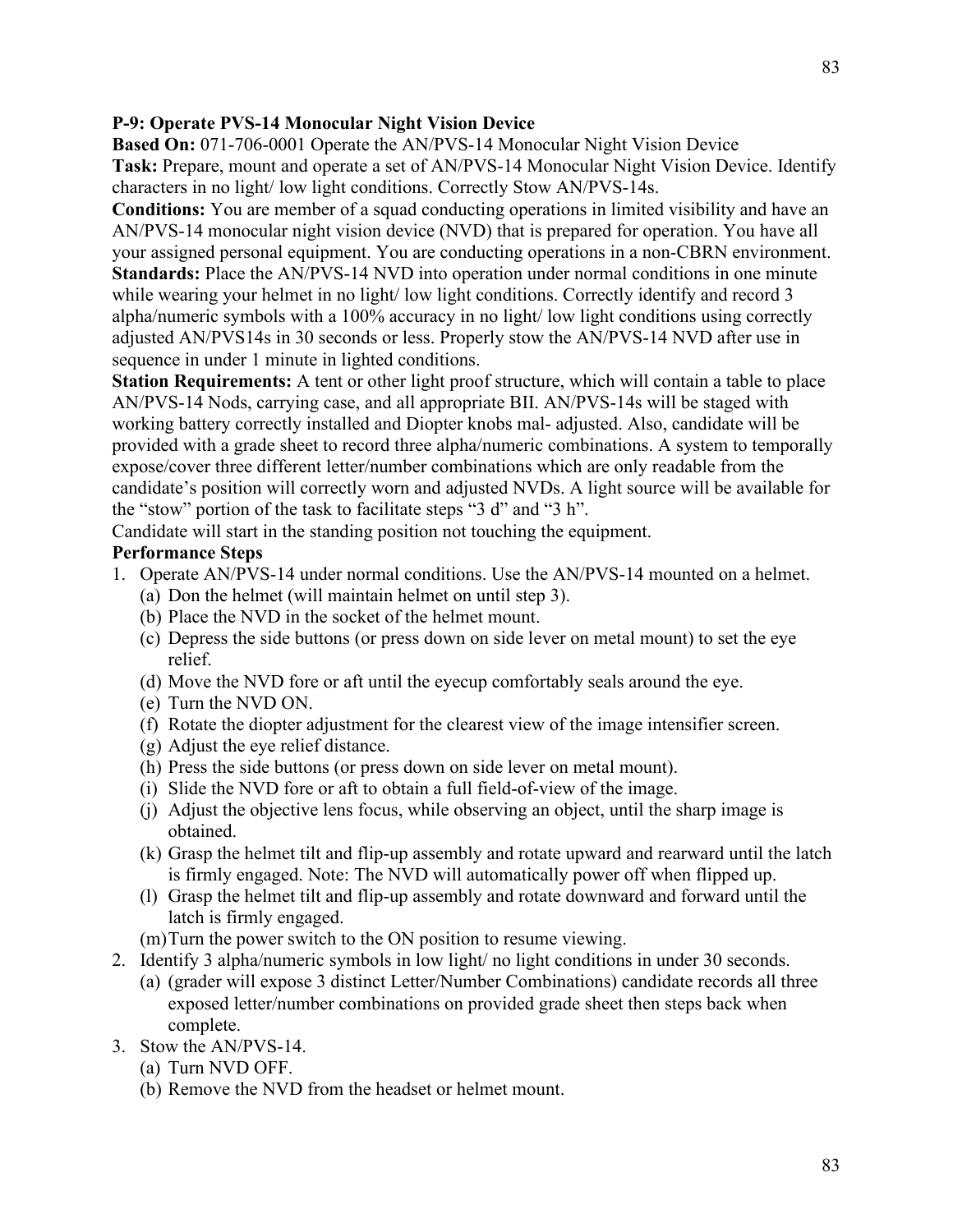84

- (c) Remove battery or batteries.
- (d) Inspect the battery compartment for corrosion or moisture.
- (e) Replace battery cap.
- (f) Remove eyecup, demist shield, sacrificial window, compass or 3X magnifier.
- (g) Replace eyepiece and objective lens cap.
- (h) Ensure monocular is clean and dry before placing into carrying case.
- (i) Replace all equipment in the carrying case.

Table. P-9: Operate Pvs-14 Monocular Night Vision Device

| <b>PERFORMANCE MEASURES</b>                                                                | <b>GC</b> | $NO-GO$ |
|--------------------------------------------------------------------------------------------|-----------|---------|
| 1. Operate AN/PVS-14 under normal conditions. Use the AN/PVS-14 mounted on a helmet.       |           |         |
| 2. Identify 3 alpha/numeric symbols in low light/ no light conditions in under 30 seconds. |           |         |
| $\beta$ . Stow the AN/PVS-14.                                                              |           |         |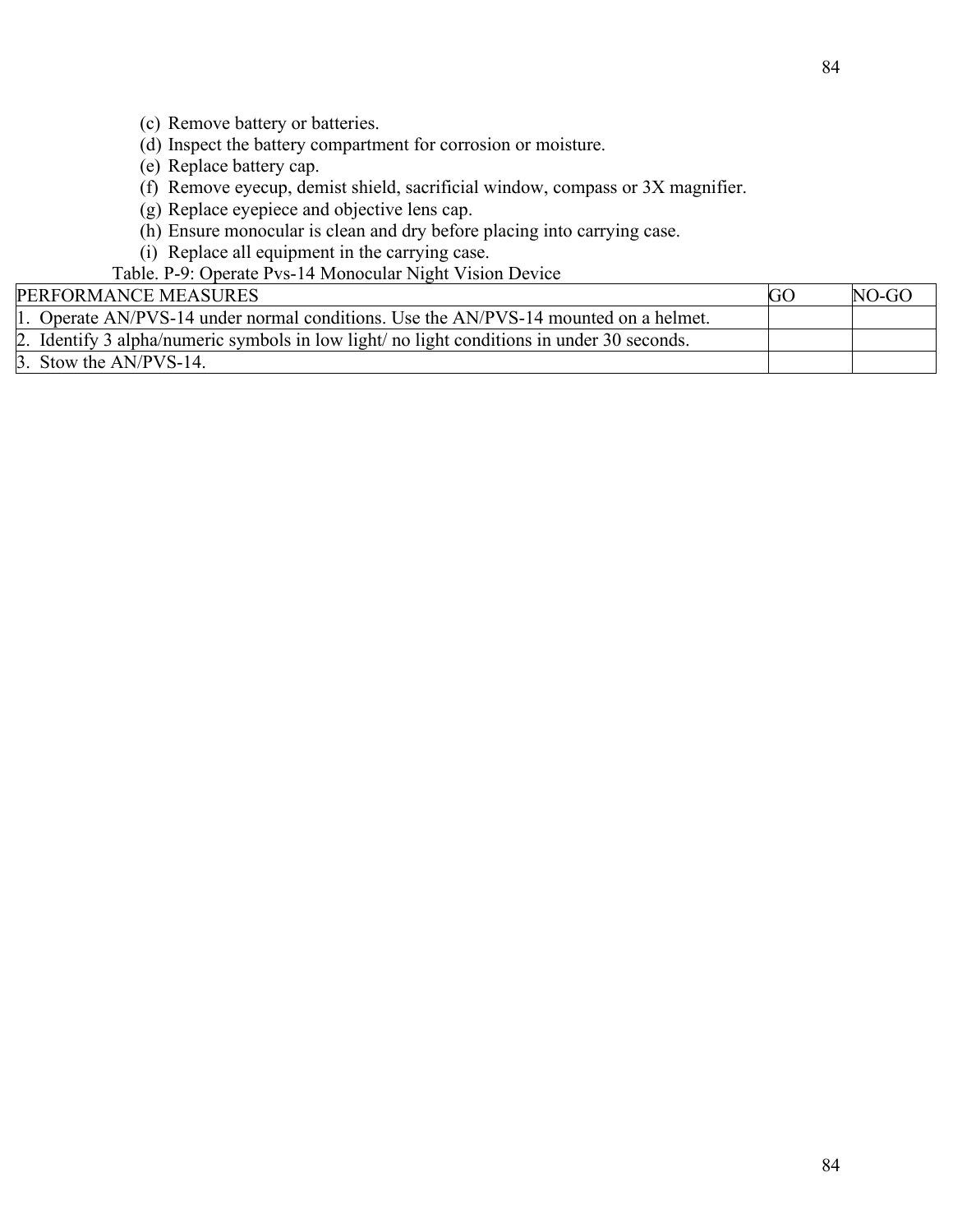#### **P-10: Transmit a SPOT Report with a Tactical Man Pack Radio**

**Task basis:** 113-589-2004-Operate TACSAT Radio Set AN/PRC-117 in all modes of operation, 171-300-0063-Operate the Single Channel (SC) Ground and Airborne Radio System, Advanced System Improvement Program Radio 071-326-0512-Estimate Range 171-COM-4080-Send a **SPOTREP** 

**Tasks:** Assemble and load Communications Security (COMSEC) into a tactical man packable or vehicle mounted radio, program it for both Line of Sight (LOS) and Satellite (SAT) voice communications, then conduct a LOS radio check. Use this radio to transmit your SPOTREP. **Conditions:** You are a member of a team who has been directed to prepare your radio for operations in a non-CBRNE environment. Next, you have moved to an observation post (OP) and are witnessing enemy operations. Intelligence reporting gives the size of your target as (Grader states height or width of target, ensuring candidate identifies it).

**Standards**: Assemble, load, and program the radio and conduct a LOS radio check within five minutes. Correctly transmit a SPOTREP within 10 minutes. All tasks will be performed in sequence, using the proper radiotelephone (RTO) pronunciation and procedures.

**Requirements:** Calibrated compass, mil-reticle binoculars or other magnified optical device with mil markings, and a stable platform to view the target. 10-digit grid to candidate's location, a protractor, and military map with declination diagram. Blank piece of laminated paper, alcohol pens, and eraser. One set of Signal Operating Instructions (SOI) according to unit SOP; all pertinent frequencies listed. All call signs required and an information sheet showing the appropriate COMSEC for each week of the month. One operational, tactical, man packable/vehicle-mounted radio with no frequencies programmed, no COMSEC loaded, disassembled, with all Basic Inventory Items (BII). An operational, tactical radio loaded with training COMSEC and pertinent frequencies for the grader to use. A Simple Key Loader (SKL) with all BII, loaded with four weeks of training COMSEC keys. Provide the candidate with, or ensure the candidate has a watch with the correct date and time. Grader must have a cheat sheet/overlay for the candidate's target plot. Target setup: The candidate must actually have to look through binoculars and talk on the radio during the SPOTREP rather than stand over a terrain model. As a result, a target such as a building, vehicle, or person/E-type target will be used at actual distance. If the local area does not permit enough distance, a target must be created to scale based on the desired distance and the actual distance from the candidate. For example, a person that is 19.5 inches (.495 meters) wide is 4.95 mils at 100 meters. At 2000 meters a 6.7-meter-long tank will appear as 3.35 mils. A 25-meter-long fighting position will appear as 12.5 mils. If this situation were scaled down to 50 meters away from the candidate: That same tank will be .1675 meters long and still appear as 3.35 mils. That same fighting position will be .625 meters long and still appear as 12.5 mils. Other distances or target sizes may be used, but: They must be represented accurately and to scale. The candidate must know the true size of the target regardless of whether it is scaled or actual distance. The simulated target should be far enough away to require the candidate to use the binoculars. If distances beyond 100 meters are available, use actual size targets rather than scaled. Consider placing training site on a roadway, power line cut, or elevated position in order to achieve more distance. **Performance steps:**

- 1. Assemble, load, program, and radio check:
	- (a) Assemble and power on radio. Battery/batteries/power supply, LOS antenna, and headset/external microphone/speaker.
	- (b) Load the correct COMSEC keys for the appropriate week into the radio with an SKL.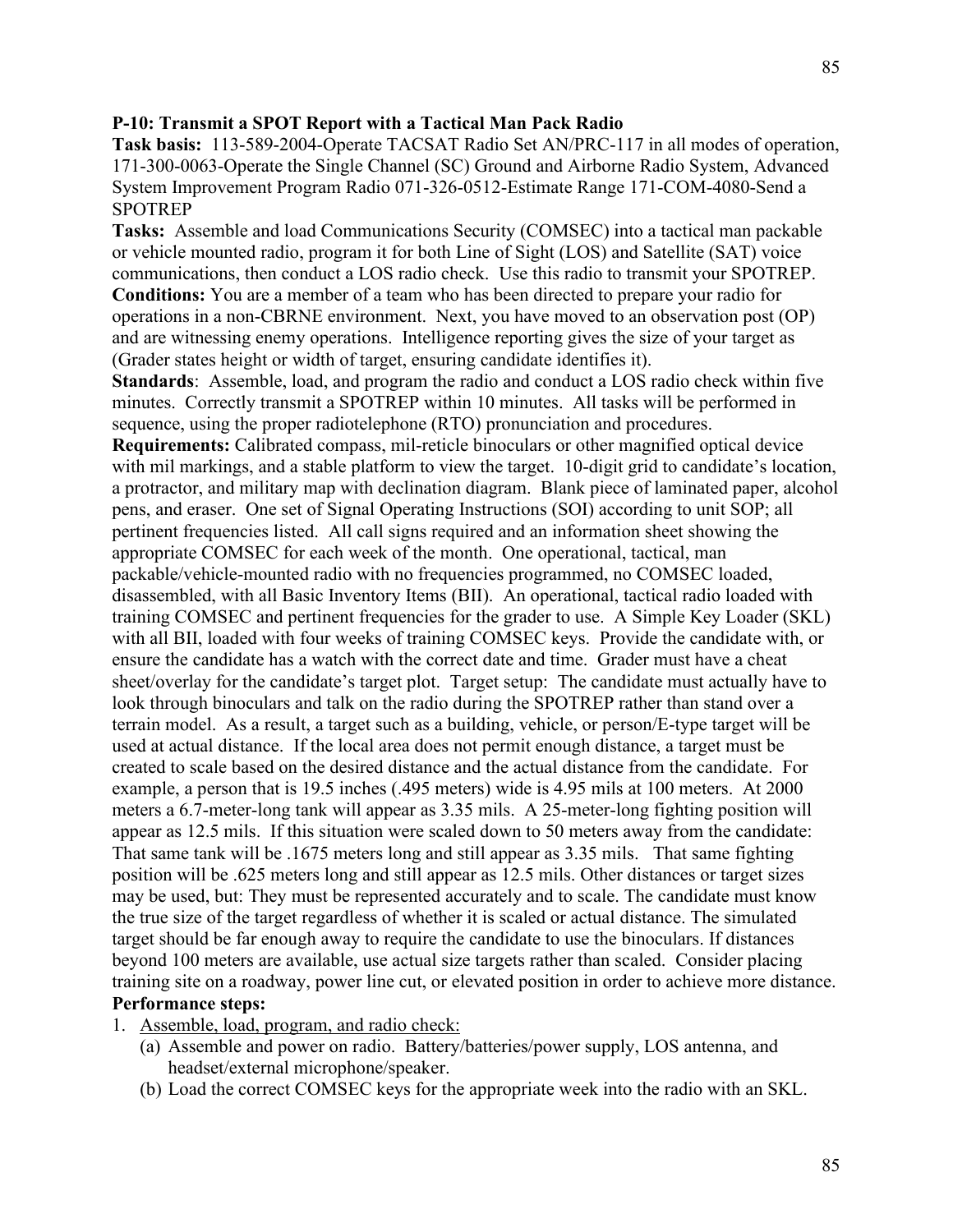- (c) Program one secure (SC; cypher text (CT)), operational frequency, into the radio according to the SOI.
- (d) Radio check:

Note: NO-GO if candidate cannot communicate on this frequency/uses improper pronunciation/procedures so long as it is not an equipment failure.

- Send SPOTREP:
- 2. Prepare SPOTREP.
	- 1. LINE 1: Date time group (DTG) of report submission.
	- 2. LINE 2: Reporting unit and method of observation: unaided, binoculars, infrared, thermal, night vision device, unmanned aircraft system, or other. Follow with narrative if needed.
	- 3. LINE 3: Size of detected element:
		- (a) Persons: Military, Civilian.
		- (b) Vehicles: Military, Civilian.
		- (c) Equipment: Military, Civilian.
	- 4. LINE 4: Activity of detected element at DTG of report (sub-type if applicable). If needed add narrative.
		- (a) Attacking (direction from).
		- (b) Air defense artillery (ADA) (engaging).
		- (c) Aircraft (engaging) (rotary wing [RW], fixed wing [FW]).
		- (d) Ambush improvised explosive device (IED) [exploded], IED [unexploded], sniper, anti-armor, other).
		- (e) Indirect fire (point of impact, point of origin).
		- (f) Chemical, biological, radiological, or nuclear (CBRN).
		- (g) Defending (direction from).
		- (h) Moving (direction from).
		- (i) Stationary.
		- (j) Cache.
		- (k) Civilian (criminal acts, unrest, infrastructure damage).
		- (l) Personnel recovery (isolating event, observed signal).
		- (m)Other (give name and description).
	- 5. LINE 5: location (grid coordinate with military grid reference system (MGRS) grid zone designator of detected element activity or event observed). Must send correct six-digit grid.
		- (a) Candidate plots their location on the map.
		- (b) Candidate determines direction to target using compass.
		- (c) Candidate estimates distance to target using mil-relation method based on known size.
		- (d) Candidate plots the enemy location on the map.
	- 6. LINE 6: Unit (detected element unit, organization, or facility). If it cannot be identified it should be described in detail to include; uniform, vehicle markings, or other identifying information.
		- (a) Conventional.
		- (b) Irregular.
		- (c) Coalition.
		- (d) Host nation.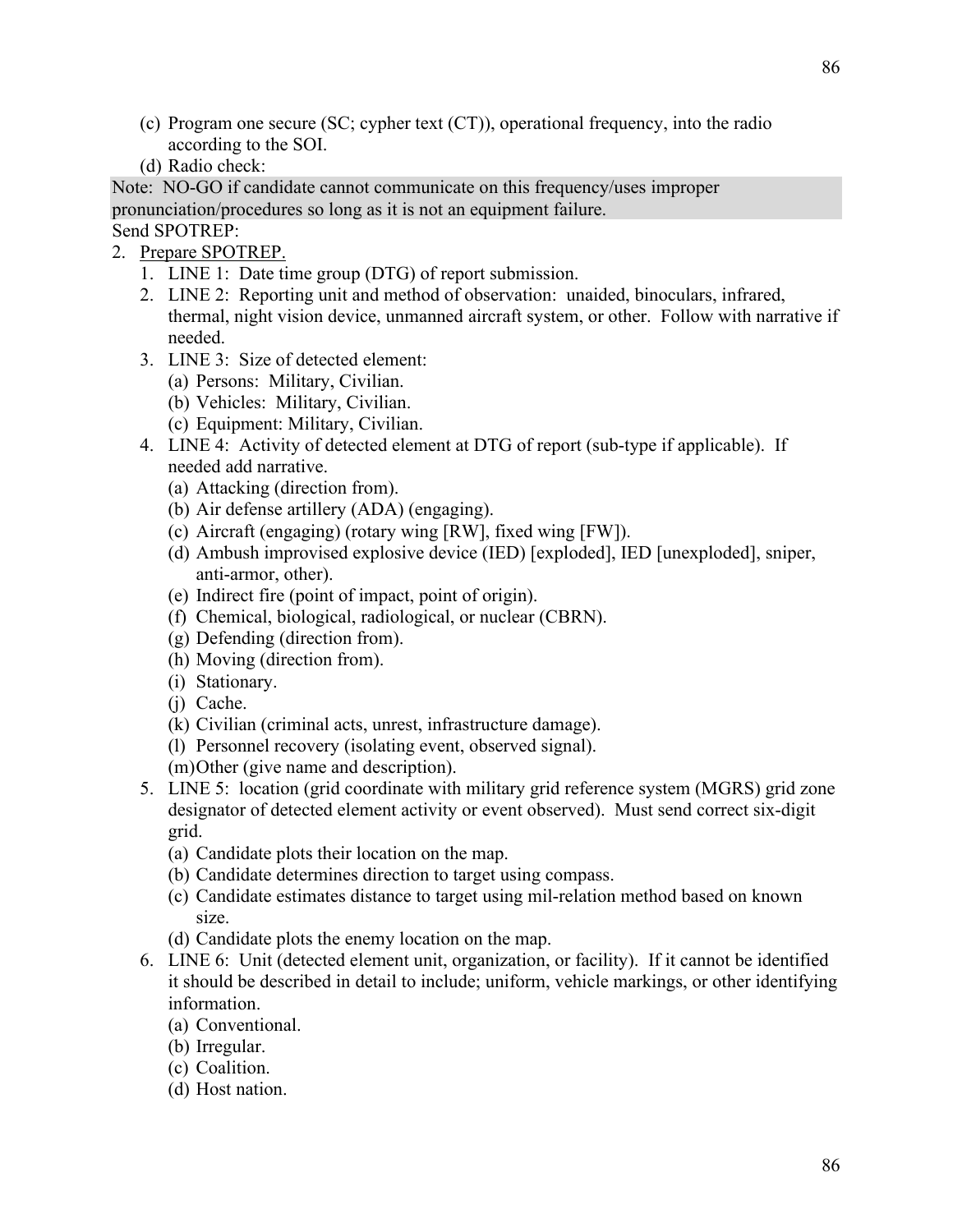- (e) Nongovernmental organization (NGO).
- (f) Civilian.
- (g) Facility.
- 7. LINE 7: Time (DTG of observation).
- 8. LINE 8: Equipment element observed (and amplifying sub-type, if applicable). Narrative can be added to clarify/describe/explain the equipment. Nomenclature/type/quantity of all equipment observed should be provided if known. If equipment cannot be identified, it should be described in as much detail as possible.
	- (a) ADA (missile (man-portable air defense system [MANPADS]), missile (other), gun).
	- (b) Artillery (gun (self-propelled [SP]), gun (towed), missile or rocket, mortar)
	- (c) Armored track vehicle (tank-personnel carrier-command and control-engineertransport-other).
	- (d) Armored wheel vehicle (gun, APC, C2, engineer, transport, other).
	- (e) Wheel vehicle (gun, C2, engineer, transport, other).
	- (f) Infantry weapon (anti-armor, RPG, machine gun, grenade launcher, small arms, other).
	- (g) Aircraft (RW-attack/utility/observation helicopter; FWattack/transportation/UAS/other).
	- (h) Mine/IED (buried, surface, vehicle-borne IED, person-borne IED, other).
	- (i) CBRN.
	- (j) Supplies (class III, class V, other).
	- (k) Civilian.
	- (l) Other.
- 9. LINE 9: Assessment (reason for/purpose of activity and threats to/opportunities for friendly forces).
- 10. LINE 10: Narrative (actions taken related to the activity: attack-withdraw-observeother). Potential for subsequent reports: air support-BDA-call for fire-casualty report-EOD support-MEDEVAC-other.
- 11. LINE 11: Authentication (report authentication) per SOP.
- 3. Send SPOTREP to next higher element.

#### Table P-10: Transmit a spot report with a tactical man pack radio

| <b>PERFORMANCE MEASURES</b>                          | $NO-GO$ |
|------------------------------------------------------|---------|
| 1. Assemble, load, program, and conduct radio check. |         |
| 2. Prepare SPOTREP.                                  |         |
| 3. Send SPOTREP to next higher element.              |         |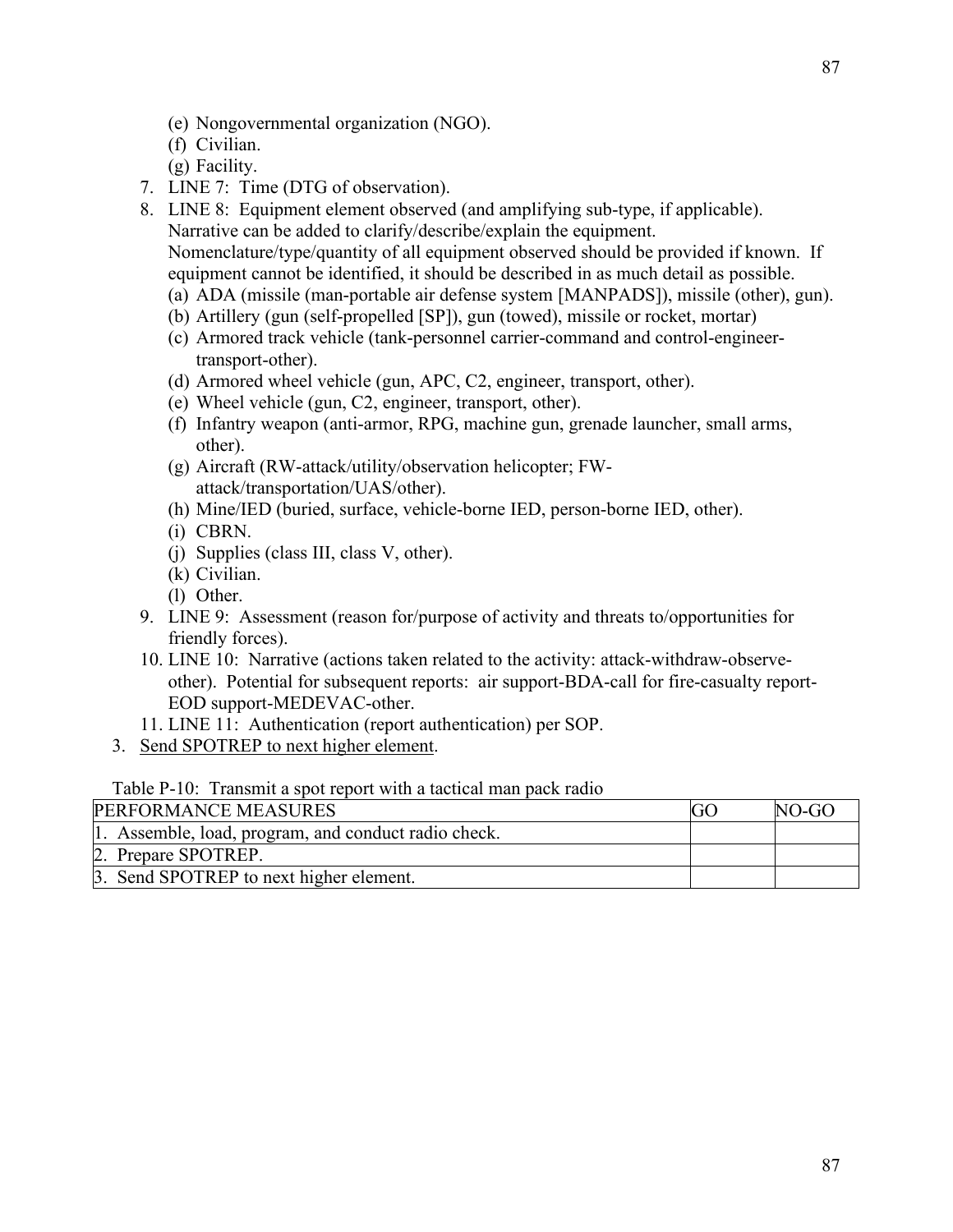## **ESB-3: Arctic Focus, (ECWCS) Protect Yourself in Extreme Cold Weather.**

**Task:** Protect Yourself and Fellow Soldiers in Extreme Cold Weather.

**Conditions:** In a field environment given a scenario with weather conditions and temperature. **Standards**: Explain the acronym COLD and the three layers of the ECWCS. Explain the five types of glove and their level of protection and the seven levels of the Generation III ECWCS within ten minutes.

**Evaluation preparation:** Setup: Evaluator has the Cold Weather Smart Card (GTA 20-01-001 1 FEB 2013), the five sets of gloves, and the seven layers of the ECWCS.

Brief to Candidate: Tell the candidate to explain the acronym COLD and the three layers of the ECWCS. The Soldier then will be asked to explain the five types of gloves and their level of protection and the seven levels of the Generation III ECWCS.

# **Performance Measures:**

Soldier explains COLD.

Soldier describes the three layers.

Soldier describes the five sets of gloves for Cold Weather and handling of POL.

Soldier describes the seven levels of the GEN III ECWCS.

### **Performance Steps:**

- 1. Candidate will Describe the acronym COLD.
	- C Keep it Clean.
	- O Avoid Overheating.
	- L Wear Clothing Loose and Layered.
	- D Keep Clothing Dry.
- 2. The Candidate will explain the three layers of the ECWCS. (verbatim)
	- 1) Base Layer also known as inner or wicking layer, the base layer(s) are designed to wick excess moisture away from your body
	- 2) Insulation Layer intermediate layer(s) that provides volume to enable you to trap warm air between your body and outer garments.
	- 3) Outer Shell Layer external layer that protects you from the elements providing protection from wind and moisture.
- 3. Correctly identify and Explain the five (5) types of gloves and their level of protection.
	- 1) Glove inserts
		- (a) Not a stand-alone item; to be worn inside of a glove or mitten shell.
		- (b) When sizing glove shell, ensure the gloves fit comfortably while wearing insert and that they do not restrict circulation.
	- 2) Glove shell; effective to 14 degrees Fahrenheit

Every Soldier reacts differently in the cold and may need to change gloves at varying temperatures.

- 3) POL handling glove
	- (a) Only glove authorized for wear when handling fuel products.
- 4) Trigger Finger Mittens; effective to -20 degrees Fahrenheit
	- (a) Can be worn with either type of insert.
	- (b) Some Soldiers need to wear shells only during physical activity to prevent over sweating.
- 5) Arctic Mittens; effective to -60 degrees Fahrenheit
	- (a) Can be worn with either type of insert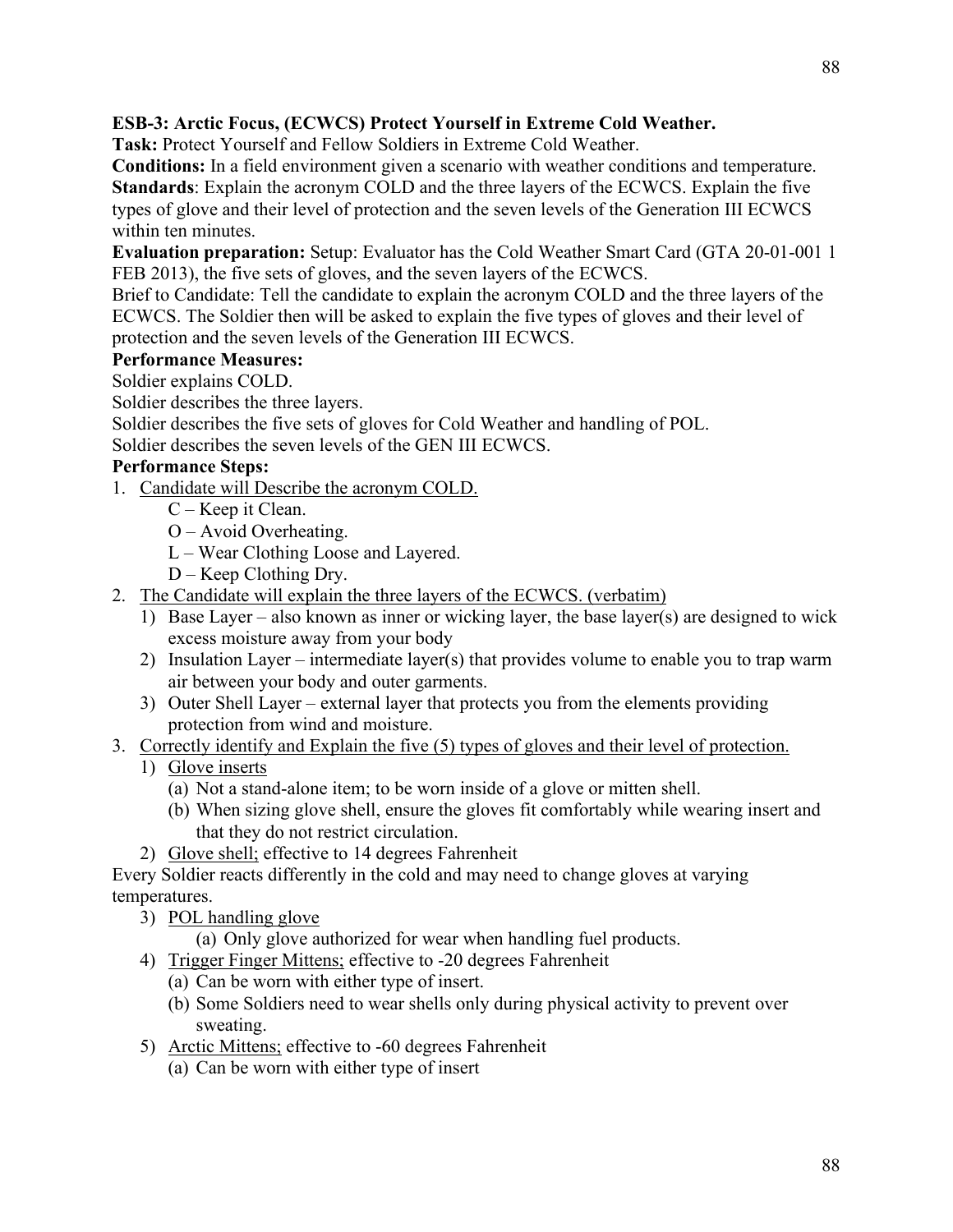- (b) Gloves may be stored under Gen III shell to keep warm and prevent accumulation of snow inside the mittens.
- (c) Do not wear with Trigger Finger Mittens.
- 4. Correctly identify and Explain the seven (7) levels of the Generation III ECWCS
	- 1) Level 1 (Base Layer)
		- (a) Lightweight Cold Weather Undershirt and Drawers.
		- (b) Long sleeve top and full-length bottom constructed from silk weight moisture wicking polyester.
		- (c) Material aids in movement of moisture from the skin to the outer layers.
	- 2) Level 2 (Base / Insulation Layer)
		- (a) Mid-weight Cold Weather Shirt and Drawers.
		- (b) Long sleeve top and full-length bottom garments constructed out of polyester 'grid' fleece. (Waffle top and bottoms)
		- (c) Grid fleece provides an increase of surface area for transportation of moisture away from the wearer during movement.
		- (d) Can be worn next to skin or over Level 1 for additional insulation.
	- 3) Level 3 (Insulation Layer)
		- (a) Fleece Jacket is the primary insulation layer for use in moderate to cold climates.
		- (b) Thermal pro, animal fur mimicking insulation provides an increase in warmth to weight ratio along with a reduction in volume when packed.
	- 4) Level 3 Fleece is not an outer layer.
	- 5) Level 4 (Outer Shell)
		- (a) Wind Cold Weather Jacket is made of a lightweight, wind resistant and water repellant material.
		- (b) Acts as a minimum outer shell layer, improving the performance of moisture wicking layers when combined with Body Armor and / or the ACU.
	- 6) Level 5 (Outer Shell)
		- (a) Soft Shell Cold Weather Jacket and Trousers.
		- (b) Made of a water and wind resistant material that increases moisture vapor transfer.
		- (c) Increased breathability improves performance of insulation layers by decreasing saturation due to moisture vapor accumulation.
		- (d) Provides a reduction in weight, bulk, and noise signature during movement.
		- (e) Designed for cold / dry climate.
	- 7) Level 6 (Outer Shell)
		- (a) Extreme Cold / Wet Weather Jacket and Trousers.
		- (b) A waterproof layer for use in prolonged or hard rain and cold / wet conditions.
		- (c) Designed for cold / wet climate.
	- 8) Level 7 (Outer Shell)
		- (a) Extreme Cold Weather Parka and Trousers.
		- (b) Provides superior warmth with low weight and volume.
		- (c) Water and wind resistant, provides moderate wind and moisture protection.
		- (d) Sized to fit over body armor
		- (e) For extreme cold weather climates; the outer most layer of protection.
		- (f) Meant for static positions or halts in movement.

*ESB-3: Arctic Focus, (ECWCS) Protect Yourself and Fellow Soldiers in Extreme Cold Weather*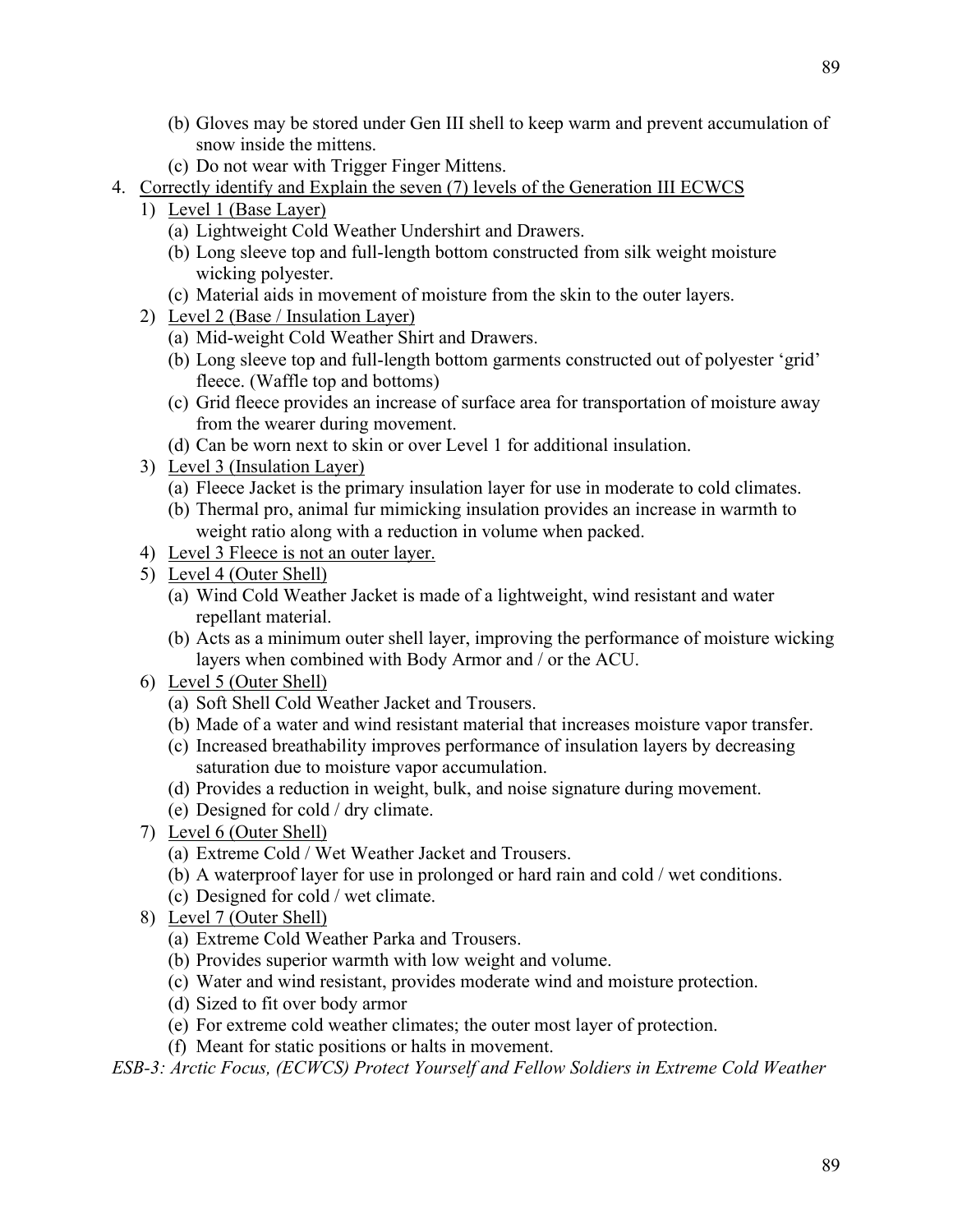| PERFORMANCE MEASURES                                                                       | $NO-GO$ |
|--------------------------------------------------------------------------------------------|---------|
| Candidate will Describe the acronym COLD.                                                  |         |
| The Candidate will explain the three layers of the ECWCS.                                  |         |
| Correctly identify and Explain the five (5) types of gloves and their level of protection. |         |
| Correctly identify and Explain the seven (7) levels of the Generation III ECWCS            |         |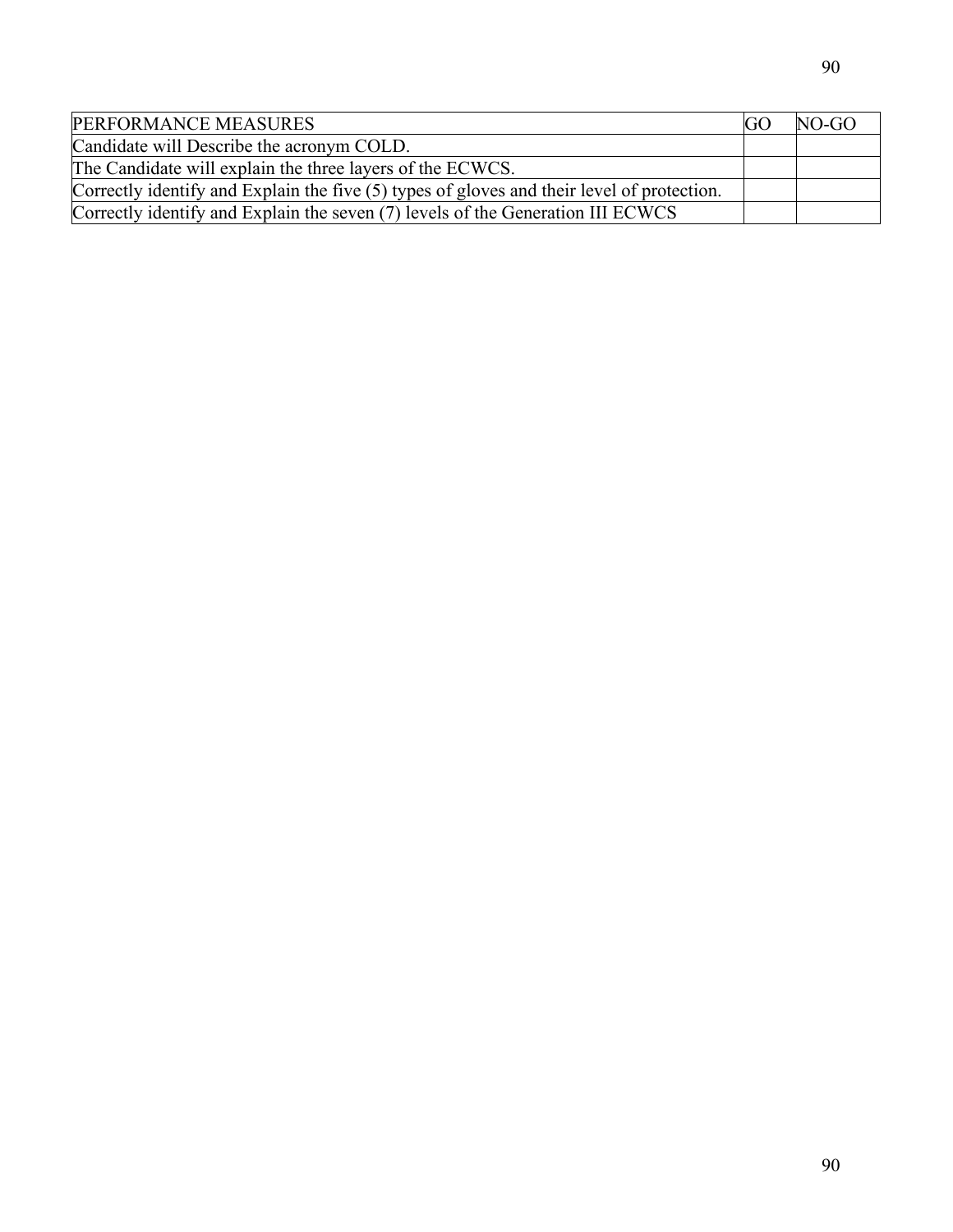## **ESB-4: Arctic Focus, Identify and Perform First Aid for Cold Weather Injuries**

**Task:** Identify and Perform First Aid for Cold Weather Injuries

**Conditions:** The Soldier sees a casualty who has signs and symptoms of a cold weather injury. **Standards:** Given the necessary equipment and materials consisting of a canteen with potable water, blanket or similar items to use for warmth, and dry clothing. The Soldier correctly identifies the type of cold weather injury and performs the correct first aid within ten 10 minutes. Evaluation preparation:

**Setup:** Utilizing another Soldier or a mannequin as the simulated casualty. Walk the Soldier through the injury or injuries to be evaluated. If using another Soldier, coach the simulated casualty on how to answer questions about symptoms. Physical signs and symptoms that the casualty cannot readily simulate must be described to the Soldier performing aid.

Brief to Candidate Tell the candidate to determine what type of cold weather injury the casualty has. After the cold weather injury has been identified, ask the Soldier to describe the proper treatment.

### **Performance Measures:**

Identified the type of cold weather injury.

Provided the proper first aid for the cold weather injury.

### **Performance steps:**

- 1. Identify & Treat Chilblain/ Frostnip
	- (a) Identify the signs and symptoms of Chilblain / Frostnip.
		- 1) Prolonged exposure of bare skin at temperatures of 60 degrees Fahrenheit to 32 degrees Fahrenheit.
		- 2) Redness or pallor of affected areas.
		- 3) Absence of pain (numbness)
		- 4) May have ulcerated bleeding skin lesions.
	- (b) Explain the treatment of Chilblain / Frostnip. (Do not rub or massage the area)
		- 1) Apply rewarming (body heat).
		- 2) Apply warmth with casualty's bare hands.
		- 3) Blow warm air on the affected area.
		- 4) For hands and fingertips, place hands in armpits.
		- 5) Protect lesions (if present) with dry sterile dressing.
		- 6) Seek medical aid. (If the condition does not respond to simple care, begin first aid for frostbite).

Note: Freezing of superficial skin tissue may occur with frostnip; however, there is no freezing of the deeper tissues.

- 2. Identify & Treat Frostbite (superficial & deep).
	- (a) Identify Frostbite
		- a. Superficial Frostbite
			- 1) Loss of sensation or numb feeling in any part of the body.
			- 2) Sudden whitening of the skin in the affected area followed by a momentary tingling feeling.
			- 3) Redness of skin in light-skinned Soldiers, grayish coloring in dark-skinned Soldiers.
		- b. Deep Frostbite
			- 1) Blisters.
			- 2) Swelling or tender areas.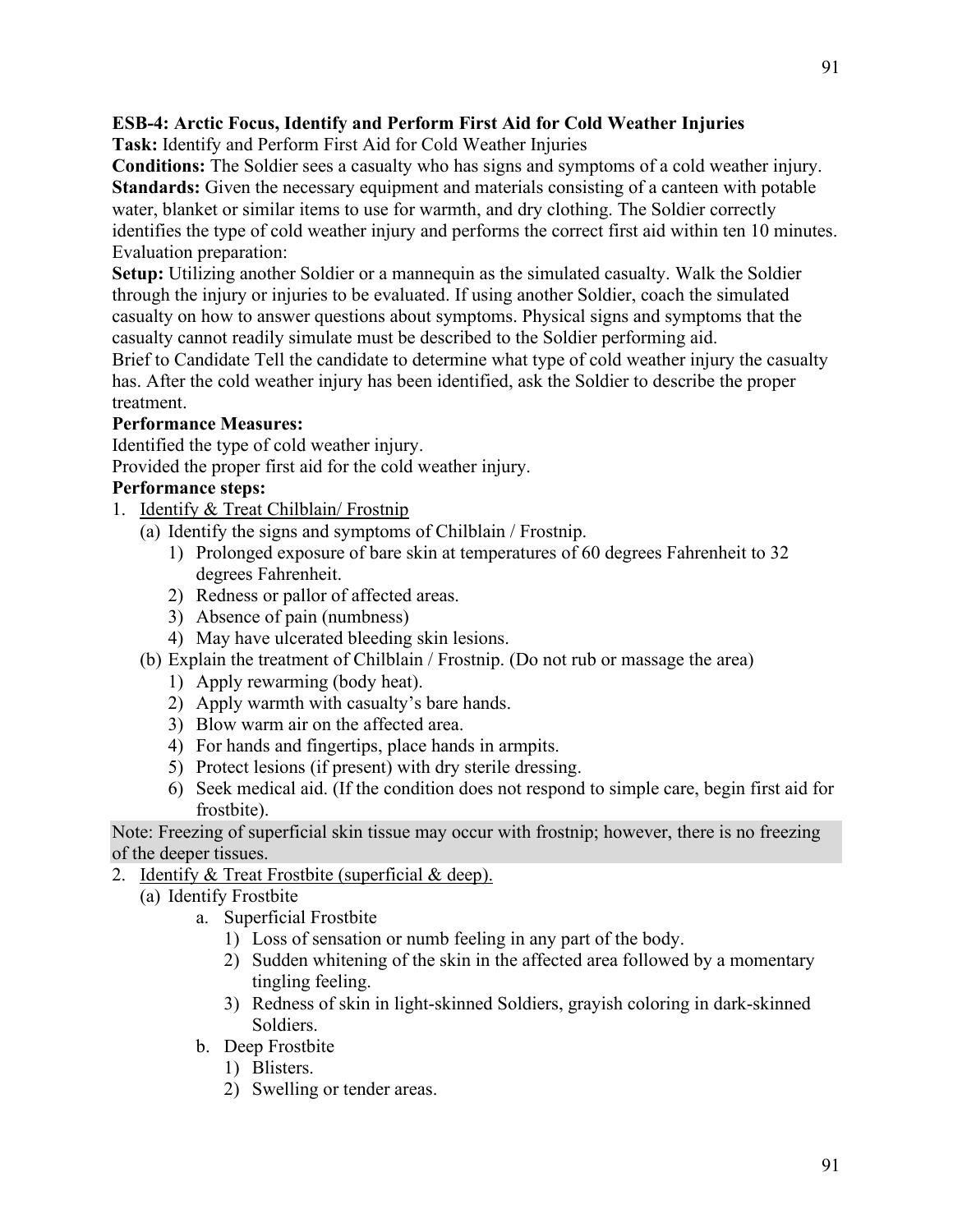- 3) Loss of previous feeling of pain in the affected area.
- 4) Frozen area feels solid or wooden to the touch
- 5) Pale, yellowish, waxy-looking skin.
- (b) Explain the treatment of Frostbite.
	- 1) Warm the area using firm, steady pressure of hands, underarm, or abdomen.
	- 2) Face, ears, nose cover with hands (casualty's or a buddy's)
	- 3) Hands open casualty's field jacket and place against the body (under armpits if possible), then close the jacket.
	- 4) Feet remove boots, socks, and place feet under clothing and against the body of another Soldier.
	- 5) Loosen or remove constricting clothing and remove any jewelry.
	- 6) Increase insulation (cover with blanket or something similar and dry).
	- 7) Have the casualty exercise as much as possible, avoiding trauma to injured part or parts.
	- 8) Long exposure of feet to wet conditions at temperatures from 50 degrees to 32 degrees Fahrenheit.
	- 9) Seek medical aid. Monitor the casualty for life-threatening conditions and apply appropriate first aid as necessary.

Caution: Do not rub snow on the frostbitten part, massage or rub the frostbitten part, use dry or radiant heat to rewarm, rupture blisters, use ointments or other medications on the affected area, handle a frostbitten extremity roughly, allow a thawed extremity to refreeze, or allow the casualty to use alcohol or tobacco products.

Caution: Do not remove clothing in a chemical environment. Do not attempt to thaw the casualty's feet, or other seriously frozen areas, if the Soldier will be required to walk or travel to a medical center to receive medical treatment. The possibility of injury from walking is less when the feet are frozen than after they have been thawed (if possible, avoid walking). Thawing in the field increases the possibility of infection, gangrene, or further injury.

- 3. Identify and treat Immersion foot /trench foot
	- (a) Identify the signs and symptoms of Immersion foot / trench foot
		- 1) Early stage / first phase
			- a. Affected area feels cold.
			- b. Numb and painless.
		- 2) Later stage / advanced phase
			- a. Limbs feel hot and burning.
			- b. Shooting pains.
			- c. Affected area is pale with bluish cast.
			- d. Pulse strength decreased.
			- e. Other signs that may follow include blisters, swelling, redness, heat, hemorrhages, or gangrene.
	- (b) Explain the treatment of Immersion foot / Trench foot.
		- 1) Gradually rewarm by exposing to warm air.
		- 2) Protect affected parts from trauma.
		- 3) Dry feet thoroughly and avoid walking.
		- 4) Elevate the affected part.
		- 5) Seek medical treatment (evacuate the casualty).
- 4. Identify & Treat Snow Blindness.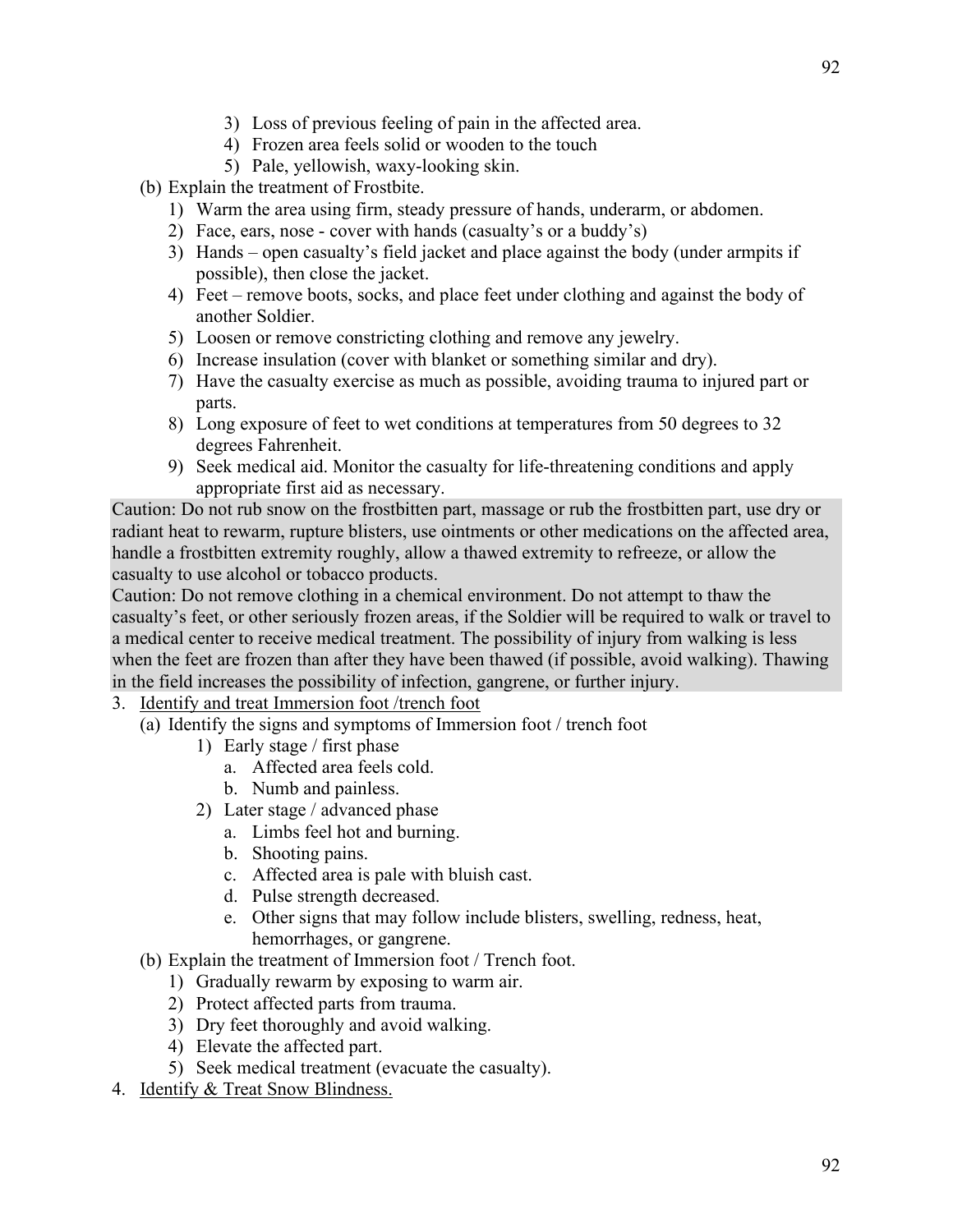- (a) Identify Snow Blindness
	- 1) Scratchy feeling in eyes, as if from sand or dirt.
	- 2) Watery eyes.
	- 3) Redness.
	- 4) Headache.
- (b) Explain the treatment of Snow blindness.
	- 1) Cover the eyes with a dark cloth.
	- 2) Seek medical treatment (evacuate the casualty).
	- 3) Increased pain with exposure to light.
- 5. Identify & Treat Hypothermia. (mild & severe)

Caution: This is a medical emergency! Prompt medical treatment is necessary.

- (a) Identify the signs and symptoms of Mild Hypothermia (body temperature 90-95 degrees Fahrenheit).
	- 1) Conscious, but usually apathetic or lethargic.
	- 2) Shivering.
	- 3) Pale cold skin.
	- 4) Slurred speech.
	- 5) Poor muscle coordination.
- (b) Explain the treatment of Mild Hypothermia
	- 1) Move to warm dry environment.
	- 2) Replace damp clothing with dry clothing.
	- 3) Add extra insulation under and around casualty. Rewarm body evenly. (Must provide heat source – campfire or other Soldier's body) Note: Merely placing the casualty in a sleeping bag or covering with a blanket is not enough since the casualty is unable to generate his or her own body heat.
	- 4) Give warm liquids gradually if the casualty is conscious.
	- 5) Package moderately hypothermic casualty in a hypothermia wrap
	- 6) Seek medical treatment immediately (evacuate the casualty).
	- 7) Faint pulse.
- (a) Identify the signs and symptoms of Severe Hypothermia (body temperature 90 degrees or lower Fahrenheit).
	- 1) Breathing slow or shallow.
	- 2) Irregular heart action.
	- 3) Pulse weaker or absent.
	- 4) Stupor or unconsciousness.
	- 5) Ice cold skin.
	- 6) Rigid muscles.
- (b) Explain the treatment of Severe Hypothermia.
	- 1) Stabilize the temperature.
	- 2) Replacing damp clothing with dry clothing.
	- 3) Attempt to avoid further heat loss.
	- 4) Package in a hypothermia wrap.

Note: Rewarming a severe hypothermic casualty in the field is extremely dangerous. There is a great possibility of complications such as rewarming shock and disturbance in the rhythm of the heartbeat.

5) Handle carefully; rough treatment may cause the heart to stop.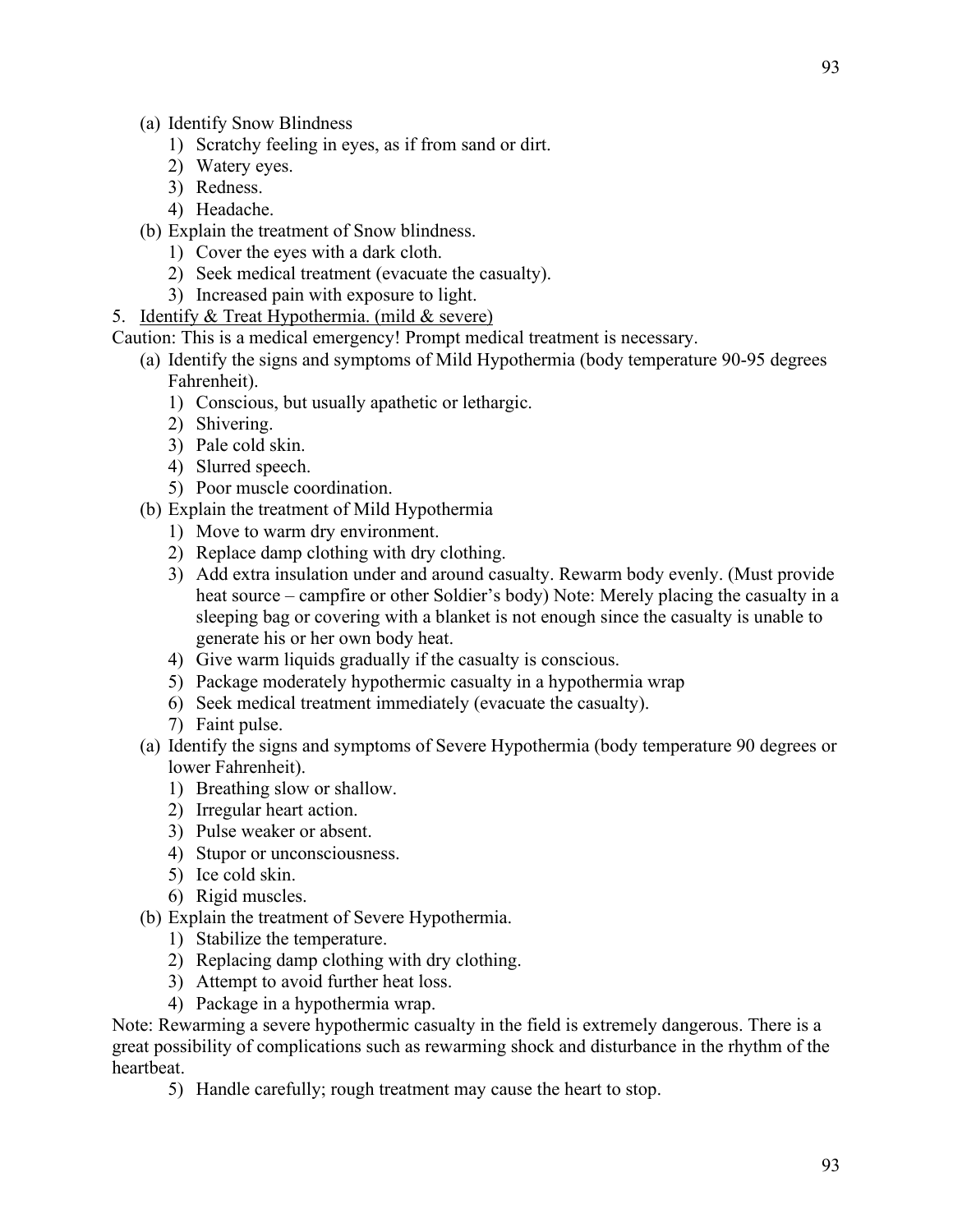- 6) Use supplemental o2 or begin rescue breathing if breathing stopped.
- 7) Evacuate the casualty immediately using the gentlest means available and monitor the casualty for life-threatening conditions.
- 8) Glassy eyed.

Caution: Hypothermia is a medical emergency. Prompt medical treatment is necessary. Casualty should be evacuated to a Medical Treatment Facility immediately.

# 6. Identify & Treat Dehydration.

- (a) Identify the signs and symptoms of Dehydration
	- 1) Mouth, tongue, and throat are parched and dry.
	- 2) Swallowing is difficult.
	- 3) Nausea and dizziness.
	- 4) Fainting.
	- 5) Tired and weak.
	- 6) Muscle cramps especially in the legs.
	- 7) Focusing eyes may be difficult.
- (b) Explain the treatment of Dehydration
	- 1) Keep warm.
	- 2) Loosen clothing to improve circulation.
	- 3) Give fluids for fluid replacement.
	- 4) Rest.
	- 5) Seek medical assistance.

Table. ESB-4: Arctic Focus, Identify and Perform First Aid for Cold Weather Injuries

| PERFORMANCE MEASURES                             | <b>GC</b> | NO-GO |
|--------------------------------------------------|-----------|-------|
| Identify & Treat Chilblain/ Frostnip             |           |       |
| Identify & Treat Frostbite (superficial & deep). |           |       |
| Identify and treat Immersion foot / trench foot  |           |       |
| Identify & Treat Snow Blindness.                 |           |       |
| Identify & Treat Hypothermia. (mild & severe)    |           |       |
| Identify & Treat Dehydration.                    |           |       |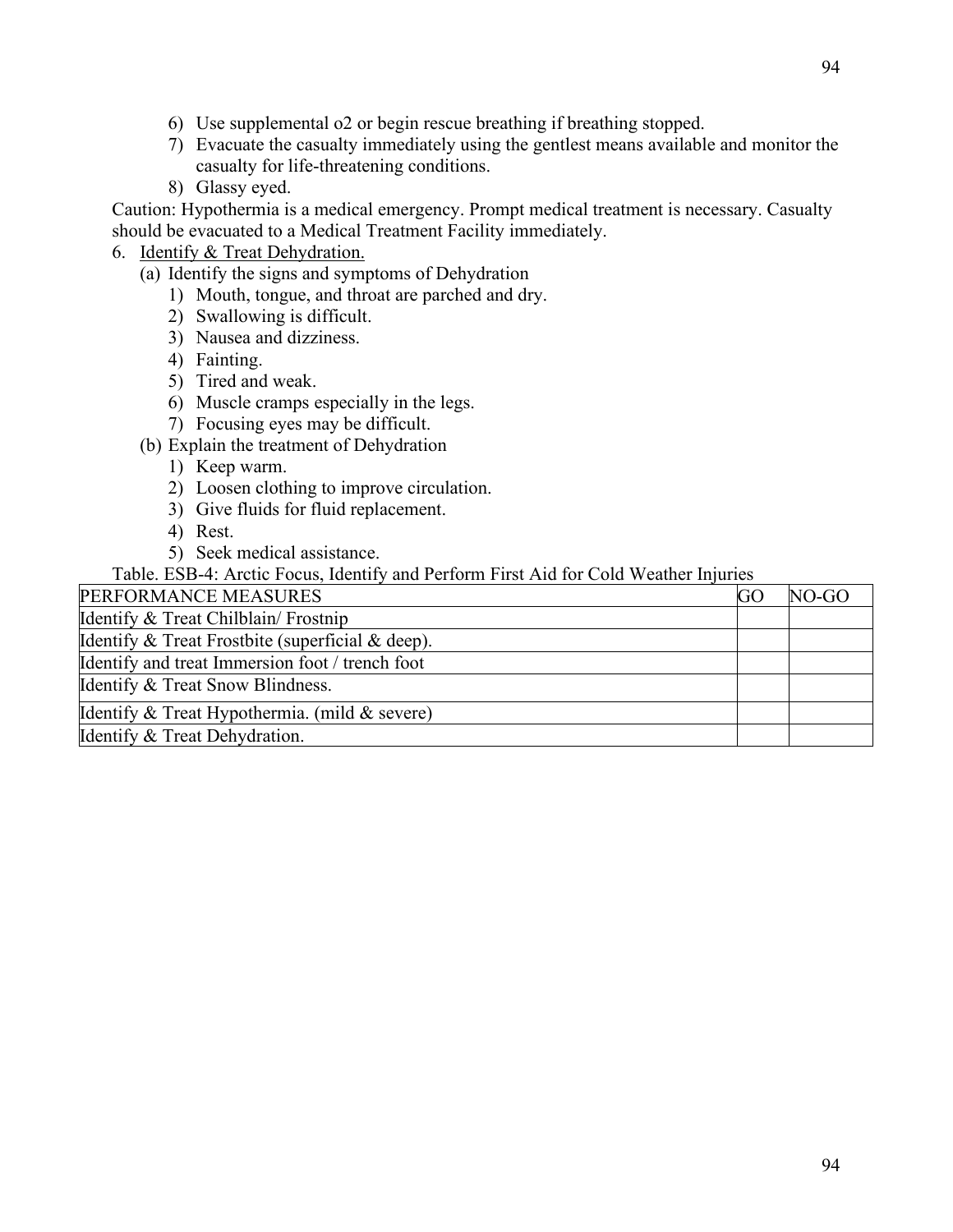# **ESB-5: Arctic Focus, Evacuate A Hypothermic Casualty**

**Task:** Evacuate a Hypothermic Casualty

**Conditions:** In a field environment on terrain no greater than class 2 given a simulated nonambulatory hypothermia patient, a SKEDCO litter, 60M static climbing rope, 4 locking carabiners, sleeping bags, ponchos, insulating pads, Hypothermia Prevention & Management Kit (HPMK), and a requirement to move a simulated hypothermia casualty to a suitable LZ for air evacuation; while wearing fighting load carrier, ballistic helmet, and weapon.

**Standards:** Package a casualty for transport in a hypothermia wrap within 10 minutes. Package a casualty for transport in a SKEDCO in horizontal orientation within 10 minutes.

## **Performance Measures:**

- 1. Package a Casualty with a Hypothermia Wrap
	- (a) Change the environment the casualty is in from cold and wet to warm and dry.
	- (b) Replace damp clothing with dry clothing.
	- (c) Add a windproof / waterproof layer and / or place the casualty in a shelter.
	- (d) Add extra insulation under and around the casualty.
	- (e) Provide the casualty with food and warm liquids.
	- (f) Exercise mildly hypothermic patients.
	- (g) Package a moderately hypothermic casualty in a hypothermia wrap.
	- (h) Lay a poncho on the ground.
	- (i) Lay an insulating pad on top of the poncho.
	- (j) Lay a closed sleeping bag on top of the insulating pad.
	- (k) Lay an open sleeping bag on top of the first one.
	- (l) Place the patient inside. Add a hot water bottle to the chest area. Do not place it directly to the skin. Zip the sleeping bag closed.
	- (m)Place a third, open sleeping bag on top of the second.
	- (n) Fold the poncho around the patient like a burrito.
	- (o) Place the whole package onto the SKEDCO or other litter for evacuation.
- 2. Conduct Horizontal Transport of a Casualty on a SKEDCO
	- (a) SKEDCO is unrolled and placed next to the patient.
	- (b) Casualty is placed on litter with arms at side (unless injured).
	- (c) Four body straps used to secure the patient to the litter.
	- (d) Feet straps secured last with straps running around the outside of the feet.
	- (e) Head Strap (shorter webbing) inserted through the lift slot, routed under sled and through slot on the opposite side.
	- (f) Foot strap (longer webbing) inserted through the lift slot, routed under sled and through slot on the opposite side.
	- (g) Straps equalized and secured with a large steel locking carabiner.

### Table ESB-5: Arctic Focus, Evacuate a Hypothermic Casualty

| PERFORMANCE MEASURES                                   | NO-GO |
|--------------------------------------------------------|-------|
| Package a Casualty with a Hypothermia Wrap             |       |
| Conduct Horizontal Transport of a Casualty on a SKEDCO |       |

# PHASE FOUR

**12-Mile Foot March CONCEPT**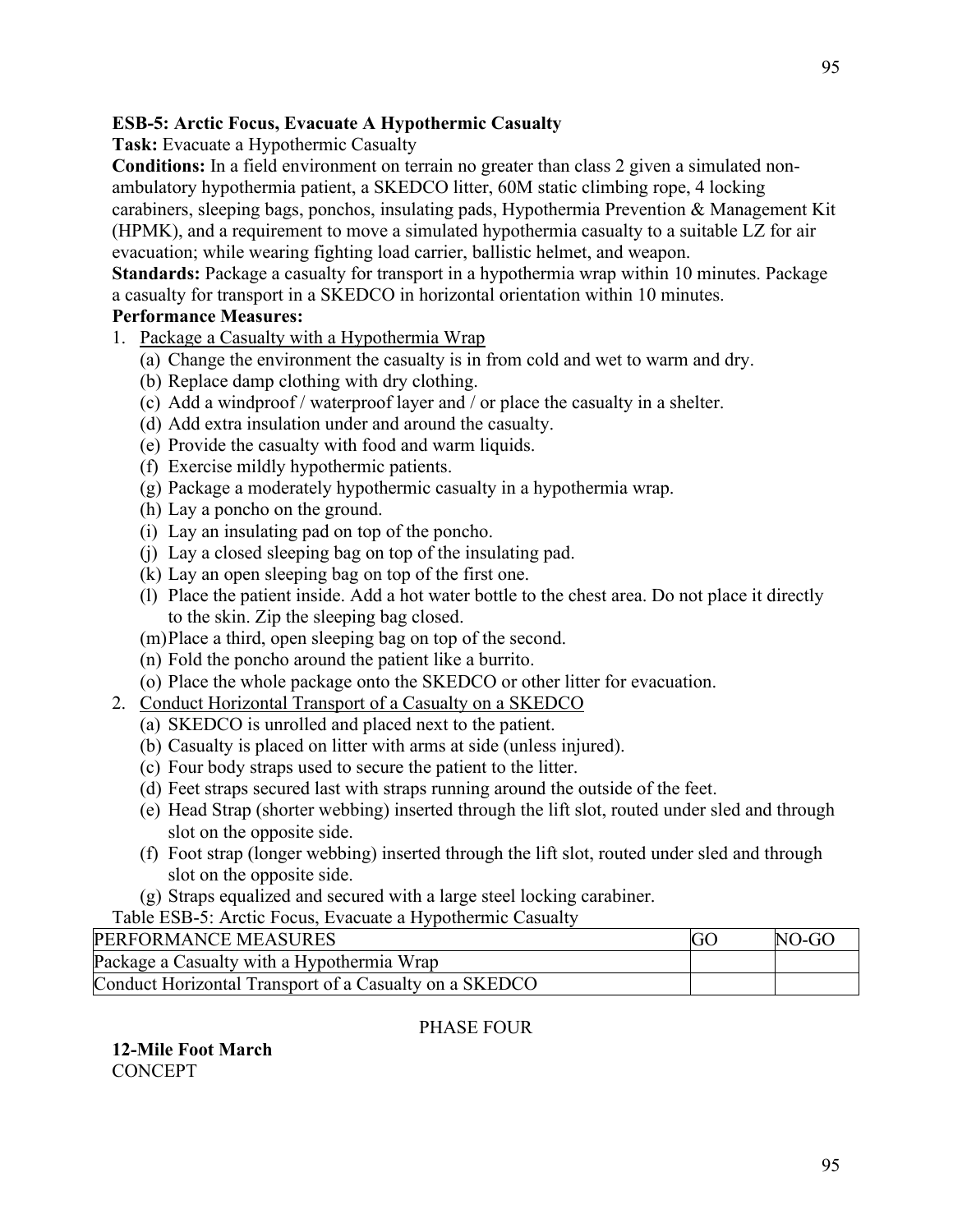The final phase of the EIB/ ESB test is the 12-mile Foot March and Final Event. The Foot March is executed in accordance with the guidance listed in this publication and ATP 3-21.18. All Candidates must successfully complete the 12-mile Foot March in three hours or less, immediately followed by the Final Event, which must be completed within five minutes or less. See Chapter 12 for the Final Event performance measures. The 12-mile Foot March and Final Event is not re- testable.

**Conditions:** The Foot March may be executed during the day or at night at the discretion of the EIB/ ESB Board. The Foot March route must be 12 miles in length, clearly marked, and easily identifiable by the Candidates. The length of the route must be verified through the use of a calibrated distance measuring wheel. If a calibrated measuring wheel is not available then the course can be verified by using the average odometer reading taken from three different vehicles. Route selection needs to include consideration for ease of movement, consistent terrain features, and no obstructions along the route that would require the Candidates to maneuver around. The slope of the terrain should be similar in nature to the terrain that the Candidates had been conducting their conditioning and training on. Units should take every effort to plan the Foot March along a route closed to vehicular traffic; if this is not possible, positive safety control measures need to be put in place to ensure Candidates are protected from vehicles. Units will ensure that medics are stationed along the route, ambulances are available, and that safety vehicles are used along the route during this event. If the route requires a turn-around point, it must be easily recognizable by the Candidates. It must allow the Candidates to turn around without impeding each other or causing congestion. Units need to establish control measures along the route, including turns and turn-around points, to ensure Candidates remain on the route. Water points need to be established along the route with reasonable distance between each water point. At a minimum, water should be available every three miles along the route. Units will ensure there are at least two official timing devices which have been calibrated for the Foot March. While it is not required, Units are encouraged to provide the Candidates with the elapsed time when they reach the six-mile point of the Foot March. The time from the official clock will be the only time used to officiate this event.

**Standards** Candidates must carry 35 pounds of dry weight in their ruck-sack over the entire course of the Foot March. This weight is in addition to their personal equipment and water, which is worn and carried evenly distributed over their bodies. Units must have a calibrated scale at the end of the course to ensure that the Candidates finish the event with the required weight in their ruck-sack or the Unit conducts a layout of the required packing list totaling 35 pounds. Any Candidate who finishes with less than the required 35 pounds of dry weight in their ruck-sack or missing a piece of equipment from the layout will be eliminated from the EIB / ESB process, even if they completed the Foot March within the required time. The scales must be available to the Candidates at least one day prior to the Foot March. The 12-mile Foot March must be executed in the EIB / ESB uniform with approved boots. Units may add additional equipment at the direction of the EIB / ESB Board and Commander. No Candidate will proceed to the Final Event if they fail to complete the Foot March in three hours or less. Candidates failing the Foot March should be segregated in a separate holding area until they can be processed by the station NCOIC/OIC, followed by the EIB / ESB NCOIC/OIC for out-processing.

#### **Final event: Clear, disassemble, assemble, and perform a function check on M16/M4 series rifle/carbine**

**Task basis:** 130-CLC-0029-Perform a Function Check on an M16-Series Rifle/M4-Series Carbine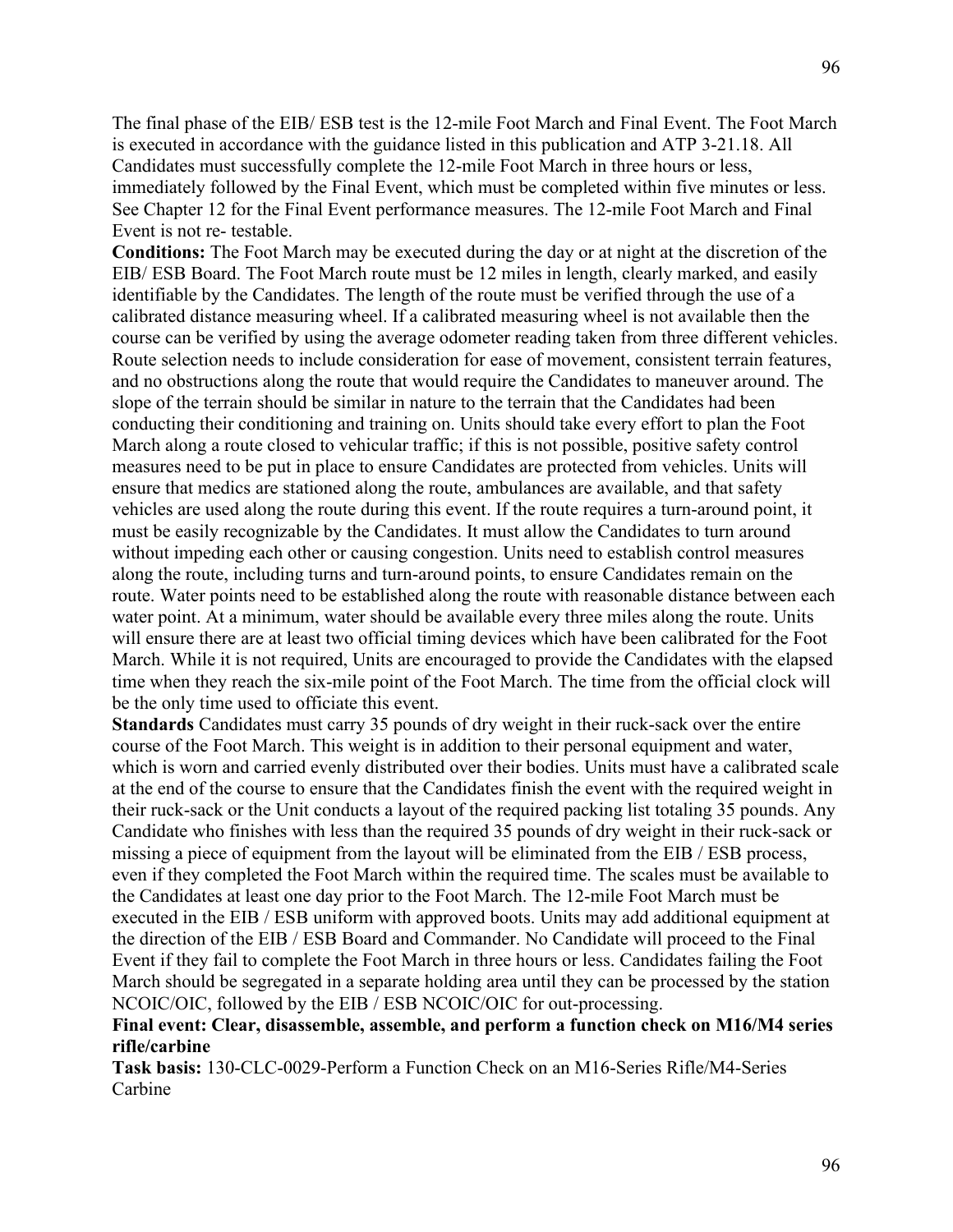**Tasks:** Clear, disassemble, assemble, and perform a functions check on an M4/M16. Conditions: You have just returned from a mission and have been directed to conduct maintenance on your carbine/rifle.

**Standards:** Clear and disassemble within two minutes and 30 seconds. Assemble and perform a functions check within two minutes and 30 seconds. All tasks will be performed in sequence. This event is not re-testable.

**Requirements:** Adequate graders to ensure candidates flow directly into their task following completion of the 12-mile Foot March with no more than a 5-minute rest period. Starting configuration for the weapon will be: free of ammunition, loaded with an empty magazine, bolt forward, on SAFE, with a sling. Provide one poncho or other material per station for the candidates to test on that will prevent them from losing parts. Candidates failing this task should be segregated in a separate holding area until they can be processed by the station OIC/NOIC, followed by the ESB OIC/NCOIC for out-processing. Candidates who pass this event should be escorted to the weigh-in NCO for final processing

### **Performance Measures:**

- 1. Clear and disassemble:
	- (a) Clear the weapon:
		- 1) Point weapon in safe direction, ensure it is on SAFE, and remove the magazine.
		- 2) Lock the bolt open and return charging handle to the forward position.
		- 3) Ensure the receiver and chamber are free of ammo.
		- 4) Press the upper portion of the bolt catch to allow the bolt to go forward.
	- (b) Disassemble the weapon, clearly separating the following parts, retaining sling and optics:
		- 1) Lower receiver and upper receiver. Separated but connected by sling.
		- 2) Charging handle and bolt carrier. Separated.
		- 3) Bolt, firing pin, bolt cam, and firing pin retaining pin. Separated
		- 4) Buffer and buffer spring. Separated.

Note: Time will stop when the candidate returns to the standing position with all parts of the weapon on the flat surface. Candidate will start from the last position in the previous task.

- 2. Assemble and perform functions check:
- 3. Assemble the weapon.
- 4. Perform a function check on the weapon:
	- 1) Place selector lever on SAFE. Pull charging handle to rear and release.
	- 2) Pull trigger. Hammer should not fall.
	- 3) Place selector lever on SEMI. Pull trigger. Hammer should fall.
	- 4) Hold trigger to the rear and charge the weapon.
	- 5) Release trigger with a slow, smooth motion, until fully forward. An audible click should be heard.
	- 6) Pull trigger. Hammer should fall.
	- 7) For BURST weapons:
	- 8) Place selector lever on BURST. Pull charging handle to the rear and release.
	- 9) Squeeze trigger. Hammer should fall.
	- 10) Hold trigger to the rear. Charge weapon three times.
	- 11) Release trigger. Squeeze trigger. Hammer should fall.
	- 12) Charge the weapon again, place it on SAFE, and close the dust cover.
	- 13) For AUTO weapons: